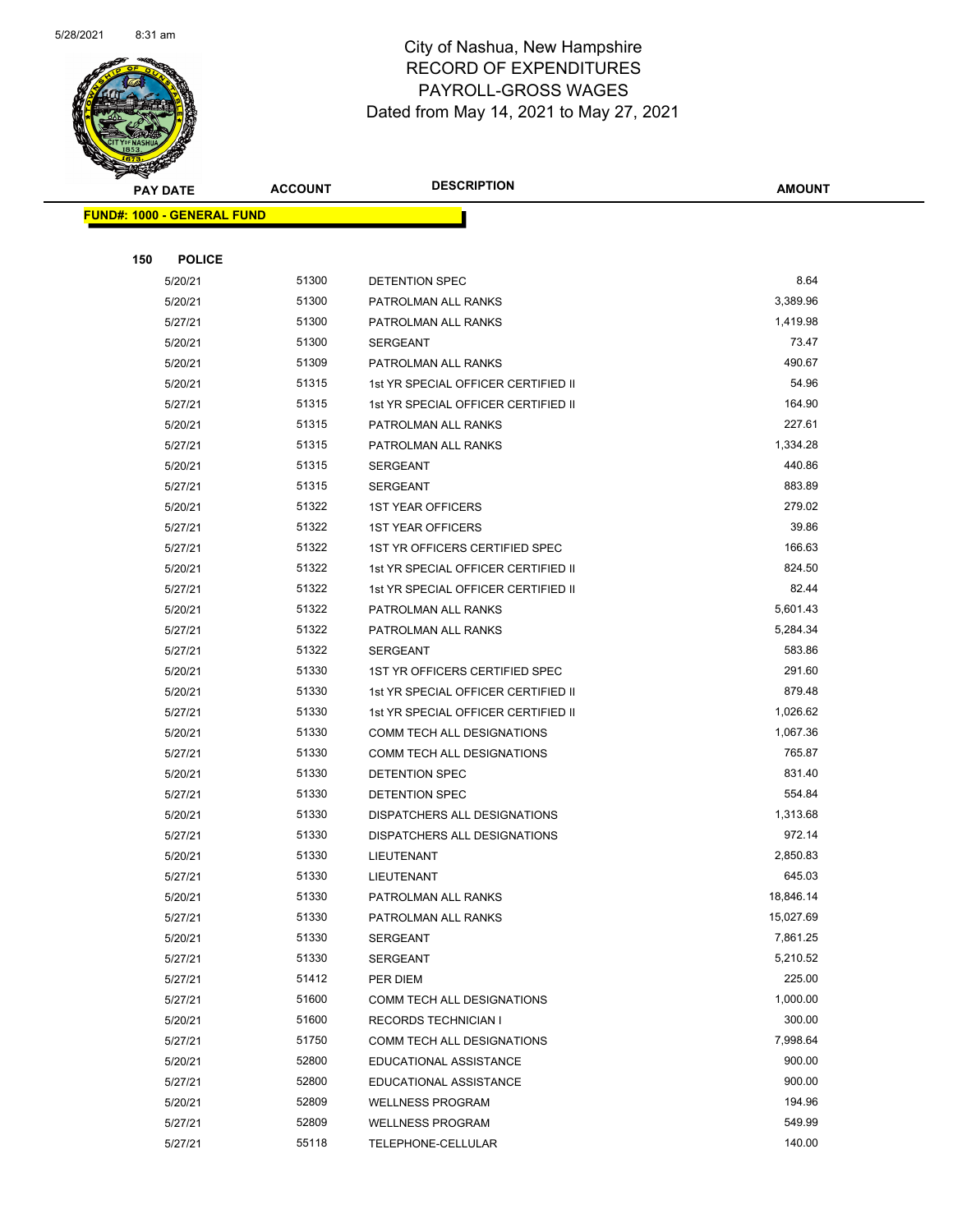

Page 50 of 102

| <b>PAY DATE</b>                   | <b>ACCOUNT</b> | <b>DESCRIPTION</b>              | <b>AMOUNT</b> |
|-----------------------------------|----------------|---------------------------------|---------------|
| <b>FUND#: 1000 - GENERAL FUND</b> |                |                                 |               |
| 150<br><b>POLICE</b>              |                |                                 |               |
| 5/20/21                           | 61107          | <b>CLOTHING &amp; UNIFORMS</b>  | 2,749.81      |
| 5/27/21                           | 61107          | <b>CLOTHING &amp; UNIFORMS</b>  | 1,444.48      |
| <b>TOTAL 150 - POLICE</b>         |                |                                 | \$804,271.33  |
| 152<br><b>FIRE</b>                |                |                                 |               |
| 5/20/21                           | 51100          | ADMINISTRATIVE ASSISTANT II     | 2,575.00      |
| 5/27/21                           | 51100          | ADMINISTRATIVE ASSISTANT II     | 2,575.00      |
| 5/20/21                           | 51100          | <b>ASST FIRE CHIEF</b>          | 2,573.92      |
| 5/27/21                           | 51100          | <b>ASST FIRE CHIEF</b>          | 2,573.92      |
| 5/20/21                           | 51100          | ASST SUPERINTENDENT FIRE ALARM  | 1,746.04      |
| 5/27/21                           | 51100          | ASST SUPERINTENDENT FIRE ALARM  | 1,746.04      |
| 5/20/21                           | 51100          | ASST SUPERINTENDENT FIRE FLEET  | 1,637.00      |
| 5/27/21                           | 51100          | ASST SUPERINTENDENT FIRE FLEET  | 1,637.00      |
| 5/20/21                           | 51100          | ASST SUPERINTENDENT PREVENTION  | 3,509.64      |
| 5/27/21                           | 51100          | ASST SUPERINTENDENT PREVENTION  | 3,509.64      |
| 5/20/21                           | 51100          | <b>CAPTAIN</b>                  | 12,296.30     |
| 5/27/21                           | 51100          | <b>CAPTAIN</b>                  | 12,296.28     |
| 5/20/21                           | 51100          | CAPTAIN FIRE TRAINING SAFETY    | 1,928.20      |
| 5/27/21                           | 51100          | CAPTAIN FIRE TRAINING SAFETY    | 1,928.20      |
| 5/20/21                           | 51100          | DEPUTY FIRE CHIEF               | 9,069.12      |
| 5/27/21                           | 51100          | DEPUTY FIRE CHIEF               | 9,069.11      |
| 5/20/21                           | 51100          | <b>EXEC ASST BUSINESS COORD</b> | 1,126.20      |
| 5/27/21                           | 51100          | <b>EXEC ASST BUSINESS COORD</b> | 1,126.20      |
| 5/20/21                           | 51100          | <b>FIRE CHIEF</b>               | 2,815.20      |
| 5/27/21                           | 51100          | <b>FIRE CHIEF</b>               | 2,815.20      |
| 5/20/21                           | 51100          | FIRE DISPATCH ALL RANKS         | 9.285.55      |
| 5/27/21                           | 51100          | FIRE DISPATCH ALL RANKS         | 8,511.30      |
| 5/20/21                           | 51100          | FIRE DISPATCH SUPERVISOR        | 6,024.33      |
| 5/27/21                           | 51100          | FIRE DISPATCH SUPERVISOR        | 5,915.38      |
| 5/20/21                           | 51100          | FIRE LIEUTENANT                 | 45,629.19     |
| 5/27/21                           | 51100          | FIRE LIEUTENANT                 | 44,020.39     |
| 5/20/21                           | 51100          | <b>FIRE MECHANIC</b>            | 1,465.88      |
| 5/27/21                           | 51100          | <b>FIRE MECHANIC</b>            | 1,465.88      |
| 5/20/21                           | 51100          | FIRE TRAINING OFFICER           | 1,711.68      |
| 5/27/21                           | 51100          | FIRE TRAINING OFFICER           | 1,711.68      |
| 5/20/21                           | 51100          | FIREFIGHTERS ALL RANKS          | 124,855.04    |
| 5/27/21                           | 51100          | FIREFIGHTERS ALL RANKS          | 120,697.84    |
| 5/20/21                           | 51100          | SUPERINTENDENT FIRE ALARM       | 1,967.00      |
| 5/27/21                           | 51100          | SUPERINTENDENT FIRE ALARM       | 1,967.00      |
| 5/20/21                           | 51100          | SUPERINTENDENT FIRE FLEET       | 1,909.12      |
| 5/27/21                           | 51100          | SUPERINTENDENT FIRE FLEET       | 1,909.12      |
| 5/20/21                           | 51100          | SUPERINTENDENT FIRE PREVENTION  | 1,947.48      |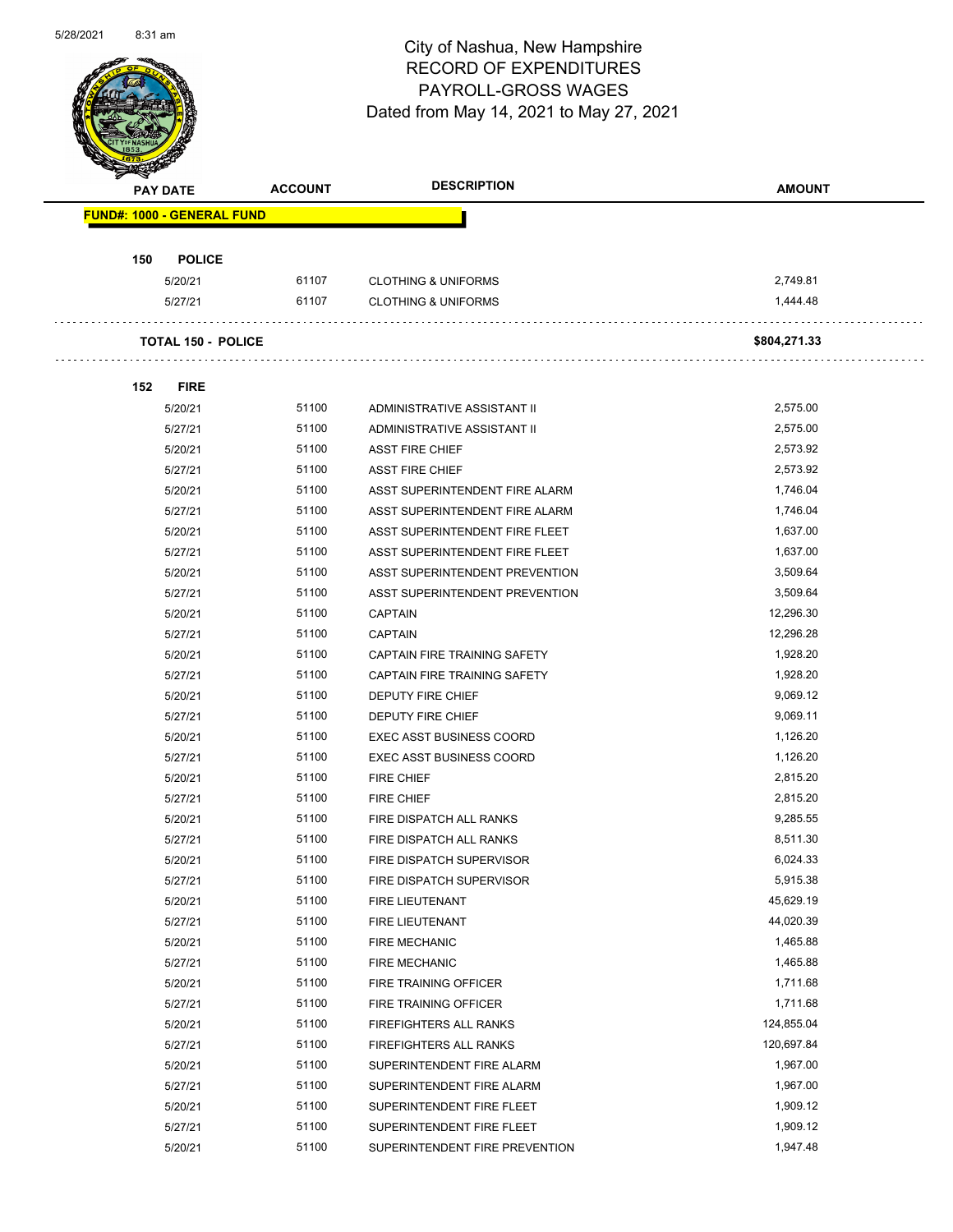

|     | <b>PAY DATE</b>                   | <b>ACCOUNT</b> | <b>DESCRIPTION</b>             | <b>AMOUNT</b> |
|-----|-----------------------------------|----------------|--------------------------------|---------------|
|     | <b>FUND#: 1000 - GENERAL FUND</b> |                |                                |               |
|     |                                   |                |                                |               |
| 152 | <b>FIRE</b>                       |                |                                |               |
|     | 5/27/21                           | 51100          | SUPERINTENDENT FIRE PREVENTION | 1,947.48      |
|     | 5/27/21                           | 51300          | ASST SUPERINTENDENT FIRE ALARM | 170.45        |
|     | 5/27/21                           | 51300          | ASST SUPERINTENDENT FIRE FLEET | 184.17        |
|     | 5/20/21                           | 51300          | ASST SUPERINTENDENT PREVENTION | 221.60        |
|     | 5/27/21                           | 51300          | ASST SUPERINTENDENT PREVENTION | 1,095.22      |
|     | 5/20/21                           | 51300          | <b>CAPTAIN</b>                 | 271.04        |
|     | 5/20/21                           | 51300          | DEPUTY FIRE CHIEF              | 936.94        |
|     | 5/27/21                           | 51300          | DEPUTY FIRE CHIEF              | 333.13        |
|     | 5/27/21                           | 51300          | FIRE DISPATCH ALL RANKS        | 80.90         |
|     | 5/20/21                           | 51300          | FIRE LIEUTENANT                | 291.49        |
|     | 5/27/21                           | 51300          | FIRE LIEUTENANT                | 59.89         |
|     | 5/27/21                           | 51300          | FIRE TRAINING OFFICER          | 259.96        |
|     | 5/20/21                           | 51300          | <b>FIREFIGHTERS ALL RANKS</b>  | 48.80         |
|     | 5/27/21                           | 51300          | <b>FIREFIGHTERS ALL RANKS</b>  | 9,895.90      |
|     | 5/27/21                           | 51300          | SUPERINTENDENT FIRE PREVENTION | 532.35        |
|     | 5/20/21                           | 51330          | <b>CAPTAIN</b>                 | 939.37        |
|     | 5/27/21                           | 51330          | <b>CAPTAIN</b>                 | 505.48        |
|     | 5/20/21                           | 51330          | DEPUTY FIRE CHIEF              | 1,417.56      |
|     | 5/20/21                           | 51330          | FIRE DISPATCH ALL RANKS        | 1,573.29      |
|     | 5/27/21                           | 51330          | FIRE DISPATCH ALL RANKS        | 1,375.36      |
|     | 5/20/21                           | 51330          | FIRE DISPATCH SUPERVISOR       | 2,613.54      |
|     | 5/27/21                           | 51330          | FIRE DISPATCH SUPERVISOR       | 694.24        |
|     | 5/20/21                           | 51330          | FIRE LIEUTENANT                | 2,874.36      |
|     | 5/27/21                           | 51330          | FIRE LIEUTENANT                | 4,630.84      |
|     | 5/20/21                           | 51330          | <b>FIREFIGHTERS ALL RANKS</b>  | 20,440.74     |
|     | 5/27/21                           | 51330          | FIREFIGHTERS ALL RANKS         | 19,814.74     |
|     | 5/20/21                           | 51650          | <b>CAPTAIN</b>                 | 2,020.79      |
|     | 5/27/21                           | 51650          | <b>CAPTAIN</b>                 | 3,612.99      |
|     | 5/20/21                           | 51650          | <b>DEPUTY FIRE CHIEF</b>       | 3,893.49      |
|     | 5/20/21                           | 51650          | FIRE LIEUTENANT                | 7,553.46      |
|     | 5/27/21                           | 51650          | FIRE LIEUTENANT                | 12,914.50     |
|     | 5/20/21                           | 51650          | FIREFIGHTERS ALL RANKS         | 46,195.88     |
|     | 5/27/21                           | 51650          | FIREFIGHTERS ALL RANKS         | 48,739.33     |
|     | 5/20/21                           | 51700          | ASST SUPERINTENDENT FIRE ALARM | 21.83         |
|     | 5/27/21                           | 51700          | ASST SUPERINTENDENT FIRE ALARM | 21.83         |
|     | 5/20/21                           | 51700          | ASST SUPERINTENDENT PREVENTION | 43.87         |
|     | 5/27/21                           | 51700          | ASST SUPERINTENDENT PREVENTION | 43.87         |
|     | 5/20/21                           | 51700          | <b>CAPTAIN</b>                 | 354.85        |
|     | 5/27/21                           | 51700          | <b>CAPTAIN</b>                 | 354.85        |
|     | 5/20/21                           | 51700          | CAPTAIN FIRE TRAINING SAFETY   | 24.10         |
|     | 5/27/21                           | 51700          | CAPTAIN FIRE TRAINING SAFETY   | 24.10         |
|     | 5/20/21                           | 51700          | FIRE DISPATCH ALL RANKS        | 15.89         |
|     | 5/27/21                           | 51700          | FIRE DISPATCH ALL RANKS        | 15.89         |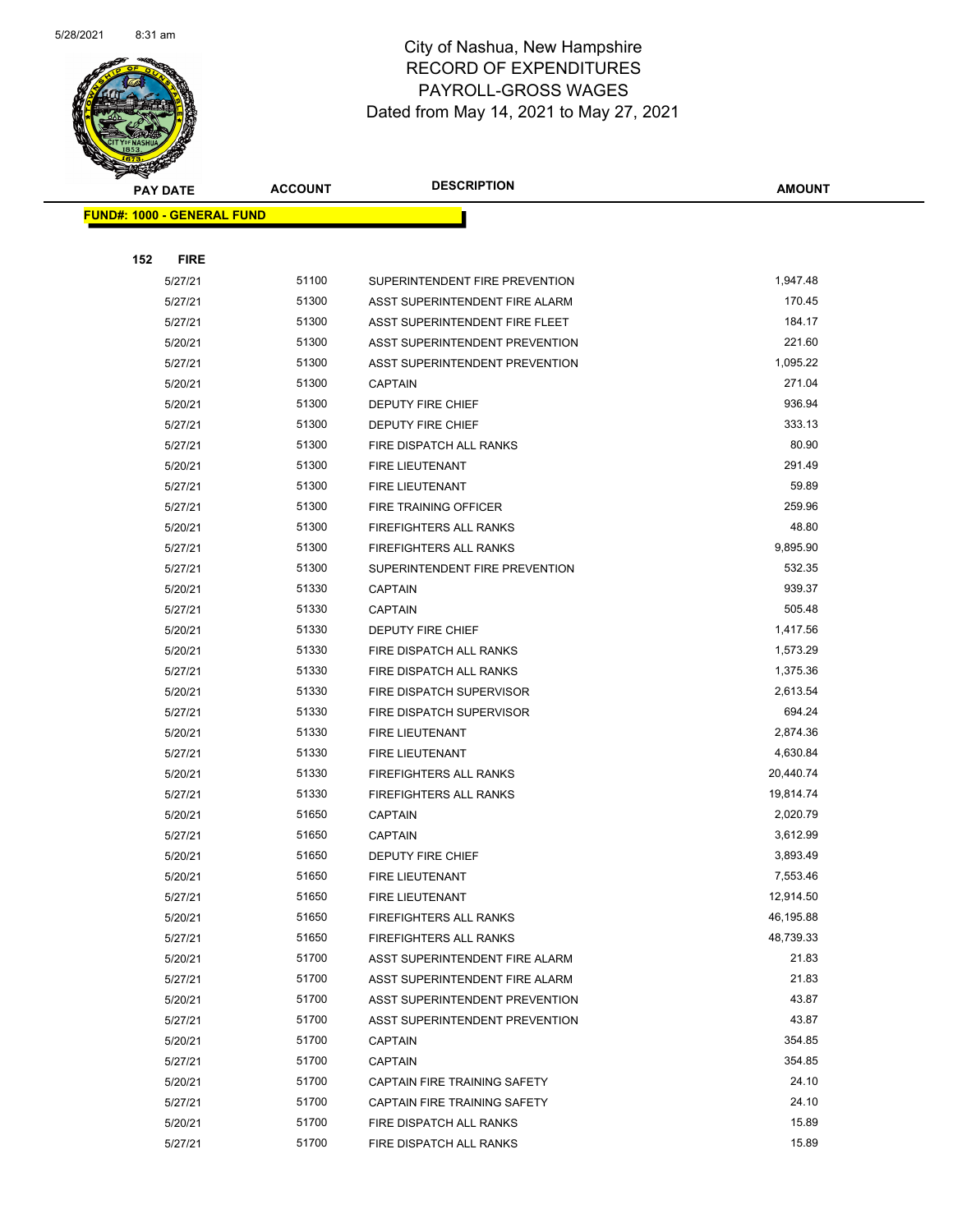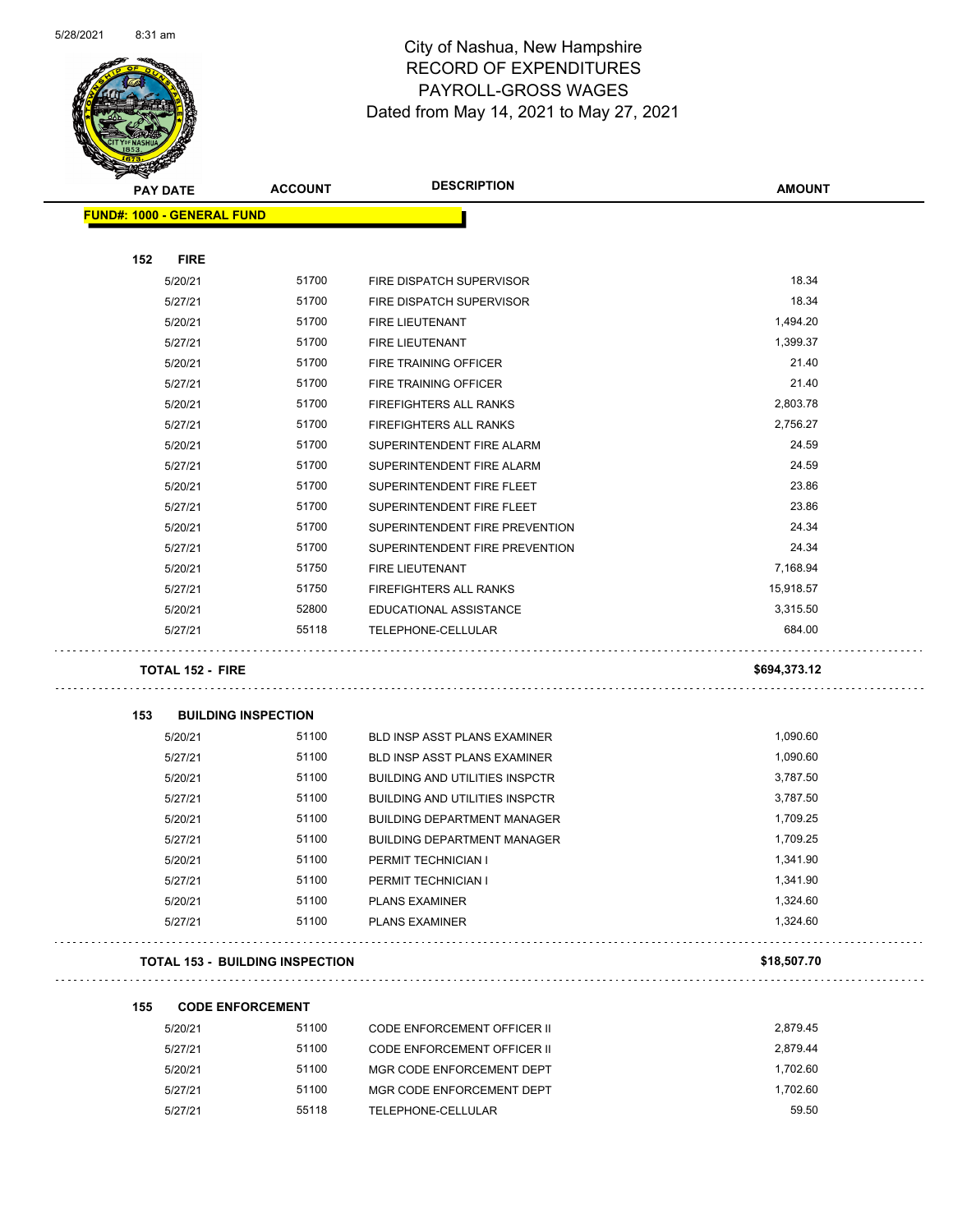

Page 53 of 102

|     |                    |                                            | <b>DESCRIPTION</b>                                         |                  |
|-----|--------------------|--------------------------------------------|------------------------------------------------------------|------------------|
|     | <b>PAY DATE</b>    | <b>ACCOUNT</b>                             |                                                            | <b>AMOUNT</b>    |
|     |                    | <b>FUND#: 1000 - GENERAL FUND</b>          |                                                            |                  |
|     |                    | <b>TOTAL 155 - CODE ENFORCEMENT</b>        |                                                            | \$9,223.59       |
|     |                    |                                            |                                                            |                  |
| 156 |                    | <b>EMERGENCY MANAGEMENT</b>                |                                                            |                  |
|     | 5/20/21            | 51100                                      | EMERGENCY MANAGEMENT COORDINAT                             | 918.40           |
|     | 5/27/21            | 51100                                      | EMERGENCY MANAGEMENT COORDINAT                             | 918.40           |
|     | 5/20/21            | 51100                                      | EMERGENCY MANAGEMENT DIRECTOR                              | 1,809.80         |
|     | 5/27/21            | 51100                                      | EMERGENCY MANAGEMENT DIRECTOR                              | 1,809.80         |
|     | 5/27/21            | 55118                                      | TELEPHONE-CELLULAR<br>.                                    | 100.00           |
|     |                    | <b>TOTAL 156 - EMERGENCY MANAGEMENT</b>    |                                                            | \$5,556.40       |
| 157 |                    | <b>CITYWIDE COMMUNICATIONS</b>             |                                                            |                  |
|     | 5/20/21            | 51100                                      | <b>COMM SYS ENGR TECH</b>                                  | 1,063.27         |
|     | 5/27/21            | 51100                                      | <b>COMM SYS ENGR TECH</b>                                  | 1,063.27         |
|     | 5/20/21            | 51100                                      | IT MANAGER/RADIO SYSTEMS NETWORK ADMINISTRATOR             | 394.15           |
|     | 5/27/21            | 51100                                      | IT MANAGER/RADIO SYSTEMS NETWORK ADMINISTRATOR             | 394.15           |
|     | 5/20/21            | 51200                                      | RADIO SYSTEMS MANAGER                                      | 1,488.24         |
|     | 5/27/21            | 51200                                      | RADIO SYSTEMS MANAGER                                      | 1,488.24         |
|     | 5/20/21            | 51700                                      | RADIO SYSTEMS MANAGER                                      | 279.05           |
|     |                    |                                            |                                                            |                  |
|     |                    | 51700                                      |                                                            | 313.93           |
|     | 5/27/21<br>5/27/21 | 55118                                      | RADIO SYSTEMS MANAGER<br>TELEPHONE-CELLULAR                | 60.00            |
|     |                    | <b>TOTAL 157 - CITYWIDE COMMUNICATIONS</b> |                                                            | \$6,544.30       |
|     |                    |                                            |                                                            |                  |
| 158 |                    | <b>PARKING ENFORCEMENT</b>                 |                                                            |                  |
|     | 5/20/21            | 51100                                      | <b>MVR CLERK I</b>                                         | 305.15           |
|     | 5/27/21            | 51100                                      | <b>MVR CLERK I</b>                                         | 305.15           |
|     | 5/20/21            | 51100                                      | <b>MVR CLERK II</b>                                        | 335.10           |
|     | 5/27/21            | 51100                                      | <b>MVR CLERK II</b>                                        | 335.10           |
|     | 5/20/21            | 51100                                      | ORDINANCE VIOLATIONS COORDINATOR                           | 224.54<br>228.86 |
|     | 5/27/21            | 51100                                      | ORDINANCE VIOLATIONS COORDINATOR                           |                  |
|     | 5/20/21            | 51100                                      | PARKING MANAGER                                            | 334.50           |
|     | 5/27/21            | 51100                                      | PARKING MANAGER                                            | 334.50           |
|     | 5/20/21            | 51200                                      | PARKING ENFORCEMENT SPECIALIST- PT                         | 632.59           |
|     | 5/27/21<br>5/27/21 | 51200<br>55118                             | PARKING ENFORCEMENT SPECIALIST- PT<br>TELEPHONE-CELLULAR   | 636.76<br>12.50  |
|     |                    | <b>TOTAL 158 - PARKING ENFORCEMENT</b>     |                                                            | \$3,684.75       |
|     |                    |                                            |                                                            |                  |
| 160 |                    | <b>PW-ADMIN &amp; ENGINEERING</b>          |                                                            |                  |
|     | 5/20/21<br>5/27/21 | 51100<br>51100                             | ADMINISTRATIVE ASSISTANT II<br>ADMINISTRATIVE ASSISTANT II | 806.55<br>806.55 |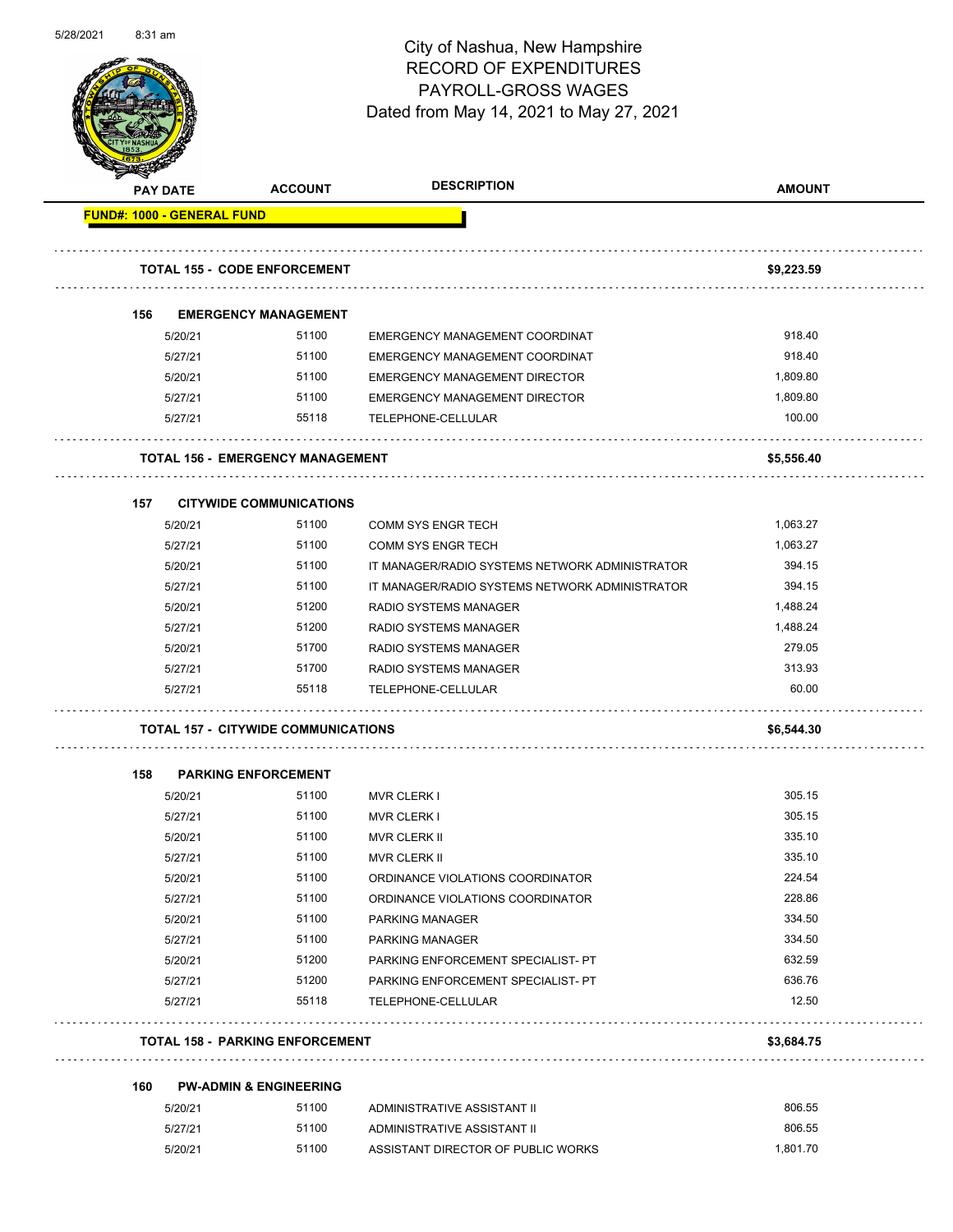

**161 STREETS**

 $\sim$   $\sim$ 

 $\ddot{\phantom{0}}$ 

| <b>PAY DATE</b>                   | <b>ACCOUNT</b>                                | <b>DESCRIPTION</b>                 | <b>AMOUNT</b> |
|-----------------------------------|-----------------------------------------------|------------------------------------|---------------|
| <b>FUND#: 1000 - GENERAL FUND</b> |                                               |                                    |               |
| 160                               | <b>PW-ADMIN &amp; ENGINEERING</b>             |                                    |               |
| 5/27/21                           | 51100                                         | ASSISTANT DIRECTOR OF PUBLIC WORKS | 1,801.70      |
| 5/20/21                           | 51100                                         | <b>CITY ENGINEER</b>               | 1,237.40      |
| 5/27/21                           | 51100                                         | <b>CITY ENGINEER</b>               | 1,237.40      |
| 5/20/21                           | 51100                                         | <b>CITY SURVEYOR</b>               | 1,282.35      |
| 5/27/21                           | 51100                                         | <b>CITY SURVEYOR</b>               | 1,282.35      |
| 5/20/21                           | 51100                                         | <b>DEPUTY CITY ENGINEER</b>        | 814.40        |
| 5/27/21                           | 51100                                         | <b>DEPUTY CITY ENGINEER</b>        | 814.40        |
| 5/20/21                           | 51100                                         | <b>DIRECTOR PUBLIC WORKS</b>       | 1,970.65      |
| 5/27/21                           | 51100                                         | <b>DIRECTOR PUBLIC WORKS</b>       | 1,970.65      |
| 5/20/21                           | 51100                                         | DIVISION OPERATIONS MANAGER        | 1,637.69      |
| 5/27/21                           | 51100                                         | DIVISION OPERATIONS MANAGER        | 1,627.45      |
| 5/20/21                           | 51100                                         | DPW CONTRACT ADMINISTRATOR         | 380.30        |
| 5/27/21                           | 51100                                         | DPW CONTRACT ADMINISTRATOR         | 380.30        |
| 5/20/21                           | 51100                                         | <b>ENGINEERING INSPECTOR</b>       | 2,135.35      |
| 5/27/21                           | 51100                                         | <b>ENGINEERING INSPECTOR</b>       | 2,135.35      |
| 5/20/21                           | 51100                                         | <b>EXECUTIVE ASSISTANT</b>         | 826.25        |
| 5/27/21                           | 51100                                         | <b>EXECUTIVE ASSISTANT</b>         | 826.25        |
| 5/20/21                           | 51100                                         | <b>GIS SPECIALIST</b>              | 508.40        |
| 5/27/21                           | 51100                                         | <b>GIS SPECIALIST</b>              | 508.40        |
| 5/20/21                           | 51100                                         | PUBLIC RELATIONS ADMINISTRATOR     | 784.25        |
| 5/27/21                           | 51100                                         | PUBLIC RELATIONS ADMINISTRATOR     | 784.25        |
| 5/20/21                           | 51100                                         | <b>SENIOR STAFF ENGINEER</b>       | 1,902.60      |
| 5/27/21                           | 51100                                         | <b>SENIOR STAFF ENGINEER</b>       | 1,902.61      |
| 5/20/21                           | 51100                                         | <b>SENIOR TRAFFIC ENGINEER</b>     | 1,809.80      |
| 5/27/21                           | 51100                                         | <b>SENIOR TRAFFIC ENGINEER</b>     | 1,809.80      |
| 5/20/21                           | 51100                                         | <b>STAFF ENGINEER</b>              | 1,191.00      |
| 5/27/21                           | 51100                                         | <b>STAFF ENGINEER</b>              | 1,191.00      |
| 5/20/21                           | 51100                                         | STREET CONSTRUCTION ENGINEER       | 1,508.15      |
| 5/27/21                           | 51100                                         | STREET CONSTRUCTION ENGINEER       | 1,508.15      |
| 5/27/21                           | 55118                                         | TELEPHONE-CELLULAR                 | 427.45        |
|                                   | <b>TOTAL 160 - PW-ADMIN &amp; ENGINEERING</b> |                                    | \$41,610.90   |

| 5/20/21 | 51100 | ADMINISTRATIVE ASSISTANT II | 839.35   |
|---------|-------|-----------------------------|----------|
| 5/27/21 | 51100 | ADMINISTRATIVE ASSISTANT II | 839.35   |
| 5/20/21 | 51100 | AUTO MECH 1ST CLASS NIGHTS  | 4,617.60 |
| 5/27/21 | 51100 | AUTO MECH 1ST CLASS NIGHTS  | 4.617.60 |
| 5/20/21 | 51100 | AUTO MECH 2ND CLASS         | 2.079.20 |
| 5/27/21 | 51100 | AUTO MECH 2ND CLASS         | 2.079.21 |
| 5/20/21 | 51100 | AUTO MECH 2ND CLASS NIGHTS  | 2,103.20 |
| 5/27/21 | 51100 | AUTO MECH 2ND CLASS NIGHTS  | 2,103.20 |
| 5/20/21 | 51100 | AUTO MECHANIC 1ST CLASS     | 3.427.20 |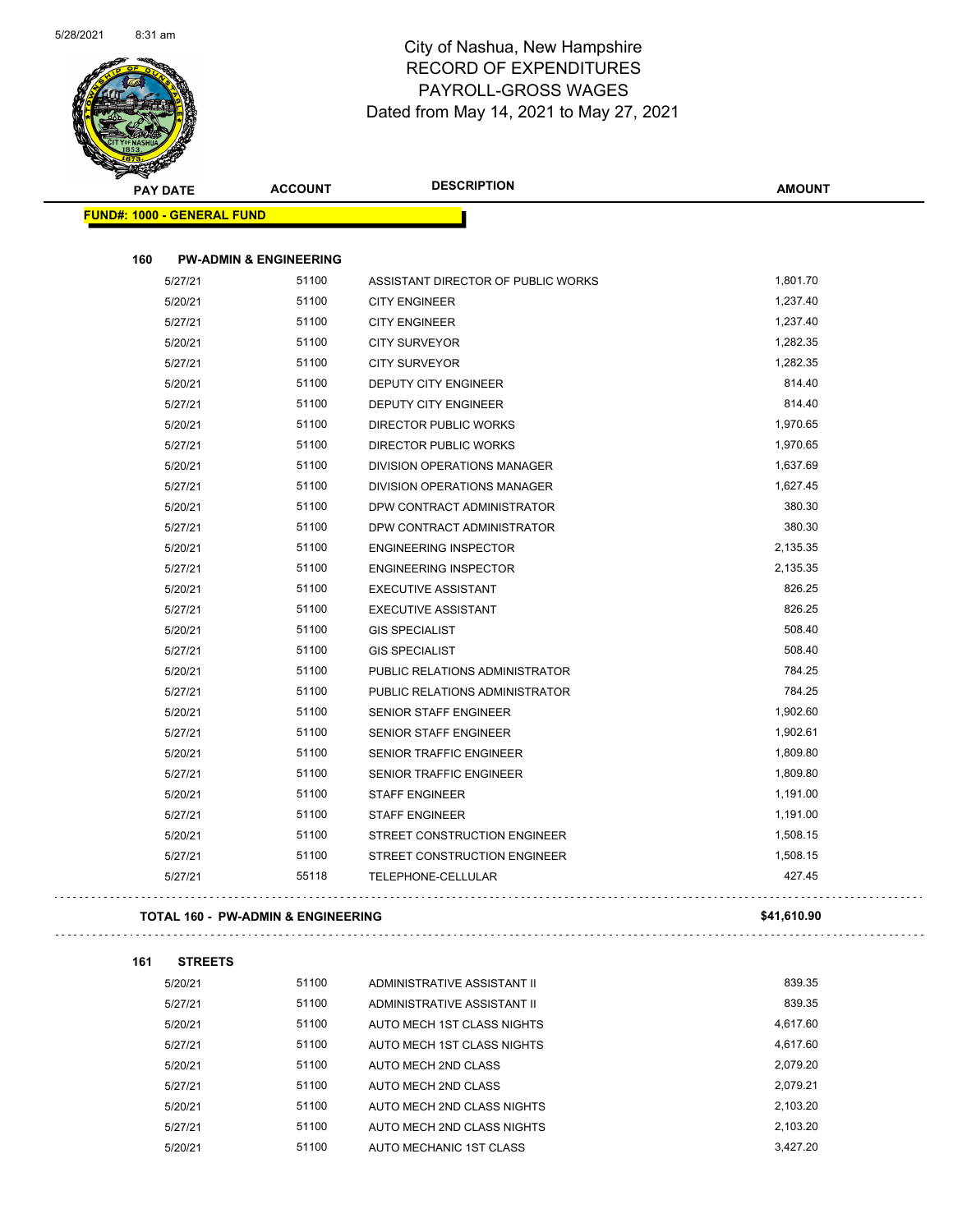

|     | <b>PAY DATE</b>                    | <b>ACCOUNT</b> | <b>DESCRIPTION</b>             | <b>AMOUNT</b> |
|-----|------------------------------------|----------------|--------------------------------|---------------|
|     | <u> FUND#: 1000 - GENERAL FUND</u> |                |                                |               |
|     |                                    |                |                                |               |
| 161 | <b>STREETS</b>                     |                |                                |               |
|     | 5/27/21                            | 51100          | AUTO MECHANIC 1ST CLASS        | 3,427.20      |
|     | 5/20/21                            | 51100          | <b>EQUIP OPR STREET REPAIR</b> | 7,323.60      |
|     | 5/27/21                            | 51100          | <b>EQUIP OPR STREET REPAIR</b> | 7,291.60      |
|     | 5/20/21                            | 51100          | EQUIPMENT OPR LANDFILL         | 1,039.60      |
|     | 5/27/21                            | 51100          | <b>EQUIPMENT OPR LANDFILL</b>  | 1,032.46      |
|     | 5/20/21                            | 51100          | FLEET MAINTENANCE FOREMAN      | 1,351.10      |
|     | 5/27/21                            | 51100          | FLEET MAINTENANCE FOREMAN      | 1,351.10      |
|     | 5/20/21                            | 51100          | FLEET MANAGER STREET DEPT      | 1,230.64      |
|     | 5/27/21                            | 51100          | FLEET MANAGER STREET DEPT      | 1,230.65      |
|     | 5/20/21                            | 51100          | <b>FOREMAN LABOR STREET</b>    | 2,702.20      |
|     | 5/27/21                            | 51100          | <b>FOREMAN LABOR STREET</b>    | 2,702.19      |
|     | 5/20/21                            | 51100          | <b>MASON PIPELAYER</b>         | 2,983.20      |
|     | 5/27/21                            | 51100          | <b>MASON PIPELAYER</b>         | 2,983.20      |
|     | 5/20/21                            | 51100          | OPERATIONS SUPERVISOR          | 1,138.65      |
|     | 5/27/21                            | 51100          | OPERATIONS SUPERVISOR          | 1,138.65      |
|     | 4/24/21                            | 51100          | <b>RETIREE DPW</b>             | 1,627.96      |
|     | 5/20/21                            | 51100          | <b>SIGN MAINTENANCE</b>        | 2,968.80      |
|     | 5/27/21                            | 51100          | <b>SIGN MAINTENANCE</b>        | 3,007.70      |
|     | 5/20/21                            | 51100          | STOREKEEPER PWD                | 1,048.50      |
|     | 5/27/21                            | 51100          | STOREKEEPER PWD                | 1,048.50      |
|     | 5/20/21                            | 51100          | <b>STREET FOREMAN</b>          | 2,702.19      |
|     | 5/27/21                            | 51100          | <b>STREET FOREMAN</b>          | 2,702.19      |
|     | 5/20/21                            | 51100          | SUPERINTENDENT OF STREETS      | 2,010.86      |
|     | 5/27/21                            | 51100          | SUPERINTENDENT OF STREETS      | 2,010.85      |
|     | 5/20/21                            | 51100          | <b>TRAFFIC FOREMAN</b>         | 1,378.10      |
|     | 5/27/21                            | 51100          | <b>TRAFFIC FOREMAN</b>         | 1,378.10      |
|     | 5/20/21                            | 51100          | <b>TRAFFIC TECHNICIAN I</b>    | 1,332.00      |
|     | 5/27/21                            | 51100          | <b>TRAFFIC TECHNICIAN I</b>    | 1,332.00      |
|     | 5/20/21                            | 51100          | TRUCK DRIVER STREET REPAIR     | 15,368.03     |
|     | 5/27/21                            | 51100          | TRUCK DRIVER STREET REPAIR     | 15,288.14     |
|     | 5/20/21                            | 51100          | <b>WELDER FIRST CLASS</b>      | 1,126.00      |
|     | 5/27/21                            | 51100          | <b>WELDER FIRST CLASS</b>      | 1,163.16      |
|     | 5/27/21                            | 51300          | AUTO MECH 2ND CLASS NIGHTS     | 236.64        |
|     | 5/20/21                            | 51300          | EQUIP OPR STREET REPAIR        | 39.59         |
|     | 5/27/21                            | 51300          | EQUIP OPR STREET REPAIR        | 38.99         |
|     | 5/27/21                            | 51300          | FLEET MAINTENANCE FOREMAN      | 12.66         |
|     | 5/27/21                            | 51300          | FOREMAN LABOR STREET           | 12.66         |
|     | 5/20/21                            | 51300          | <b>SIGN MAINTENANCE</b>        | 170.60        |
|     | 5/27/21                            | 51300          | <b>SIGN MAINTENANCE</b>        | 2,136.49      |
|     | 5/27/21                            | 51300          | STOREKEEPER PWD                | 9.83          |
|     | 5/27/21                            | 51300          | <b>STREET FOREMAN</b>          | 50.67         |
|     | 5/20/21                            | 51300          | <b>TRAFFIC TECHNICIAN I</b>    | 449.70        |
|     | 5/27/21                            | 51300          | <b>TRAFFIC TECHNICIAN I</b>    | 584.61        |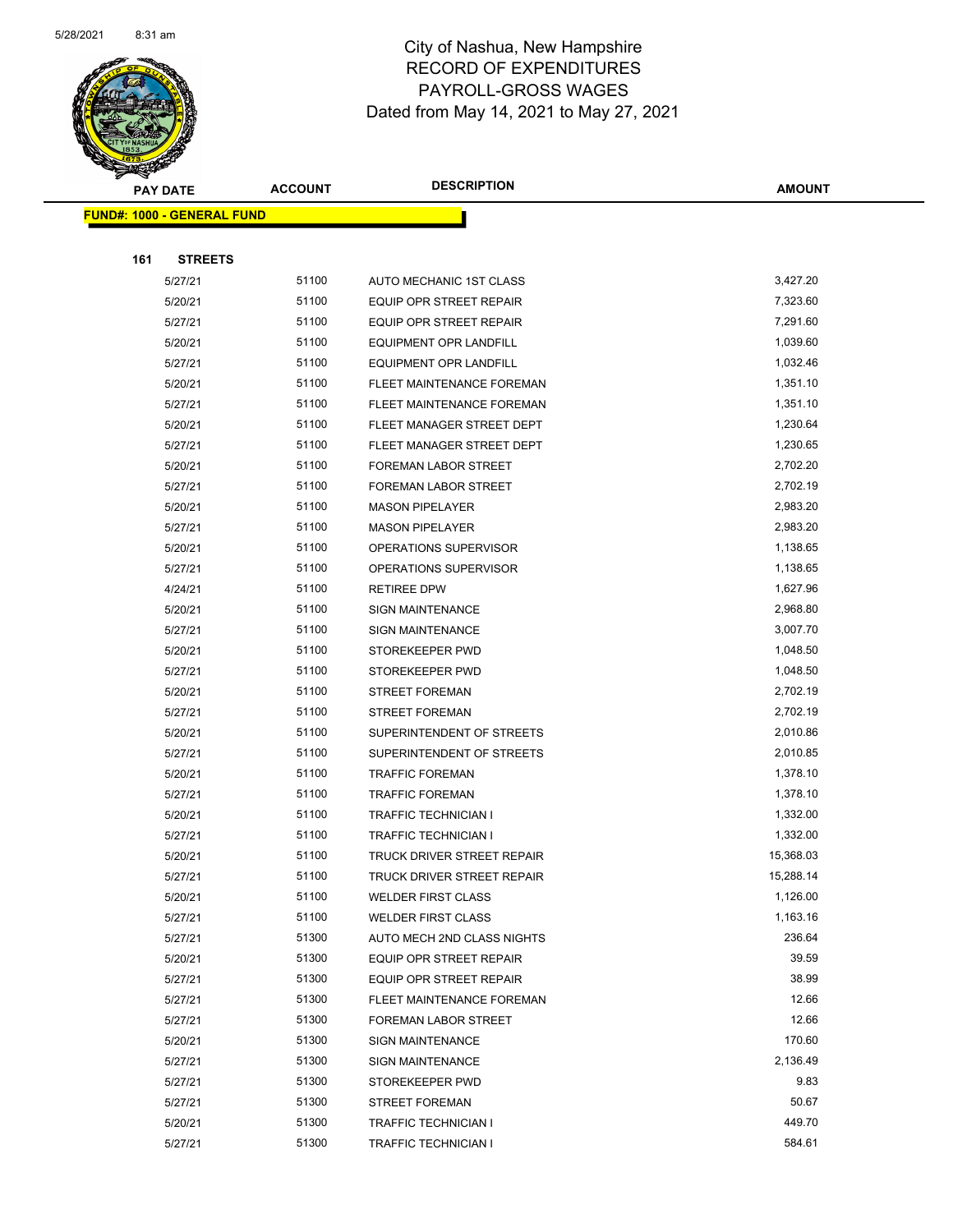

| <b>STARTER</b> |                                       |                |                                   |               |
|----------------|---------------------------------------|----------------|-----------------------------------|---------------|
|                | <b>PAY DATE</b>                       | <b>ACCOUNT</b> | <b>DESCRIPTION</b>                | <b>AMOUNT</b> |
|                | <b>FUND#: 1000 - GENERAL FUND</b>     |                |                                   |               |
|                |                                       |                |                                   |               |
| 161            | <b>STREETS</b>                        |                |                                   |               |
|                | 5/20/21                               | 51300          | <b>TRUCK DRIVER STREET REPAIR</b> | 323.63        |
|                | 5/27/21                               | 51300          | <b>TRUCK DRIVER STREET REPAIR</b> | 774.41        |
|                | 5/27/21                               | 55118          | TELEPHONE-CELLULAR                | 135.00        |
|                |                                       |                |                                   |               |
|                | <b>TOTAL 161 - STREETS</b>            |                |                                   | \$124,100.51  |
| 166            | <b>PARKING OPERATIONS</b>             |                |                                   |               |
|                | 5/20/21                               | 51100          | PARKING MAINTENANCE               | 1,346.29      |
|                | 5/27/21                               | 51100          | PARKING MAINTENANCE               | 1,346.30      |
|                | 5/20/21                               | 51100          | PARKING MANAGER                   | 1,003.45      |
|                | 5/27/21                               | 51100          | <b>PARKING MANAGER</b>            | 1,003.45      |
|                | 5/20/21                               | 51200          | PARKING MAINTENANCE               | 313.47        |
|                | 5/27/21                               | 51200          | PARKING MAINTENANCE               | 313.47        |
|                | 5/20/21                               | 51300          | PARKING MAINTENANCE               | 75.73         |
|                | 5/27/21                               | 51300          | PARKING MAINTENANCE               | 18.93         |
|                | 5/27/21                               | 55118          | TELEPHONE-CELLULAR                | 137.50        |
|                |                                       |                |                                   |               |
|                | <b>TOTAL 166 - PARKING OPERATIONS</b> |                |                                   | \$5,558.59    |
|                |                                       |                |                                   |               |
| 171            | <b>COMMUNITY SERVICES</b>             |                |                                   |               |
|                | 5/20/21                               | 51100          | DIRECTOR HEALTH AND COMM SVS      | 2,198.55      |
|                | 5/27/21                               | 51100          | DIRECTOR HEALTH AND COMM SVS      | 2,198.55      |
|                | 5/20/21                               | 51100          | <b>EPIDEMIOLOGIST</b>             | 1,148.10      |
|                | 5/27/21                               | 51100          | <b>EPIDEMIOLOGIST</b>             | 1,148.10      |
|                | 5/20/21                               | 51100          | <b>HEALTH PROGRAM SPEC</b>        | 1,031.15      |
|                | 5/27/21                               | 51100          | <b>HEALTH PROGRAM SPEC</b>        | 1,031.15      |
|                | 5/27/21                               | 55118          | TELEPHONE-CELLULAR                | 50.00         |
|                | <b>TOTAL 171 - COMMUNITY SERVICES</b> |                |                                   | \$8,805.60    |
|                |                                       |                |                                   |               |
| 172            | <b>COMMUNITY HEALTH</b>               |                |                                   |               |
|                | 5/20/21                               | 51100          | ADMINISTRATIVE ASSISTANT II       | 892.45        |
|                | 5/27/21                               | 51100          | ADMINISTRATIVE ASSISTANT II       | 892.45        |
|                | 5/20/21                               | 51100          | BILINGUAL OUTREACH WORKER         | 979.10        |
|                | 5/27/21                               | 51100          | BILINGUAL OUTREACH WORKER         | 979.10        |
|                | 5/20/21                               | 51100          | CHIEF PUBLIC HEALTH NURSE         | 1,740.10      |
|                | 5/27/21                               | 51100          | CHIEF PUBLIC HEALTH NURSE         | 1,740.10      |
|                | 5/20/21                               | 51100          | PUB HEALTH NURSE                  | 3,868.90      |
|                | 5/27/21                               | 51100          | PUB HEALTH NURSE                  | 3,868.90      |
|                | 5/20/21                               | 51412          | <b>NURSE ELM</b>                  | 183.42        |

5/27/21 55118 TELEPHONE-CELLULAR 50.00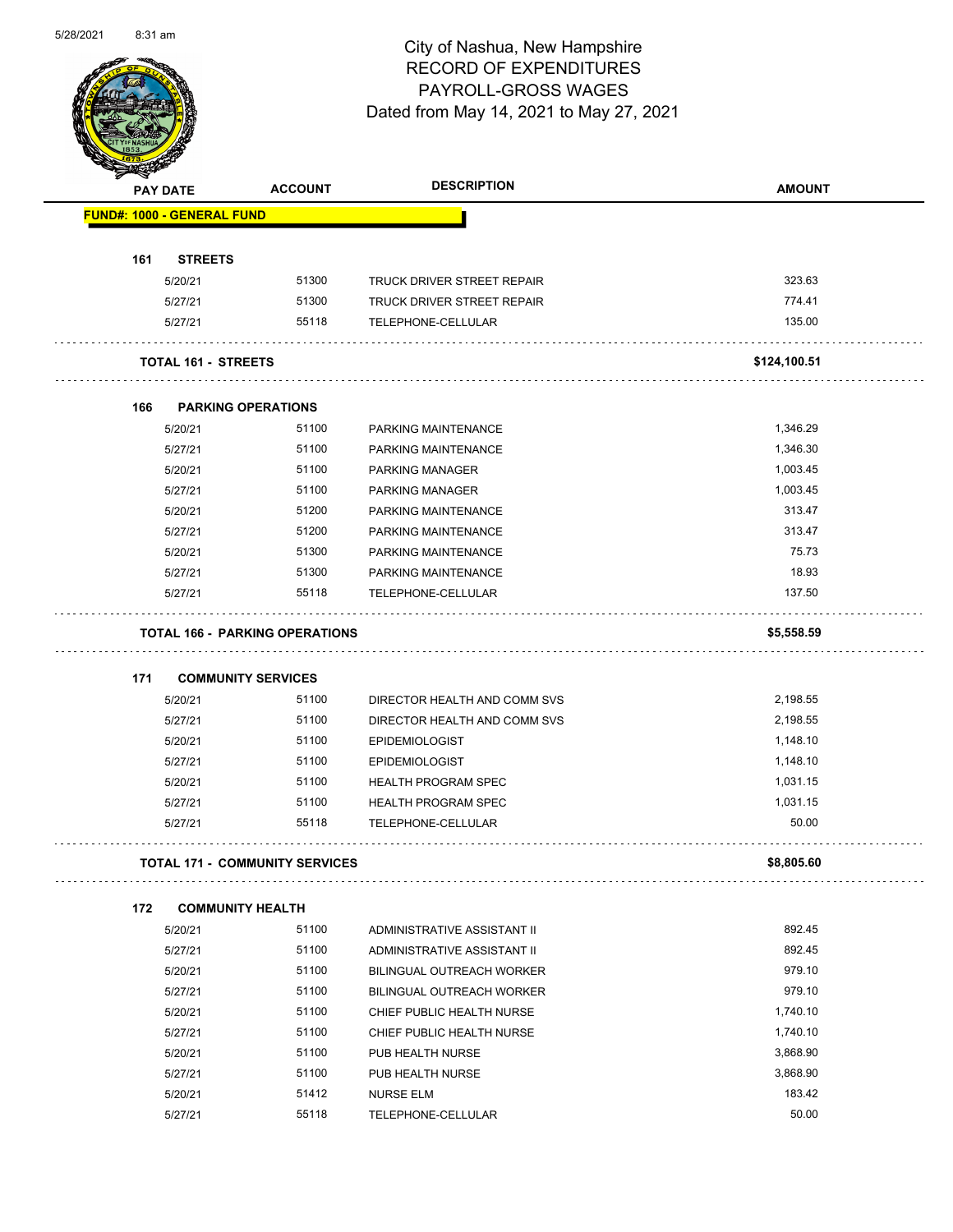| 5/28/2021 | 8:31 am         |                                   |                                                                   | City of Nashua, New Hampshire<br><b>RECORD OF EXPENDITURES</b><br>PAYROLL-GROSS WAGES<br>Dated from May 14, 2021 to May 27, 2021 | Page 57 of 102 |
|-----------|-----------------|-----------------------------------|-------------------------------------------------------------------|----------------------------------------------------------------------------------------------------------------------------------|----------------|
|           | <b>PAY DATE</b> |                                   | <b>ACCOUNT</b>                                                    | <b>DESCRIPTION</b>                                                                                                               | <b>AMOUNT</b>  |
|           |                 | <b>FUND#: 1000 - GENERAL FUND</b> |                                                                   |                                                                                                                                  |                |
|           |                 |                                   |                                                                   |                                                                                                                                  |                |
|           |                 |                                   | <b>TOTAL 172 - COMMUNITY HEALTH</b>                               |                                                                                                                                  | \$15,194.52    |
|           | 173             |                                   | <b>ENVIRONMENTAL HEALTH</b>                                       |                                                                                                                                  |                |
|           |                 | 5/20/21                           | 51100                                                             | DEP HEALTH OFFICER/LAB DIRECTOR                                                                                                  | 1,312.10       |
|           |                 | 5/27/21                           | 51100                                                             | DEP HEALTH OFFICER/LAB DIRECTOR                                                                                                  | 1,312.10       |
|           |                 | 5/20/21                           | 51100                                                             | ENVIRONMENTAL HEALTH SPEC                                                                                                        | 2,813.95       |
|           |                 | 5/27/21                           | 51100                                                             | ENVIRONMENTAL HEALTH SPEC                                                                                                        | 2,813.98       |
|           |                 | 5/20/21                           | 51100                                                             | ENVIRONMENTAL TECH OFFICE MGR                                                                                                    | 1,106.00       |
|           |                 | 5/27/21                           | 51100                                                             | ENVIRONMENTAL TECH OFFICE MGR                                                                                                    | 1,106.00       |
|           |                 | 5/20/21                           | 51100                                                             | MANAGER ENVIRONMENTAL HEALTH                                                                                                     | 1,709.25       |
|           |                 | 5/27/21                           | 51100                                                             | MANAGER ENVIRONMENTAL HEALTH                                                                                                     | 1,709.25       |
|           |                 | 5/20/21                           | 51300                                                             | ENVIRONMENTAL HEALTH SPEC                                                                                                        | 16.07          |
|           |                 | 5/27/21                           | 51300                                                             | ENVIRONMENTAL HEALTH SPEC                                                                                                        | 157.33         |
|           |                 | 5/27/21                           | 55118                                                             | TELEPHONE-CELLULAR                                                                                                               | 67.00          |
|           | 174             |                                   | TOTAL 173 - ENVIRONMENTAL HEALTH<br><b>WELFARE ADMINISTRATION</b> |                                                                                                                                  | \$14,123.03    |
|           |                 | 5/20/21                           | 51100                                                             | <b>CASE TECHNICIAN WELFARE</b>                                                                                                   | 2,755.70       |
|           |                 | 5/27/21                           | 51100                                                             | CASE TECHNICIAN WELFARE                                                                                                          | 2,755.70       |
|           |                 | 5/20/21                           | 51100                                                             | <b>INTAKE WORKER</b>                                                                                                             | 899.50         |
|           |                 | 5/27/21                           | 51100                                                             | <b>INTAKE WORKER</b>                                                                                                             | 899.50         |
|           |                 | 5/20/21                           | 51100                                                             | SENIOR CASE TECHNICIAN                                                                                                           | 1,072.46       |
|           |                 | 5/27/21                           | 51100                                                             | SENIOR CASE TECHNICIAN                                                                                                           | 1,072.46       |
|           |                 | 5/20/21                           | 51100                                                             | <b>WELFARE OFFICER</b>                                                                                                           | 1,809.79       |
|           |                 | 5/27/21                           | 51100                                                             | <b>WELFARE OFFICER</b>                                                                                                           | 1,809.80       |
|           |                 | 5/27/21                           | 55118                                                             | TELEPHONE-CELLULAR                                                                                                               | 50.00          |
|           |                 |                                   | <b>TOTAL 174 - WELFARE ADMINISTRATION</b>                         |                                                                                                                                  | \$13,124.91    |
|           | 177             |                                   | <b>PARKS &amp; RECREATION</b>                                     |                                                                                                                                  |                |
|           |                 | 5/20/21                           | 51100                                                             | ADMINISTRATIVE ASSISTANT II                                                                                                      | 877.35         |
|           |                 | 5/27/21                           | 51100                                                             | ADMINISTRATIVE ASSISTANT II                                                                                                      | 877.35         |
|           |                 | 5/20/21                           | 51100                                                             | EQUIPMENT OPERATOR, PARKS                                                                                                        | 1,039.60       |
|           |                 | 5/27/21                           | 51100                                                             | EQUIPMENT OPERATOR, PARKS                                                                                                        | 1,039.60       |
|           |                 | 5/20/21                           | 51100                                                             | FOREMAN LABOR PARK                                                                                                               | 4,053.30       |
|           |                 | 5/27/21                           | 51100                                                             | FOREMAN LABOR PARK                                                                                                               | 3,783.09       |
|           |                 | 5/20/21                           | 51100                                                             | <b>GROUNDSKEEPER MAINTENANCE</b>                                                                                                 | 7,390.30       |
|           |                 | 5/27/21                           | 51100                                                             | <b>GROUNDSKEEPER MAINTENANCE</b>                                                                                                 | 7,715.00       |
|           |                 | 5/20/21                           | 51100                                                             | <b>GROUNDSMAN I</b>                                                                                                              | 6,256.69       |
|           |                 | 5/27/21                           | 51100                                                             | <b>GROUNDSMAN I</b>                                                                                                              | 5,963.39       |
|           |                 | 5/20/21                           | 51100                                                             | <b>GROUNDSMAN II</b>                                                                                                             | 936.40         |
|           |                 |                                   |                                                                   |                                                                                                                                  |                |

5/27/21 51100 GROUNDSMAN II 936.40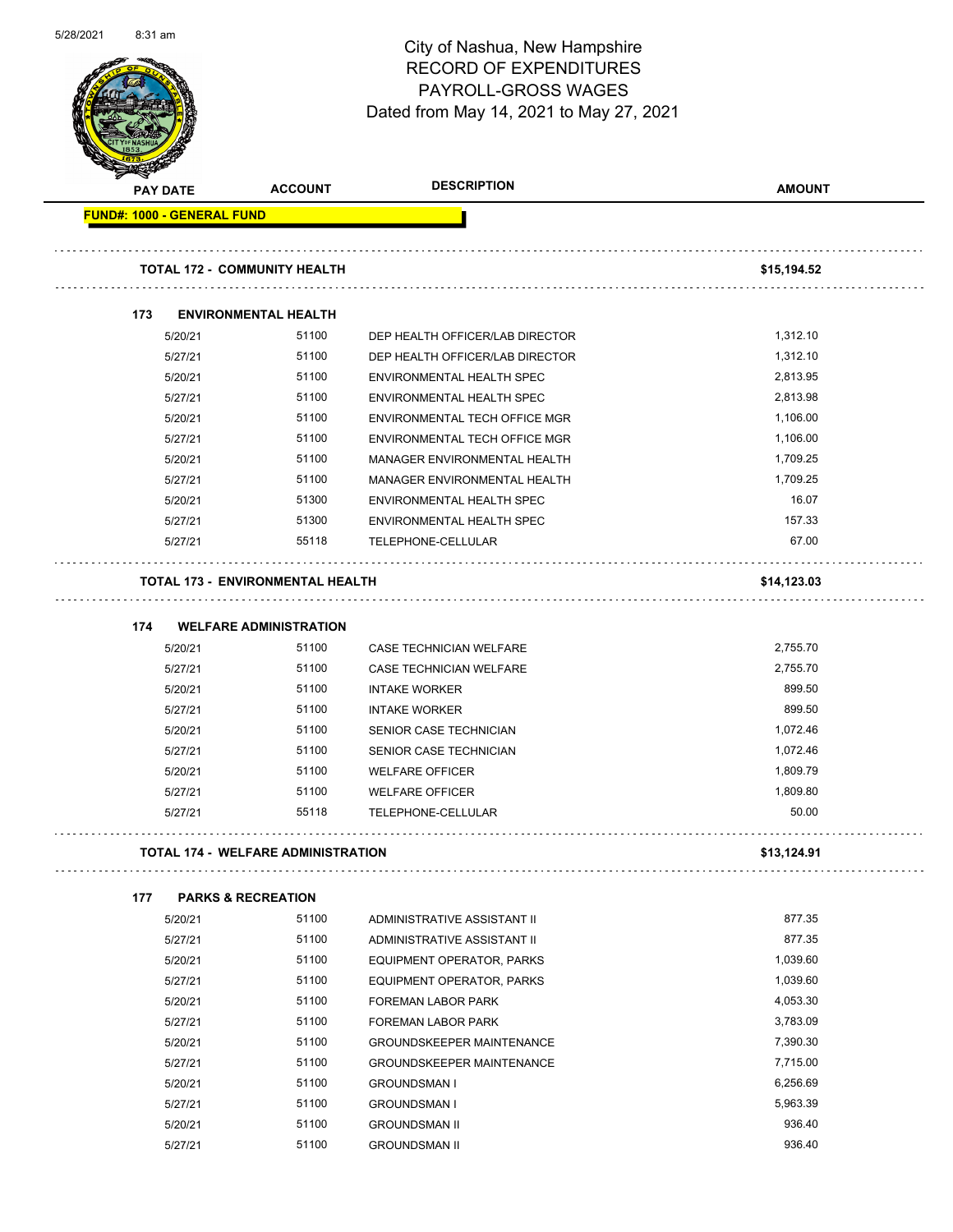

|     | <b>PAY DATE</b>                   | <b>ACCOUNT</b> | <b>DESCRIPTION</b>                | <b>AMOUNT</b> |
|-----|-----------------------------------|----------------|-----------------------------------|---------------|
|     | <b>FUND#: 1000 - GENERAL FUND</b> |                |                                   |               |
|     |                                   |                |                                   |               |
| 177 | <b>PARKS &amp; RECREATION</b>     |                |                                   |               |
|     | 5/20/21                           | 51100          | <b>LEAD GROUNDSMAN</b>            | 2,103.20      |
|     | 5/27/21                           | 51100          | <b>LEAD GROUNDSMAN</b>            | 2,103.20      |
|     | 5/20/21                           | 51100          | PROGRAM COORDINATOR               | 398.75        |
|     | 5/27/21                           | 51100          | PROGRAM COORDINATOR               | 398.75        |
|     | 5/20/21                           | 51100          | <b>RECREATION PROGRAM MANAGER</b> | 1,157.26      |
|     | 5/27/21                           | 51100          | RECREATION PROGRAM MANAGER        | 1,157.25      |
|     | 5/20/21                           | 51100          | STELLOS STADIUM ATTENDANT         | 1,049.84      |
|     | 5/27/21                           | 51100          | STELLOS STADIUM ATTENDANT         | 1,039.60      |
|     | 5/20/21                           | 51100          | SUPERINTENDENT OF PARKS RECR      | 2,082.10      |
|     | 5/27/21                           | 51100          | SUPERINTENDENT OF PARKS RECR      | 2,082.10      |
|     | 5/20/21                           | 51300          | EQUIPMENT OPERATOR, PARKS         | 199.28        |
|     | 5/27/21                           | 51300          | EQUIPMENT OPERATOR, PARKS         | 318.84        |
|     | 5/20/21                           | 51300          | FOREMAN LABOR PARK                | 1,165.30      |
|     | 5/27/21                           | 51300          | FOREMAN LABOR PARK                | 1,342.64      |
|     | 5/20/21                           | 51300          | <b>GROUNDSKEEPER MAINTENANCE</b>  | 2,555.88      |
|     | 5/27/21                           | 51300          | <b>GROUNDSKEEPER MAINTENANCE</b>  | 1,898.26      |
|     | 5/20/21                           | 51300          | <b>GROUNDSMAN I</b>               | 1,001.21      |
|     | 5/27/21                           | 51300          | <b>GROUNDSMAN I</b>               | 1,066.65      |
|     | 5/20/21                           | 51300          | <b>GROUNDSMAN II</b>              | 395.86        |
|     | 5/27/21                           | 51300          | <b>GROUNDSMAN II</b>              | 359.87        |
|     | 5/20/21                           | 51300          | <b>LEAD GROUNDSMAN</b>            | 712.76        |
|     | 5/27/21                           | 51300          | <b>LEAD GROUNDSMAN</b>            | 823.19        |
|     | 5/20/21                           | 51300          | <b>SIGN MAINTENANCE</b>           | 122.02        |
|     | 5/20/21                           | 51300          | STELLOS STADIUM ATTENDANT         | 724.62        |
|     | 5/27/21                           | 51300          | STELLOS STADIUM ATTENDANT         | 724.62        |
|     | 5/20/21                           | 51300          | <b>WASTEWATER ASSISTANT</b>       | 107.01        |
|     | 5/20/21                           | 51400          | SEASONAL                          | 1,113.75      |
|     | 5/27/21                           | 51400          | SEASONAL                          | 1,952.00      |
|     | 5/20/21                           | 51400          | <b>TEACHER ENGLISH ELM</b>        | 588.00        |
|     | 5/20/21                           | 51420          | <b>GAME OFFICIALS</b>             | 425.00        |
|     | 5/27/21                           | 51420          | <b>GAME OFFICIALS</b>             | 250.00        |
|     | 5/20/21                           | 51420          | SENIOR TRAFFIC ENGINEER           | 50.00         |
|     | 5/27/21                           | 51420          | <b>SENIOR TRAFFIC ENGINEER</b>    | 50.00         |
|     | 5/27/21                           | 51420          | <b>TEACHER TTI LDG</b>            | 200.00        |
|     | 5/27/21                           | 55118          | TELEPHONE-CELLULAR                | 118.00        |
|     |                                   |                |                                   |               |

### **TOTAL 177 - PARKS & RECREATION \$72,705.28**

**179 LIBRARY**

| 5/20/21 | 51100 | ASSISTANT DIRECTOR LIBRARY     | 1.709.25 |
|---------|-------|--------------------------------|----------|
| 5/27/21 | 51100 | ASSISTANT DIRECTOR LIBRARY     | 1.709.25 |
| 5/20/21 | 51100 | ASSISTANT LIBRARIAN CIRCULATIO | 1.119.75 |
| 5/27/21 | 51100 | ASSISTANT LIBRARIAN CIRCULATIO | 1.119.75 |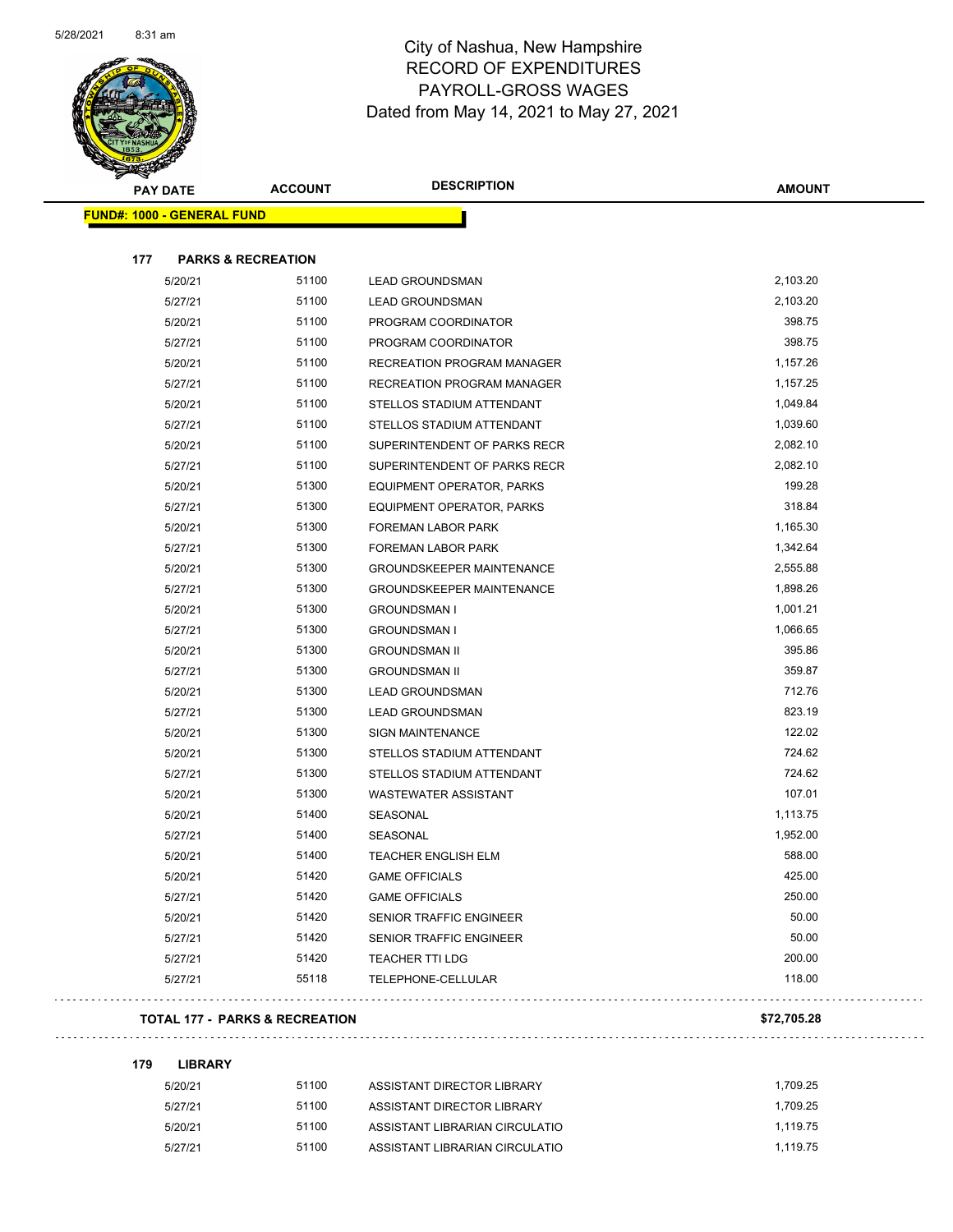

|     | <b>PAY DATE</b>                    | <b>ACCOUNT</b> | <b>DESCRIPTION</b>              | <b>AMOUNT</b> |
|-----|------------------------------------|----------------|---------------------------------|---------------|
|     | <u> FUND#: 1000 - GENERAL FUND</u> |                |                                 |               |
|     |                                    |                |                                 |               |
| 179 | <b>LIBRARY</b>                     |                |                                 |               |
|     | 5/20/21                            | 51100          | <b>DIRECTOR LIBRARY</b>         | 2,252.15      |
|     | 5/27/21                            | 51100          | <b>DIRECTOR LIBRARY</b>         | 2,252.15      |
|     | 5/20/21                            | 51100          | EXECUTIVE ASST OFFICE MANAGER   | 983.10        |
|     | 5/27/21                            | 51100          | EXECUTIVE ASST OFFICE MANAGER   | 983.10        |
|     | 5/20/21                            | 51100          | IT COORDINATOR                  | 1,103.25      |
|     | 5/27/21                            | 51100          | IT COORDINATOR                  | 1,103.25      |
|     | 5/20/21                            | 51100          | <b>JANITOR</b>                  | 620.70        |
|     | 5/27/21                            | 51100          | <b>JANITOR</b>                  | 620.70        |
|     | 5/20/21                            | 51100          | LIBRARIAN ADULT SERVICES        | 1,091.09      |
|     | 5/27/21                            | 51100          | LIBRARIAN ADULT SERVICES        | 1,091.10      |
|     | 5/20/21                            | 51100          | LIBRARIAN CIRCULATION           | 1,253.30      |
|     | 5/27/21                            | 51100          | LIBRARIAN CIRCULATION           | 1,253.30      |
|     | 5/20/21                            | 51100          | <b>LIBRARIAN OUTREACH SVS</b>   | 1,253.31      |
|     | 5/27/21                            | 51100          | LIBRARIAN OUTREACH SVS          | 1,253.31      |
|     | 5/20/21                            | 51100          | <b>LIBRARIAN TECH SERVICES</b>  | 1,253.32      |
|     | 5/27/21                            | 51100          | <b>LIBRARIAN TECH SERVICES</b>  | 1,253.30      |
|     | 5/20/21                            | 51100          | <b>LIBRARIAN YOUTH SERVICES</b> | 1,884.16      |
|     | 5/27/21                            | 51100          | LIBRARIAN YOUTH SERVICES        | 1,884.15      |
|     | 5/20/21                            | 51100          | LIBRARY ASSISTANT CIRCULATION   | 7,057.79      |
|     | 5/27/21                            | 51100          | LIBRARY ASSISTANT CIRCULATION   | 7,057.75      |
|     | 5/20/21                            | 51100          | LIBRARY ASSISTANT MEDIA SERVIC  | 844.71        |
|     | 5/27/21                            | 51100          | LIBRARY ASSISTANT MEDIA SERVIC  | 844.73        |
|     | 5/20/21                            | 51100          | LIBRARY ASSISTANT TECH SVS      | 922.25        |
|     | 5/27/21                            | 51100          | LIBRARY ASSISTANT TECH SVS      | 922.25        |
|     | 5/20/21                            | 51100          | LIBRARY ASSISTANT YOUTH SERVIC  | 2,356.69      |
|     | 5/27/21                            | 51100          | LIBRARY ASSISTANT YOUTH SERVIC  | 2,356.69      |
|     | 5/20/21                            | 51100          | <b>MAINTENANCE SUPV</b>         | 1,038.90      |
|     | 5/27/21                            | 51100          | <b>MAINTENANCE SUPV</b>         | 1,038.90      |
|     | 5/20/21                            | 51100          | PAGE & COLLECTION COORDINATOR   | 955.40        |
|     | 5/27/21                            | 51100          | PAGE & COLLECTION COORDINATOR   | 955.40        |
|     | 5/20/21                            | 51100          | REFERENCE LIBRARIAN ADULT SERV  | 4,801.36      |
|     | 5/27/21                            | 51100          | REFERENCE LIBRARIAN ADULT SERV  | 4,794.74      |
|     | 5/20/21                            | 51100          | REFERENCE LIBRARIAN TECH SVS    | 1,061.12      |
|     | 5/27/21                            | 51100          | REFERENCE LIBRARIAN TECH SVS    | 1,061.12      |
|     | 5/20/21                            | 51100          | <b>SECURITY LIBRARY</b>         | 713.30        |
|     | 5/27/21                            | 51100          | <b>SECURITY LIBRARY</b>         | 713.30        |
|     | 5/20/21                            | 51200          | <b>JANITOR</b>                  | 270.39        |
|     | 5/27/21                            | 51200          | <b>JANITOR</b>                  | 276.99        |
|     | 5/20/21                            | 51200          | LIBRARY ASSISTANT TECH SVS      | 527.95        |
|     | 5/27/21                            | 51200          | LIBRARY ASSISTANT TECH SVS      | 527.94        |
|     | 5/20/21                            | 51200          | <b>SECURITY LIBRARY</b>         | 376.40        |
|     | 5/27/21                            | 51200          | <b>SECURITY LIBRARY</b>         | 386.05        |
|     | 5/27/21                            | 51300          | <b>LIBRARIAN ADULT SERVICES</b> | 10.23         |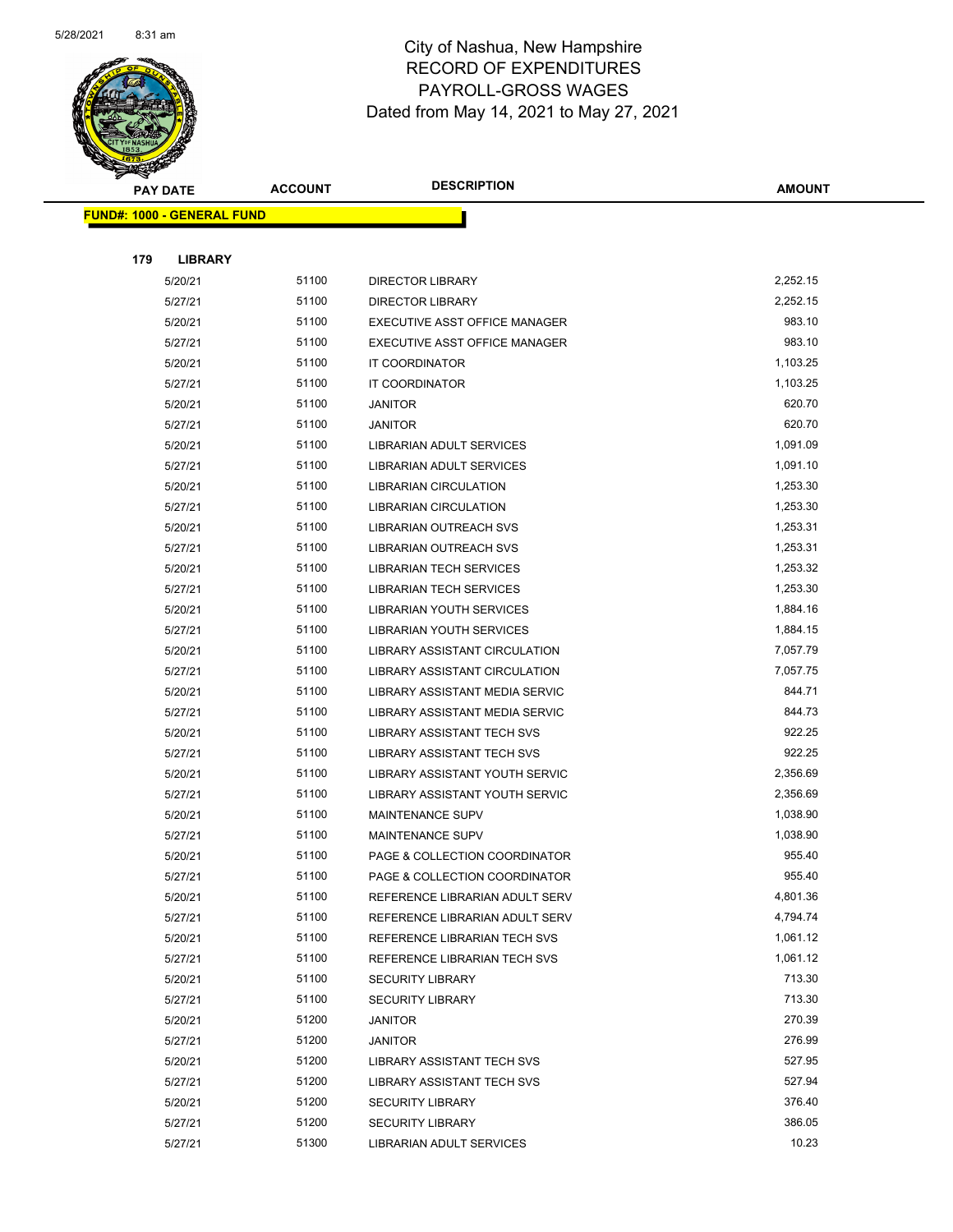

Page 60 of 102

| <b>PAY DATE</b>                   | <b>ACCOUNT</b>                           | <b>DESCRIPTION</b>             | <b>AMOUNT</b> |
|-----------------------------------|------------------------------------------|--------------------------------|---------------|
| <b>FUND#: 1000 - GENERAL FUND</b> |                                          |                                |               |
| <b>TOTAL 179 - LIBRARY</b>        |                                          |                                | \$70,919.09   |
| 181                               | <b>COMMUNITY DEVELOPMENT</b>             |                                |               |
| 5/20/21                           | 51100                                    | ADMINISTRATIVE ASSISTANT II    | 806.55        |
| 5/27/21                           | 51100                                    | ADMINISTRATIVE ASSISTANT II    | 806.55        |
| 5/20/21                           | 51100                                    | DIRECTOR COMMUNITY DEVELOPMENT | 2,473.35      |
| 5/27/21                           | 51100                                    | DIRECTOR COMMUNITY DEVELOPMENT | 2,473.35      |
| 5/20/21                           | 51100                                    | <b>TRANSPORTATION PLANNER</b>  | 1,339.60      |
| 5/27/21                           | 51100                                    | <b>TRANSPORTATION PLANNER</b>  | 1,339.60      |
| 5/20/21                           | 51100                                    | <b>WATERWAYS MANAGER</b>       | 1,709.25      |
| 5/27/21                           | 51100                                    | <b>WATERWAYS MANAGER</b>       | 1,709.25      |
| 5/20/21                           | 51200                                    | ADMINISTRATIVE ASSISTANT I     | 398.47        |
| 5/27/21                           | 51200                                    | ADMINISTRATIVE ASSISTANT I     | 435.17        |
| 5/20/21                           | 51400                                    | <b>INTERN</b>                  | 100.00        |
| 5/27/21                           | 51400                                    | <b>INTERN</b>                  | 100.00        |
| 5/27/21                           | 55118                                    | TELEPHONE-CELLULAR             | 184.00        |
|                                   | <b>TOTAL 181 - COMMUNITY DEVELOPMENT</b> |                                | \$13,875.14   |
| 182                               | <b>PLANNING AND ZONING</b>               |                                |               |
| 5/20/21                           | 51100                                    | <b>COMMUNICATION SPEC</b>      | 60.40         |
| 5/27/21                           | 51100                                    | <b>COMMUNICATION SPEC</b>      | 60.40         |
| 5/20/21                           | 51100                                    | DEPARTMENT COORDINATOR         | 1,069.50      |
| 5/27/21                           | 51100                                    | DEPARTMENT COORDINATOR         | 1,069.50      |
| 5/20/21                           | 51100                                    | DEPUTY PLANNING MANAGER        | 2,918.35      |
| 5/27/21                           | 51100                                    | <b>DEPUTY PLANNING MANAGER</b> | 2,918.35      |
|                                   | 51100                                    | <b>MANAGER PLANNING DEPT</b>   | 1,850.75      |
| 5/20/21                           |                                          |                                |               |
| 5/27/21                           | 51100                                    | <b>MANAGER PLANNING DEPT</b>   | 1,850.74      |
| 5/20/21                           | 51100                                    | PLANNER I                      | 1,956.50      |
| 5/27/21                           | 51100                                    | PLANNER I                      | 1,956.50      |
| 5/20/21                           | 51100                                    | ZONING COORDINATOR             | 856.10        |
| 5/27/21                           | 51100                                    | ZONING COORDINATOR             | 856.10        |
| 5/20/21                           | 53428                                    | STENOGRAPHIC SERVICES          | 250.00        |
|                                   | <b>TOTAL 182 - PLANNING AND ZONING</b>   |                                | \$17,673.19   |
| 183                               | <b>ECONOMIC DEVELOPMENT</b>              |                                |               |

| 5/20/21 | 51100 | ECONOMIC DEV DIRECTOR           | 2.332.80 |
|---------|-------|---------------------------------|----------|
| 5/27/21 | 51100 | ECONOMIC DEV DIRECTOR           | 2.332.80 |
| 5/20/21 | 51100 | HUNT MEMORIAL BLDG & ARTS ADM   | 417.45   |
| 5/27/21 | 51100 | HUNT MEMORIAL BLDG & ARTS ADM   | 417.45   |
| 5/20/21 | 51200 | REVOLVING LOAN FUND COORDINATOR | 1.280.98 |
| 5/27/21 | 51200 | REVOLVING LOAN FUND COORDINATOR | 1.280.98 |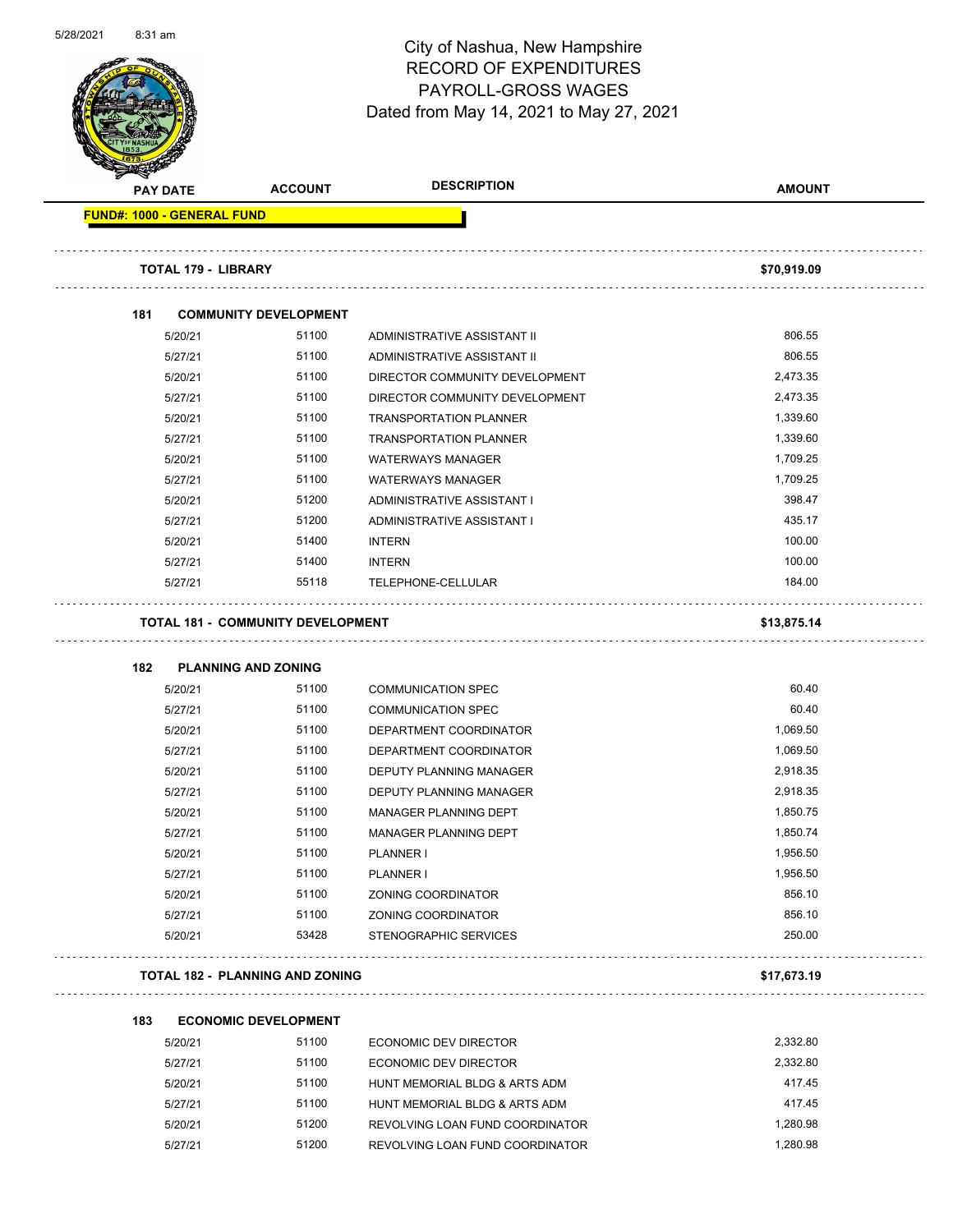| <b>DESCRIPTION</b><br><b>AMOUNT</b><br><b>ACCOUNT</b><br><b>PAY DATE</b><br><b>FUND#: 1000 - GENERAL FUND</b><br>183<br><b>ECONOMIC DEVELOPMENT</b><br>55118<br>50.00<br>5/27/21<br>TELEPHONE-CELLULAR<br><b>TOTAL 183 - ECONOMIC DEVELOPMENT</b><br>\$8,112.46<br><b>SCHOOL</b><br>191<br>51100<br>2,415.80<br>5/20/21<br>21 CENTURY COORDINATOR<br>51100<br>1,060.60<br>5/20/21<br>21 CENTURY ELEM MFAM RES COORD<br>453.09<br>5/20/21<br>51100<br><b>7PAR CTE NHN</b><br>449.52<br>5/27/21<br>51100<br><b>7PAR CTE NHN</b><br>3,201.20<br>51100<br>5/20/21<br>ASSISTANT DIRECTOR BUSINESS<br>1,605.70<br>51100<br>5/20/21<br>ASSISTANT PRINCIPAL AMH<br>51100<br>2,923.10<br>5/20/21<br>ASSISTANT PRINCIPAL BIC<br>5/20/21<br>51100<br>1,533.60<br>ASSISTANT PRINCIPAL BIR<br>5/20/21<br>51100<br>ASSISTANT PRINCIPAL BRO<br>3,195.70<br>51100<br>3,357.70<br>5/20/21<br>ASSISTANT PRINCIPAL CHARL<br>51100<br>1,437.50<br>5/20/21<br>ASSISTANT PRINCIPAL DR CRSP<br>51100<br>6,865.40<br>5/20/21<br>ASSISTANT PRINCIPAL ELM<br>5/20/21<br>51100<br>2,923.10<br>ASSISTANT PRINCIPAL FES<br>5/27/21<br>51100<br>2,172.79<br>ASSISTANT PRINCIPAL FES<br>51100<br>3,336.50<br>5/20/21<br>ASSISTANT PRINCIPAL FMS<br>51100<br>3,458.40<br>5/20/21<br>ASSISTANT PRINCIPAL LEDGE<br>51100<br>3,163.50<br>5/20/21<br>ASSISTANT PRINCIPAL MDE<br>51100<br>1,461.50<br>5/20/21<br>ASSISTANT PRINCIPAL MTP<br>51100<br>14,015.30<br>5/20/21<br>ASSISTANT PRINCIPAL NHN<br>51100<br>14,153.80<br>5/20/21<br>ASSISTANT PRINCIPAL NHS<br>51100<br>3,115.40<br>5/20/21<br>ASSISTANT PRINCIPAL NSE<br>51100<br>3,684.60<br>5/20/21<br>ASSISTANT PRINCIPAL PMS<br>1,485.60<br>51100<br>5/20/21<br>ASSISTANT PRINCIPAL SHE<br>10,182.70<br>51100<br>5/20/21<br>ASSISTANT SUPERINTENDENT<br>51100<br>4,987.00<br>5/20/21<br>ASST DIRECTOR PLANT OPS<br>51100<br>6,611.80<br>5/20/21<br>ASST DIRECTOR SPED<br>51100<br>17,681.20<br>5/20/21<br>ASST SYSTEMS ADMIN FULL YEAR<br>5/20/21<br>51100<br>2,582.00<br>ATTENDANCE OFFICER<br>51100<br>2,888.90<br>5/20/21<br>BRENTWOOD COORDINATOR<br>51100<br>1,596.10<br>5/20/21<br>CAREER CENTER COORD NHS<br>51100<br>4,542.60<br>5/20/21<br>CHIEF OPERATING OFFICER<br>51100<br>3,193.15<br>5/20/21<br>CLERICAL ACADEMY NHN<br>5/27/21<br>51100<br>3,051.33<br>CLERICAL ACADEMY NHN<br>51100<br>3,144.22<br>5/20/21<br>CLERICAL ACADEMY NHS<br>51100<br>3,150.31<br>5/27/21<br>CLERICAL ACADEMY NHS<br>51100<br>1,468.65<br>5/20/21<br><b>CLERICAL ASST SUPER SUP</b><br>51100<br>1,492.50<br>5/27/21<br>CLERICAL ASST SUPER SUP<br>831.75<br>5/20/21<br>51100<br>CLERICAL ATHLETIC NHN | 5/28/2021 | 8:31 am |  | City of Nashua, New Hampshire<br><b>RECORD OF EXPENDITURES</b><br>PAYROLL-GROSS WAGES<br>Dated from May 14, 2021 to May 27, 2021 | Page 61 of 102 |
|----------------------------------------------------------------------------------------------------------------------------------------------------------------------------------------------------------------------------------------------------------------------------------------------------------------------------------------------------------------------------------------------------------------------------------------------------------------------------------------------------------------------------------------------------------------------------------------------------------------------------------------------------------------------------------------------------------------------------------------------------------------------------------------------------------------------------------------------------------------------------------------------------------------------------------------------------------------------------------------------------------------------------------------------------------------------------------------------------------------------------------------------------------------------------------------------------------------------------------------------------------------------------------------------------------------------------------------------------------------------------------------------------------------------------------------------------------------------------------------------------------------------------------------------------------------------------------------------------------------------------------------------------------------------------------------------------------------------------------------------------------------------------------------------------------------------------------------------------------------------------------------------------------------------------------------------------------------------------------------------------------------------------------------------------------------------------------------------------------------------------------------------------------------------------------------------------------------------------------------------------------------------------------------------------------------------------------------------------------------------------------------------------------------------------------------------------------------------------------------------------------------------------------------------------------------------------------------------------------------------|-----------|---------|--|----------------------------------------------------------------------------------------------------------------------------------|----------------|
|                                                                                                                                                                                                                                                                                                                                                                                                                                                                                                                                                                                                                                                                                                                                                                                                                                                                                                                                                                                                                                                                                                                                                                                                                                                                                                                                                                                                                                                                                                                                                                                                                                                                                                                                                                                                                                                                                                                                                                                                                                                                                                                                                                                                                                                                                                                                                                                                                                                                                                                                                                                                                      |           |         |  |                                                                                                                                  |                |
|                                                                                                                                                                                                                                                                                                                                                                                                                                                                                                                                                                                                                                                                                                                                                                                                                                                                                                                                                                                                                                                                                                                                                                                                                                                                                                                                                                                                                                                                                                                                                                                                                                                                                                                                                                                                                                                                                                                                                                                                                                                                                                                                                                                                                                                                                                                                                                                                                                                                                                                                                                                                                      |           |         |  |                                                                                                                                  |                |
|                                                                                                                                                                                                                                                                                                                                                                                                                                                                                                                                                                                                                                                                                                                                                                                                                                                                                                                                                                                                                                                                                                                                                                                                                                                                                                                                                                                                                                                                                                                                                                                                                                                                                                                                                                                                                                                                                                                                                                                                                                                                                                                                                                                                                                                                                                                                                                                                                                                                                                                                                                                                                      |           |         |  |                                                                                                                                  |                |
|                                                                                                                                                                                                                                                                                                                                                                                                                                                                                                                                                                                                                                                                                                                                                                                                                                                                                                                                                                                                                                                                                                                                                                                                                                                                                                                                                                                                                                                                                                                                                                                                                                                                                                                                                                                                                                                                                                                                                                                                                                                                                                                                                                                                                                                                                                                                                                                                                                                                                                                                                                                                                      |           |         |  |                                                                                                                                  |                |
|                                                                                                                                                                                                                                                                                                                                                                                                                                                                                                                                                                                                                                                                                                                                                                                                                                                                                                                                                                                                                                                                                                                                                                                                                                                                                                                                                                                                                                                                                                                                                                                                                                                                                                                                                                                                                                                                                                                                                                                                                                                                                                                                                                                                                                                                                                                                                                                                                                                                                                                                                                                                                      |           |         |  |                                                                                                                                  |                |
|                                                                                                                                                                                                                                                                                                                                                                                                                                                                                                                                                                                                                                                                                                                                                                                                                                                                                                                                                                                                                                                                                                                                                                                                                                                                                                                                                                                                                                                                                                                                                                                                                                                                                                                                                                                                                                                                                                                                                                                                                                                                                                                                                                                                                                                                                                                                                                                                                                                                                                                                                                                                                      |           |         |  |                                                                                                                                  |                |
|                                                                                                                                                                                                                                                                                                                                                                                                                                                                                                                                                                                                                                                                                                                                                                                                                                                                                                                                                                                                                                                                                                                                                                                                                                                                                                                                                                                                                                                                                                                                                                                                                                                                                                                                                                                                                                                                                                                                                                                                                                                                                                                                                                                                                                                                                                                                                                                                                                                                                                                                                                                                                      |           |         |  |                                                                                                                                  |                |
|                                                                                                                                                                                                                                                                                                                                                                                                                                                                                                                                                                                                                                                                                                                                                                                                                                                                                                                                                                                                                                                                                                                                                                                                                                                                                                                                                                                                                                                                                                                                                                                                                                                                                                                                                                                                                                                                                                                                                                                                                                                                                                                                                                                                                                                                                                                                                                                                                                                                                                                                                                                                                      |           |         |  |                                                                                                                                  |                |
|                                                                                                                                                                                                                                                                                                                                                                                                                                                                                                                                                                                                                                                                                                                                                                                                                                                                                                                                                                                                                                                                                                                                                                                                                                                                                                                                                                                                                                                                                                                                                                                                                                                                                                                                                                                                                                                                                                                                                                                                                                                                                                                                                                                                                                                                                                                                                                                                                                                                                                                                                                                                                      |           |         |  |                                                                                                                                  |                |
|                                                                                                                                                                                                                                                                                                                                                                                                                                                                                                                                                                                                                                                                                                                                                                                                                                                                                                                                                                                                                                                                                                                                                                                                                                                                                                                                                                                                                                                                                                                                                                                                                                                                                                                                                                                                                                                                                                                                                                                                                                                                                                                                                                                                                                                                                                                                                                                                                                                                                                                                                                                                                      |           |         |  |                                                                                                                                  |                |
|                                                                                                                                                                                                                                                                                                                                                                                                                                                                                                                                                                                                                                                                                                                                                                                                                                                                                                                                                                                                                                                                                                                                                                                                                                                                                                                                                                                                                                                                                                                                                                                                                                                                                                                                                                                                                                                                                                                                                                                                                                                                                                                                                                                                                                                                                                                                                                                                                                                                                                                                                                                                                      |           |         |  |                                                                                                                                  |                |
|                                                                                                                                                                                                                                                                                                                                                                                                                                                                                                                                                                                                                                                                                                                                                                                                                                                                                                                                                                                                                                                                                                                                                                                                                                                                                                                                                                                                                                                                                                                                                                                                                                                                                                                                                                                                                                                                                                                                                                                                                                                                                                                                                                                                                                                                                                                                                                                                                                                                                                                                                                                                                      |           |         |  |                                                                                                                                  |                |
|                                                                                                                                                                                                                                                                                                                                                                                                                                                                                                                                                                                                                                                                                                                                                                                                                                                                                                                                                                                                                                                                                                                                                                                                                                                                                                                                                                                                                                                                                                                                                                                                                                                                                                                                                                                                                                                                                                                                                                                                                                                                                                                                                                                                                                                                                                                                                                                                                                                                                                                                                                                                                      |           |         |  |                                                                                                                                  |                |
|                                                                                                                                                                                                                                                                                                                                                                                                                                                                                                                                                                                                                                                                                                                                                                                                                                                                                                                                                                                                                                                                                                                                                                                                                                                                                                                                                                                                                                                                                                                                                                                                                                                                                                                                                                                                                                                                                                                                                                                                                                                                                                                                                                                                                                                                                                                                                                                                                                                                                                                                                                                                                      |           |         |  |                                                                                                                                  |                |
|                                                                                                                                                                                                                                                                                                                                                                                                                                                                                                                                                                                                                                                                                                                                                                                                                                                                                                                                                                                                                                                                                                                                                                                                                                                                                                                                                                                                                                                                                                                                                                                                                                                                                                                                                                                                                                                                                                                                                                                                                                                                                                                                                                                                                                                                                                                                                                                                                                                                                                                                                                                                                      |           |         |  |                                                                                                                                  |                |
|                                                                                                                                                                                                                                                                                                                                                                                                                                                                                                                                                                                                                                                                                                                                                                                                                                                                                                                                                                                                                                                                                                                                                                                                                                                                                                                                                                                                                                                                                                                                                                                                                                                                                                                                                                                                                                                                                                                                                                                                                                                                                                                                                                                                                                                                                                                                                                                                                                                                                                                                                                                                                      |           |         |  |                                                                                                                                  |                |
|                                                                                                                                                                                                                                                                                                                                                                                                                                                                                                                                                                                                                                                                                                                                                                                                                                                                                                                                                                                                                                                                                                                                                                                                                                                                                                                                                                                                                                                                                                                                                                                                                                                                                                                                                                                                                                                                                                                                                                                                                                                                                                                                                                                                                                                                                                                                                                                                                                                                                                                                                                                                                      |           |         |  |                                                                                                                                  |                |
|                                                                                                                                                                                                                                                                                                                                                                                                                                                                                                                                                                                                                                                                                                                                                                                                                                                                                                                                                                                                                                                                                                                                                                                                                                                                                                                                                                                                                                                                                                                                                                                                                                                                                                                                                                                                                                                                                                                                                                                                                                                                                                                                                                                                                                                                                                                                                                                                                                                                                                                                                                                                                      |           |         |  |                                                                                                                                  |                |
|                                                                                                                                                                                                                                                                                                                                                                                                                                                                                                                                                                                                                                                                                                                                                                                                                                                                                                                                                                                                                                                                                                                                                                                                                                                                                                                                                                                                                                                                                                                                                                                                                                                                                                                                                                                                                                                                                                                                                                                                                                                                                                                                                                                                                                                                                                                                                                                                                                                                                                                                                                                                                      |           |         |  |                                                                                                                                  |                |
|                                                                                                                                                                                                                                                                                                                                                                                                                                                                                                                                                                                                                                                                                                                                                                                                                                                                                                                                                                                                                                                                                                                                                                                                                                                                                                                                                                                                                                                                                                                                                                                                                                                                                                                                                                                                                                                                                                                                                                                                                                                                                                                                                                                                                                                                                                                                                                                                                                                                                                                                                                                                                      |           |         |  |                                                                                                                                  |                |
|                                                                                                                                                                                                                                                                                                                                                                                                                                                                                                                                                                                                                                                                                                                                                                                                                                                                                                                                                                                                                                                                                                                                                                                                                                                                                                                                                                                                                                                                                                                                                                                                                                                                                                                                                                                                                                                                                                                                                                                                                                                                                                                                                                                                                                                                                                                                                                                                                                                                                                                                                                                                                      |           |         |  |                                                                                                                                  |                |
|                                                                                                                                                                                                                                                                                                                                                                                                                                                                                                                                                                                                                                                                                                                                                                                                                                                                                                                                                                                                                                                                                                                                                                                                                                                                                                                                                                                                                                                                                                                                                                                                                                                                                                                                                                                                                                                                                                                                                                                                                                                                                                                                                                                                                                                                                                                                                                                                                                                                                                                                                                                                                      |           |         |  |                                                                                                                                  |                |
|                                                                                                                                                                                                                                                                                                                                                                                                                                                                                                                                                                                                                                                                                                                                                                                                                                                                                                                                                                                                                                                                                                                                                                                                                                                                                                                                                                                                                                                                                                                                                                                                                                                                                                                                                                                                                                                                                                                                                                                                                                                                                                                                                                                                                                                                                                                                                                                                                                                                                                                                                                                                                      |           |         |  |                                                                                                                                  |                |
|                                                                                                                                                                                                                                                                                                                                                                                                                                                                                                                                                                                                                                                                                                                                                                                                                                                                                                                                                                                                                                                                                                                                                                                                                                                                                                                                                                                                                                                                                                                                                                                                                                                                                                                                                                                                                                                                                                                                                                                                                                                                                                                                                                                                                                                                                                                                                                                                                                                                                                                                                                                                                      |           |         |  |                                                                                                                                  |                |
|                                                                                                                                                                                                                                                                                                                                                                                                                                                                                                                                                                                                                                                                                                                                                                                                                                                                                                                                                                                                                                                                                                                                                                                                                                                                                                                                                                                                                                                                                                                                                                                                                                                                                                                                                                                                                                                                                                                                                                                                                                                                                                                                                                                                                                                                                                                                                                                                                                                                                                                                                                                                                      |           |         |  |                                                                                                                                  |                |
|                                                                                                                                                                                                                                                                                                                                                                                                                                                                                                                                                                                                                                                                                                                                                                                                                                                                                                                                                                                                                                                                                                                                                                                                                                                                                                                                                                                                                                                                                                                                                                                                                                                                                                                                                                                                                                                                                                                                                                                                                                                                                                                                                                                                                                                                                                                                                                                                                                                                                                                                                                                                                      |           |         |  |                                                                                                                                  |                |
|                                                                                                                                                                                                                                                                                                                                                                                                                                                                                                                                                                                                                                                                                                                                                                                                                                                                                                                                                                                                                                                                                                                                                                                                                                                                                                                                                                                                                                                                                                                                                                                                                                                                                                                                                                                                                                                                                                                                                                                                                                                                                                                                                                                                                                                                                                                                                                                                                                                                                                                                                                                                                      |           |         |  |                                                                                                                                  |                |
|                                                                                                                                                                                                                                                                                                                                                                                                                                                                                                                                                                                                                                                                                                                                                                                                                                                                                                                                                                                                                                                                                                                                                                                                                                                                                                                                                                                                                                                                                                                                                                                                                                                                                                                                                                                                                                                                                                                                                                                                                                                                                                                                                                                                                                                                                                                                                                                                                                                                                                                                                                                                                      |           |         |  |                                                                                                                                  |                |
|                                                                                                                                                                                                                                                                                                                                                                                                                                                                                                                                                                                                                                                                                                                                                                                                                                                                                                                                                                                                                                                                                                                                                                                                                                                                                                                                                                                                                                                                                                                                                                                                                                                                                                                                                                                                                                                                                                                                                                                                                                                                                                                                                                                                                                                                                                                                                                                                                                                                                                                                                                                                                      |           |         |  |                                                                                                                                  |                |
|                                                                                                                                                                                                                                                                                                                                                                                                                                                                                                                                                                                                                                                                                                                                                                                                                                                                                                                                                                                                                                                                                                                                                                                                                                                                                                                                                                                                                                                                                                                                                                                                                                                                                                                                                                                                                                                                                                                                                                                                                                                                                                                                                                                                                                                                                                                                                                                                                                                                                                                                                                                                                      |           |         |  |                                                                                                                                  |                |
|                                                                                                                                                                                                                                                                                                                                                                                                                                                                                                                                                                                                                                                                                                                                                                                                                                                                                                                                                                                                                                                                                                                                                                                                                                                                                                                                                                                                                                                                                                                                                                                                                                                                                                                                                                                                                                                                                                                                                                                                                                                                                                                                                                                                                                                                                                                                                                                                                                                                                                                                                                                                                      |           |         |  |                                                                                                                                  |                |
|                                                                                                                                                                                                                                                                                                                                                                                                                                                                                                                                                                                                                                                                                                                                                                                                                                                                                                                                                                                                                                                                                                                                                                                                                                                                                                                                                                                                                                                                                                                                                                                                                                                                                                                                                                                                                                                                                                                                                                                                                                                                                                                                                                                                                                                                                                                                                                                                                                                                                                                                                                                                                      |           |         |  |                                                                                                                                  |                |
|                                                                                                                                                                                                                                                                                                                                                                                                                                                                                                                                                                                                                                                                                                                                                                                                                                                                                                                                                                                                                                                                                                                                                                                                                                                                                                                                                                                                                                                                                                                                                                                                                                                                                                                                                                                                                                                                                                                                                                                                                                                                                                                                                                                                                                                                                                                                                                                                                                                                                                                                                                                                                      |           |         |  |                                                                                                                                  |                |
|                                                                                                                                                                                                                                                                                                                                                                                                                                                                                                                                                                                                                                                                                                                                                                                                                                                                                                                                                                                                                                                                                                                                                                                                                                                                                                                                                                                                                                                                                                                                                                                                                                                                                                                                                                                                                                                                                                                                                                                                                                                                                                                                                                                                                                                                                                                                                                                                                                                                                                                                                                                                                      |           |         |  |                                                                                                                                  |                |
|                                                                                                                                                                                                                                                                                                                                                                                                                                                                                                                                                                                                                                                                                                                                                                                                                                                                                                                                                                                                                                                                                                                                                                                                                                                                                                                                                                                                                                                                                                                                                                                                                                                                                                                                                                                                                                                                                                                                                                                                                                                                                                                                                                                                                                                                                                                                                                                                                                                                                                                                                                                                                      |           |         |  |                                                                                                                                  |                |
|                                                                                                                                                                                                                                                                                                                                                                                                                                                                                                                                                                                                                                                                                                                                                                                                                                                                                                                                                                                                                                                                                                                                                                                                                                                                                                                                                                                                                                                                                                                                                                                                                                                                                                                                                                                                                                                                                                                                                                                                                                                                                                                                                                                                                                                                                                                                                                                                                                                                                                                                                                                                                      |           |         |  |                                                                                                                                  |                |
|                                                                                                                                                                                                                                                                                                                                                                                                                                                                                                                                                                                                                                                                                                                                                                                                                                                                                                                                                                                                                                                                                                                                                                                                                                                                                                                                                                                                                                                                                                                                                                                                                                                                                                                                                                                                                                                                                                                                                                                                                                                                                                                                                                                                                                                                                                                                                                                                                                                                                                                                                                                                                      |           |         |  |                                                                                                                                  |                |
|                                                                                                                                                                                                                                                                                                                                                                                                                                                                                                                                                                                                                                                                                                                                                                                                                                                                                                                                                                                                                                                                                                                                                                                                                                                                                                                                                                                                                                                                                                                                                                                                                                                                                                                                                                                                                                                                                                                                                                                                                                                                                                                                                                                                                                                                                                                                                                                                                                                                                                                                                                                                                      |           |         |  |                                                                                                                                  |                |
|                                                                                                                                                                                                                                                                                                                                                                                                                                                                                                                                                                                                                                                                                                                                                                                                                                                                                                                                                                                                                                                                                                                                                                                                                                                                                                                                                                                                                                                                                                                                                                                                                                                                                                                                                                                                                                                                                                                                                                                                                                                                                                                                                                                                                                                                                                                                                                                                                                                                                                                                                                                                                      |           |         |  |                                                                                                                                  |                |
|                                                                                                                                                                                                                                                                                                                                                                                                                                                                                                                                                                                                                                                                                                                                                                                                                                                                                                                                                                                                                                                                                                                                                                                                                                                                                                                                                                                                                                                                                                                                                                                                                                                                                                                                                                                                                                                                                                                                                                                                                                                                                                                                                                                                                                                                                                                                                                                                                                                                                                                                                                                                                      |           |         |  |                                                                                                                                  |                |
|                                                                                                                                                                                                                                                                                                                                                                                                                                                                                                                                                                                                                                                                                                                                                                                                                                                                                                                                                                                                                                                                                                                                                                                                                                                                                                                                                                                                                                                                                                                                                                                                                                                                                                                                                                                                                                                                                                                                                                                                                                                                                                                                                                                                                                                                                                                                                                                                                                                                                                                                                                                                                      |           |         |  |                                                                                                                                  |                |
|                                                                                                                                                                                                                                                                                                                                                                                                                                                                                                                                                                                                                                                                                                                                                                                                                                                                                                                                                                                                                                                                                                                                                                                                                                                                                                                                                                                                                                                                                                                                                                                                                                                                                                                                                                                                                                                                                                                                                                                                                                                                                                                                                                                                                                                                                                                                                                                                                                                                                                                                                                                                                      |           |         |  |                                                                                                                                  |                |
|                                                                                                                                                                                                                                                                                                                                                                                                                                                                                                                                                                                                                                                                                                                                                                                                                                                                                                                                                                                                                                                                                                                                                                                                                                                                                                                                                                                                                                                                                                                                                                                                                                                                                                                                                                                                                                                                                                                                                                                                                                                                                                                                                                                                                                                                                                                                                                                                                                                                                                                                                                                                                      |           |         |  |                                                                                                                                  |                |
|                                                                                                                                                                                                                                                                                                                                                                                                                                                                                                                                                                                                                                                                                                                                                                                                                                                                                                                                                                                                                                                                                                                                                                                                                                                                                                                                                                                                                                                                                                                                                                                                                                                                                                                                                                                                                                                                                                                                                                                                                                                                                                                                                                                                                                                                                                                                                                                                                                                                                                                                                                                                                      |           |         |  |                                                                                                                                  |                |
|                                                                                                                                                                                                                                                                                                                                                                                                                                                                                                                                                                                                                                                                                                                                                                                                                                                                                                                                                                                                                                                                                                                                                                                                                                                                                                                                                                                                                                                                                                                                                                                                                                                                                                                                                                                                                                                                                                                                                                                                                                                                                                                                                                                                                                                                                                                                                                                                                                                                                                                                                                                                                      |           |         |  |                                                                                                                                  |                |
|                                                                                                                                                                                                                                                                                                                                                                                                                                                                                                                                                                                                                                                                                                                                                                                                                                                                                                                                                                                                                                                                                                                                                                                                                                                                                                                                                                                                                                                                                                                                                                                                                                                                                                                                                                                                                                                                                                                                                                                                                                                                                                                                                                                                                                                                                                                                                                                                                                                                                                                                                                                                                      |           |         |  |                                                                                                                                  |                |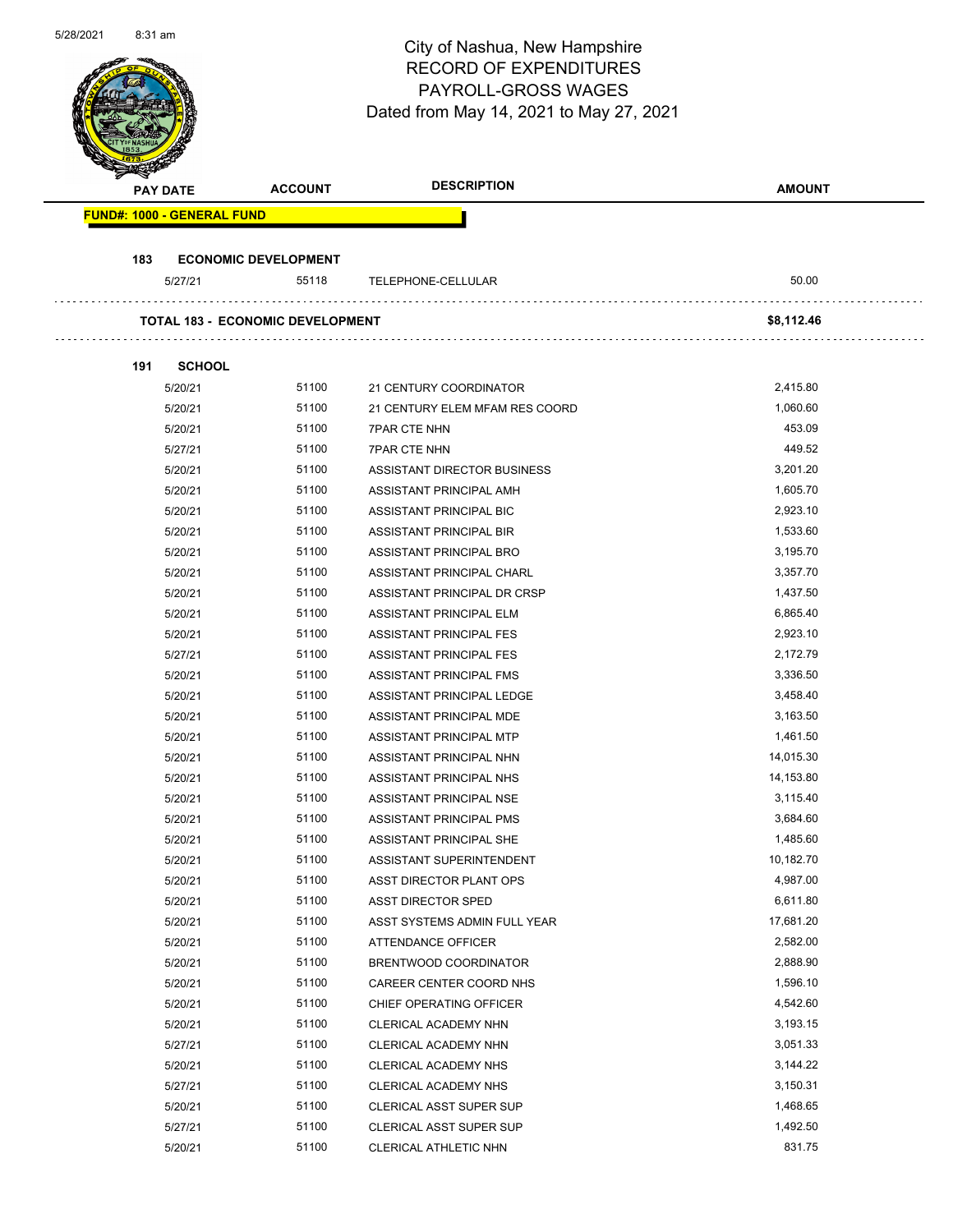

|     | <b>PAY DATE</b>                   | <b>ACCOUNT</b> | <b>DESCRIPTION</b>              | <b>AMOUNT</b> |
|-----|-----------------------------------|----------------|---------------------------------|---------------|
|     | <b>FUND#: 1000 - GENERAL FUND</b> |                |                                 |               |
|     |                                   |                |                                 |               |
| 191 | <b>SCHOOL</b>                     |                |                                 |               |
|     | 5/27/21                           | 51100          | CLERICAL ATHLETIC NHN           | 831.75        |
|     | 5/20/21                           | 51100          | <b>CLERICAL ATHLETIC NHS</b>    | 745.90        |
|     | 5/27/21                           | 51100          | <b>CLERICAL ATHLETIC NHS</b>    | 745.90        |
|     | 5/20/21                           | 51100          | <b>CLERICAL BUSINESS</b>        | 2,297.24      |
|     | 5/27/21                           | 51100          | <b>CLERICAL BUSINESS</b>        | 2,361.40      |
|     | 5/20/21                           | 51100          | CLERICAL CHIEF OP OFFICER SUP   | 828.40        |
|     | 5/27/21                           | 51100          | CLERICAL CHIEF OP OFFICER SUP   | 872.00        |
|     | 5/20/21                           | 51100          | <b>CLERICAL CTE NHN</b>         | 709.15        |
|     | 5/27/21                           | 51100          | <b>CLERICAL CTE NHN</b>         | 694.96        |
|     | 5/20/21                           | 51100          | <b>CLERICAL GUIDANCE ELM</b>    | 709.15        |
|     | 5/27/21                           | 51100          | <b>CLERICAL GUIDANCE ELM</b>    | 709.15        |
|     | 5/20/21                           | 51100          | <b>CLERICAL GUIDANCE NHN</b>    | 2,117.73      |
|     | 5/27/21                           | 51100          | CLERICAL GUIDANCE NHN           | 2,102.79      |
|     | 5/20/21                           | 51100          | <b>CLERICAL GUIDANCE NHS</b>    | 1,445.59      |
|     | 5/27/21                           | 51100          | <b>CLERICAL GUIDANCE NHS</b>    | 1,455.05      |
|     | 5/20/21                           | 51100          | <b>CLERICAL HUMAN RESOURCES</b> | 2,401.08      |
|     | 5/27/21                           | 51100          | <b>CLERICAL HUMAN RESOURCES</b> | 2,354.89      |
|     | 5/20/21                           | 51100          | CLERICAL PAYROLL SUP            | 1,602.00      |
|     | 5/27/21                           | 51100          | <b>CLERICAL PAYROLL SUP</b>     | 1,602.00      |
|     | 5/20/21                           | 51100          | <b>CLERICAL PLANT OPS</b>       | 781.50        |
|     | 5/27/21                           | 51100          | <b>CLERICAL PLANT OPS</b>       | 781.50        |
|     | 5/20/21                           | 51100          | <b>CLERICAL PRINCIPAL AMH</b>   | 745.90        |
|     | 5/27/21                           | 51100          | <b>CLERICAL PRINCIPAL AMH</b>   | 745.90        |
|     | 5/20/21                           | 51100          | <b>CLERICAL PRINCIPAL BIC</b>   | 1,613.26      |
|     | 5/27/21                           | 51100          | <b>CLERICAL PRINCIPAL BIC</b>   | 1,613.25      |
|     | 5/20/21                           | 51100          | <b>CLERICAL PRINCIPAL BIR</b>   | 1,663.51      |
|     | 5/27/21                           | 51100          | <b>CLERICAL PRINCIPAL BIR</b>   | 1,663.50      |
|     | 5/20/21                           | 51100          | <b>CLERICAL PRINCIPAL BRO</b>   | 1,496.54      |
|     | 5/27/21                           | 51100          | <b>CLERICAL PRINCIPAL BRO</b>   | 1,540.90      |
|     | 5/20/21                           | 51100          | CLERICAL PRINCIPAL CHA          | 1,563.00      |
|     | 5/27/21                           | 51100          | CLERICAL PRINCIPAL CHA          | 1,563.00      |
|     | 5/20/21                           | 51100          | CLERICAL PRINCIPAL DRC          | 1,529.65      |
|     | 5/27/21                           | 51100          | CLERICAL PRINCIPAL DRC          | 1,529.64      |
|     | 5/20/21                           | 51100          | <b>CLERICAL PRINCIPAL ELM</b>   | 2,778.80      |
|     | 5/27/21                           | 51100          | <b>CLERICAL PRINCIPAL ELM</b>   | 2,759.89      |
|     | 5/20/21                           | 51100          | <b>CLERICAL PRINCIPAL FES</b>   | 1,560.93      |
|     | 5/27/21                           | 51100          | <b>CLERICAL PRINCIPAL FES</b>   | 1,566.40      |
|     | 5/20/21                           | 51100          | <b>CLERICAL PRINCIPAL FMS</b>   | 2,275.55      |
|     | 5/27/21                           | 51100          | <b>CLERICAL PRINCIPAL FMS</b>   | 2,280.52      |
|     | 5/20/21                           | 51100          | <b>CLERICAL PRINCIPAL LDG</b>   | 1,490.65      |
|     | 5/27/21                           | 51100          | CLERICAL PRINCIPAL LDG          | 1,490.65      |
|     | 5/20/21                           | 51100          | CLERICAL PRINCIPAL MDE          | 1,596.53      |
|     | 5/27/21                           | 51100          | CLERICAL PRINCIPAL MDE          | 1,602.00      |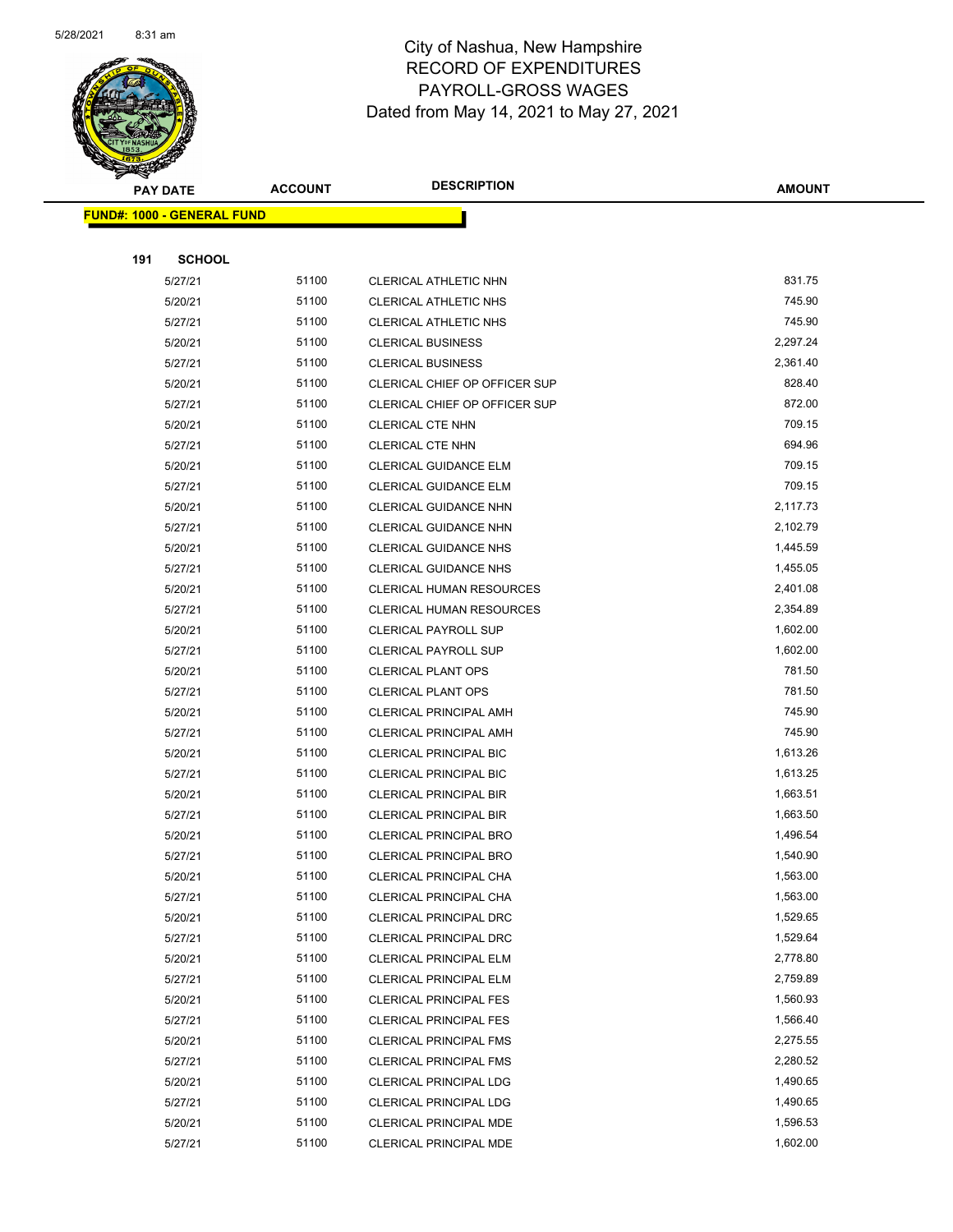

|     | <b>PAY DATE</b>                    | <b>ACCOUNT</b> | <b>DESCRIPTION</b>               | <b>AMOUNT</b> |
|-----|------------------------------------|----------------|----------------------------------|---------------|
|     | <u> FUND#: 1000 - GENERAL FUND</u> |                |                                  |               |
|     |                                    |                |                                  |               |
| 191 | <b>SCHOOL</b>                      |                |                                  |               |
|     | 5/20/21                            | 51100          | <b>CLERICAL PRINCIPAL MTP</b>    | 1,529.65      |
|     | 5/27/21                            | 51100          | <b>CLERICAL PRINCIPAL MTP</b>    | 1,529.65      |
|     | 5/20/21                            | 51100          | <b>CLERICAL PRINCIPAL NHN</b>    | 1,490.65      |
|     | 5/27/21                            | 51100          | CLERICAL PRINCIPAL NHN           | 1,490.65      |
|     | 5/20/21                            | 51100          | CLERICAL PRINCIPAL NHS           | 2,235.05      |
|     | 5/27/21                            | 51100          | CLERICAL PRINCIPAL NHS           | 2,244.52      |
|     | 5/20/21                            | 51100          | <b>CLERICAL PRINCIPAL NSE</b>    | 1,540.90      |
|     | 5/27/21                            | 51100          | <b>CLERICAL PRINCIPAL NSE</b>    | 1,540.90      |
|     | 5/20/21                            | 51100          | <b>CLERICAL PRINCIPAL PMS</b>    | 2,159.47      |
|     | 5/27/21                            | 51100          | <b>CLERICAL PRINCIPAL PMS</b>    | 2,145.28      |
|     | 5/20/21                            | 51100          | <b>CLERICAL PRINCIPAL SHE</b>    | 1,577.65      |
|     | 5/27/21                            | 51100          | <b>CLERICAL PRINCIPAL SHE</b>    | 1,577.65      |
|     | 5/20/21                            | 51100          | CLERICAL RECEPTIONIST NHN        | 831.75        |
|     | 5/27/21                            | 51100          | CLERICAL RECEPTIONIST NHN        | 831.75        |
|     | 5/20/21                            | 51100          | CLERICAL RECEPTIONIST NHS        | 709.15        |
|     | 5/27/21                            | 51100          | CLERICAL RECEPTIONIST NHS        | 709.15        |
|     | 5/20/21                            | 51100          | <b>CLERICAL REGISTRAR NHN</b>    | 709.15        |
|     | 5/27/21                            | 51100          | <b>CLERICAL REGISTRAR NHN</b>    | 709.15        |
|     | 5/20/21                            | 51100          | CLERICAL SPECIAL ED NHN          | 745.90        |
|     | 5/27/21                            | 51100          | CLERICAL SPECIAL ED NHN          | 745.89        |
|     | 5/20/21                            | 51100          | CLERICAL SPECIAL ED NHS          | 745.90        |
|     | 5/27/21                            | 51100          | CLERICAL SPECIAL ED NHS          | 730.98        |
|     | 5/20/21                            | 51100          | CLERICAL SPECIAL ED SUP          | 1,413.57      |
|     | 5/27/21                            | 51100          | CLERICAL SPECIAL ED SUP          | 1,413.57      |
|     | 5/20/21                            | 51100          | <b>CLERICAL STUDENT SERV SUP</b> | 864.40        |
|     | 5/27/21                            | 51100          | <b>CLERICAL STUDENT SERV SUP</b> | 870.16        |
|     | 5/20/21                            | 51100          | CLERICAL SUPERINTENDANT HRLY     | 824.56        |
|     | 5/27/21                            | 51100          | CLERICAL SUPERINTENDANT HRLY     | 819.10        |
|     | 5/20/21                            | 51100          | CLERICAL SUPERINTENDANT SUP      | 1,941.90      |
|     | 5/20/21                            | 51100          | <b>CUSTODIAN AMH</b>             | 1,526.48      |
|     | 5/27/21                            | 51100          | <b>CUSTODIAN AMH</b>             | 1,505.60      |
|     | 5/20/21                            | 51100          | <b>CUSTODIAN ASST HEAD ELM</b>   | 857.20        |
|     | 5/27/21                            | 51100          | <b>CUSTODIAN ASST HEAD ELM</b>   | 857.20        |
|     | 5/20/21                            | 51100          | <b>CUSTODIAN ASST HEAD FMS</b>   | 348.24        |
|     | 5/27/21                            | 51100          | <b>CUSTODIAN ASST HEAD FMS</b>   | 348.25        |
|     | 5/20/21                            | 51100          | <b>CUSTODIAN ASST HEAD NHN</b>   | 1,722.41      |
|     | 5/27/21                            | 51100          | <b>CUSTODIAN ASST HEAD NHN</b>   | 1,722.41      |
|     | 5/20/21                            | 51100          | <b>CUSTODIAN ASST HEAD NHS</b>   | 1,722.41      |
|     | 5/27/21                            | 51100          | <b>CUSTODIAN ASST HEAD NHS</b>   | 1,722.43      |
|     | 5/20/21                            | 51100          | <b>CUSTODIAN ASST HEAD PMS</b>   | 857.20        |
|     | 5/27/21                            | 51100          | <b>CUSTODIAN ASST HEAD PMS</b>   | 857.20        |
|     | 5/20/21                            | 51100          | <b>CUSTODIAN BIC</b>             | 1,505.60      |
|     | 5/27/21                            | 51100          | <b>CUSTODIAN BIC</b>             | 1,505.60      |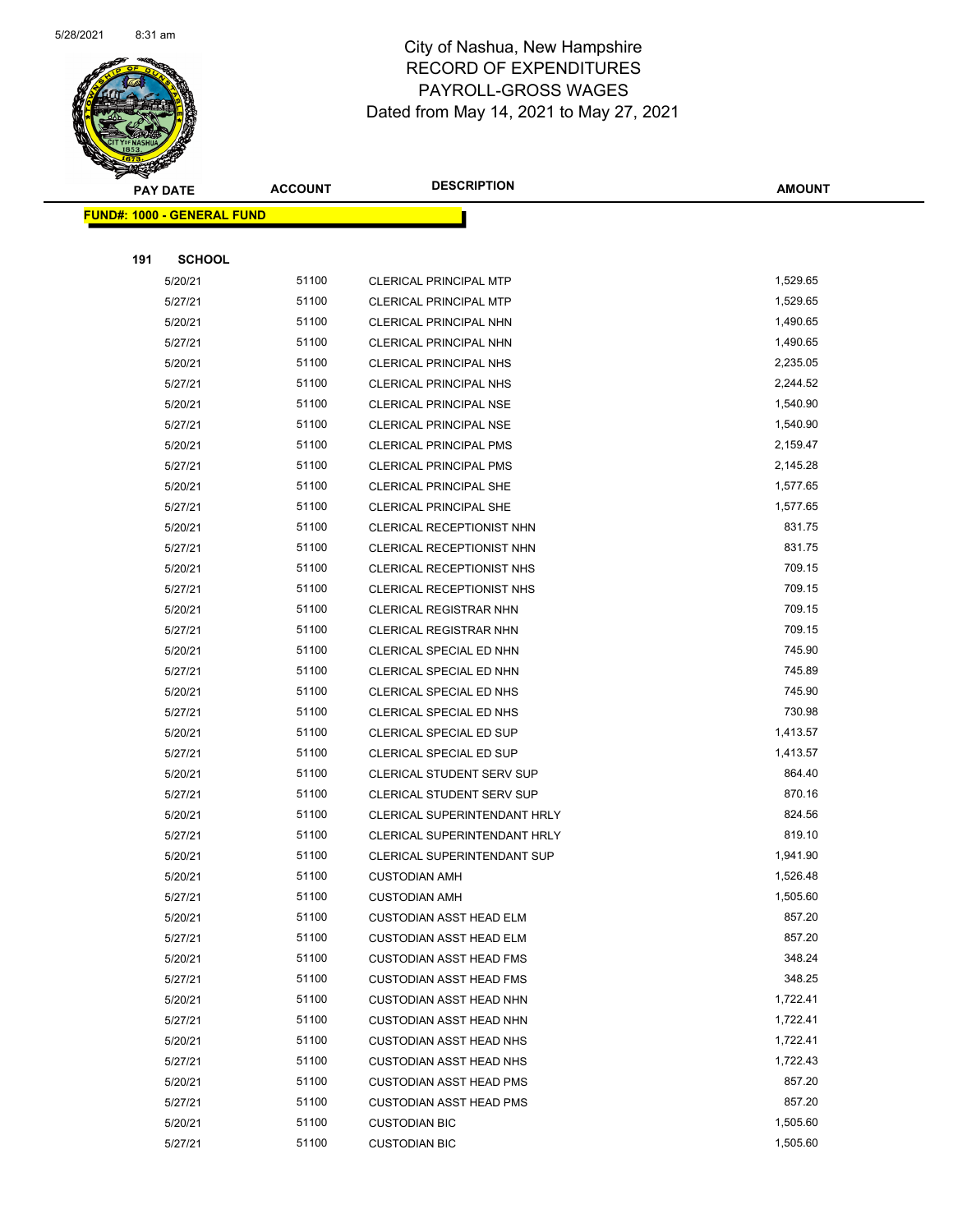

|     | <b>PAY DATE</b>                   | <b>ACCOUNT</b> | <b>DESCRIPTION</b>        | <b>AMOUNT</b> |
|-----|-----------------------------------|----------------|---------------------------|---------------|
|     | <b>FUND#: 1000 - GENERAL FUND</b> |                |                           |               |
|     |                                   |                |                           |               |
| 191 | <b>SCHOOL</b>                     |                |                           |               |
|     | 5/20/21                           | 51100          | <b>CUSTODIAN BIR</b>      | 1,505.60      |
|     | 5/27/21                           | 51100          | <b>CUSTODIAN BIR</b>      | 1,505.60      |
|     | 5/20/21                           | 51100          | <b>CUSTODIAN BRO</b>      | 1,526.48      |
|     | 5/27/21                           | 51100          | <b>CUSTODIAN BRO</b>      | 1,505.60      |
|     | 5/20/21                           | 51100          | <b>CUSTODIAN CHA</b>      | 1,505.60      |
|     | 5/27/21                           | 51100          | <b>CUSTODIAN CHA</b>      | 1,505.60      |
|     | 5/20/21                           | 51100          | <b>CUSTODIAN DRC</b>      | 1,505.60      |
|     | 5/27/21                           | 51100          | <b>CUSTODIAN DRC</b>      | 1,505.60      |
|     | 5/20/21                           | 51100          | <b>CUSTODIAN ELM</b>      | 5,366.80      |
|     | 5/27/21                           | 51100          | <b>CUSTODIAN ELM</b>      | 5,366.80      |
|     | 5/20/21                           | 51100          | <b>CUSTODIAN FES</b>      | 1,468.00      |
|     | 5/27/21                           | 51100          | <b>CUSTODIAN FES</b>      | 1,468.00      |
|     | 5/20/21                           | 51100          | <b>CUSTODIAN FMS</b>      | 3,059.76      |
|     | 5/27/21                           | 51100          | <b>CUSTODIAN FMS</b>      | 3,058.25      |
|     | 5/20/21                           | 51100          | <b>CUSTODIAN HEAD AMH</b> | 857.20        |
|     | 5/27/21                           | 51100          | <b>CUSTODIAN HEAD AMH</b> | 857.20        |
|     | 5/20/21                           | 51100          | <b>CUSTODIAN HEAD BIC</b> | 857.20        |
|     | 5/27/21                           | 51100          | <b>CUSTODIAN HEAD BIC</b> | 857.20        |
|     | 5/20/21                           | 51100          | <b>CUSTODIAN HEAD BIR</b> | 857.20        |
|     | 5/27/21                           | 51100          | <b>CUSTODIAN HEAD BIR</b> | 857.20        |
|     | 5/20/21                           | 51100          | <b>CUSTODIAN HEAD BRO</b> | 857.20        |
|     | 5/27/21                           | 51100          | <b>CUSTODIAN HEAD BRO</b> | 857.20        |
|     | 5/20/21                           | 51100          | <b>CUSTODIAN HEAD CHA</b> | 857.20        |
|     | 5/27/21                           | 51100          | <b>CUSTODIAN HEAD CHA</b> | 857.20        |
|     | 5/20/21                           | 51100          | <b>CUSTODIAN HEAD DRC</b> | 857.20        |
|     | 5/27/21                           | 51100          | <b>CUSTODIAN HEAD DRC</b> | 857.20        |
|     | 5/20/21                           | 51100          | <b>CUSTODIAN HEAD ELM</b> | 1,016.00      |
|     | 5/27/21                           | 51100          | <b>CUSTODIAN HEAD ELM</b> | 1,016.00      |
|     | 5/20/21                           | 51100          | <b>CUSTODIAN HEAD FES</b> | 857.20        |
|     | 5/27/21                           | 51100          | <b>CUSTODIAN HEAD FES</b> | 857.20        |
|     | 5/20/21                           | 51100          | <b>CUSTODIAN HEAD FMS</b> | 1,016.00      |
|     | 5/27/21                           | 51100          | <b>CUSTODIAN HEAD FMS</b> | 1,016.00      |
|     | 5/20/21                           | 51100          | <b>CUSTODIAN HEAD LDG</b> | 857.20        |
|     | 5/27/21                           | 51100          | <b>CUSTODIAN HEAD LDG</b> | 857.20        |
|     | 5/20/21                           | 51100          | <b>CUSTODIAN HEAD MDE</b> | 857.20        |
|     | 5/27/21                           | 51100          | <b>CUSTODIAN HEAD MDE</b> | 857.20        |
|     | 5/20/21                           | 51100          | <b>CUSTODIAN HEAD MTP</b> | 857.20        |
|     | 5/27/21                           | 51100          | <b>CUSTODIAN HEAD MTP</b> | 857.21        |
|     | 5/20/21                           | 51100          | <b>CUSTODIAN HEAD NHN</b> | 1,022.00      |
|     | 5/27/21                           | 51100          | <b>CUSTODIAN HEAD NHN</b> | 1,022.00      |
|     | 5/20/21                           | 51100          | <b>CUSTODIAN HEAD NHS</b> | 1,022.00      |
|     | 5/27/21                           | 51100          | <b>CUSTODIAN HEAD NHS</b> | 1,022.00      |
|     | 5/20/21                           | 51100          | <b>CUSTODIAN HEAD NSE</b> | 865.20        |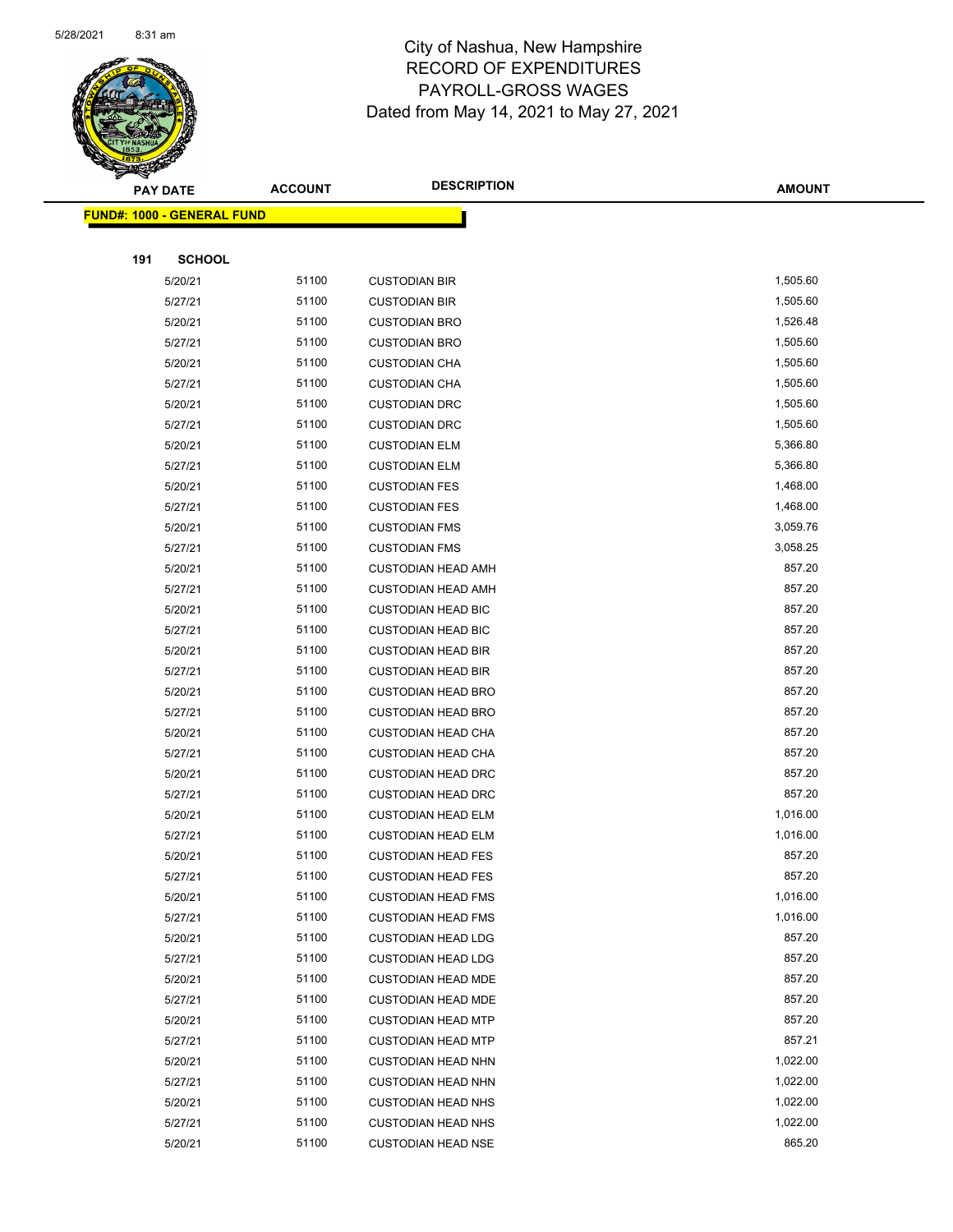

|     | <b>PAY DATE</b>                   | <b>ACCOUNT</b> | <b>DESCRIPTION</b>                            | <b>AMOUNT</b>        |
|-----|-----------------------------------|----------------|-----------------------------------------------|----------------------|
|     | <b>FUND#: 1000 - GENERAL FUND</b> |                |                                               |                      |
|     |                                   |                |                                               |                      |
| 191 | <b>SCHOOL</b>                     |                |                                               |                      |
|     | 5/27/21                           | 51100          | <b>CUSTODIAN HEAD NSE</b>                     | 865.20               |
|     | 5/20/21                           | 51100          | <b>CUSTODIAN HEAD PMS</b>                     | 1,016.00             |
|     | 5/27/21                           | 51100          | <b>CUSTODIAN HEAD PMS</b>                     | 1,016.00             |
|     | 5/20/21                           | 51100          | <b>CUSTODIAN HEAD SHE</b>                     | 857.20               |
|     | 5/27/21                           | 51100          | <b>CUSTODIAN HEAD SHE</b>                     | 857.20               |
|     | 5/20/21                           | 51100          | <b>CUSTODIAN LDG</b>                          | 1,505.60             |
|     | 5/27/21                           | 51100          | <b>CUSTODIAN LDG</b>                          | 1,526.48             |
|     | 5/20/21                           | 51100          | <b>CUSTODIAN MDE</b>                          | 1,505.60             |
|     | 5/27/21                           | 51100          | <b>CUSTODIAN MDE</b>                          | 1,505.60             |
|     | 5/20/21                           | 51100          | <b>CUSTODIAN MTP</b>                          | 1,505.60             |
|     | 5/27/21                           | 51100          | <b>CUSTODIAN MTP</b>                          | 1,505.60             |
|     | 5/20/21                           | 51100          | <b>CUSTODIAN NHN</b>                          | 10,512.00            |
|     | 5/27/21                           | 51100          | <b>CUSTODIAN NHN</b>                          | 10,512.00            |
|     | 5/20/21                           | 51100          | <b>CUSTODIAN NHS</b>                          | 9,089.60             |
|     | 5/27/21                           | 51100          | <b>CUSTODIAN NHS</b>                          | 10,536.01            |
|     | 5/20/21                           | 51100          | <b>CUSTODIAN NSE</b>                          | 1,505.60             |
|     | 5/27/21                           | 51100          | <b>CUSTODIAN NSE</b>                          | 1,505.60             |
|     | 5/20/21                           | 51100          | <b>CUSTODIAN PMS</b>                          | 2,258.40             |
|     | 5/27/21                           | 51100          | <b>CUSTODIAN PMS</b>                          | 2,258.40             |
|     | 5/20/21                           | 51100          | <b>CUSTODIAN SHE</b>                          | 1,505.60             |
|     | 5/27/21                           | 51100          | <b>CUSTODIAN SHE</b>                          | 1,505.60             |
|     | 5/20/21                           | 51100          | <b>CUSTODIAN SUPERVISOR WPO</b>               | 4,473.40             |
|     | 5/20/21                           | 51100          | <b>CUSTODIAN WID</b>                          | 1,468.00             |
|     | 5/27/21                           | 51100          | <b>CUSTODIAN WID</b>                          | 1,468.00             |
|     | 5/20/21                           | 51100          | DATA ANALYST                                  | 3,261.20             |
|     | 5/20/21                           | 51100          | <b>DIRECTOR ATHLETICS</b>                     | 3,913.30             |
|     | 5/20/21                           | 51100          | DIRECTOR COM GRANTS                           | 3,422.10             |
|     | 5/20/21                           | 51100          | <b>DIRECTOR GUIDANCE</b>                      | 6,869.40             |
|     | 5/20/21                           | 51100          | DIRECTOR PLANT OPS                            | 4,062.20             |
|     | 5/20/21                           | 51100          | DIRECTOR SPECIAL ED                           | 3,801.40             |
|     | 5/20/21                           | 51100          | DIRECTOR STUDENT SERVICES                     | 3,568.10             |
|     | 5/20/21                           | 51100          | DIRECTOR TECHNOLOGY                           | 3,730.30             |
|     | 5/20/21                           | 51100          | DIRECTOR TRANSPORTATION                       | 3,396.70             |
|     | 5/20/21                           | 51100<br>51100 | DIRECTOR VOCATIONAL                           | 6,250.00<br>2,088.60 |
|     | 5/20/21                           | 51100          | ELL COMMUNICATIONS COORDINATOR                | 1,810.20             |
|     | 5/20/21                           | 51100          | ELL OUTREACH WORKER                           | 697.10               |
|     | 5/20/21<br>5/27/21                | 51100          | <b>GRANT WRITER</b>                           | 697.10               |
|     | 5/20/21                           | 51100          | <b>GRANT WRITER</b><br>GUIDANCE COUNSELOR AMH | 2,469.50             |
|     | 5/20/21                           | 51100          | GUIDANCE COUNSELOR BIC                        | 2,168.60             |
|     | 5/20/21                           | 51100          | <b>GUIDANCE COUNSELOR BIR</b>                 | 3,071.60             |
|     | 5/20/21                           | 51100          | GUIDANCE COUNSELOR BRO                        | 2,036.20             |
|     | 5/20/21                           | 51100          | GUIDANCE COUNSELOR CHA                        | 3,071.60             |
|     |                                   |                |                                               |                      |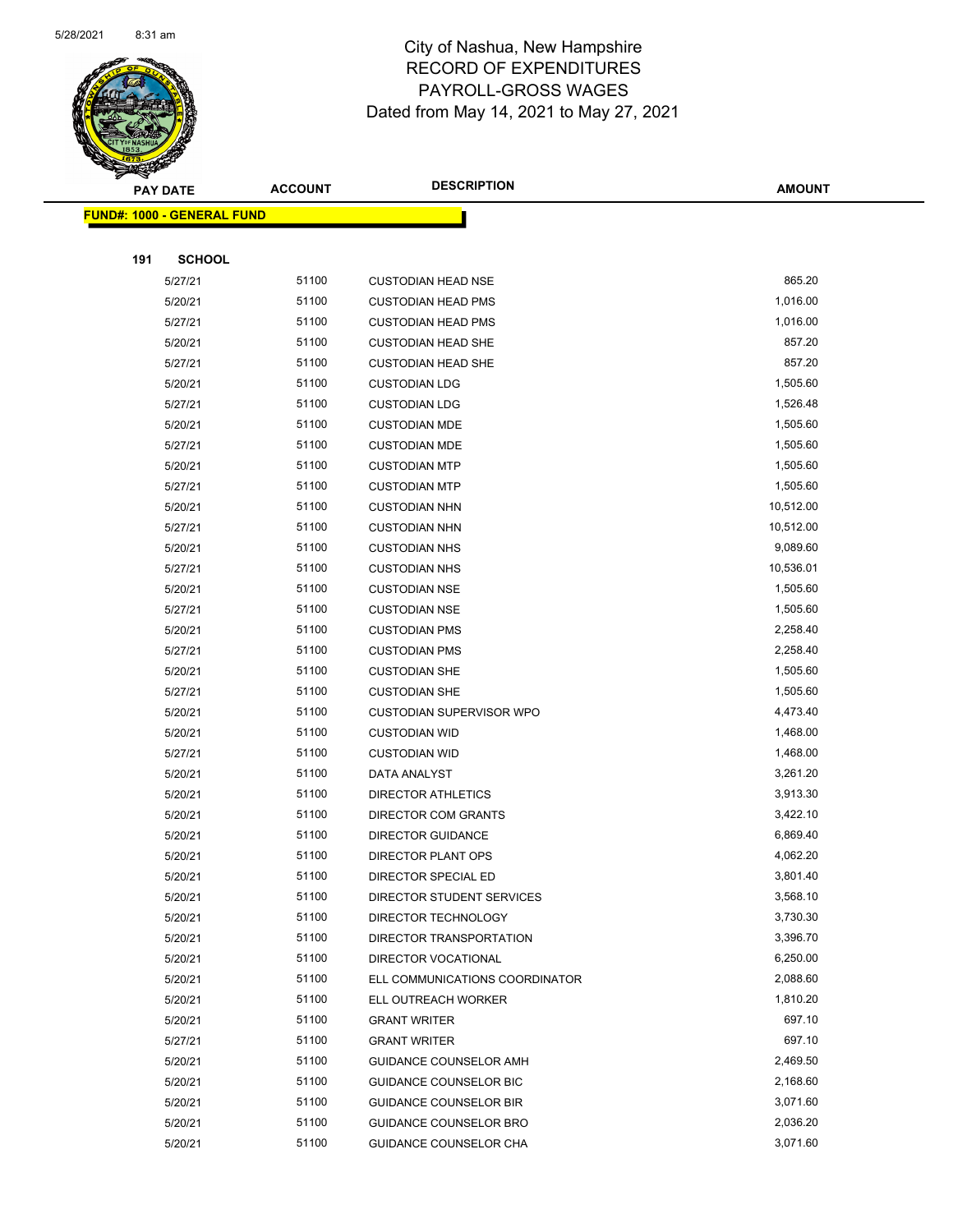

|     | <b>PAY DATE</b>                    | <b>ACCOUNT</b> | <b>DESCRIPTION</b>            | <b>AMOUNT</b> |
|-----|------------------------------------|----------------|-------------------------------|---------------|
|     | <u> FUND#: 1000 - GENERAL FUND</u> |                |                               |               |
|     |                                    |                |                               |               |
| 191 | <b>SCHOOL</b>                      |                |                               |               |
|     | 5/20/21                            | 51100          | GUIDANCE COUNSELOR DRC        | 2,979.50      |
|     | 5/20/21                            | 51100          | <b>GUIDANCE COUNSELOR ELM</b> | 13,092.50     |
|     | 5/20/21                            | 51100          | <b>GUIDANCE COUNSELOR FES</b> | 2,168.60      |
|     | 5/20/21                            | 51100          | <b>GUIDANCE COUNSELOR FMS</b> | 5,651.40      |
|     | 5/20/21                            | 51100          | GUIDANCE COUNSELOR LDG        | 3,071.60      |
|     | 5/20/21                            | 51100          | GUIDANCE COUNSELOR MDE        | 2,933.60      |
|     | 5/20/21                            | 51100          | <b>GUIDANCE COUNSELOR MTP</b> | 2,979.50      |
|     | 5/20/21                            | 51100          | GUIDANCE COUNSELOR NHN        | 16,941.30     |
|     | 5/20/21                            | 51100          | GUIDANCE COUNSELOR NHS        | 18,556.90     |
|     | 5/20/21                            | 51100          | GUIDANCE COUNSELOR NSE        | 2,979.50      |
|     | 5/20/21                            | 51100          | <b>GUIDANCE COUNSELOR PMS</b> | 8,492.40      |
|     | 5/20/21                            | 51100          | <b>GUIDANCE COUNSELOR SHE</b> | 2,979.50      |
|     | 5/20/21                            | 51100          | JOB DEVELOPER SPED NHN        | 3,071.60      |
|     | 5/20/21                            | 51100          | <b>LIBRARIAN AMH</b>          | 2,045.30      |
|     | 5/20/21                            | 51100          | <b>LIBRARIAN BIC</b>          | 1,960.00      |
|     | 5/20/21                            | 51100          | <b>LIBRARIAN BIR</b>          | 2,291.00      |
|     | 5/20/21                            | 51100          | <b>LIBRARIAN BRO</b>          | 2,260.00      |
|     | 5/20/21                            | 51100          | LIBRARIAN CHA                 | 3,071.60      |
|     | 5/20/21                            | 51100          | <b>LIBRARIAN DRC</b>          | 2,316.40      |
|     | 5/20/21                            | 51100          | <b>LIBRARIAN ELM</b>          | 2,162.90      |
|     | 5/20/21                            | 51100          | <b>LIBRARIAN FES</b>          | 2,979.50      |
|     | 5/20/21                            | 51100          | <b>LIBRARIAN FMS</b>          | 3,071.60      |
|     | 5/20/21                            | 51100          | <b>LIBRARIAN LDG</b>          | 1,891.40      |
|     | 5/20/21                            | 51100          | <b>LIBRARIAN MDE</b>          | 2,933.60      |
|     | 5/20/21                            | 51100          | <b>LIBRARIAN MTP</b>          | 1,792.60      |
|     | 5/20/21                            | 51100          | <b>LIBRARIAN NHN</b>          | 4,773.50      |
|     | 5/20/21                            | 51100          | <b>LIBRARIAN NHS</b>          | 6,106.40      |
|     | 5/20/21                            | 51100          | <b>LIBRARIAN NSE</b>          | 2,933.60      |
|     | 5/20/21                            | 51100          | <b>LIBRARIAN PMS</b>          | 2,095.80      |
|     | 5/20/21                            | 51100          | <b>LIBRARIAN SHE</b>          | 2,979.50      |
|     | 5/20/21                            | 51100          | LICENSED PRACTICAL NURSE ELM  | 1,522.40      |
|     | 5/20/21                            | 51100          | LICENSED PRACTICAL NURSE FMS  | 1,601.00      |
|     | 5/20/21                            | 51100          | LICENSED PRACTICAL NURSE NHS  | 1,306.40      |
|     | 5/20/21                            | 51100          | MAINTENANCE ALARM WPO         | 1,048.40      |
|     | 5/27/21                            | 51100          | MAINTENANCE ALARM WPO         | 1,048.40      |
|     | 5/20/21                            | 51100          | MAINTENANCE CARPENTER WPO     | 1,056.40      |
|     | 5/27/21                            | 51100          | MAINTENANCE CARPENTER WPO     | 1,056.40      |
|     | 5/20/21                            | 51100          | MAINTENANCE ELECTRICIAN WPO   | 1,114.00      |
|     | 5/27/21                            | 51100          | MAINTENANCE ELECTRICIAN WPO   | 1,114.00      |
|     | 5/20/21                            | 51100          | MAINTENANCE GRDS FORMEN WPO   | 1,056.40      |
|     | 5/27/21                            | 51100          | MAINTENANCE GRDS FORMEN WPO   | 1,056.40      |
|     | 5/20/21                            | 51100          | MAINTENANCE GROUNDS WPO       | 4,440.00      |
|     | 5/27/21                            | 51100          | MAINTENANCE GROUNDS WPO       | 4,482.80      |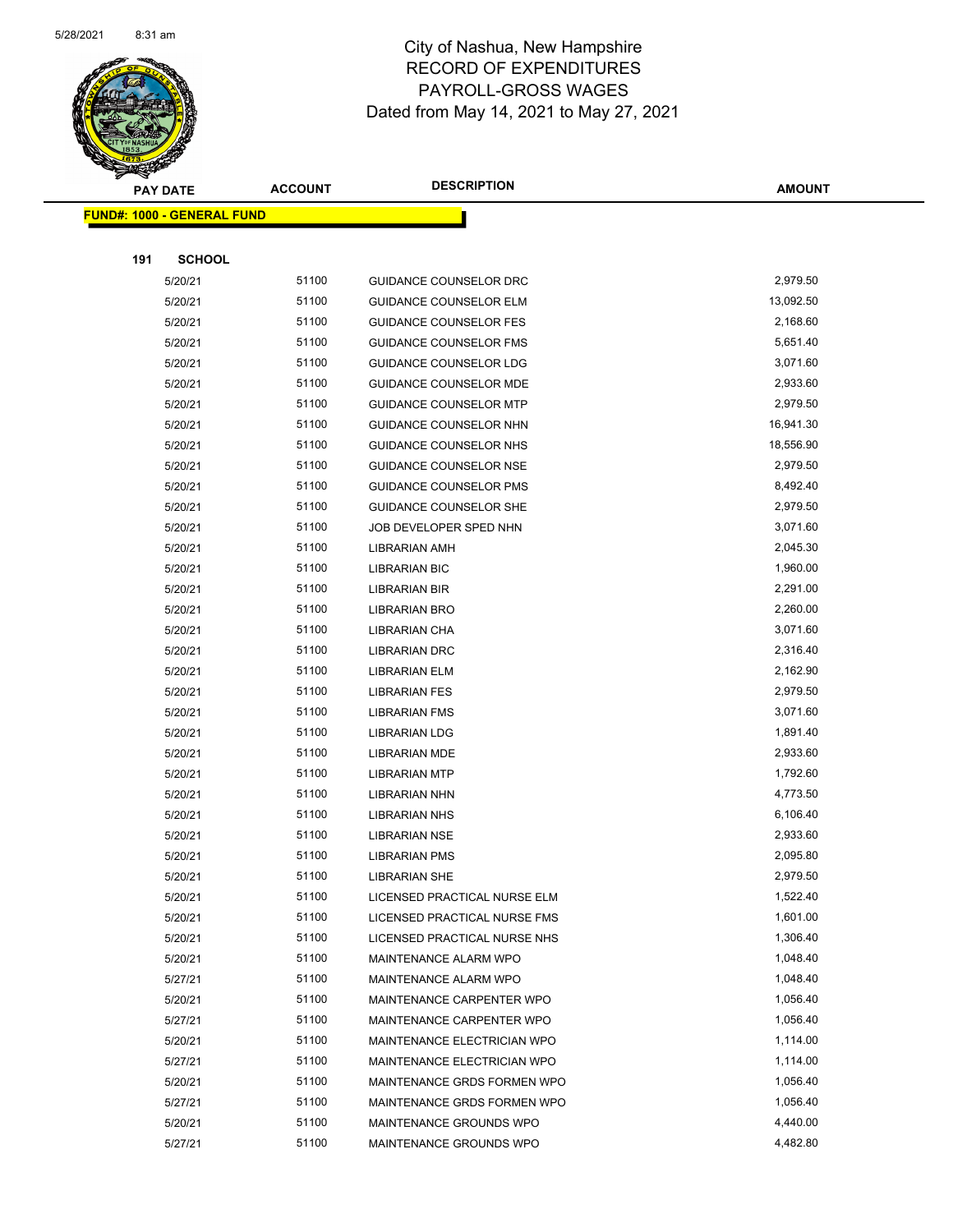

|     | <b>PAY DATE</b>                    | <b>ACCOUNT</b> | <b>DESCRIPTION</b>             | <b>AMOUNT</b> |
|-----|------------------------------------|----------------|--------------------------------|---------------|
|     | <u> FUND#: 1000 - GENERAL FUND</u> |                |                                |               |
|     |                                    |                |                                |               |
| 191 | <b>SCHOOL</b>                      |                |                                |               |
|     | 5/20/21                            | 51100          | MAINTENANCE HVAC WPO           | 6,533.56      |
|     | 5/27/21                            | 51100          | MAINTENANCE HVAC WPO           | 6,547.20      |
|     | 5/20/21                            | 51100          | MAINTENANCE MESSENGER WPO      | 1,016.00      |
|     | 5/27/21                            | 51100          | MAINTENANCE MESSENGER WPO      | 1,016.00      |
|     | 5/20/21                            | 51100          | MAINTENANCE PLUMBER WPO        | 1,118.00      |
|     | 5/27/21                            | 51100          | MAINTENANCE PLUMBER WPO        | 1,118.00      |
|     | 5/20/21                            | 51100          | <b>MAINTENANCE TRADES WPO</b>  | 3,222.80      |
|     | 5/27/21                            | 51100          | MAINTENANCE TRADES WPO         | 3,222.80      |
|     | 5/20/21                            | 51100          | MARKETING TEACHER NHS          | 2,876.80      |
|     | 5/20/21                            | 51100          | <b>NURSE AMH</b>               | 2,795.40      |
|     | 5/20/21                            | 51100          | <b>NURSE BIC</b>               | 2,795.40      |
|     | 5/20/21                            | 51100          | <b>NURSE BIR</b>               | 2,751.30      |
|     | 5/20/21                            | 51100          | <b>NURSE BRO</b>               | 2,795.40      |
|     | 5/20/21                            | 51100          | <b>NURSE CHA</b>               | 1,832.00      |
|     | 5/20/21                            | 51100          | <b>NURSE DRC</b>               | 2,795.40      |
|     | 5/20/21                            | 51100          | <b>NURSE ELM</b>               | 3,303.60      |
|     | 5/20/21                            | 51100          | <b>NURSE FES</b>               | 1,962.50      |
|     | 5/20/21                            | 51100          | <b>NURSE FMS</b>               | 3,432.70      |
|     | 5/20/21                            | 51100          | <b>NURSE LDG</b>               | 2,632.70      |
|     | 5/20/21                            | 51100          | <b>NURSE MDE</b>               | 2,319.40      |
|     | 5/20/21                            | 51100          | <b>NURSE MTP</b>               | 1,913.90      |
|     | 5/20/21                            | 51100          | <b>NURSE NHN</b>               | 3,728.50      |
|     | 5/20/21                            | 51100          | <b>NURSE NHS</b>               | 4,397.20      |
|     | 5/20/21                            | 51100          | <b>NURSE NSE</b>               | 2,795.40      |
|     | 5/20/21                            | 51100          | <b>NURSE PMS</b>               | 4,522.80      |
|     | 5/20/21                            | 51100          | <b>NURSE SHE</b>               | 1,888.80      |
|     | 5/20/21                            | 51100          | OFFICE MANAGER BUSINESS        | 2,453.90      |
|     | 5/20/21                            | 51100          | OFFICE MANAGER HUMAN RESOURCES | 2,682.70      |
|     | 5/20/21                            | 51100          | OFFICE MANAGER SPED            | 2,082.90      |
|     | 5/20/21                            | 51100          | OUT DISTRICT COORDINATOR       | 2,996.20      |
|     | 5/20/21                            | 51100          | PARA PRE SCHOOL BIR            | 329.85        |
|     | 5/27/21                            | 51100          | PARA PRE SCHOOL BIR            | 351.84        |
|     | 5/20/21                            | 51100          | PARA ALT AMH                   | 601.98        |
|     | 5/27/21                            | 51100          | PARA ALT AMH                   | 638.00        |
|     | 5/20/21                            | 51100          | PARA ALT FMS                   | 659.10        |
|     | 5/27/21                            | 51100          | PARA ALT FMS                   | 654.03        |
|     | 5/20/21                            | 51100          | PARA ALT MTP                   | 438.81        |
|     | 5/27/21                            | 51100          | PARA ALT MTP                   | 456.65        |
|     | 5/20/21                            | 51100          | PARA ALT PMS                   | 449.52        |
|     | 5/27/21                            | 51100          | PARA ALT PMS                   | 445.95        |
|     | 5/20/21                            | 51100          | PARA DW SPEC ED AMH            | 8,454.12      |
|     | 5/27/21                            | 51100          | PARA DW SPEC ED AMH            | 8,491.52      |
|     | 5/20/21                            | 51100          | PARA DW SPEC ED BIR            | 2,636.67      |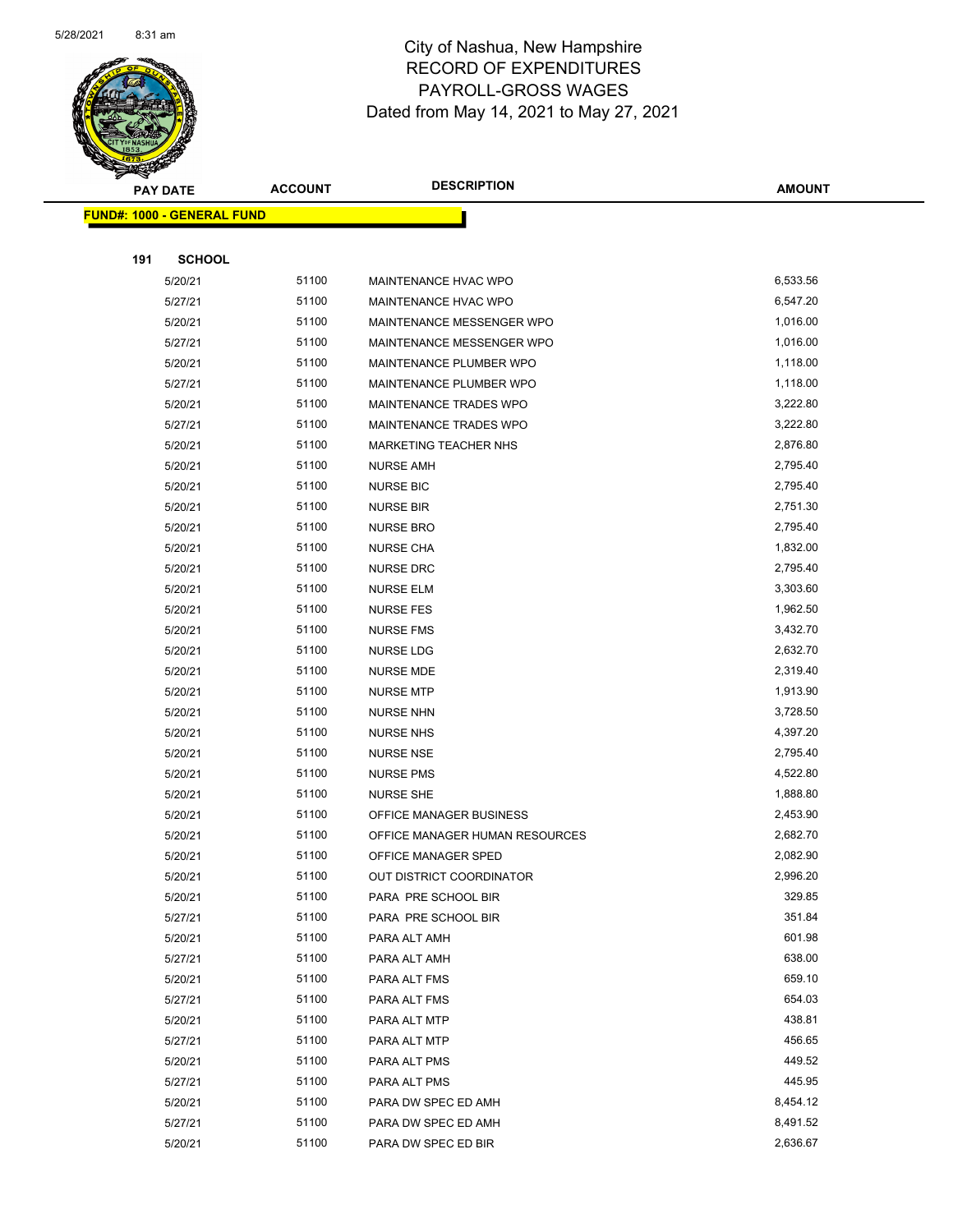

|     | <b>PAY DATE</b>                    | <b>ACCOUNT</b> | <b>DESCRIPTION</b>  | <b>AMOUNT</b> |
|-----|------------------------------------|----------------|---------------------|---------------|
|     | <u> FUND#: 1000 - GENERAL FUND</u> |                |                     |               |
|     |                                    |                |                     |               |
| 191 | <b>SCHOOL</b>                      |                |                     |               |
|     | 5/27/21                            | 51100          | PARA DW SPEC ED BIR | 2,596.34      |
|     | 5/20/21                            | 51100          | PARA DW SPEC ED BRO | 5,130.90      |
|     | 5/27/21                            | 51100          | PARA DW SPEC ED BRO | 5,162.66      |
|     | 5/20/21                            | 51100          | PARA DW SPEC ED CHA | 9,066.46      |
|     | 5/27/21                            | 51100          | PARA DW SPEC ED CHA | 8,991.23      |
|     | 5/20/21                            | 51100          | PARA DW SPEC ED FMS | 5,683.52      |
|     | 5/27/21                            | 51100          | PARA DW SPEC ED FMS | 5,753.62      |
|     | 5/20/21                            | 51100          | PARA DW SPEC ED LDG | 519.75        |
|     | 5/27/21                            | 51100          | PARA DW SPEC ED LDG | 525.00        |
|     | 5/20/21                            | 51100          | PARA DW SPEC ED MDE | 7,691.79      |
|     | 5/27/21                            | 51100          | PARA DW SPEC ED MDE | 7,452.86      |
|     | 5/20/21                            | 51100          | PARA DW SPEC ED MTP | 1,373.66      |
|     | 5/27/21                            | 51100          | PARA DW SPEC ED MTP | 1,385.83      |
|     | 5/20/21                            | 51100          | PARA DW SPEC ED NHN | 5,054.72      |
|     | 5/27/21                            | 51100          | PARA DW SPEC ED NHN | 5,080.61      |
|     | 5/20/21                            | 51100          | PARA DW SPEC ED NHS | 5,606.51      |
|     | 5/27/21                            | 51100          | PARA DW SPEC ED NHS | 5,198.42      |
|     | 5/20/21                            | 51100          | PARA DW SPEC ED NSE | 5,952.87      |
|     | 5/27/21                            | 51100          | PARA DW SPEC ED NSE | 6,050.09      |
|     | 5/20/21                            | 51100          | PARA DW SPEC ED PMS | 610.35        |
|     | 5/27/21                            | 51100          | PARA DW SPEC ED PMS | 646.55        |
|     | 5/20/21                            | 51100          | PARA DW SPEC ED SHE | 9,859.63      |
|     | 5/27/21                            | 51100          | PARA DW SPEC ED SHE | 9,891.54      |
|     | 5/20/21                            | 51100          | PARA DW SPEC ED WID | 558.16        |
|     | 5/27/21                            | 51100          | PARA DW SPEC ED WID | 581.04        |
|     | 5/20/21                            | 51100          | PARA DW SPEC ELM    | 8,223.88      |
|     | 5/27/21                            | 51100          | PARA DW SPEC ELM    | 8,170.37      |
|     | 5/20/21                            | 51100          | PARA ELL BIR        | 594.90        |
|     | 5/27/21                            | 51100          | PARA ELL BIR        | 594.90        |
|     | 5/20/21                            | 51100          | PARA ELL DRC        | 594.90        |
|     | 5/27/21                            | 51100          | PARA ELL DRC        | 594.90        |
|     | 5/20/21                            | 51100          | PARA ELL ELM        | 869.08        |
|     | 5/27/21                            | 51100          | PARA ELL ELM        | 865.61        |
|     | 5/20/21                            | 51100          | PARA ELL FES        | 592.56        |
|     | 5/27/21                            | 51100          | PARA ELL FES        | 582.92        |
|     | 5/20/21                            | 51100          | PARA ELL LDG        | 594.90        |
|     | 5/27/21                            | 51100          | PARA ELL LDG        | 594.90        |
|     | 5/20/21                            | 51100          | PARA ELL SHE        | 644.50        |
|     | 5/27/21                            | 51100          | PARA ELL SHE        | 649.45        |
|     | 5/20/21                            | 51100          | PARA INST AMH       | 3,097.59      |
|     | 5/27/21                            | 51100          | PARA INST AMH       | 3,112.48      |
|     | 5/20/21                            | 51100          | PARA INST BIC       | 5,468.33      |
|     | 5/27/21                            | 51100          | PARA INST BIC       | 5,476.65      |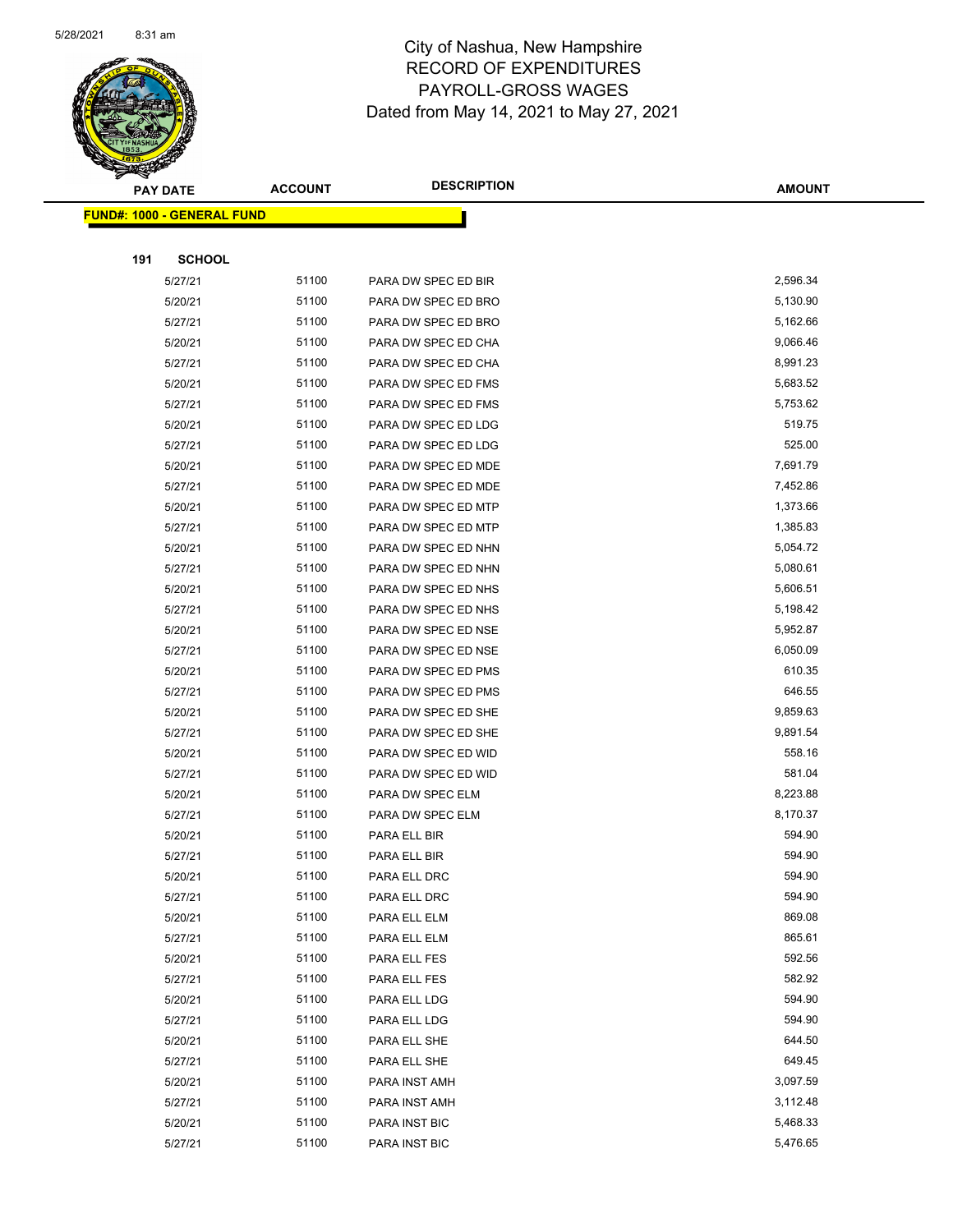

|     | <b>PAY DATE</b>                   | <b>ACCOUNT</b> | <b>DESCRIPTION</b> | <b>AMOUNT</b> |
|-----|-----------------------------------|----------------|--------------------|---------------|
|     | <b>FUND#: 1000 - GENERAL FUND</b> |                |                    |               |
|     |                                   |                |                    |               |
| 191 | <b>SCHOOL</b>                     |                |                    |               |
|     | 5/20/21                           | 51100          | PARA INST BIR      | 3,754.75      |
|     | 5/27/21                           | 51100          | PARA INST BIR      | 3,736.46      |
|     | 5/20/21                           | 51100          | PARA INST BRO      | 2,658.35      |
|     | 5/27/21                           | 51100          | PARA INST BRO      | 2,638.50      |
|     | 5/20/21                           | 51100          | PARA INST CHA      | 4,229.61      |
|     | 5/27/21                           | 51100          | PARA INST CHA      | 4,233.90      |
|     | 5/20/21                           | 51100          | PARA INST DRC      | 3,597.24      |
|     | 5/27/21                           | 51100          | PARA INST DRC      | 3,593.42      |
|     | 5/20/21                           | 51100          | PARA INST ELM      | 5,313.32      |
|     | 5/27/21                           | 51100          | PARA INST ELM      | 5,312.05      |
|     | 5/20/21                           | 51100          | PARA INST FES      | 5,393.23      |
|     | 5/27/21                           | 51100          | PARA INST FES      | 4,935.17      |
|     | 5/20/21                           | 51100          | PARA INST FMS      | 4,479.60      |
|     | 5/27/21                           | 51100          | PARA INST FMS      | 4,566.13      |
|     | 5/20/21                           | 51100          | PARA INST LDG      | 4,396.19      |
|     | 5/27/21                           | 51100          | PARA INST LDG      | 4,717.91      |
|     | 5/20/21                           | 51100          | PARA INST MDE      | 4,289.54      |
|     | 5/27/21                           | 51100          | PARA INST MDE      | 4,284.30      |
|     | 5/20/21                           | 51100          | PARA INST MTP      | 3,136.26      |
|     | 5/27/21                           | 51100          | PARA INST MTP      | 3,259.74      |
|     | 5/20/21                           | 51100          | PARA INST NHN      | 1,258.10      |
|     | 5/27/21                           | 51100          | PARA INST NHN      | 1,258.10      |
|     | 5/20/21                           | 51100          | PARA INST NHS      | 1,948.04      |
|     | 5/27/21                           | 51100          | PARA INST NHS      | 1,913.89      |
|     | 5/20/21                           | 51100          | PARA INST NSE      | 4,633.63      |
|     | 5/27/21                           | 51100          | PARA INST NSE      | 4,590.89      |
|     | 5/20/21                           | 51100          | PARA INST PMS      | 5,161.17      |
|     | 5/27/21                           | 51100          | PARA INST PMS      | 4,729.63      |
|     | 5/20/21                           | 51100          | PARA INST SHE      | 3,812.19      |
|     | 5/27/21                           | 51100          | PARA INST SHE      | 3,811.54      |
|     | 5/20/21                           | 51100          | PARA JOB COACH     | 570.24        |
|     | 5/27/21                           | 51100          | PARA JOB COACH     | 574.56        |
|     | 5/20/21                           | 51100          | PARA KIND AMH      | 619.69        |
|     | 5/27/21                           | 51100          | PARA KIND AMH      | 664.31        |
|     | 5/20/21                           | 51100          | PARA KIND BIC      | 1,267.68      |
|     | 5/27/21                           | 51100          | PARA KIND BIC      | 1,271.06      |
|     | 5/20/21                           | 51100          | PARA KIND BIR      | 415.50        |
|     | 5/27/21                           | 51100          | PARA KIND BIR      | 415.50        |
|     | 5/20/21                           | 51100          | PARA KIND BRO      | 604.82        |
|     | 5/27/21                           | 51100          | PARA KIND BRO      | 604.82        |
|     | 5/20/21                           | 51100          | PARA KIND CHA      | 918.14        |
|     | 5/27/21                           | 51100          | PARA KIND CHA      | 931.99        |
|     | 5/20/21                           | 51100          | PARA KIND DRC      | 590.70        |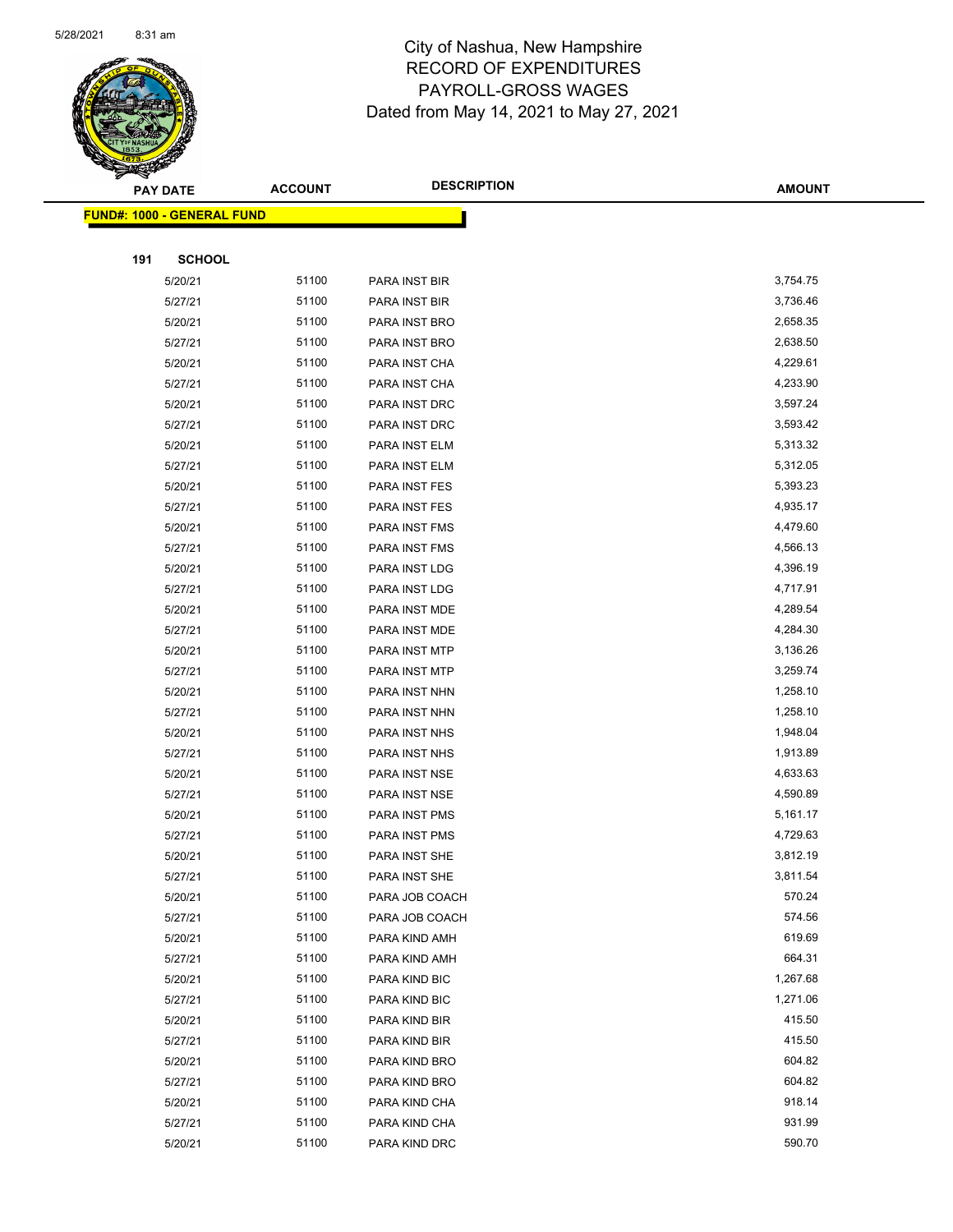

|     | <b>PAY DATE</b>                   | <b>ACCOUNT</b> | <b>DESCRIPTION</b>    | <b>AMOUNT</b> |
|-----|-----------------------------------|----------------|-----------------------|---------------|
|     | <b>FUND#: 1000 - GENERAL FUND</b> |                |                       |               |
|     |                                   |                |                       |               |
| 191 | <b>SCHOOL</b>                     |                |                       |               |
|     | 5/27/21                           | 51100          | PARA KIND DRC         | 600.55        |
|     | 5/20/21                           | 51100          | PARA KIND FES         | 1,092.42      |
|     | 5/27/21                           | 51100          | PARA KIND FES         | 1,097.34      |
|     | 5/20/21                           | 51100          | PARA KIND LDG         | 1,234.44      |
|     | 5/27/21                           | 51100          | PARA KIND LDG         | 1,229.48      |
|     | 5/20/21                           | 51100          | PARA KIND MDE         | 1,201.91      |
|     | 5/27/21                           | 51100          | PARA KIND MDE         | 1,186.83      |
|     | 5/20/21                           | 51100          | PARA KIND MTP         | 563.65        |
|     | 5/27/21                           | 51100          | PARA KIND MTP         | 578.10        |
|     | 5/20/21                           | 51100          | PARA KIND NSE         | 1,044.08      |
|     | 5/27/21                           | 51100          | PARA KIND NSE         | 1,025.74      |
|     | 5/20/21                           | 51100          | PARA KIND SHE         | 1,303.50      |
|     | 5/27/21                           | 51100          | PARA KIND SHE         | 1,283.29      |
|     | 5/20/21                           | 51100          | PARA LIB NHN          | 301.95        |
|     | 5/27/21                           | 51100          | PARA LIB NHN          | 105.68        |
|     | 5/20/21                           | 51100          | PARA LIB NHS          | 214.69        |
|     | 5/27/21                           | 51100          | PARA LIB NHS          | 207.77        |
|     | 5/20/21                           | 51100          | PARA MEDIA NHN        | 684.45        |
|     | 5/27/21                           | 51100          | PARA MEDIA NHN        | 684.45        |
|     | 5/20/21                           | 51100          | PARA MEDIA NHS        | 1,131.20      |
|     | 5/27/21                           | 51100          | PARA MEDIA NHS        | 1,124.41      |
|     | 5/20/21                           | 51100          | PARA PRE SCH BRO      | 4,379.39      |
|     | 5/27/21                           | 51100          | PARA PRE SCH BRO      | 4,073.44      |
|     | 5/20/21                           | 51100          | PARA PRE SCH MTP      | 703.68        |
|     | 5/27/21                           | 51100          | PARA PRE SCH MTP      | 707.36        |
|     | 5/20/21                           | 51100          | PARA PRE SCH NSE      | 367.32        |
|     | 5/27/21                           | 51100          | PARA PRE SCH NSE      | 347.35        |
|     | 5/20/21                           | 51100          | PARA READ ELM         | 644.50        |
|     | 5/27/21                           | 51100          | PARA READ ELM         | 654.39        |
|     | 5/20/21                           | 51100          | PARA SCI NHN          | 638.82        |
|     | 5/27/21                           | 51100          | PARA SCI NHN          | 638.82        |
|     | 5/20/21                           | 51100          | PARA SCI NHS          | 633.75        |
|     | 5/27/21                           | 51100          | PARA SCI NHS          | 628.68        |
|     | 5/20/21                           | 51100          | PARA TTI LDG          | 543.20        |
|     | 5/27/21                           | 51100          | PARA TTI LDG          | 339.32        |
|     | 5/20/21                           | 51100          | PARA VOC NHS          | 438.90        |
|     | 5/27/21                           | 51100          | PARA VOC NHS          | 442.56        |
|     | 5/20/21                           | 51100          | PEER COACH            | 8,073.20      |
|     | 5/20/21                           | 51100          | PRESCHOOL COORDINATOR | 2,600.90      |
|     | 5/20/21                           | 51100          | PRINCIPAL AMH         | 4,076.90      |
|     | 5/20/21                           | 51100          | PRINCIPAL BIC         | 3,903.80      |
|     | 5/20/21                           | 51100          | PRINCIPAL BIR         | 4,076.90      |
|     | 5/20/21                           | 51100          | PRINCIPAL BRO         | 4,076.90      |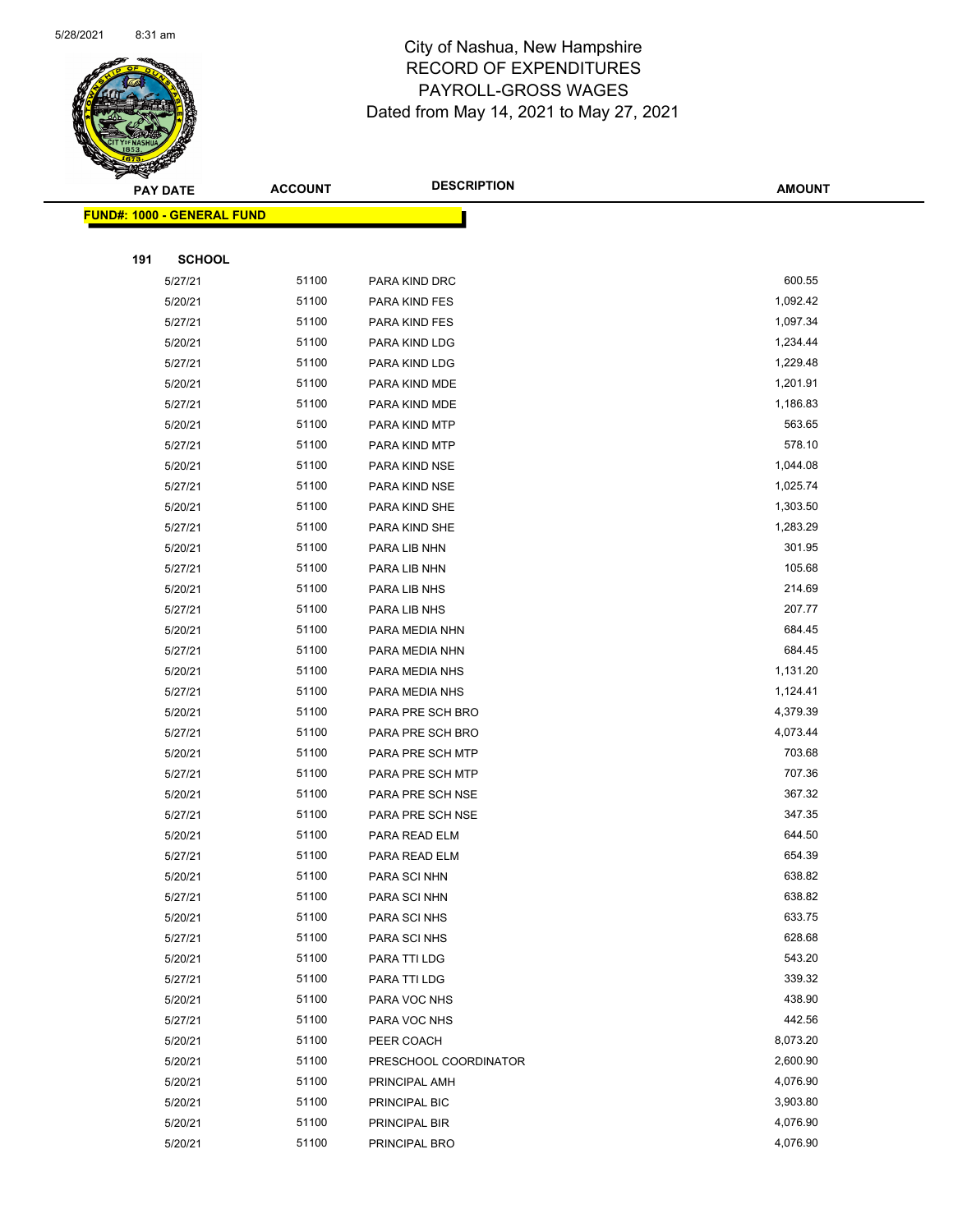

|     | <b>PAY DATE</b>                   | <b>ACCOUNT</b> | <b>DESCRIPTION</b>          | <b>AMOUNT</b> |
|-----|-----------------------------------|----------------|-----------------------------|---------------|
|     | <b>FUND#: 1000 - GENERAL FUND</b> |                |                             |               |
|     |                                   |                |                             |               |
| 191 | <b>SCHOOL</b>                     |                |                             |               |
|     | 5/20/21                           | 51100          | PRINCIPAL CHA               | 4,023.10      |
|     | 5/20/21                           | 51100          | PRINCIPAL DRC               | 3,851.00      |
|     | 5/20/21                           | 51100          | PRINCIPAL ELM               | 4,510.10      |
|     | 5/20/21                           | 51100          | <b>PRINCIPAL FES</b>        | 3,942.30      |
|     | 5/20/21                           | 51100          | <b>PRINCIPAL FMS</b>        | 4,169.20      |
|     | 5/20/21                           | 51100          | PRINCIPAL LDG               | 4,076.90      |
|     | 5/20/21                           | 51100          | PRINCIPAL MDE               | 3,942.30      |
|     | 5/20/21                           | 51100          | PRINCIPAL MTP               | 3,942.30      |
|     | 5/20/21                           | 51100          | PRINCIPAL NHN               | 4,115.40      |
|     | 5/20/21                           | 51100          | PRINCIPAL NHS               | 4,326.90      |
|     | 5/20/21                           | 51100          | PRINCIPAL NSE               | 3,903.80      |
|     | 5/20/21                           | 51100          | PRINCIPAL PMS               | 3,865.40      |
|     | 5/20/21                           | 51100          | PRINCIPAL SHE               | 3,745.20      |
|     | 5/20/21                           | 51100          | SCHOOL PSYCHOLOGIST WID     | 41,088.19     |
|     | 5/20/21                           | 51100          | SCHOOL PSYCHOLOGY INTERN    | 1,909.15      |
|     | 5/20/21                           | 51100          | SECURITY MONITOR NHN        | 2,192.57      |
|     | 5/27/21                           | 51100          | SECURITY MONITOR NHN        | 2,220.80      |
|     | 5/20/21                           | 51100          | SECURITY MONITOR NHS        | 3,011.20      |
|     | 5/27/21                           | 51100          | SECURITY MONITOR NHS        | 3,011.21      |
|     | 5/20/21                           | 51100          | SIGN LANGUAGE INTERPRETER   | 8,026.40      |
|     | 5/27/21                           | 51100          | SIGN LANGUAGE INTERPRETER   | 9,185.82      |
|     | 5/20/21                           | 51100          | SOCIAL WORKER               | 4,190.70      |
|     | 5/20/21                           | 51100          | SOCIAL WORKER FMS           | 2,979.50      |
|     | 5/20/21                           | 51100          | SPEECH LANG PATHOLOGIST WID | 60,673.68     |
|     | 5/20/21                           | 51100          | SPEECH LANGUAGE ASST        | 746.61        |
|     | 5/27/21                           | 51100          | SPEECH LANGUAGE ASST        | 752.40        |
|     | 5/20/21                           | 51100          | STUDENT ACTIVITY COORD NHN  | 1,148.39      |
|     | 5/20/21                           | 51100          | SUPERINTENDENT              | 12,186.48     |
|     | 5/20/21                           | 51100          | SYSTEMS ADMIN FULL YEAR     | 11,386.40     |
|     | 5/20/21                           | 51100          | TEACHER ART AMH             | 2,795.40      |
|     | 5/20/21                           | 51100          | TEACHER ART BIC             | 2,291.00      |
|     | 5/20/21                           | 51100          | <b>TEACHER ART BIR</b>      | 2,979.50      |
|     | 5/20/21                           | 51100          | <b>TEACHER ART CHA</b>      | 2,227.30      |
|     | 5/20/21                           | 51100          | TEACHER ART DRC             | 2,168.60      |
|     | 5/20/21                           | 51100          | <b>TEACHER ART ELM</b>      | 5,015.70      |
|     | 5/20/21                           | 51100          | <b>TEACHER ART FES</b>      | 1,764.50      |
|     | 5/20/21                           | 51100          | <b>TEACHER ART FMS</b>      | 827.80        |
|     | 5/20/21                           | 51100          | <b>TEACHER ART LDG</b>      | 2,795.40      |
|     | 5/20/21                           | 51100          | <b>TEACHER ART MDE</b>      | 2,168.60      |
|     | 5/20/21                           | 51100          | <b>TEACHER ART MTP</b>      | 2,979.50      |
|     | 5/20/21                           | 51100          | TEACHER ART NHN             | 11,091.40     |
|     | 5/20/21                           | 51100          | TEACHER ART NHS             | 10,930.50     |
|     | 5/20/21                           | 51100          | TEACHER ART NSE             | 3,071.60      |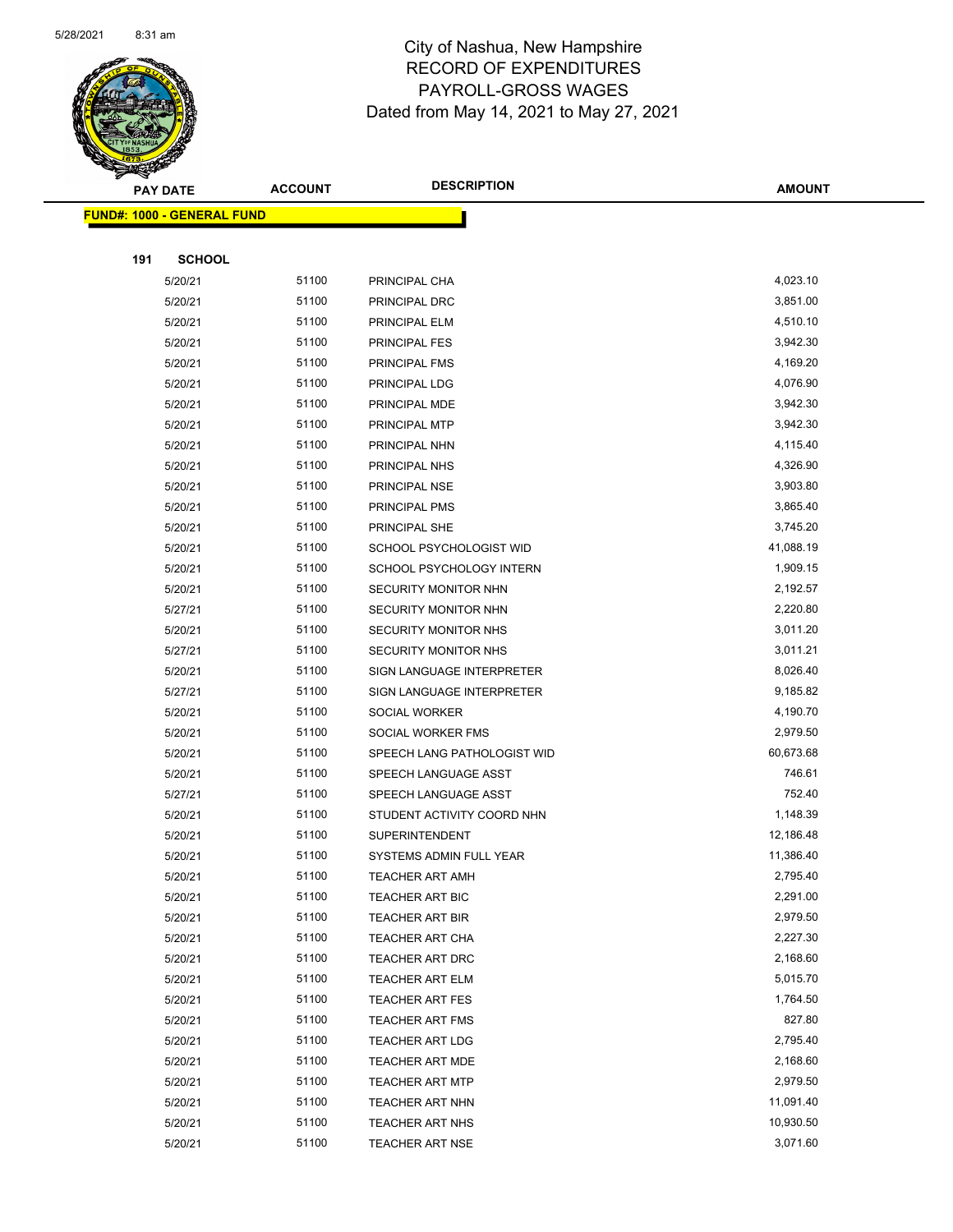

|     | <b>PAY DATE</b>                    | <b>ACCOUNT</b> | <b>DESCRIPTION</b>          | <b>AMOUNT</b> |
|-----|------------------------------------|----------------|-----------------------------|---------------|
|     | <u> FUND#: 1000 - GENERAL FUND</u> |                |                             |               |
|     |                                    |                |                             |               |
| 191 | <b>SCHOOL</b>                      |                |                             |               |
|     | 5/20/21                            | 51100          | <b>TEACHER ART PMS</b>      | 4,270.10      |
|     | 5/20/21                            | 51100          | <b>TEACHER ART SHE</b>      | 2,632.70      |
|     | 5/20/21                            | 51100          | <b>TEACHER AUTO NHN</b>     | 2,795.40      |
|     | 5/20/21                            | 51100          | TEACHER BEHAVIOR SPEC WID   | 19,139.09     |
|     | 5/20/21                            | 51100          | TEACHER BIO TEC NHN         | 2,564.70      |
|     | 5/20/21                            | 51100          | TEACHER BUILD CONST NHS     | 2,795.40      |
|     | 5/20/21                            | 51100          | TEACHER BUSINESS NHN        | 4,627.00      |
|     | 5/20/21                            | 51100          | TEACHER BUSINESS NHS        | 11,712.40     |
|     | 5/20/21                            | 51100          | <b>TEACHER COMPUTER ELM</b> | 1,655.60      |
|     | 5/20/21                            | 51100          | <b>TEACHER COMPUTER FMS</b> | 2,979.50      |
|     | 5/20/21                            | 51100          | TEACHER COMPUTER NHN        | 5,584.30      |
|     | 5/20/21                            | 51100          | TEACHER COMPUTER NHS        | 1,655.60      |
|     | 5/20/21                            | 51100          | TEACHER COMPUTER PMS        | 4,879.60      |
|     | 5/20/21                            | 51100          | TEACHER COSMETOLOGY NHN     | 4,684.20      |
|     | 5/20/21                            | 51100          | TEACHER CULINARY NHN        | 5,637.90      |
|     | 5/20/21                            | 51100          | TEACHER DEAF NSE            | 4,879.40      |
|     | 5/20/21                            | 51100          | TEACHER DEAF WID            | 7,703.88      |
|     | 5/20/21                            | 51100          | TEACHER DWSE AMH            | 2,979.50      |
|     | 5/20/21                            | 51100          | <b>TEACHER DWSE BIR</b>     | 4,964.00      |
|     | 5/20/21                            | 51100          | <b>TEACHER DWSE BRO</b>     | 3,071.60      |
|     | 5/20/21                            | 51100          | TEACHER DWSE CHA            | 1,641.50      |
|     | 5/20/21                            | 51100          | TEACHER DWSE ELM            | 15,542.00     |
|     | 5/20/21                            | 51100          | TEACHER DWSE FMS            | 2,168.60      |
|     | 5/20/21                            | 51100          | <b>TEACHER DWSE MDE</b>     | 734.60        |
|     | 5/20/21                            | 51100          | TEACHER DWSE NHS            | 2,963.30      |
|     | 5/20/21                            | 51100          | TEACHER DWSE SHE            | 5,908.30      |
|     | 5/20/21                            | 51100          | TEACHER ECE NHS             | 5,959.00      |
|     | 5/20/21                            | 51100          | TEACHER ELECTRICAL NHS      | 2,795.40      |
|     | 5/20/21                            | 51100          | <b>TEACHER ELL AMH</b>      | 1,549.90      |
|     | 5/20/21                            | 51100          | TEACHER ELL BIC             | 3,982.10      |
|     | 5/20/21                            | 51100          | TEACHER ELL BIR             | 2,979.50      |
|     | 5/20/21                            | 51100          | TEACHER ELL CHA             | 2,359.10      |
|     | 5/20/21                            | 51100          | TEACHER ELL DRC             | 4,702.70      |
|     | 5/20/21                            | 51100          | TEACHER ELL ELM             | 6,595.80      |
|     | 5/20/21                            | 51100          | TEACHER ELL FES             | 7,850.40      |
|     | 5/20/21                            | 51100          | TEACHER ELL FMS             | 4,319.10      |
|     | 5/20/21                            | 51100          | TEACHER ELL LDG             | 8,148.70      |
|     | 5/20/21                            | 51100          | TEACHER ELL MTP             | 2,979.50      |
|     | 5/20/21                            | 51100          | TEACHER ELL NHN             | 9,648.80      |
|     | 5/20/21                            | 51100          | TEACHER ELL NHS             | 12,710.70     |
|     | 5/20/21                            | 51100          | TEACHER ELL PMS             | 4,711.30      |
|     | 5/20/21                            | 51100          | TEACHER ELL SHE             | 4,971.70      |
|     | 5/20/21                            | 51100          | TEACHER ENGLISH ELM         | 27,808.30     |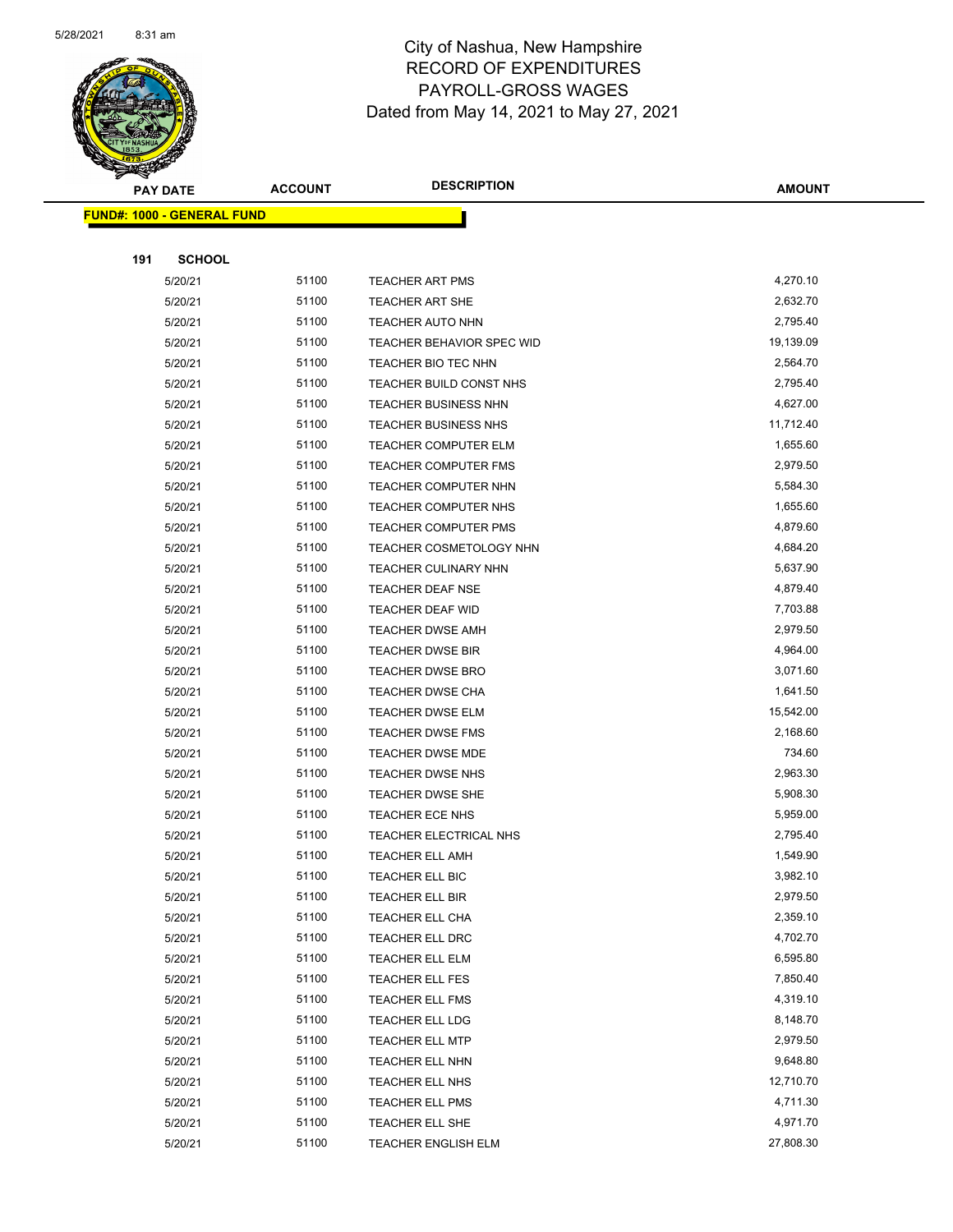

|     | <b>PAY DATE</b>                   | <b>ACCOUNT</b> | <b>DESCRIPTION</b>         | <b>AMOUNT</b> |
|-----|-----------------------------------|----------------|----------------------------|---------------|
|     | <b>FUND#: 1000 - GENERAL FUND</b> |                |                            |               |
|     |                                   |                |                            |               |
| 191 | <b>SCHOOL</b>                     |                |                            |               |
|     | 5/20/21                           | 51100          | <b>TEACHER ENGLISH FMS</b> | 17,079.30     |
|     | 5/20/21                           | 51100          | TEACHER ENGLISH NHN        | 48,395.80     |
|     | 5/20/21                           | 51100          | <b>TEACHER ENGLISH NHS</b> | 45,151.10     |
|     | 5/20/21                           | 51100          | <b>TEACHER ENGLISH PMS</b> | 16,137.50     |
|     | 5/20/21                           | 51100          | <b>TEACHER FACS ELM</b>    | 2,260.00      |
|     | 5/20/21                           | 51100          | <b>TEACHER FACS FMS</b>    | 4,868.30      |
|     | 5/20/21                           | 51100          | <b>TEACHER FACS NHN</b>    | 8,003.70      |
|     | 5/20/21                           | 51100          | TEACHER FACS NHS           | 7,737.80      |
|     | 5/20/21                           | 51100          | <b>TEACHER FACS PMS</b>    | 3,654.50      |
|     | 5/20/21                           | 51100          | TEACHER FOREIGN LANG ELM   | 6,143.20      |
|     | 5/20/21                           | 51100          | TEACHER FOREIGN LANG FMS   | 4,176.90      |
|     | 5/20/21                           | 51100          | TEACHER FOREIGN LANG NHN   | 13,949.58     |
|     | 5/20/21                           | 51100          | TEACHER FOREIGN LANG NHS   | 19,013.60     |
|     | 5/20/21                           | 51100          | TEACHER FOREIGN LANG PMS   | 5,571.60      |
|     | 5/20/21                           | 51100          | <b>TEACHER GR1 AMH</b>     | 6,598.09      |
|     | 5/20/21                           | 51100          | <b>TEACHER GR1 BIC</b>     | 10,119.10     |
|     | 5/20/21                           | 51100          | TEACHER GR1 BIR            | 9,705.50      |
|     | 5/20/21                           | 51100          | <b>TEACHER GR1 BRO</b>     | 5,730.80      |
|     | 5/20/21                           | 51100          | <b>TEACHER GR1 CHA</b>     | 9,325.10      |
|     | 5/20/21                           | 51100          | <b>TEACHER GR1 DRC</b>     | 3,828.80      |
|     | 5/20/21                           | 51100          | <b>TEACHER GR1 FES</b>     | 9,508.80      |
|     | 5/20/21                           | 51100          | <b>TEACHER GR1 LDG</b>     | 7,652.20      |
|     | 5/20/21                           | 51100          | <b>TEACHER GR1 MDE</b>     | 8,153.90      |
|     | 5/20/21                           | 51100          | <b>TEACHER GR1 MTP</b>     | 6,826.30      |
|     | 5/20/21                           | 51100          | <b>TEACHER GR1 NSE</b>     | 7,801.90      |
|     | 5/20/21                           | 51100          | <b>TEACHER GR1 SHE</b>     | 8,938.80      |
|     | 5/20/21                           | 51100          | <b>TEACHER GR2 AMH</b>     | 6,186.60      |
|     | 5/20/21                           | 51100          | TEACHER GR2 BIC            | 10,797.80     |
|     | 5/20/21                           | 51100          | <b>TEACHER GR2 BIR</b>     | 10,983.80     |
|     | 5/20/21                           | 51100          | TEACHER GR2 BRO            | 5,913.10      |
|     | 5/20/21                           | 51100          | TEACHER GR2 CHA            | 7,598.40      |
|     | 5/20/21                           | 51100          | TEACHER GR2 DRC            | 5,817.10      |
|     | 5/20/21                           | 51100          | TEACHER GR2 FES            | 11,548.80     |
|     | 5/20/21                           | 51100          | <b>TEACHER GR2 LDG</b>     | 9,187.10      |
|     | 5/20/21                           | 51100          | <b>TEACHER GR2 MDE</b>     | 10,332.40     |
|     | 5/20/21                           | 51100          | <b>TEACHER GR2 MTP</b>     | 7,439.10      |
|     | 5/20/21                           | 51100          | <b>TEACHER GR2 NSE</b>     | 5,590.80      |
|     | 5/20/21                           | 51100          | <b>TEACHER GR2 SHE</b>     | 7,000.20      |
|     | 5/20/21                           | 51100          | <b>TEACHER GR3 AMH</b>     | 4,886.90      |
|     | 5/20/21                           | 51100          | <b>TEACHER GR3 BIC</b>     | 8,614.80      |
|     | 5/20/21                           | 51100          | TEACHER GR3 BIR            | 8,479.60      |
|     | 5/20/21                           | 51100          | <b>TEACHER GR3 BRO</b>     | 7,539.40      |
|     | 5/20/21                           | 51100          | TEACHER GR3 CHA            | 9,821.50      |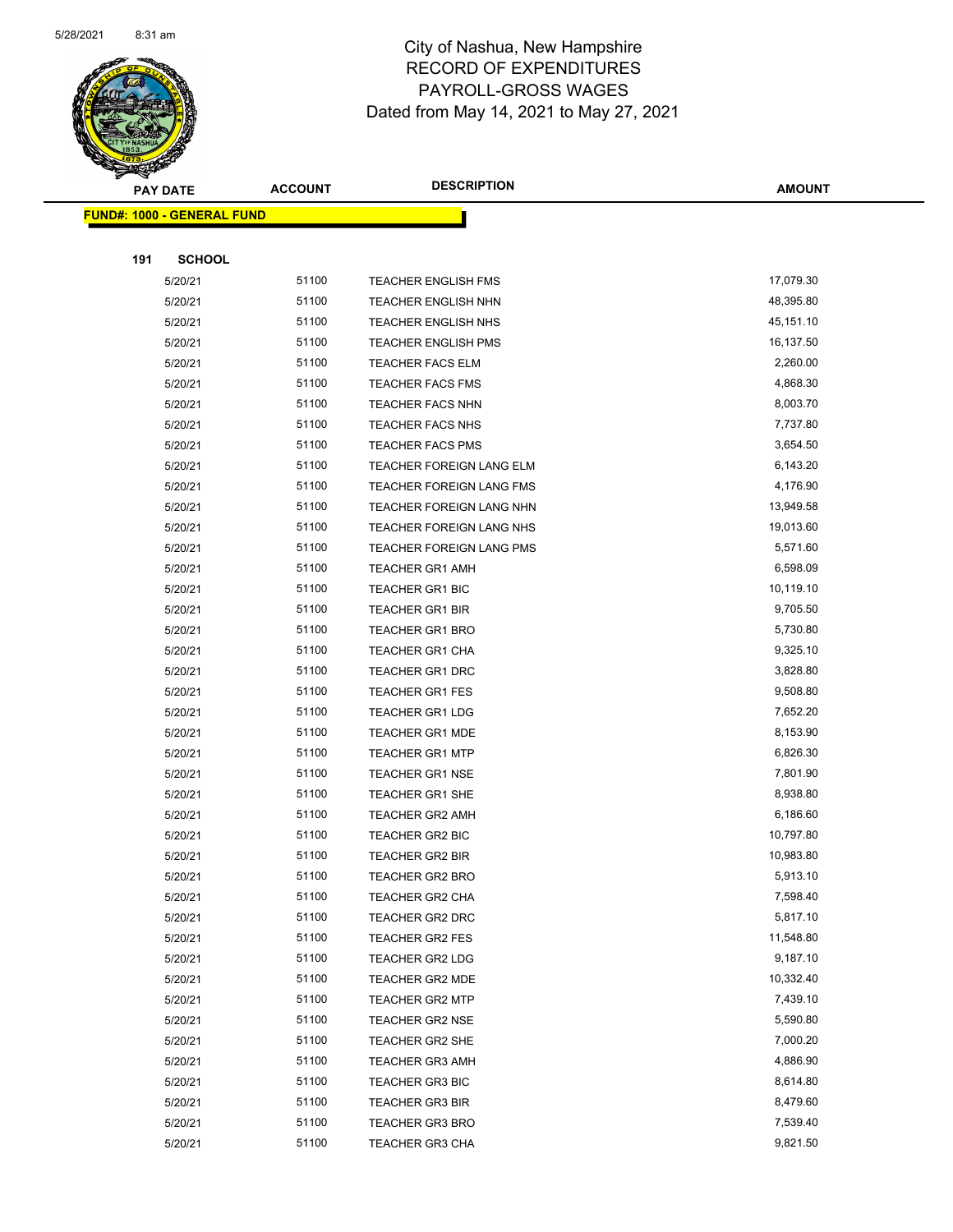

|     | <b>PAY DATE</b>                   | <b>ACCOUNT</b> | <b>DESCRIPTION</b>            | <b>AMOUNT</b> |
|-----|-----------------------------------|----------------|-------------------------------|---------------|
|     | <b>FUND#: 1000 - GENERAL FUND</b> |                |                               |               |
|     |                                   |                |                               |               |
| 191 | <b>SCHOOL</b>                     |                |                               |               |
|     | 5/20/21                           | 51100          | <b>TEACHER GR3 DRC</b>        | 9,478.30      |
|     | 5/20/21                           | 51100          | <b>TEACHER GR3 FES</b>        | 9,790.90      |
|     | 5/20/21                           | 51100          | <b>TEACHER GR3 LDG</b>        | 9,580.40      |
|     | 5/20/21                           | 51100          | <b>TEACHER GR3 MDE</b>        | 10,382.20     |
|     | 5/20/21                           | 51100          | <b>TEACHER GR3 MTP</b>        | 7,009.30      |
|     | 5/20/21                           | 51100          | <b>TEACHER GR3 NSE</b>        | 7,928.90      |
|     | 5/20/21                           | 51100          | TEACHER GR3 SHE               | 8,183.40      |
|     | 5/20/21                           | 51100          | <b>TEACHER GR4 AMH</b>        | 3,848.10      |
|     | 5/20/21                           | 51100          | <b>TEACHER GR4 BIC</b>        | 8,825.90      |
|     | 5/20/21                           | 51100          | <b>TEACHER GR4 BIR</b>        | 6,053.80      |
|     | 5/20/21                           | 51100          | <b>TEACHER GR4 BRO</b>        | 5,774.90      |
|     | 5/20/21                           | 51100          | TEACHER GR4 CHA               | 11,061.20     |
|     | 5/20/21                           | 51100          | <b>TEACHER GR4 DRC</b>        | 7,292.00      |
|     | 5/20/21                           | 51100          | <b>TEACHER GR4 FES</b>        | 6,980.10      |
|     | 5/20/21                           | 51100          | <b>TEACHER GR4 LDG</b>        | 8,812.80      |
|     | 5/20/21                           | 51100          | <b>TEACHER GR4 MDE</b>        | 9,387.30      |
|     | 5/20/21                           | 51100          | <b>TEACHER GR4 MTP</b>        | 7,208.40      |
|     | 5/20/21                           | 51100          | <b>TEACHER GR4 NSE</b>        | 5,014.70      |
|     | 5/20/21                           | 51100          | <b>TEACHER GR4 SHE</b>        | 6,195.70      |
|     | 5/20/21                           | 51100          | <b>TEACHER GR5 AMH</b>        | 5,774.90      |
|     | 5/20/21                           | 51100          | <b>TEACHER GR5 BIC</b>        | 11,128.70     |
|     | 5/20/21                           | 51100          | <b>TEACHER GR5 BIR</b>        | 7,257.00      |
|     | 5/20/21                           | 51100          | <b>TEACHER GR5 BRO</b>        | 5,671.90      |
|     | 5/20/21                           | 51100          | <b>TEACHER GR5 CHA</b>        | 10,896.98     |
|     | 5/20/21                           | 51100          | <b>TEACHER GR5 DRC</b>        | 5,224.30      |
|     | 5/20/21                           | 51100          | <b>TEACHER GR5 FES</b>        | 9,232.70      |
|     | 5/20/21                           | 51100          | <b>TEACHER GR5 LDG</b>        | 10,090.00     |
|     | 5/20/21                           | 51100          | <b>TEACHER GR5 MDE</b>        | 9,598.60      |
|     | 5/20/21                           | 51100          | <b>TEACHER GR5 MTP</b>        | 6,882.10      |
|     | 5/20/21                           | 51100          | TEACHER GR5 NSE               | 8,846.40      |
|     | 5/20/21                           | 51100          | <b>TEACHER GR5 SHE</b>        | 7,746.60      |
|     | 5/20/21                           | 51100          | <b>TEACHER GR6 ELM</b>        | 29,724.10     |
|     | 5/20/21                           | 51100          | <b>TEACHER GR6 FMS</b>        | 25, 141.53    |
|     | 5/20/21                           | 51100          | <b>TEACHER GR6 PMS</b>        | 16,098.40     |
|     | 5/20/21                           | 51100          | <b>TEACHER GRAPH NHS</b>      | 3,599.80      |
|     | 5/20/21                           | 51100          | <b>TEACHER GRAPHICS NHN</b>   | 6,316.60      |
|     | 5/20/21                           | 51100          | TEACHER HEALTH NHN            | 5,422.60      |
|     | 5/20/21                           | 51100          | TEACHER HEALTH NHS            | 2,795.40      |
|     | 5/20/21                           | 51100          | TEACHER HEALTHOC NHS          | 5,246.90      |
|     | 5/20/21                           | 51100          | TEACHER HVAC NHS              | 2,045.30      |
|     | 5/20/21                           | 51100          | TEACHER IN SCH SUSPENSION ELM | 1,899.90      |
|     | 5/20/21                           | 51100          | TEACHER IN SCH SUSPENSION NHN | 2,979.50      |
|     | 5/20/21                           | 51100          | TEACHER IN SCH SUSPENSION NHS | 1,900.10      |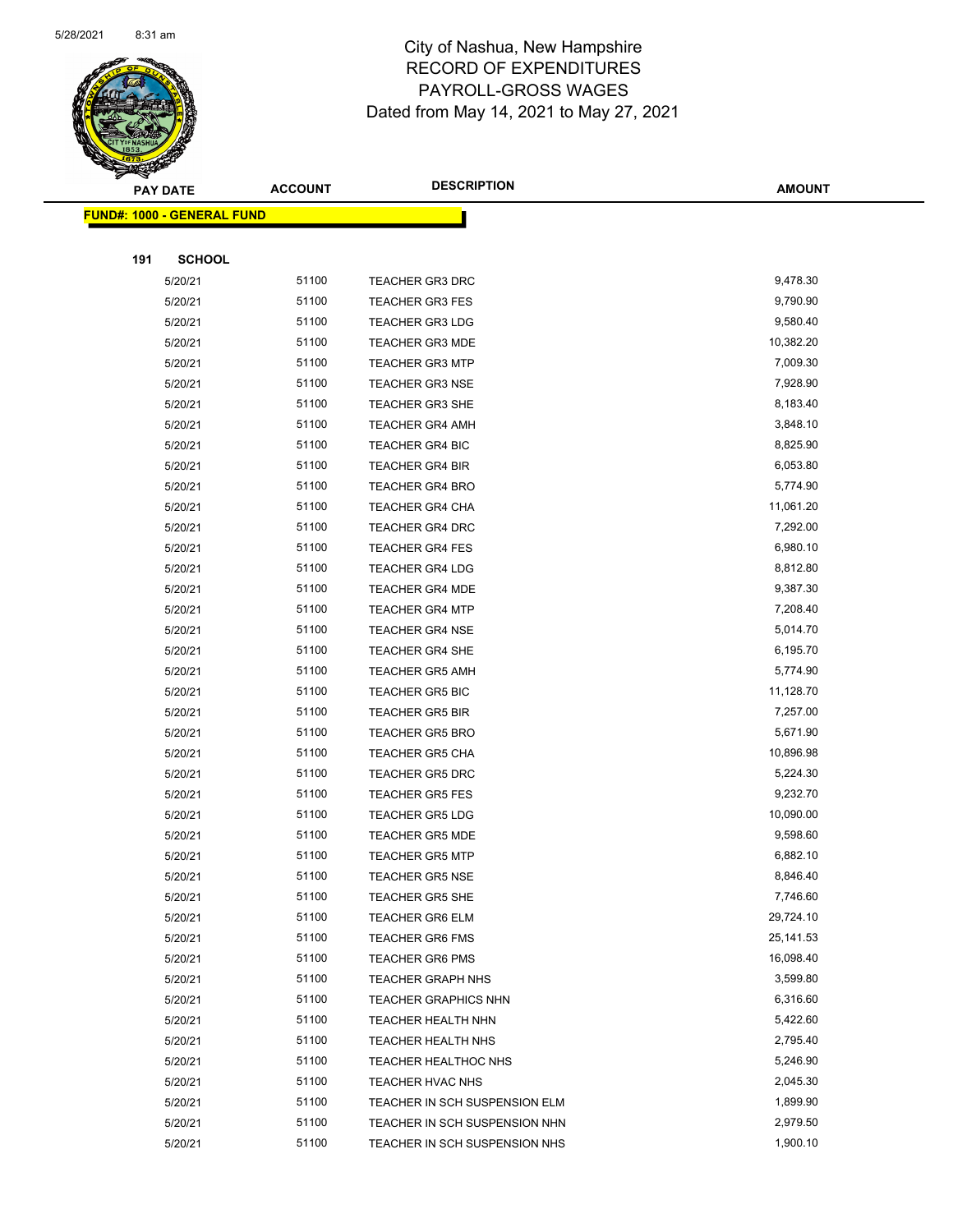

|     | <b>PAY DATE</b>                   | <b>ACCOUNT</b> | <b>DESCRIPTION</b>       | <b>AMOUNT</b> |
|-----|-----------------------------------|----------------|--------------------------|---------------|
|     | <b>FUND#: 1000 - GENERAL FUND</b> |                |                          |               |
|     |                                   |                |                          |               |
| 191 | <b>SCHOOL</b>                     |                |                          |               |
|     | 5/20/21                           | 51100          | TEACHER INST SPED WID    | 2,692.40      |
|     | 5/20/21                           | 51100          | <b>TEACHER KIND AMH</b>  | 7,531.50      |
|     | 5/20/21                           | 51100          | <b>TEACHER KIND BIC</b>  | 10,714.40     |
|     | 5/20/21                           | 51100          | <b>TEACHER KIND BIR</b>  | 7,034.50      |
|     | 5/20/21                           | 51100          | <b>TEACHER KIND BRO</b>  | 5,867.00      |
|     | 5/20/21                           | 51100          | <b>TEACHER KIND CHA</b>  | 7,046.90      |
|     | 5/20/21                           | 51100          | <b>TEACHER KIND DRC</b>  | 10,255.20     |
|     | 5/20/21                           | 51100          | <b>TEACHER KIND FES</b>  | 11,944.10     |
|     | 5/20/21                           | 51100          | <b>TEACHER KIND LDG</b>  | 12,027.40     |
|     | 5/20/21                           | 51100          | <b>TEACHER KIND MDE</b>  | 10,729.60     |
|     | 5/20/21                           | 51100          | <b>TEACHER KIND MTP</b>  | 6,377.20      |
|     | 5/20/21                           | 51100          | <b>TEACHER KIND NSE</b>  | 2,394.80      |
|     | 5/20/21                           | 51100          | <b>TEACHER KIND SHE</b>  | 11,308.12     |
|     | 5/20/21                           | 51100          | <b>TEACHER MATH ELM</b>  | 23,580.30     |
|     | 5/20/21                           | 51100          | <b>TEACHER MATH FMS</b>  | 14,008.40     |
|     | 5/20/21                           | 51100          | <b>TEACHER MATH NHN</b>  | 37,608.50     |
|     | 5/20/21                           | 51100          | <b>TEACHER MATH NHS</b>  | 46,087.60     |
|     | 5/20/21                           | 51100          | <b>TEACHER MATH PMS</b>  | 16,273.70     |
|     | 5/20/21                           | 51100          | <b>TEACHER MUSIC AMH</b> | 1,913.90      |
|     | 5/20/21                           | 51100          | <b>TEACHER MUSIC BIC</b> | 2,795.40      |
|     | 5/20/21                           | 51100          | <b>TEACHER MUSIC BIR</b> | 1,824.70      |
|     | 5/20/21                           | 51100          | <b>TEACHER MUSIC BRO</b> | 1,831.80      |
|     | 5/20/21                           | 51100          | <b>TEACHER MUSIC CHA</b> | 2,979.50      |
|     | 5/20/21                           | 51100          | <b>TEACHER MUSIC DRC</b> | 2,887.40      |
|     | 5/20/21                           | 51100          | <b>TEACHER MUSIC ELM</b> | 7,744.90      |
|     | 5/20/21                           | 51100          | <b>TEACHER MUSIC FES</b> | 1,764.50      |
|     | 5/20/21                           | 51100          | <b>TEACHER MUSIC FMS</b> | 5,959.00      |
|     | 5/20/21                           | 51100          | <b>TEACHER MUSIC LDG</b> | 1,643.60      |
|     | 5/20/21                           | 51100          | <b>TEACHER MUSIC MDE</b> | 2,359.10      |
|     | 5/20/21                           | 51100          | <b>TEACHER MUSIC MTP</b> | 2,703.70      |
|     | 5/20/21                           | 51100          | <b>TEACHER MUSIC NHN</b> | 4,879.40      |
|     | 5/20/21                           | 51100          | TEACHER MUSIC NHS        | 4,817.50      |
|     | 5/20/21                           | 51100          | <b>TEACHER MUSIC NSE</b> | 566.10        |
|     | 5/20/21                           | 51100          | <b>TEACHER MUSIC PMS</b> | 4,439.00      |
|     | 5/20/21                           | 51100          | <b>TEACHER MUSIC SHE</b> | 1,744.90      |
|     | 5/20/21                           | 51100          | TEACHER PE BIC           | 2,585.20      |
|     | 5/20/21                           | 51100          | TEACHER PE BIR           | 3,071.60      |
|     | 5/20/21                           | 51100          | TEACHER PE BRO           | 2,887.40      |
|     | 5/20/21                           | 51100          | TEACHER PE CHA           | 2,751.30      |
|     | 5/20/21                           | 51100          | TEACHER PE DRC           | 2,979.50      |
|     | 5/20/21                           | 51100          | TEACHER PE ELM           | 9,944.70      |
|     | 5/20/21                           | 51100          | TEACHER PE FES           | 1,824.70      |
|     | 5/20/21                           | 51100          | TEACHER PE FMS           | 5,590.80      |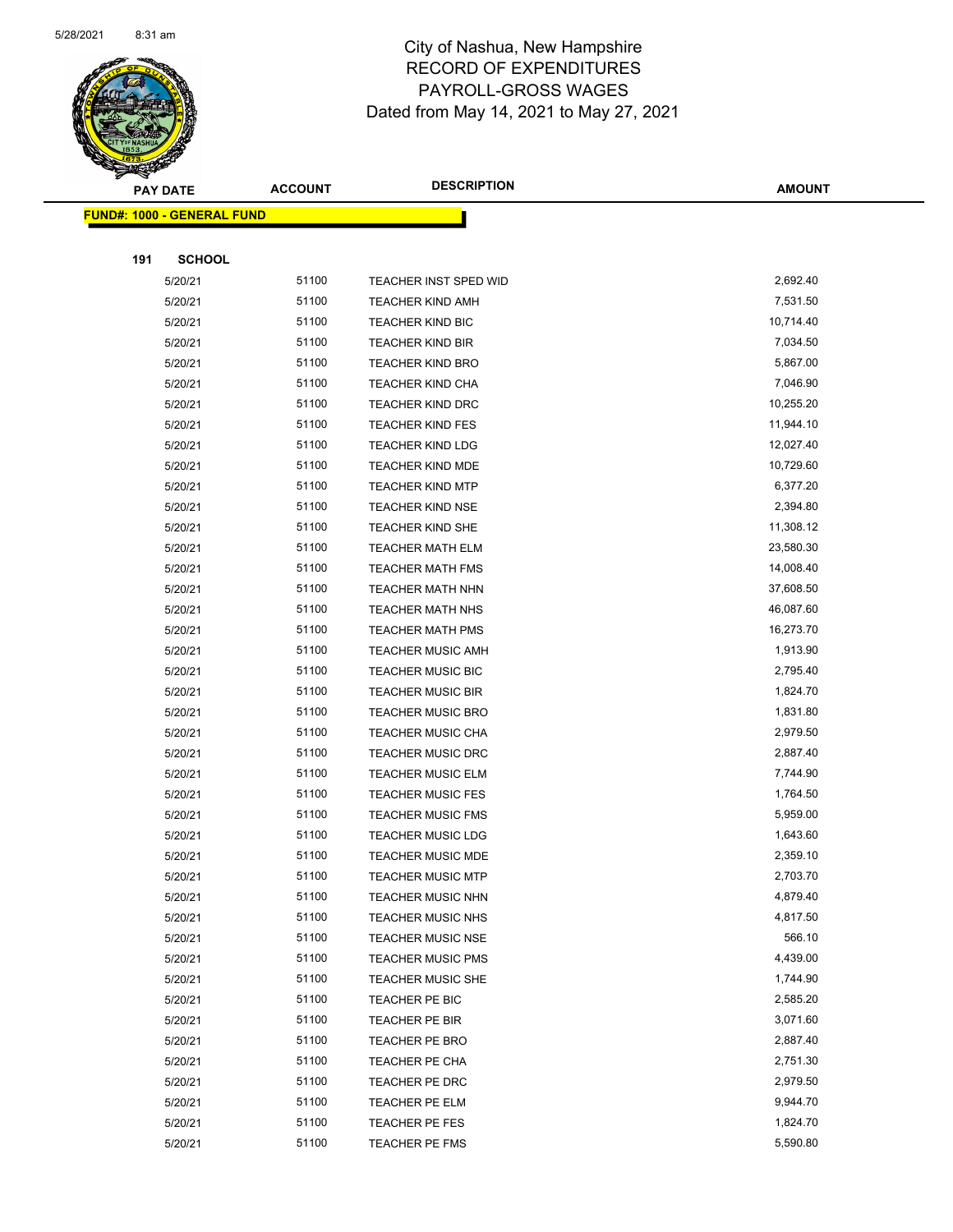

|     | <b>PAY DATE</b>                   | <b>ACCOUNT</b> | <b>DESCRIPTION</b>           | <b>AMOUNT</b> |
|-----|-----------------------------------|----------------|------------------------------|---------------|
|     | <b>FUND#: 1000 - GENERAL FUND</b> |                |                              |               |
|     |                                   |                |                              |               |
| 191 | <b>SCHOOL</b>                     |                |                              |               |
|     | 5/20/21                           | 51100          | TEACHER PE LDG               | 2,155.00      |
|     | 5/20/21                           | 51100          | TEACHER PE MDE               | 3,071.60      |
|     | 5/20/21                           | 51100          | <b>TEACHER PE MTP</b>        | 2,089.60      |
|     | 5/20/21                           | 51100          | TEACHER PE NHN               | 9,187.30      |
|     | 5/20/21                           | 51100          | TEACHER PE NHS               | 6,908.60      |
|     | 5/20/21                           | 51100          | TEACHER PE NSE               | 3,055.20      |
|     | 5/20/21                           | 51100          | <b>TEACHER PE PMS</b>        | 5,239.50      |
|     | 5/20/21                           | 51100          | TEACHER PE SHE               | 2,812.51      |
|     | 5/20/21                           | 51100          | TEACHER PRE SCHOOL BIR       | 4,758.50      |
|     | 5/20/21                           | 51100          | <b>TEACHER PRESCHOOL BIC</b> | 5,866.90      |
|     | 5/20/21                           | 51100          | <b>TEACHER PRESCHOOL BRO</b> | 14,469.10     |
|     | 5/20/21                           | 51100          | TEACHER PRESCHOOL MTP        | 1,824.70      |
|     | 5/20/21                           | 51100          | TEACHER PRESCHOOL NHS        | 467.70        |
|     | 5/20/21                           | 51100          | <b>TEACHER PRESCHOOL NSE</b> | 6,332.00      |
|     | 5/20/21                           | 51100          | <b>TEACHER READ AMH</b>      | 3,071.60      |
|     | 5/20/21                           | 51100          | TEACHER READ BIC             | 2,979.50      |
|     | 5/20/21                           | 51100          | <b>TEACHER READ BIR</b>      | 2,979.50      |
|     | 5/20/21                           | 51100          | <b>TEACHER READ BRO</b>      | 2,979.50      |
|     | 5/20/21                           | 51100          | <b>TEACHER READ CHA</b>      | 2,632.70      |
|     | 5/20/21                           | 51100          | <b>TEACHER READ DRC</b>      | 3,071.60      |
|     | 5/20/21                           | 51100          | TEACHER READ ELM             | 6,051.10      |
|     | 5/20/21                           | 51100          | <b>TEACHER READ FES</b>      | 2,979.50      |
|     | 5/20/21                           | 51100          | <b>TEACHER READ FMS</b>      | 2,979.50      |
|     | 5/20/21                           | 51100          | <b>TEACHER READ LDG</b>      | 3,630.00      |
|     | 5/20/21                           | 51100          | <b>TEACHER READ MDE</b>      | 2,979.50      |
|     | 5/20/21                           | 51100          | <b>TEACHER READ MTP</b>      | 2,482.50      |
|     | 5/20/21                           | 51100          | <b>TEACHER READ NHN</b>      | 2,045.30      |
|     | 5/20/21                           | 51100          | <b>TEACHER READ NHS</b>      | 2,979.50      |
|     | 5/20/21                           | 51100          | <b>TEACHER READ NSE</b>      | 2,692.40      |
|     | 5/20/21                           | 51100          | TEACHER READ PMS             | 5,338.60      |
|     | 5/20/21                           | 51100          | TEACHER READ SHE             | 2,979.50      |
|     | 5/20/21                           | 51100          | TEACHER ROTC NHN             | 2,546.20      |
|     | 5/20/21                           | 51100          | <b>TEACHER SCIENCE ELM</b>   | 24,318.70     |
|     | 5/20/21                           | 51100          | <b>TEACHER SCIENCE FMS</b>   | 9,896.30      |
|     | 5/20/21                           | 51100          | TEACHER SCIENCE NHN          | 32,189.10     |
|     | 5/20/21                           | 51100          | TEACHER SCIENCE NHS          | 36,847.70     |
|     | 5/20/21                           | 51100          | <b>TEACHER SCIENCE PMS</b>   | 9,474.00      |
|     | 5/20/21                           | 51100          | TEACHER SOCIAL STUDIES ELM   | 19,649.30     |
|     | 5/20/21                           | 51100          | TEACHER SOCIAL STUDIES FMS   | 12,937.90     |
|     | 5/20/21                           | 51100          | TEACHER SOCIAL STUDIES NHN   | 41,829.99     |
|     | 5/20/21                           | 51100          | TEACHER SOCIAL STUDIES NHS   | 43,551.60     |
|     | 5/20/21                           | 51100          | TEACHER SOCIAL STUDIES PMS   | 13,099.10     |
|     | 5/20/21                           | 51100          | TEACHER SPED AMH             | 8,524.91      |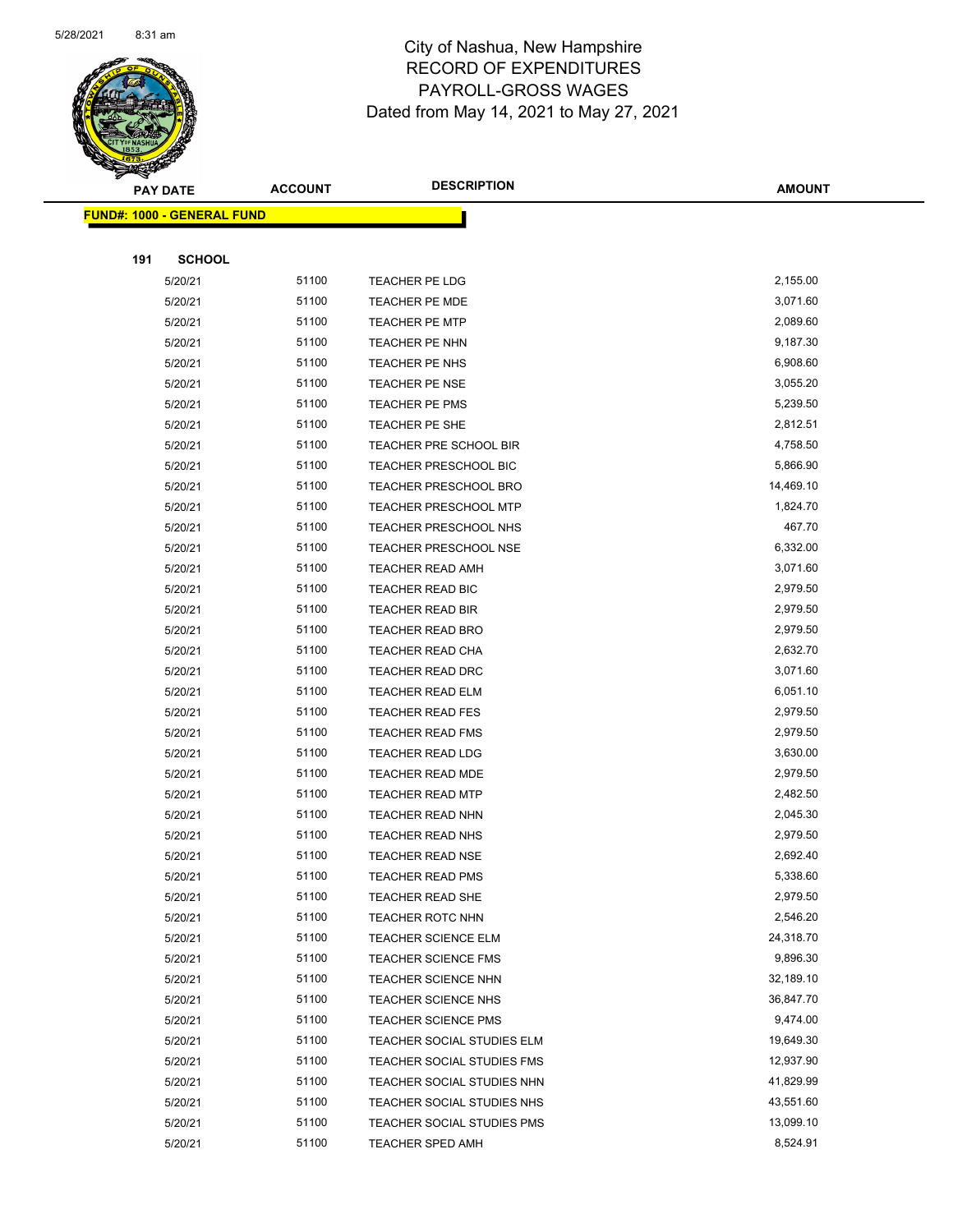

|     | <b>PAY DATE</b>                   | <b>ACCOUNT</b> | <b>DESCRIPTION</b>             | <b>AMOUNT</b> |
|-----|-----------------------------------|----------------|--------------------------------|---------------|
|     | <b>FUND#: 1000 - GENERAL FUND</b> |                |                                |               |
|     |                                   |                |                                |               |
| 191 | <b>SCHOOL</b>                     |                |                                |               |
|     | 5/20/21                           | 51100          | TEACHER SPED BIC               | 5,637.30      |
|     | 5/20/21                           | 51100          | TEACHER SPED BIR               | 5,774.90      |
|     | 5/20/21                           | 51100          | TEACHER SPED BRO               | 6,866.50      |
|     | 5/20/21                           | 51100          | <b>TEACHER SPED CHA</b>        | 7,163.30      |
|     | 5/20/21                           | 51100          | <b>TEACHER SPED DRC</b>        | 5,671.90      |
|     | 5/20/21                           | 51100          | <b>TEACHER SPED ELM</b>        | 14,488.90     |
|     | 5/20/21                           | 51100          | TEACHER SPED FES               | 3,800.00      |
|     | 5/20/21                           | 51100          | TEACHER SPED FMS               | 13,406.50     |
|     | 5/20/21                           | 51100          | <b>TEACHER SPED LDG</b>        | 6,591.60      |
|     | 5/20/21                           | 51100          | <b>TEACHER SPED MDE</b>        | 6,661.00      |
|     | 5/20/21                           | 51100          | <b>TEACHER SPED MTP</b>        | 4,058.90      |
|     | 5/20/21                           | 51100          | TEACHER SPED NHN               | 25,325.90     |
|     | 5/20/21                           | 51100          | TEACHER SPED NHS               | 35,682.40     |
|     | 5/20/21                           | 51100          | <b>TEACHER SPED NSE</b>        | 1,697.00      |
|     | 5/20/21                           | 51100          | <b>TEACHER SPED PMS</b>        | 12,573.00     |
|     | 5/20/21                           | 51100          | TEACHER SPED SHE               | 7,567.50      |
|     | 5/20/21                           | 51100          | TEACHER TECHED ELM             | 8,649.10      |
|     | 5/20/21                           | 51100          | TEACHER TECHED FMS             | 3,477.60      |
|     | 5/20/21                           | 51100          | TEACHER TECHED NHN             | 6,391.90      |
|     | 5/20/21                           | 51100          | <b>TEACHER TECHED NHS</b>      | 15,163.10     |
|     | 5/20/21                           | 51100          | <b>TEACHER TECHED PMS</b>      | 5,959.00      |
|     | 5/20/21                           | 51100          | TEACHER TV PROD NHS            | 2,979.50      |
|     | 5/20/21                           | 51100          | <b>TEACHER VISION WID</b>      | 5,529.90      |
|     | 5/20/21                           | 51100          | TECH INTERGRATION ASST AMH     | 553.50        |
|     | 5/27/21                           | 51100          | TECH INTERGRATION ASST AMH     | 553.50        |
|     | 5/20/21                           | 51100          | TECH INTERGRATION ASST BIC     | 704.44        |
|     | 5/27/21                           | 51100          | TECH INTERGRATION ASST BIC     | 689.78        |
|     | 5/20/21                           | 51100          | TECH INTERGRATION ASST CHA     | 605.17        |
|     | 5/27/21                           | 51100          | TECH INTERGRATION ASST CHA     | 605.17        |
|     | 5/20/21                           | 51100          | TECH INTERGRATION ASST FES     | 688.85        |
|     | 5/27/21                           | 51100          | TECH INTERGRATION ASST FES     | 683.15        |
|     | 5/20/21                           | 51100          | TECH INTERGRATION ASST LDG     | 604.32        |
|     | 5/27/21                           | 51100          | TECH INTERGRATION ASST LDG     | 604.32        |
|     | 5/20/21                           | 51100          | TECH INTERGRATION ASST MDE     | 567.35        |
|     | 5/27/21                           | 51100          | TECH INTERGRATION ASST MDE     | 595.71        |
|     | 5/20/21                           | 51100          | TECH INTERGRATION ASST MTP     | 577.50        |
|     | 5/27/21                           | 51100          | TECH INTERGRATION ASST MTP     | 587.12        |
|     | 5/20/21                           | 51100          | TECH INTERGRATION ASST SHE     | 623.16        |
|     | 5/27/21                           | 51100          | TECH INTERGRATION ASST SHE     | 628.15        |
|     | 5/20/21                           | 51100          | TITLE ONE PARA FES             | 514.70        |
|     | 5/27/21                           | 51100          | TITLE ONE PARA FES             | 360.12        |
|     | 5/20/21                           | 51200          | ATHLETIC EQUIPMENT MANAGER NHN | 50.00         |
|     | 5/27/21                           | 51200          | ATHLETIC EQUIPMENT MANAGER NHN | 125.00        |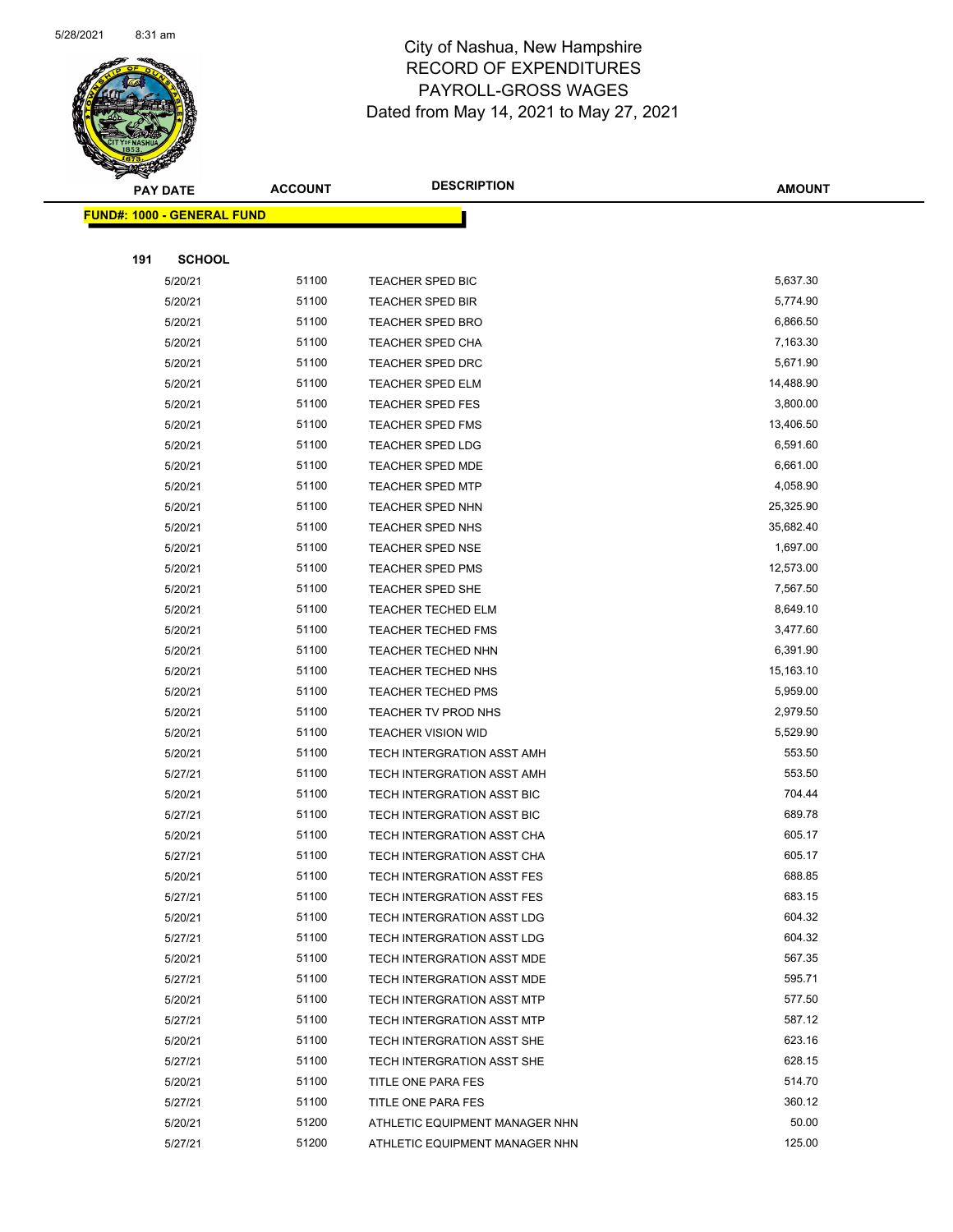

|     | <b>PAY DATE</b>                    | <b>ACCOUNT</b> | <b>DESCRIPTION</b>                                   | <b>AMOUNT</b>     |
|-----|------------------------------------|----------------|------------------------------------------------------|-------------------|
|     | <u> FUND#: 1000 - GENERAL FUND</u> |                |                                                      |                   |
|     |                                    |                |                                                      |                   |
| 191 | <b>SCHOOL</b>                      |                |                                                      |                   |
|     | 5/20/21                            | 51200          | ATHLETIC TRAINER NHN                                 | 75.00             |
|     | 5/20/21                            | 51200          | CLERICAL BOARD OF ED SUP                             | 798.43            |
|     | 5/27/21                            | 51200          | CLERICAL BOARD OF ED SUP                             | 804.39            |
|     | 5/27/21                            | 51200          | CLERICAL GUIDANCE ELM                                | 300.00            |
|     | 5/20/21                            | 51200          | CLERICAL GUIDANCE NHN                                | 75.00             |
|     | 5/27/21                            | 51200          | CLERICAL GUIDANCE NHN                                | 125.00            |
|     | 5/20/21                            | 51200          | <b>CLERICAL GUIDANCE NHS</b>                         | 50.00             |
|     | 5/27/21                            | 51200          | <b>CLERICAL GUIDANCE NHS</b>                         | 75.00             |
|     | 5/20/21                            | 51200          | <b>CROSSING GUARD WPO</b>                            | 2,340.45          |
|     | 5/27/21                            | 51200          | <b>CROSSING GUARD WPO</b>                            | 2,094.25          |
|     | 5/20/21                            | 51200          | <b>CUSTODIAN BRO</b>                                 | 79.85             |
|     | 5/27/21                            | 51200          | <b>CUSTODIAN BRO</b>                                 | 79.85             |
|     | 5/20/21                            | 51200          | <b>CUSTODIAN HEAD BRO</b>                            | 63.88             |
|     | 5/27/21                            | 51200          | <b>CUSTODIAN HEAD BRO</b>                            | 79.85             |
|     | 5/20/21                            | 51200          | <b>CUSTODIAN MTP</b>                                 | 143.73            |
|     | 5/27/21                            | 51200          | <b>CUSTODIAN MTP</b>                                 | 159.70            |
|     | 5/27/21                            | 51200          | DEPUTY CHIEF OF POLICE                               | 68.00             |
|     | 5/20/21                            | 51200<br>51200 | DIRECTOR ADULT ED                                    | 2,765.69<br>51.25 |
|     | 5/20/21                            | 51200          | FOOD SERVICE ASST PT CHA                             | 51.25             |
|     | 5/27/21<br>5/20/21                 | 51200          | FOOD SERVICE ASST PT CHA<br>FOOD SERVICE ASST PT NHS | 46.31             |
|     | 5/27/21                            | 51200          | FOOD SERVICE ASST PT NHS                             | 46.31             |
|     | 5/27/21                            | 51200          | <b>GAME OFFICIALS</b>                                | 68.00             |
|     | 5/20/21                            | 51200          | GUIDANCE COUNSELOR NHS                               | 1,760.60          |
|     | 5/20/21                            | 51200          | <b>INSTRUMENTAL MUSIC</b>                            | 600.00            |
|     | 5/27/21                            | 51200          | <b>INSTRUMENTAL MUSIC</b>                            | 600.00            |
|     | 5/20/21                            | 51200          | LUNCH MONITOR AMH                                    | 334.48            |
|     | 5/27/21                            | 51200          | LUNCH MONITOR AMH                                    | 340.40            |
|     | 5/20/21                            | 51200          | LUNCH MONITOR BIC                                    | 1,108.01          |
|     | 5/27/21                            | 51200          | LUNCH MONITOR BIC                                    | 975.93            |
|     | 5/20/21                            | 51200          | LUNCH MONITOR BIR                                    | 639.36            |
|     | 5/27/21                            | 51200          | LUNCH MONITOR BIR                                    | 636.40            |
|     | 5/20/21                            | 51200          | LUNCH MONITOR CHA                                    | 568.32            |
|     | 5/27/21                            | 51200          | LUNCH MONITOR CHA                                    | 467.68            |
|     | 5/20/21                            | 51200          | LUNCH MONITOR DRC                                    | 260.48            |
|     | 5/27/21                            | 51200          | LUNCH MONITOR DRC                                    | 148.00            |
|     | 5/20/21                            | 51200          | LUNCH MONITOR FES                                    | 345.70            |
|     | 5/27/21                            | 51200          | LUNCH MONITOR FES                                    | 345.70            |
|     | 5/20/21                            | 51200          | <b>LUNCH MONITOR FMS</b>                             | 207.20            |
|     | 5/27/21                            | 51200          | LUNCH MONITOR FMS                                    | 204.24            |
|     | 5/20/21                            | 51200          | LUNCH MONITOR LDG                                    | 150.96            |
|     | 5/27/21                            | 51200          | LUNCH MONITOR LDG                                    | 38.48             |
|     | 5/20/21                            | 51200          | LUNCH MONITOR MDE                                    | 630.48            |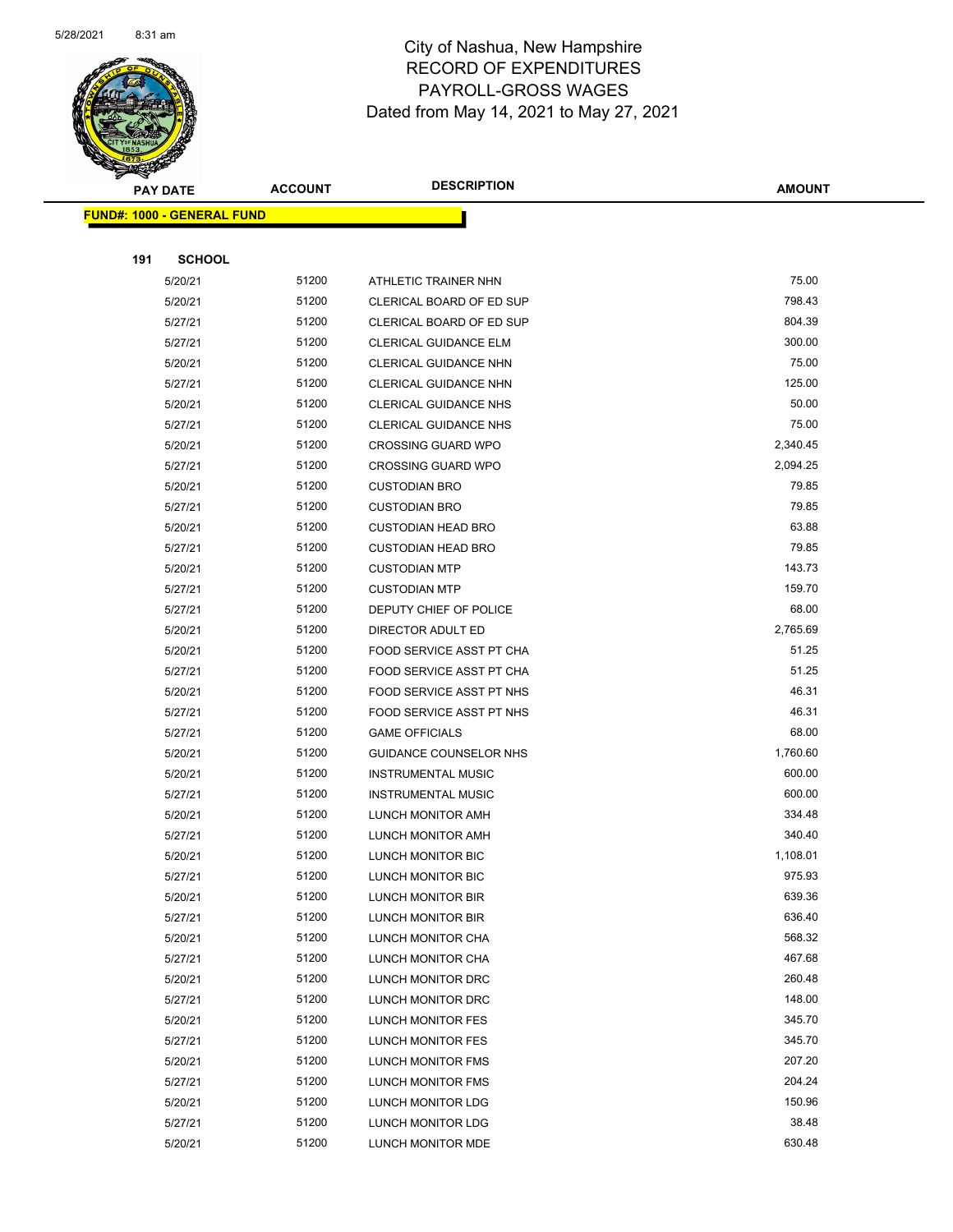

|     | <b>PAY DATE</b>                   | <b>ACCOUNT</b> | <b>DESCRIPTION</b>          | <b>AMOUNT</b> |
|-----|-----------------------------------|----------------|-----------------------------|---------------|
|     | <b>FUND#: 1000 - GENERAL FUND</b> |                |                             |               |
|     |                                   |                |                             |               |
| 191 | <b>SCHOOL</b>                     |                |                             |               |
|     | 5/27/21                           | 51200          | LUNCH MONITOR MDE           | 648.24        |
|     | 5/20/21                           | 51200          | LUNCH MONITOR MTP           | 470.64        |
|     | 5/27/21                           | 51200          | LUNCH MONITOR MTP           | 467.68        |
|     | 5/20/21                           | 51200          | LUNCH MONITOR NSE           | 183.52        |
|     | 5/27/21                           | 51200          | LUNCH MONITOR NSE           | 222.00        |
|     | 5/20/21                           | 51200          | <b>LUNCH MONITOR PMS</b>    | 337.44        |
|     | 5/27/21                           | 51200          | <b>LUNCH MONITOR PMS</b>    | 349.28        |
|     | 5/20/21                           | 51200          | LUNCH MONITOR SHE           | 301.92        |
|     | 5/27/21                           | 51200          | LUNCH MONITOR SHE           | 301.92        |
|     | 5/20/21                           | 51200          | PARA PRE SCHOOL BIR         | 105.96        |
|     | 5/27/21                           | 51200          | PARA PRE SCHOOL BIR         | 89.66         |
|     | 5/20/21                           | 51200          | PARA DW SPEC ED BIR         | 1,294.36      |
|     | 5/27/21                           | 51200          | PARA DW SPEC ED BIR         | 1,256.34      |
|     | 5/20/21                           | 51200          | PARA INST AMH               | 886.19        |
|     | 5/27/21                           | 51200          | PARA INST AMH               | 841.06        |
|     | 5/20/21                           | 51200          | PARA INST BIC               | 788.26        |
|     | 5/27/21                           | 51200          | PARA INST BIC               | 708.94        |
|     | 5/20/21                           | 51200          | PARA INST NHN               | 315.04        |
|     | 5/27/21                           | 51200          | PARA INST NHN               | 315.04        |
|     | 5/20/21                           | 51200          | PARA INST PMS               | 80.85         |
|     | 5/27/21                           | 51200          | PARA INST PMS               | 80.85         |
|     | 5/20/21                           | 51200          | PARA INST SHE               | 190.45        |
|     | 5/27/21                           | 51200          | PARA INST SHE               | 190.45        |
|     | 5/20/21                           | 51200          | PARA PRE SCH BIC            | 1,703.90      |
|     | 5/27/21                           | 51200          | PARA PRE SCH BIC            | 1,694.84      |
|     | 5/20/21                           | 51200          | PARA PRE SCH BRO            | 1,441.20      |
|     | 5/27/21                           | 51200          | PARA PRE SCH BRO            | 1,558.54      |
|     | 5/20/21                           | 51200          | PARA PRE SCH NSE            | 2,585.08      |
|     | 5/27/21                           | 51200          | PARA PRE SCH NSE            | 2,170.64      |
|     | 5/20/21                           | 51200          | PARA SCI NHS                | 75.00         |
|     | 5/20/21                           | 51200          | PARA TTI LDG                | 133.35        |
|     | 5/27/21                           | 51200          | PARA TTI LDG                | 111.79        |
|     | 5/20/21                           | 51200          | SCHOOL PSYCHOLOGIST WID     | 2,530.89      |
|     | 5/20/21                           | 51200          | SPEECH LANG PATHOLOGIST WID | 6,689.18      |
|     | 5/20/21                           | 51200          | STUDENT ACTIVITY COORD NHS  | 1,120.30      |
|     | 5/20/21                           | 51200          | <b>SUB CLERICAL</b>         | 247.00        |
|     | 5/27/21                           | 51200          | SUB CLERICAL                | 1,235.00      |
|     | 5/20/21                           | 51200          | SUB CROSSING GUARD          | 119.78        |
|     | 5/27/21                           | 51200          | <b>SUB CROSSING GUARD</b>   | 143.73        |
|     | 5/20/21                           | 51200          | <b>SUB TEACHER</b>          | 1,654.00      |
|     | 5/27/21                           | 51200          | SUB TEACHER                 | 1,467.50      |
|     | 5/20/21                           | 51200          | SUB TEACHER LONG TERM       | 25.00         |
|     | 5/27/21                           | 51200          | SUB TEACHER LONG TERM       | 25.00         |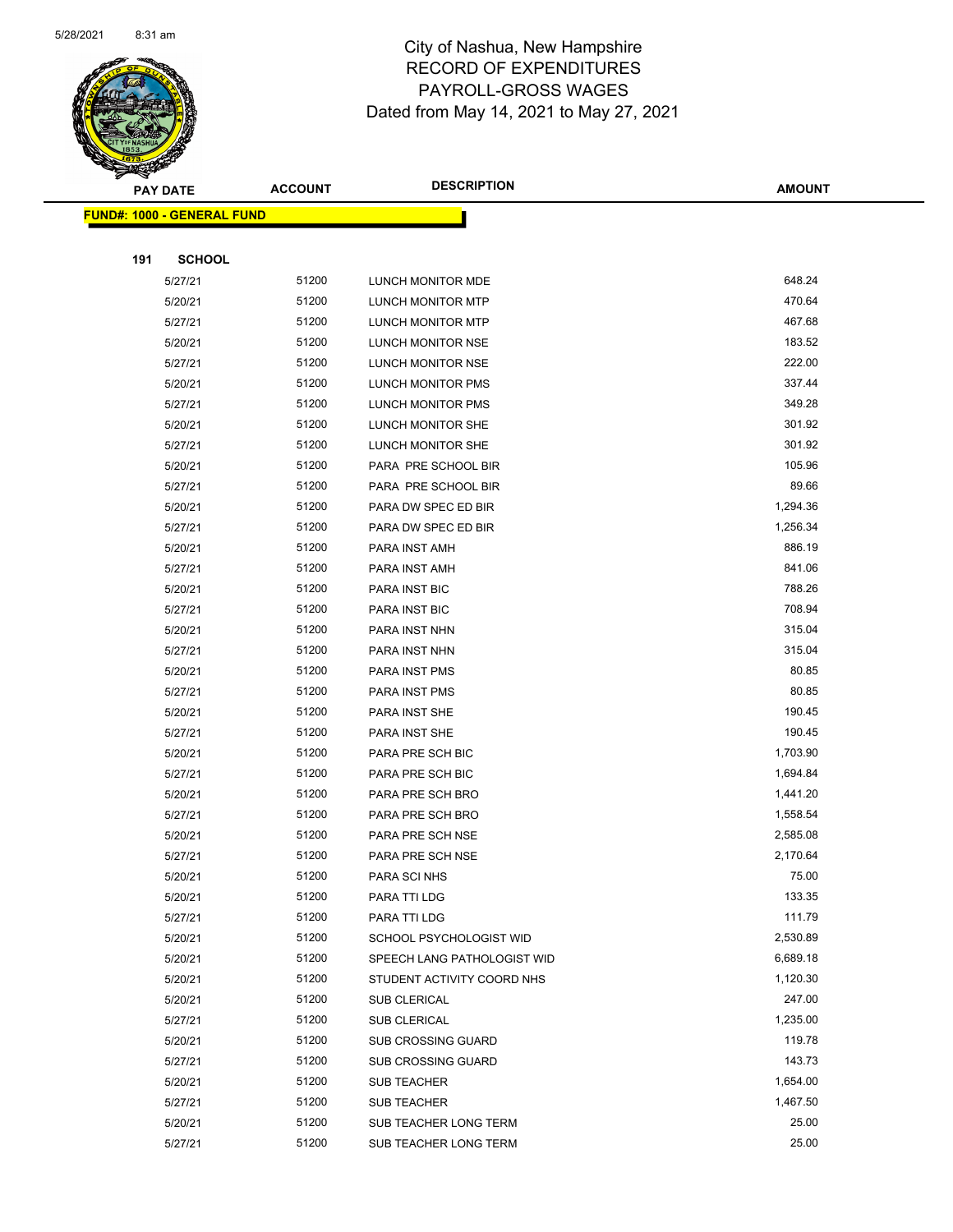

|     | <b>PAY DATE</b>                    | <b>ACCOUNT</b> | <b>DESCRIPTION</b>              | AMOUNT          |
|-----|------------------------------------|----------------|---------------------------------|-----------------|
|     | <u> FUND#: 1000 - GENERAL FUND</u> |                |                                 |                 |
|     |                                    |                |                                 |                 |
| 191 | <b>SCHOOL</b>                      |                |                                 |                 |
|     | 5/20/21                            | 51200          | <b>TEACHER ART FMS</b>          | 2,095.80        |
|     | 5/20/21                            | 51200          | <b>TEACHER ART NHS</b>          | 1,022.69        |
|     | 5/20/21                            | 51200          | TEACHER BIO TEC NHN             | 579.10          |
|     | 5/20/21                            | 51200          | <b>TEACHER ENGLISH NHS</b>      | 1,241.20        |
|     | 5/20/21                            | 51200          | <b>TEACHER GR5 CHA</b>          | 68.00           |
|     | 5/20/21                            | 51200          | <b>TEACHER MATH ELM</b>         | 225.00          |
|     | 5/20/21                            | 51200          | <b>TEACHER MATH NHS</b>         | 200.00          |
|     | 5/20/21                            | 51200          | <b>TEACHER MUSIC AMH</b>        | 25.00           |
|     | 5/20/21                            | 51200          | <b>TEACHER MUSIC DRC</b>        | 150.00          |
|     | 5/20/21                            | 51200          | <b>TEACHER READ ELM</b>         | 1,760.60        |
|     | 5/20/21                            | 51200          | TEACHER SOCIAL STUDIES NHS      | 50.00           |
|     | 5/20/21                            | 51200          | TEACHER SPED MDE                | 150.00          |
|     | 5/20/21                            | 51200          | <b>TEACHER VISION WID</b>       | 842.81          |
|     | 5/20/21                            | 51200          | TICKETSELLER                    | 50.00           |
|     | 5/20/21                            | 51300          | <b>CLERICAL BUSINESS</b>        | 112.18          |
|     | 5/27/21                            | 51300          | <b>CLERICAL BUSINESS</b>        | 23.73           |
|     | 5/27/21                            | 51300          | CLERICAL CHIEF OP OFFICER SUP   | 8.18            |
|     | 5/27/21                            | 51300          | <b>CLERICAL GUIDANCE NHS</b>    | 0.01            |
|     | 5/20/21                            | 51300          | <b>CLERICAL HUMAN RESOURCES</b> | 223.60          |
|     | 5/27/21                            | 51300          | <b>CLERICAL HUMAN RESOURCES</b> | 882.17          |
|     | 5/20/21                            | 51300          | <b>CLERICAL PAYROLL SUP</b>     | 16.42           |
|     | 5/27/21                            | 51300          | <b>CLERICAL PAYROLL SUP</b>     | 40.25           |
|     | 5/20/21                            | 51300          | <b>CLERICAL PLANT OPS</b>       | 62.53           |
|     | 5/27/21                            | 51300          | <b>CLERICAL PLANT OPS</b>       | 15.64           |
|     | 5/20/21                            | 51300          | <b>CLERICAL PRINCIPAL AMH</b>   | 119.36          |
|     | 5/27/21                            | 51300          | <b>CLERICAL PRINCIPAL AMH</b>   | 134.28          |
|     | 5/20/21                            | 51300          | <b>CLERICAL PRINCIPAL BIC</b>   | 41.10           |
|     | 5/27/21                            | 51300          | CLERICAL PRINCIPAL BIC          | 33.28           |
|     | 5/20/21                            | 51300          | CLERICAL PRINCIPAL CHA          | 7.82            |
|     | 5/20/21                            | 51300          | CLERICAL PRINCIPAL FES          | 16.42           |
|     | 5/27/21                            | 51300          | <b>CLERICAL PRINCIPAL FES</b>   | 8.21            |
|     | 5/27/21                            | 51300          | <b>CLERICAL PRINCIPAL FMS</b>   | 0.02            |
|     | 5/27/21                            | 51300          | CLERICAL PRINCIPAL LDG          | 14.19           |
|     | 5/20/21                            | 51300          | <b>CLERICAL PRINCIPAL MDE</b>   | 8.21            |
|     | 5/27/21                            | 51300          | <b>CLERICAL PRINCIPAL MDE</b>   | 16.42           |
|     | 5/27/21                            | 51300          | <b>CLERICAL PRINCIPAL MTP</b>   | 14.19           |
|     | 5/20/21                            | 51300          | <b>CLERICAL PRINCIPAL NSE</b>   | 32.05           |
|     | 5/27/21                            | 51300          | <b>CLERICAL PRINCIPAL NSE</b>   | 15.41           |
|     | 5/27/21                            | 51300          | <b>CLERICAL PRINCIPAL PMS</b>   | (0.01)<br>14.18 |
|     | 5/20/21                            | 51300          | CLERICAL SPECIAL ED SUP         | 96.44           |
|     | 5/27/21                            | 51300          | <b>CUSTODIAN ASST HEAD ELM</b>  | 259.56          |
|     | 5/20/21                            | 51300          | <b>CUSTODIAN ASST HEAD NHN</b>  |                 |
|     | 5/27/21                            | 51300          | <b>CUSTODIAN ASST HEAD NHN</b>  | 192.87          |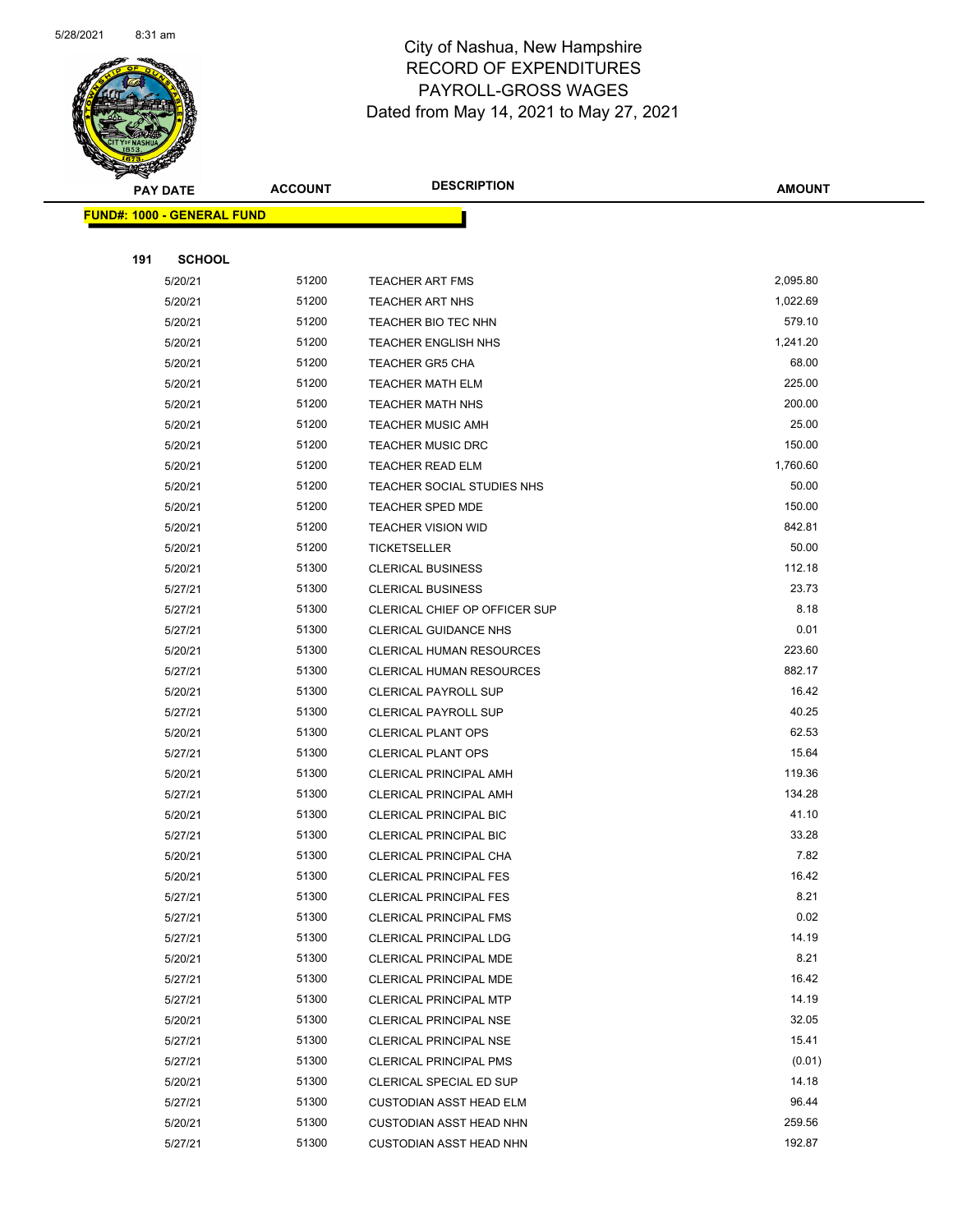

|     | <b>PAY DATE</b>                    | <b>ACCOUNT</b> | <b>DESCRIPTION</b>             | AMOUNT           |
|-----|------------------------------------|----------------|--------------------------------|------------------|
|     | <u> FUND#: 1000 - GENERAL FUND</u> |                |                                |                  |
|     |                                    |                |                                |                  |
| 191 | <b>SCHOOL</b>                      |                |                                |                  |
|     | 5/20/21                            | 51300          | <b>CUSTODIAN ASST HEAD PMS</b> | 64.30            |
|     | 5/20/21                            | 51300          | <b>CUSTODIAN BIR</b>           | 225.84           |
|     | 5/20/21                            | 51300          | <b>CUSTODIAN BRO</b>           | 7.06             |
|     | 5/20/21                            | 51300          | <b>CUSTODIAN CHA</b>           | 225.84           |
|     | 5/27/21                            | 51300          | <b>CUSTODIAN FES</b>           | 225.84           |
|     | 5/20/21                            | 51300          | <b>CUSTODIAN FMS</b>           | 366.99           |
|     | 5/27/21                            | 51300          | <b>CUSTODIAN FMS</b>           | 296.42           |
|     | 5/27/21                            | 51300          | <b>CUSTODIAN HEAD AMH</b>      | 16.08            |
|     | 5/20/21                            | 51300          | <b>CUSTODIAN HEAD BIC</b>      | 128.58           |
|     | 5/20/21                            | 51300          | <b>CUSTODIAN HEAD CHA</b>      | 152.69           |
|     | 5/27/21                            | 51300          | <b>CUSTODIAN HEAD CHA</b>      | 64.29            |
|     | 5/20/21                            | 51300          | <b>CUSTODIAN HEAD DRC</b>      | 112.51           |
|     | 5/27/21                            | 51300          | <b>CUSTODIAN HEAD SHE</b>      | 96.44            |
|     | 5/20/21                            | 51300          | <b>CUSTODIAN LDG</b>           | 28.23            |
|     | 5/20/21                            | 51300          | <b>CUSTODIAN NHS</b>           | 121.26           |
|     | 5/27/21                            | 51300          | <b>CUSTODIAN NHS</b>           | 544.33           |
|     | 5/20/21                            | 51300          | <b>CUSTODIAN PMS</b>           | 225.88           |
|     | 5/27/21                            | 51300          | <b>CUSTODIAN PMS</b>           | 112.93           |
|     | 5/20/21                            | 51300          | MAINTENANCE ALARM WPO          | 245.72           |
|     | 5/20/21                            | 51300          | MAINTENANCE ELECTRICIAN WPO    | 125.33           |
|     | 5/20/21                            | 51300          | MAINTENANCE GROUNDS WPO        | 340.68           |
|     | 5/20/21                            | 51300          | PARA DW SPEC ELM               | 32.40            |
|     | 5/20/21                            | 51300          | <b>SECURITY MONITOR NHS</b>    | 56.46            |
|     | 5/27/21                            | 51300          | <b>SECURITY MONITOR NHS</b>    | 70.58            |
|     | 5/20/21                            | 51400          | <b>CUSTODIAN TEMP</b>          | 715.20           |
|     | 5/27/21                            | 51400          | <b>CUSTODIAN TEMP</b>          | 652.62           |
|     | 5/20/21                            | 51400          | SEASONAL PLANT OPERATIONS      | 1,040.00         |
|     | 5/27/21                            | 51400          | SEASONAL PLANT OPERATIONS      | 1,360.00         |
|     | 5/20/21                            | 51412          | <b>7PAR CTE NHN</b>            | 380.00           |
|     | 5/27/21                            | 51412          | 7PAR CTE NHN                   | 190.00           |
|     | 5/20/21                            | 51412          | <b>CROSSING GUARD WPO</b>      | 162.80           |
|     | 5/27/21                            | 51412          | <b>CROSSING GUARD WPO</b>      | 130.24           |
|     | 5/20/21                            | 51412          | ELL OUTREACH WORKER HOURLY     | 227.50           |
|     | 5/27/21                            | 51412          | ELL OUTREACH WORKER HOURLY     | 195.00<br>183.25 |
|     | 5/20/21                            | 51412          | GUIDANCE COUNSELOR NHS         |                  |
|     | 5/20/21                            | 51412          | HOME SCHOOL CORD TTI           | 26.00            |
|     | 5/20/21                            | 51412          | PARA ALT FMS                   | 117.00<br>61.00  |
|     | 5/27/21                            | 51412          | PARA ALT FMS                   | 83.00            |
|     | 5/20/21                            | 51412          | PARA ALT PMS                   | 7.00             |
|     | 5/27/21                            | 51412          | PARA ALT PMS                   | 514.00           |
|     | 5/20/21                            | 51412<br>51412 | PARA DW SPEC ED AMH            | 434.25           |
|     | 5/27/21                            |                | PARA DW SPEC ED AMH            | 953.00           |
|     | 5/20/21                            | 51412          | PARA DW SPEC ED FMS            |                  |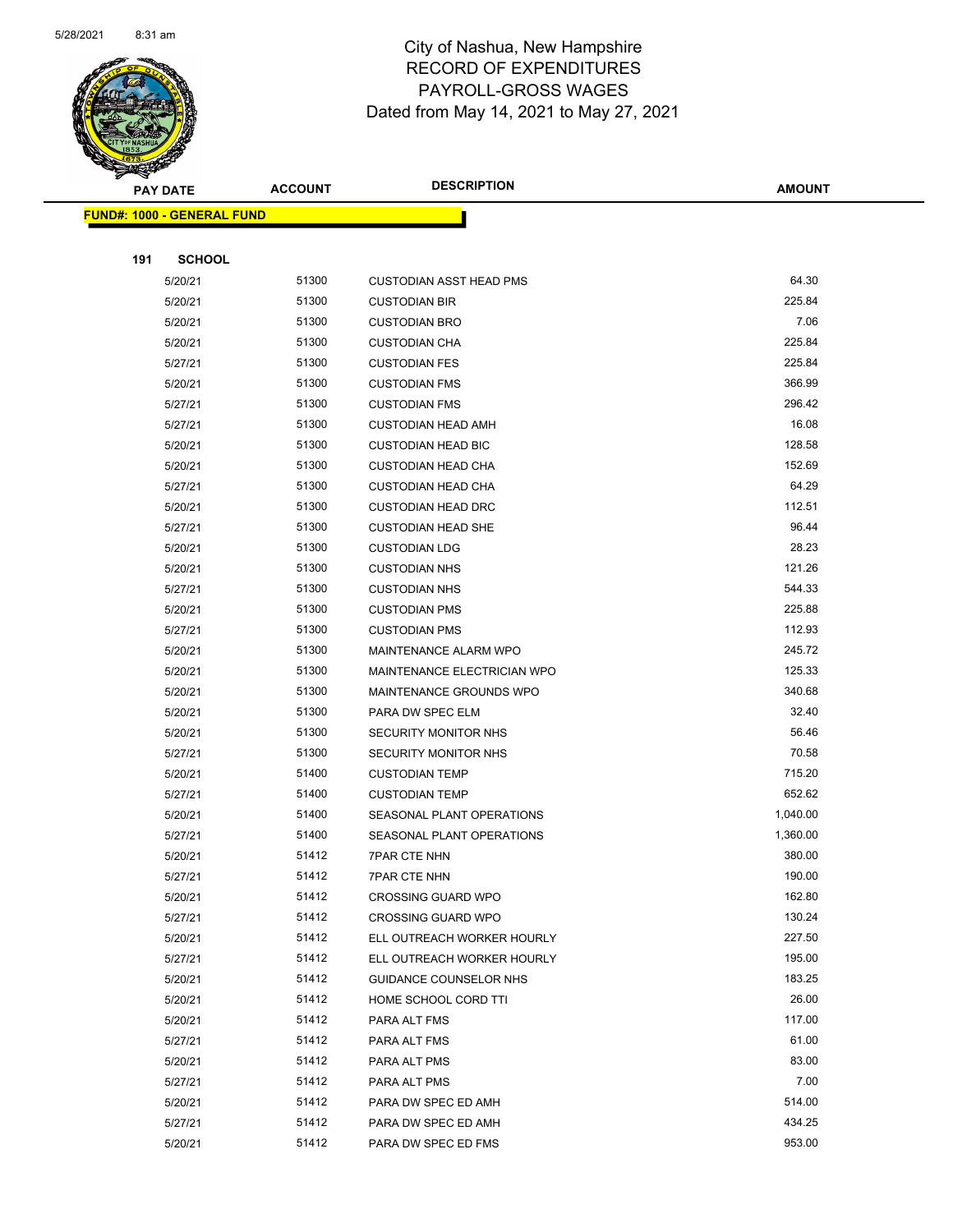

|     | <b>PAY DATE</b>                   | <b>ACCOUNT</b> | <b>DESCRIPTION</b>   | <b>AMOUNT</b>  |  |
|-----|-----------------------------------|----------------|----------------------|----------------|--|
|     | <b>FUND#: 1000 - GENERAL FUND</b> |                |                      |                |  |
|     |                                   |                |                      |                |  |
| 191 | <b>SCHOOL</b>                     |                |                      |                |  |
|     | 5/27/21                           | 51412          | PARA DW SPEC ED FMS  | 784.00         |  |
|     | 5/20/21                           | 51412          | PARA DW SPEC ED MDE  | 875.00         |  |
|     | 5/27/21                           | 51412          | PARA DW SPEC ED MDE  | 875.00         |  |
|     | 5/20/21                           | 51412          | PARA DW SPEC ED MTP  | 20.00          |  |
|     | 5/27/21                           | 51412          | PARA DW SPEC ED MTP  | 8.00           |  |
|     | 5/20/21                           | 51412          | PARA DW SPEC ED NSE  | 190.00         |  |
|     | 5/27/21                           | 51412          | PARA DW SPEC ED NSE  | 190.00         |  |
|     | 5/20/21                           | 51412          | PARA DW SPEC ED SHE  | 8.00           |  |
|     | 5/27/21                           | 51412          | PARA DW SPEC ED SHE  | 120.00         |  |
|     | 5/20/21                           | 51412          | PARA DW SPEC ELM     | 48.00          |  |
|     | 5/27/21                           | 51412          | PARA DW SPEC ELM     | 55.00          |  |
|     | 5/27/21                           | 51412          | PARA ELL ELM         | 14.00          |  |
|     | 5/20/21                           | 51412          | PARA INST AMH        | 17.00          |  |
|     | 5/27/21                           | 51412          | PARA INST AMH        | 33.00          |  |
|     | 5/20/21                           | 51412          | PARA INST BIC        | 121.00         |  |
|     | 5/27/21                           | 51412          | PARA INST BIC        | 74.00          |  |
|     | 5/20/21                           | 51412          | PARA INST BIR        | 32.00          |  |
|     | 5/27/21                           | 51412          | PARA INST BIR        | 88.00          |  |
|     | 5/27/21                           | 51412          | PARA INST BRO        | 68.00          |  |
|     | 5/20/21                           | 51412          | PARA INST CHA        | 36.00          |  |
|     | 5/27/21                           | 51412          | PARA INST CHA        | 117.00         |  |
|     | 5/20/21                           | 51412          | PARA INST DRC        | 111.00         |  |
|     | 5/27/21                           | 51412          | PARA INST DRC        | 59.00          |  |
|     | 5/20/21                           | 51412          | PARA INST ELM        | 898.00         |  |
|     | 5/27/21                           | 51412          | PARA INST ELM        | 760.00         |  |
|     | 5/20/21                           | 51412          | PARA INST FES        | 38.00          |  |
|     | 5/27/21                           | 51412          | PARA INST FES        | 76.00          |  |
|     | 5/20/21                           | 51412          | PARA INST FMS        | 197.00         |  |
|     | 5/27/21                           | 51412          | <b>PARA INST FMS</b> | 260.00         |  |
|     | 5/20/21                           | 51412          | PARA INST LDG        | 55.00          |  |
|     | 5/27/21                           | 51412          | PARA INST LDG        | 24.00          |  |
|     | 5/20/21                           | 51412          | PARA INST MDE        | 76.00          |  |
|     | 5/20/21                           | 51412          | PARA INST NHN        | 58.00          |  |
|     | 5/27/21                           | 51412          | PARA INST NHN        | 58.00          |  |
|     | 5/20/21                           | 51412          | PARA INST NSE        | 68.00          |  |
|     | 5/27/21                           | 51412          | PARA INST NSE        | 64.00          |  |
|     | 5/27/21                           | 51412          | PARA INST PMS        | 155.00         |  |
|     | 5/20/21                           | 51412          | PARA INST SHE        | 248.80         |  |
|     | 5/27/21                           | 51412          | PARA INST SHE        | 295.80         |  |
|     | 5/20/21                           | 51412          | PARA KIND AMH        | 5.00           |  |
|     | 5/27/21                           | 51412          | PARA KIND AMH        | 61.00<br>25.00 |  |
|     | 5/27/21                           | 51412          | PARA KIND BIC        |                |  |
|     | 5/27/21                           | 51412          | PARA KIND BRO        | 14.00          |  |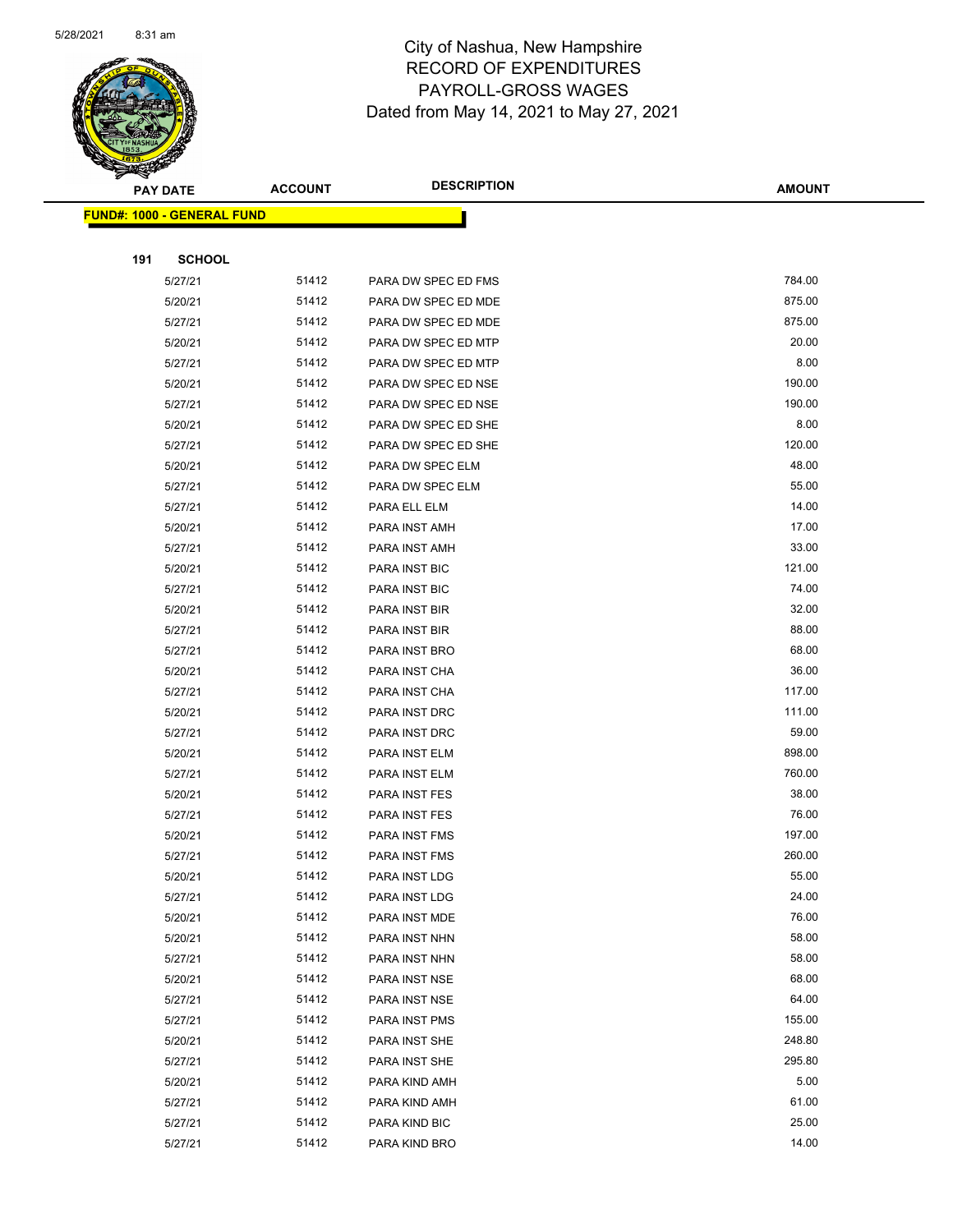

|     | <b>PAY DATE</b>                   | <b>ACCOUNT</b> | <b>DESCRIPTION</b>       | <b>AMOUNT</b> |
|-----|-----------------------------------|----------------|--------------------------|---------------|
|     | <b>FUND#: 1000 - GENERAL FUND</b> |                |                          |               |
|     |                                   |                |                          |               |
| 191 | <b>SCHOOL</b>                     |                |                          |               |
|     | 5/20/21                           | 51412          | PARA KIND DRC            | 22.00         |
|     | 5/27/21                           | 51412          | PARA KIND DRC            | 51.00         |
|     | 5/27/21                           | 51412          | PARA KIND FES            | 114.00        |
|     | 5/27/21                           | 51412          | PARA KIND LDG            | 20.00         |
|     | 5/20/21                           | 51412          | PARA KIND MDE            | 23.00         |
|     | 5/27/21                           | 51412          | PARA KIND MDE            | 38.00         |
|     | 5/20/21                           | 51412          | PARA KIND SHE            | 41.00         |
|     | 5/20/21                           | 51412          | PARA PRE SCH NSE         | 29.60         |
|     | 5/20/21                           | 51412          | PARA TTI LDG             | 76.00         |
|     | 5/27/21                           | 51412          | PARA TTI LDG             | 87.00         |
|     | 5/20/21                           | 51412          | PARA TTI MTP             | 1,131.00      |
|     | 5/27/21                           | 51412          | PARA TTI MTP             | 1,065.00      |
|     | 5/20/21                           | 51412          | PARA VOC NHS             | 152.00        |
|     | 5/27/21                           | 51412          | PARA VOC NHS             | 97.00         |
|     | 5/20/21                           | 51412          | SCHOOL PSYCHOLOGIST WID  | 293.75        |
|     | 5/27/21                           | 51412          | SUB ADMIN LONG TERM      | 995.76        |
|     | 5/20/21                           | 51412          | <b>SUB CLERICAL</b>      | 487.50        |
|     | 5/27/21                           | 51412          | SUB CLERICAL             | 689.00        |
|     | 5/20/21                           | 51412          | <b>SUB LUNCH MONITOR</b> | 587.86        |
|     | 5/27/21                           | 51412          | <b>SUB LUNCH MONITOR</b> | 383.02        |
|     | 5/20/21                           | 51412          | SUB PARA PROFESSIONAL    | 1,189.35      |
|     | 5/27/21                           | 51412          | SUB PARA PROFESSIONAL    | 1,510.27      |
|     | 5/20/21                           | 51412          | <b>SUB TEACHER</b>       | 15,599.34     |
|     | 5/27/21                           | 51412          | <b>SUB TEACHER</b>       | 18,868.00     |
|     | 5/20/21                           | 51412          | SUB TEACHER LONG TERM    | 11,311.76     |
|     | 5/27/21                           | 51412          | SUB TEACHER LONG TERM    | 12,446.76     |
|     | 5/20/21                           | 51412          | TEACHER ELECTRICAL NHS   | 987.50        |
|     | 5/20/21                           | 51412          | TEACHER ELL NHS          | 817.28        |
|     | 5/20/21                           | 51412          | <b>TEACHER GRAPH NHS</b> | 115.00        |
|     | 5/20/21                           | 51412          | TEACHER MUSIC NSE        | 533.28        |
|     | 5/20/21                           | 51412          | <b>TEACHER SPED NHS</b>  | 1,431.25      |
|     | 5/20/21                           | 51412          | TEACHER TECHED ELM       | 1,627.65      |
|     | 5/20/21                           | 51412          | TEACHER TECHED NHN       | 1,530.00      |
|     | 5/27/21                           | 51412          | TITLE ONE PARA FES       | 123.00        |
|     | 5/20/21                           | 51600          | PARA INST FES            | 250.00        |
|     | 5/12/21                           | 51600          | PARA INST LDG            | (1,000.00)    |
|     | 5/20/21                           | 51650          | ADULT ED DIPOLMA TEACHER | 300.00        |
|     | 5/27/21                           | 51650          | ADULT ED DIPOLMA TEACHER | 300.00        |
|     | 5/20/21                           | 51650          | ADULT ED INSTRUCTOR      | 100.00        |
|     | 5/27/21                           | 51650          | ADULT ED INSTRUCTOR      | 100.00        |
|     | 5/20/21                           | 51650          | ASSISTANT PRINCIPAL NHS  | 100.00        |
|     | 5/20/21                           | 51650          | ELL OUTREACH WORKER      | 1,225.00      |
|     | 5/20/21                           | 51650          | GUIDANCE COUNSELOR NHN   | 100.00        |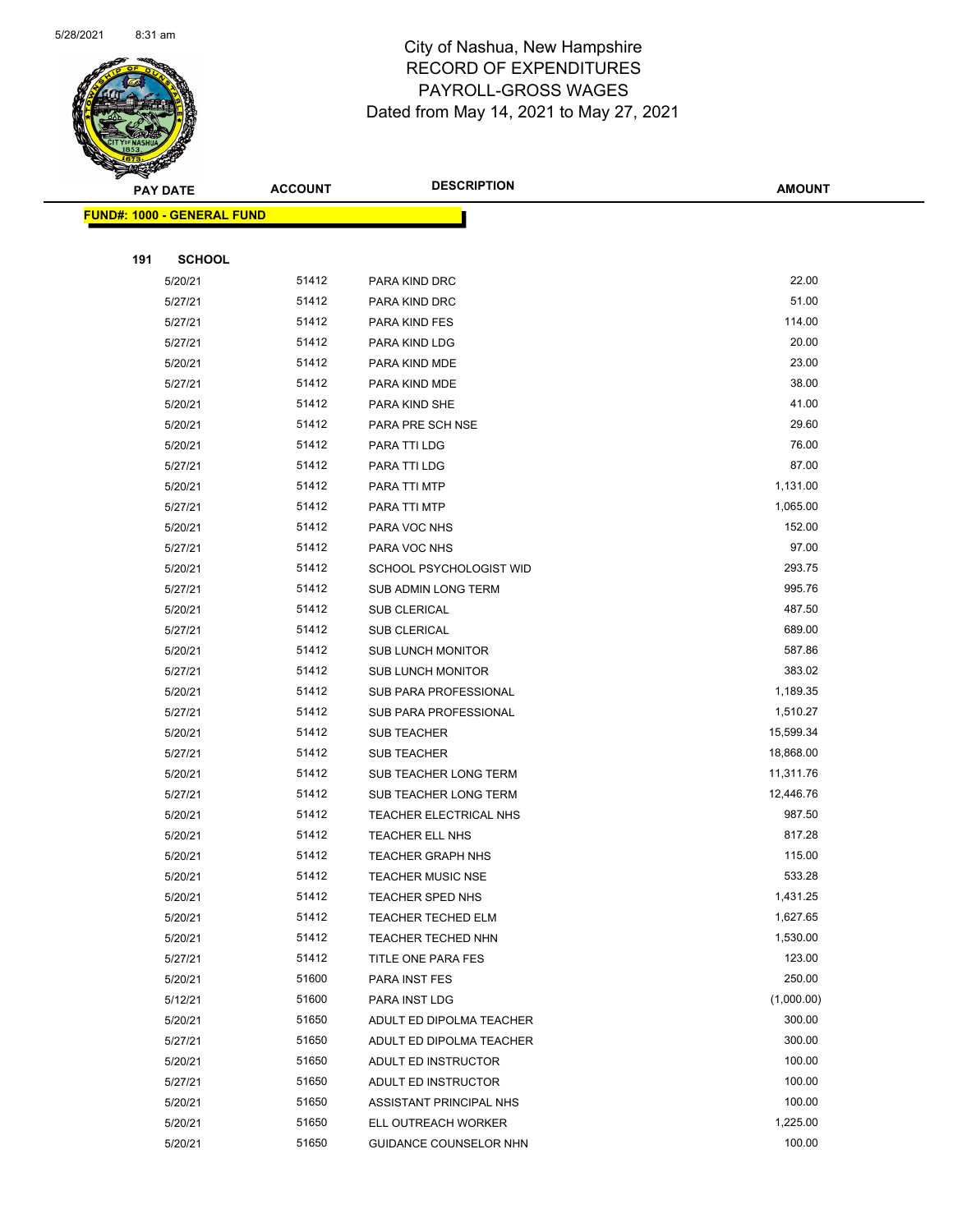

| <b>PAY DATE</b>                    | <b>ACCOUNT</b> | <b>DESCRIPTION</b>            | <b>AMOUNT</b> |
|------------------------------------|----------------|-------------------------------|---------------|
| <u> FUND#: 1000 - GENERAL FUND</u> |                |                               |               |
|                                    |                |                               |               |
| 191<br><b>SCHOOL</b>               |                |                               |               |
| 5/20/21                            | 51650          | GUIDANCE COUNSELOR NHS        | 275.00        |
| 5/20/21                            | 51650          | <b>INTERPRETER</b>            | 25.00         |
| 5/27/21                            | 51650          | <b>INTERPRETER</b>            | 437.50        |
| 5/20/21                            | 51650          | LUNCH MONITOR NHN             | 180.00        |
| 5/20/21                            | 51650          | PARA DW SPEC ED NHN           | 86.40         |
| 5/27/21                            | 51650          | PARA DW SPEC ED NHN           | 57.61         |
| 5/27/21                            | 51650          | SIGN LANGUAGE INTERPRETER     | 108.33        |
| 5/20/21                            | 51650          | SPEECH LANG PATHOLOGIST WID   | 225.42        |
| 5/20/21                            | 51650          | <b>SUB TEACHER</b>            | 822.78        |
| 5/27/21                            | 51650          | SUMMER SCHOOL PYS EYP         | 277.10        |
| 5/20/21                            | 51650          | <b>TEACHER ART CHA</b>        | 200.00        |
| 5/20/21                            | 51650          | <b>TEACHER ART MDE</b>        | 50.00         |
| 5/20/21                            | 51650          | <b>TEACHER ART MTP</b>        | 50.00         |
| 5/20/21                            | 51650          | <b>TEACHER ART NHN</b>        | 100.00        |
| 5/20/21                            | 51650          | <b>TEACHER COMPUTER NHN</b>   | 100.00        |
| 5/20/21                            | 51650          | TEACHER ELL NHS               | 50.00         |
| 5/20/21                            | 51650          | <b>TEACHER ENGLISH NHS</b>    | 400.00        |
| 5/20/21                            | 51650          | <b>TEACHER GR5 BIC</b>        | 75.00         |
| 5/20/21                            | 51650          | <b>TEACHER MATH NHN</b>       | 100.00        |
| 5/20/21                            | 51650          | <b>TEACHER MATH NHS</b>       | 475.00        |
| 5/20/21                            | 51650          | <b>TEACHER SCIENCE ELM</b>    | 300.00        |
| 5/20/21                            | 51650          | <b>TEACHER SCIENCE NHN</b>    | 400.00        |
| 5/20/21                            | 51650          | TEACHER SOCIAL STUDIES NHN    | 100.00        |
| 5/20/21                            | 51650          | TEACHER SOCIAL STUDIES NHS    | 575.00        |
| 5/20/21                            | 51650          | TEACHER SPED NHN              | 200.00        |
| 5/20/21                            | 51650          | <b>TEACHER SPED NHS</b>       | 300.00        |
| 5/20/21                            | 51700          | <b>GUIDANCE COUNSELOR BIR</b> | 69.23         |
| 5/20/21                            | 51700          | <b>GUIDANCE COUNSELOR ELM</b> | 69.23         |
| 5/20/21                            | 51700          | <b>LIBRARIAN NHS</b>          | 81.82         |
| 5/20/21                            | 51700          | NURSE ELM                     | 81.82         |
| 5/20/21                            | 51700          | SCHOOL PSYCHOLOGIST WID       | 69.23         |
| 5/20/21                            | 51700          | SPEECH LANG PATHOLOGIST WID   | 69.23         |
| 5/20/21                            | 51700          | TEACHER ART CHA               | 34.62         |
| 5/20/21                            | 51700          | TEACHER ART NHS               | 34.62         |
| 5/20/21                            | 51700          | <b>TEACHER ART SHE</b>        | (100.00)      |
| 5/20/21                            | 51700          | TEACHER BUSINESS NHS          | 69.23         |
| 5/20/21                            | 51700          | TEACHER DWSE ELM              | 69.23         |
| 5/20/21                            | 51700          | <b>TEACHER ENGLISH NHN</b>    | 69.23         |
| 5/20/21                            | 51700          | TEACHER ENGLISH NHS           | 69.23         |
| 5/20/21                            | 51700          | TEACHER FOREIGN LANG NHN      | 69.23         |
| 5/20/21                            | 51700          | TEACHER FOREIGN LANG NHS      | 69.23         |
| 5/20/21                            | 51700          | <b>TEACHER GR6 ELM</b>        | 69.23         |
| 5/20/21                            | 51700          | <b>TEACHER GR6 FMS</b>        | 69.23         |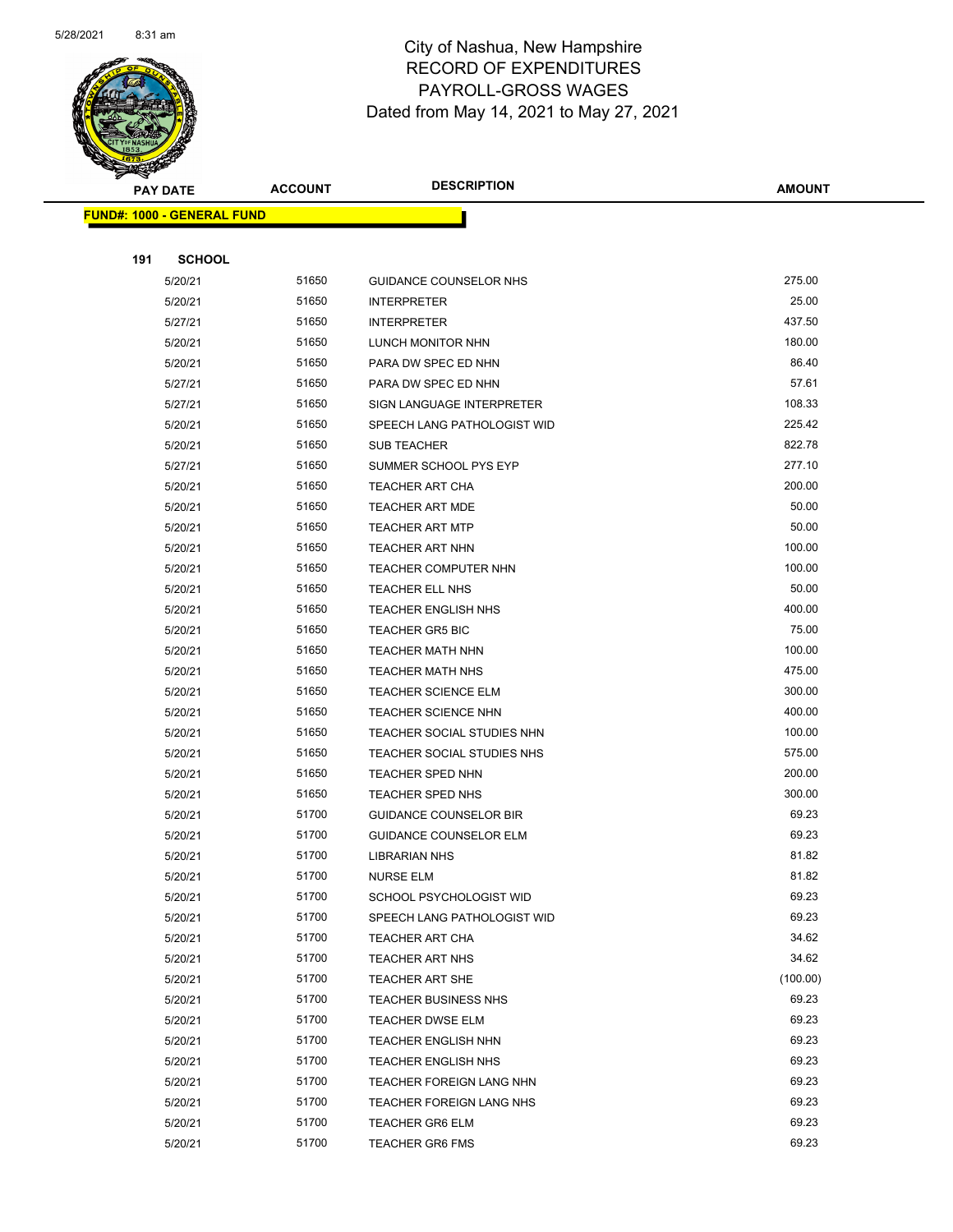

| <b>PAY DATE</b>                   | <b>ACCOUNT</b> | <b>DESCRIPTION</b>         | <b>AMOUNT</b>  |
|-----------------------------------|----------------|----------------------------|----------------|
| <b>FUND#: 1000 - GENERAL FUND</b> |                |                            |                |
| 191<br><b>SCHOOL</b>              |                |                            |                |
| 5/20/21                           | 51700          | <b>TEACHER GR6 PMS</b>     | 69.23          |
| 5/20/21                           | 51700          | <b>TEACHER MATH ELM</b>    | 81.82          |
| 5/20/21                           | 51700          | <b>TEACHER MATH FMS</b>    | 69.23          |
| 5/20/21                           | 51700          | <b>TEACHER MATH NHN</b>    | 69.23          |
| 5/20/21                           | 51700          | <b>TEACHER MATH NHS</b>    | 69.23          |
| 5/20/21                           | 51700          | <b>TEACHER MATH PMS</b>    | 69.23          |
| 5/20/21                           | 51700          | <b>TEACHER MUSIC FMS</b>   | 69.23          |
| 5/20/21                           | 51700          | TEACHER PE MDE             | 34.62          |
| 5/20/21                           | 51700          | TEACHER PE NHN             | 34.62          |
| 5/20/21                           | 51700          | TEACHER READ ELM           | 34.62          |
| 5/20/21                           | 51700          | <b>TEACHER READ FMS</b>    | 34.62          |
| 5/20/21                           | 51700          | <b>TEACHER SCIENCE ELM</b> | 69.23          |
| 5/20/21                           | 51700          | <b>TEACHER SCIENCE FMS</b> | 69.23          |
| 5/20/21                           | 51700          | <b>TEACHER SCIENCE NHN</b> | 69.23          |
| 5/20/21                           | 51700          | <b>TEACHER SCIENCE NHS</b> | 69.23          |
| 5/20/21                           | 51700          | <b>TEACHER SCIENCE PMS</b> | 69.23          |
| 5/20/21                           | 51700          | TEACHER SOCIAL STUDIES ELM | 69.23          |
| 5/20/21                           | 51700          | TEACHER SOCIAL STUDIES FMS | 69.23          |
| 5/20/21                           | 51700          | TEACHER SOCIAL STUDIES NHN | 69.23          |
| 5/20/21                           | 51700          | TEACHER SOCIAL STUDIES NHS | 69.23          |
| 5/20/21                           | 51700          | TEACHER SOCIAL STUDIES PMS | 69.23          |
| 5/20/21                           | 51700          | TEACHER SPED NHN           | 69.23          |
| 5/20/21                           | 51700          | TEACHER SPED NHS           | 69.23          |
| 5/20/21                           | 51700          | TEACHER TECHED NHN         | 69.23          |
| 5/20/21                           | 51750          | PARA INST LDG              | 1,489.97       |
| 5/20/21                           | 51750          | TEACHER SOCIAL STUDIES NHN | 569.50         |
| 5/20/21                           | 52800          | EDUCATIONAL ASSISTANCE     | 16,946.30      |
| 5/20/21                           | 55118          | TELEPHONE-CELLULAR         | 2,240.00       |
| TOTAL 191 - SCHOOL                |                |                            | \$3,487,467.59 |

**TOTAL FUND 1000 - GENERAL FUND \$5,663,129.35** 

#### **FUND#: 1010 - GF-PRIOR YEAR ENC & ESCROWS**

#### **101 MAYOR**

| 5/27/21                  | 51400 | <b>SUB TEACHER</b> | 230.00   |
|--------------------------|-------|--------------------|----------|
| <b>TOTAL 101 - MAYOR</b> |       |                    | \$230.00 |
|                          |       |                    |          |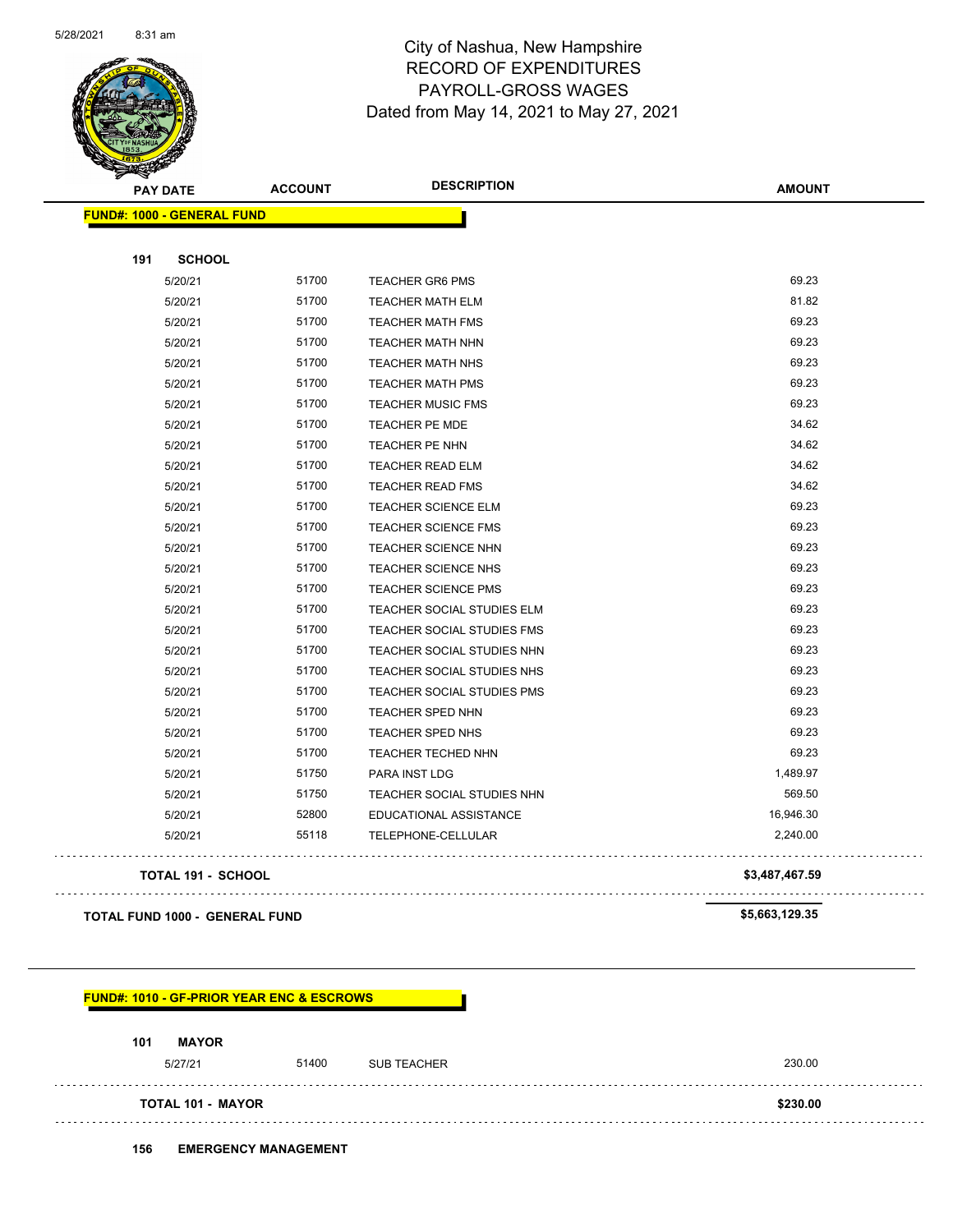г

#### **FUND#: 2100 - FOOD SERVICES FUND**

| 5/20/21 | 51100 | CLERICAL FOOD SERVICE NHS            | 820.50   |
|---------|-------|--------------------------------------|----------|
| 5/27/21 | 51100 | CLERICAL FOOD SERVICE NHS            | 820.50   |
| 5/20/21 | 51100 | DELIVERY DRIVER FOOD SERVICE         | 771.59   |
| 5/27/21 | 51100 | DELIVERY DRIVER FOOD SERVICE         | 771.58   |
| 5/20/21 | 51100 | <b>DIRECTOR FOOD SERVICE</b>         | 3,001.10 |
| 5/20/21 | 51100 | <b>FOOD SERVICE BUSINESS MANAGER</b> | 2,309.30 |
| 5/20/21 | 51100 | FOOD SERVICE COOK AMH                | 531.30   |
| 5/27/21 | 51100 | FOOD SERVICE COOK AMH                | 531.30   |
| 5/20/21 | 51100 | FOOD SERVICE COOK BIC                | 543.55   |
| 5/27/21 | 51100 | <b>FOOD SERVICE COOK BIC</b>         | 543.55   |
| 5/20/21 | 51100 | FOOD SERVICE COOK BRO                | 543.55   |
| 5/27/21 | 51100 | FOOD SERVICE COOK BRO                | 543.55   |
| 5/20/21 | 51100 | FOOD SERVICE COOK CHA                | 548.80   |
| 5/27/21 | 51100 | <b>FOOD SERVICE COOK CHA</b>         | 548.80   |
| 5/20/21 | 51100 | FOOD SERVICE COOK DRC                | 479.85   |
| 5/27/21 | 51100 | FOOD SERVICE COOK DRC                | 479.86   |
| 5/20/21 | 51100 | FOOD SERVICE COOK ELM                | 1,051.75 |
| 5/27/21 | 51100 | FOOD SERVICE COOK ELM                | 1,051.75 |
| 5/20/21 | 51100 | FOOD SERVICE COOK FES                | 548.80   |
| 5/27/21 | 51100 | FOOD SERVICE COOK FES                | 548.80   |
| 5/20/21 | 51100 | FOOD SERVICE COOK FMS                | 542.85   |
| 5/27/21 | 51100 | <b>FOOD SERVICE COOK FMS</b>         | 542.85   |
| 5/20/21 | 51100 | FOOD SERVICE COOK LDG                | 522.29   |
| 5/27/21 | 51100 | FOOD SERVICE COOK LDG                | 526.05   |
| 5/20/21 | 51100 | FOOD SERVICE COOK MDE                | 531.30   |
| 5/27/21 | 51100 | FOOD SERVICE COOK MDE                | 527.51   |
| 5/20/21 | 51100 | FOOD SERVICE COOK NHN                | 1,170.25 |
| 5/27/21 | 51100 | FOOD SERVICE COOK NHN                | 1,174.25 |
|         |       |                                      |          |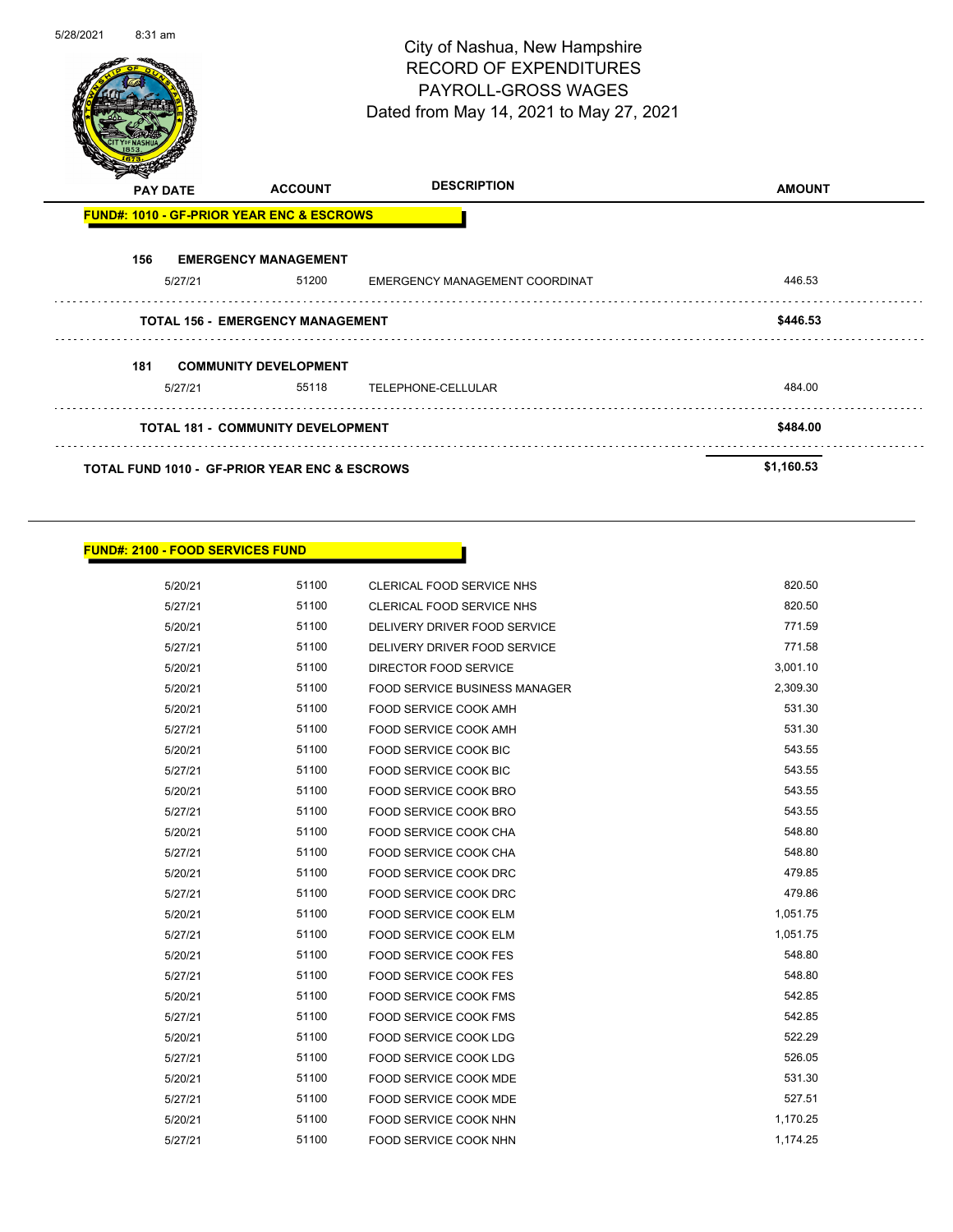

| <b>PAY DATE</b>                         | <b>ACCOUNT</b> | <b>DESCRIPTION</b>              | <b>AMOUNT</b> |
|-----------------------------------------|----------------|---------------------------------|---------------|
| <b>FUND#: 2100 - FOOD SERVICES FUND</b> |                |                                 |               |
| 5/20/21                                 | 51100          | FOOD SERVICE COOK NHS           | 1,146.25      |
| 5/27/21                                 | 51100          | <b>FOOD SERVICE COOK NHS</b>    | 1,146.25      |
| 5/20/21                                 | 51100          | FOOD SERVICE COOK NSE           | 535.79        |
| 5/27/21                                 | 51100          | FOOD SERVICE COOK NSE           | 524.15        |
| 5/20/21                                 | 51100          | <b>FOOD SERVICE COOK PMS</b>    | 582.05        |
| 5/27/21                                 | 51100          | <b>FOOD SERVICE COOK PMS</b>    | 582.05        |
| 5/20/21                                 | 51100          | FOOD SERVICE COOK SHE           | 531.30        |
| 5/27/21                                 | 51100          | FOOD SERVICE COOK SHE           | 531.30        |
| 5/20/21                                 | 51100          | <b>FOOD SERVICE SITE CORD</b>   | 12,373.80     |
| 5/20/21                                 | 51100          | <b>FOOD SERVICECOOK MTP</b>     | 526.05        |
| 5/27/21                                 | 51100          | <b>FOOD SERVICECOOK MTP</b>     | 526.05        |
| 5/20/21                                 | 51200          | FOOD SERVICE ASST PT AMH        | 637.45        |
| 5/27/21                                 | 51200          | FOOD SERVICE ASST PT AMH        | 637.45        |
| 5/20/21                                 | 51200          | FOOD SERVICE ASST PT BIC        | 361.10        |
| 5/27/21                                 | 51200          | FOOD SERVICE ASST PT BIC        | 361.10        |
| 5/20/21                                 | 51200          | FOOD SERVICE ASST PT BIR        | 623.35        |
| 5/27/21                                 | 51200          | FOOD SERVICE ASST PT BIR        | 623.35        |
| 5/20/21                                 | 51200          | <b>FOOD SERVICE ASST PT BRO</b> | 331.50        |
| 5/27/21                                 | 51200          | FOOD SERVICE ASST PT BRO        | 331.50        |
| 5/20/21                                 | 51200          | FOOD SERVICE ASST PT CHA        | 676.65        |
| 5/27/21                                 | 51200          | FOOD SERVICE ASST PT CHA        | 796.35        |
| 5/20/21                                 | 51200          | FOOD SERVICE ASST PT DRC        | 582.75        |
| 5/27/21                                 | 51200          | FOOD SERVICE ASST PT DRC        | 661.50        |
| 5/20/21                                 | 51200          | FOOD SERVICE ASST PT ELM        | 1,192.29      |
| 5/27/21                                 | 51200          | FOOD SERVICE ASST PT ELM        | 1,141.95      |
| 5/20/21                                 | 51200          | <b>FOOD SERVICE ASST PT FES</b> | 425.25        |
| 5/27/21                                 | 51200          | <b>FOOD SERVICE ASST PT FES</b> | 425.25        |
| 5/20/21                                 | 51200          | <b>FOOD SERVICE ASST PT FMS</b> | 1,002.05      |
| 5/27/21                                 | 51200          | FOOD SERVICE ASST PT FMS        | 1,002.05      |
| 5/20/21                                 | 51200          | FOOD SERVICE ASST PT LDG        | 410.31        |
| 5/27/21                                 | 51200          | FOOD SERVICE ASST PT LDG        | 403.74        |
| 5/20/21                                 | 51200          | FOOD SERVICE ASST PT MDE        | 353.10        |
| 5/27/21                                 | 51200          | FOOD SERVICE ASST PT MDE        | 349.89        |
| 5/20/21                                 | 51200          | FOOD SERVICE ASST PT MTP        | 544.95        |
| 5/27/21                                 | 51200          | FOOD SERVICE ASST PT MTP        | 582.75        |
| 5/20/21                                 | 51200          | FOOD SERVICE ASST PT NHN        | 2,471.46      |
| 5/27/21                                 | 51200          | FOOD SERVICE ASST PT NHN        | 2,333.77      |
| 5/20/21                                 | 51200          | FOOD SERVICE ASST PT NHS        | 2,852.63      |
| 5/27/21                                 | 51200          | FOOD SERVICE ASST PT NHS        | 2,996.67      |
| 5/20/21                                 | 51200          | FOOD SERVICE ASST PT NSE        | 348.09        |
| 5/27/21                                 | 51200          | FOOD SERVICE ASST PT NSE        | 348.10        |
| 5/20/21                                 | 51200          | FOOD SERVICE ASST PT PMS        | 2,036.86      |
| 5/27/21                                 | 51200          | FOOD SERVICE ASST PT PMS        | 2,126.91      |
| 5/20/21                                 | 51200          | FOOD SERVICE ASST PT SHE        | 295.45        |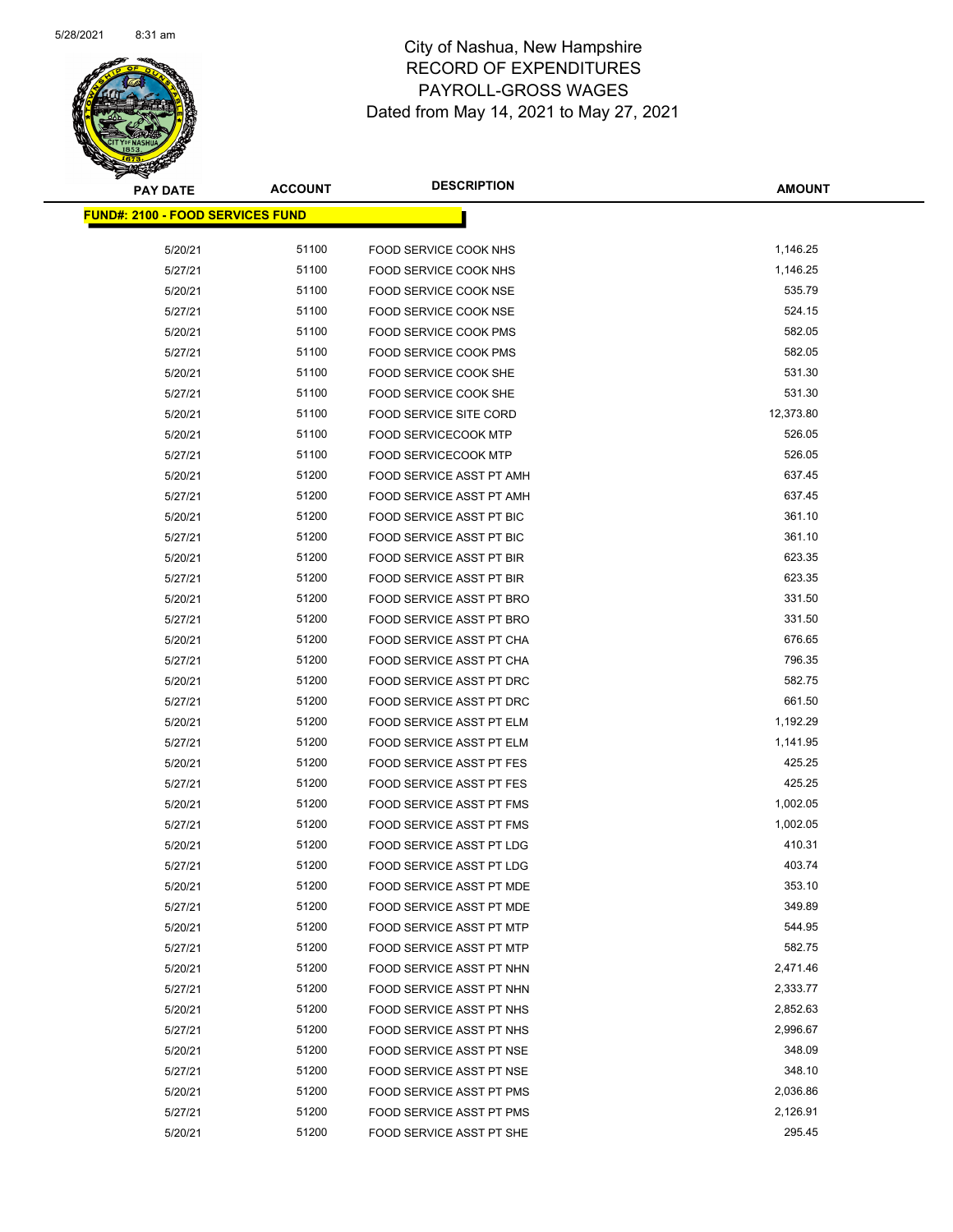

| <b>FUND#: 2100 - FOOD SERVICES FUND</b>                                                                        |       |                              |                      |
|----------------------------------------------------------------------------------------------------------------|-------|------------------------------|----------------------|
| 5/27/21                                                                                                        | 51200 | FOOD SERVICE ASST PT SHE     | 233.07               |
| 5/20/21                                                                                                        | 51300 | <b>FOOD SERVICE COOK FMS</b> | 29.10                |
| 5/27/21                                                                                                        | 51300 | FOOD SERVICE COOK FMS        | 29.10                |
| 5/20/21                                                                                                        | 51300 | FOOD SERVICE COOK NHN        | 52.05                |
| 5/27/21                                                                                                        | 51300 | FOOD SERVICE COOK NHN        | 19.16                |
| 5/27/21                                                                                                        | 51300 | FOOD SERVICE COOK NHS        | 12.28                |
| 5/20/21                                                                                                        | 51300 | FOOD SERVICECOOK MTP         | 16.91                |
| 5/27/21                                                                                                        | 51412 | SUB FOOD SERVICE             | 276.53               |
| 5/20/21                                                                                                        | 55118 | TELEPHONE-CELLULAR           | 80.00                |
| <b>TOTAL FUND 2100 - FOOD SERVICES FUND</b>                                                                    |       |                              | \$72,547.94          |
|                                                                                                                |       |                              |                      |
| <b>FUND#: 2207 - ADULT ED/CONTINUING ED</b>                                                                    |       |                              |                      |
|                                                                                                                |       |                              |                      |
| 5/20/21                                                                                                        | 51100 | CLERICAL ADULT ED NHN        | 724.54               |
| 5/27/21                                                                                                        | 51100 | CLERICAL ADULT ED NHN        | 663.37<br>\$1,387.91 |
|                                                                                                                |       |                              |                      |
|                                                                                                                |       |                              |                      |
| 5/20/21                                                                                                        | 51100 | PANTHER PRESCHOOL DIRECTOR   | 1,151.60             |
| TOTAL FUND 2207 - ADULT ED/CONTINUING ED<br><b>FUND#: 2252 - DAY CARE</b><br><b>TOTAL FUND 2252 - DAY CARE</b> |       |                              | \$1,151.60           |
|                                                                                                                |       |                              |                      |
| 5/20/21                                                                                                        | 51100 | PARA DW SPEC ED NHS          | 646.29               |
| 5/27/21                                                                                                        | 51100 | PARA DW SPEC ED NHS          | 631.26               |
| 5/20/21                                                                                                        | 51100 | PARA DW SPEC ED WID          | 476.48               |
| 5/27/21                                                                                                        | 51100 | PARA DW SPEC ED WID          | 465.47               |
|                                                                                                                |       |                              | \$2,219.50           |
| <b>FUND#: 2257 - SPECIAL ED LOCAL</b><br>TOTAL FUND 2257 - SPECIAL ED LOCAL                                    |       |                              |                      |

| 5/20/21 | 51100 | PROGRAM COORDINATOR | 398.75 |
|---------|-------|---------------------|--------|
| 5/27/21 | 51100 | PROGRAM COORDINATOR | 398.75 |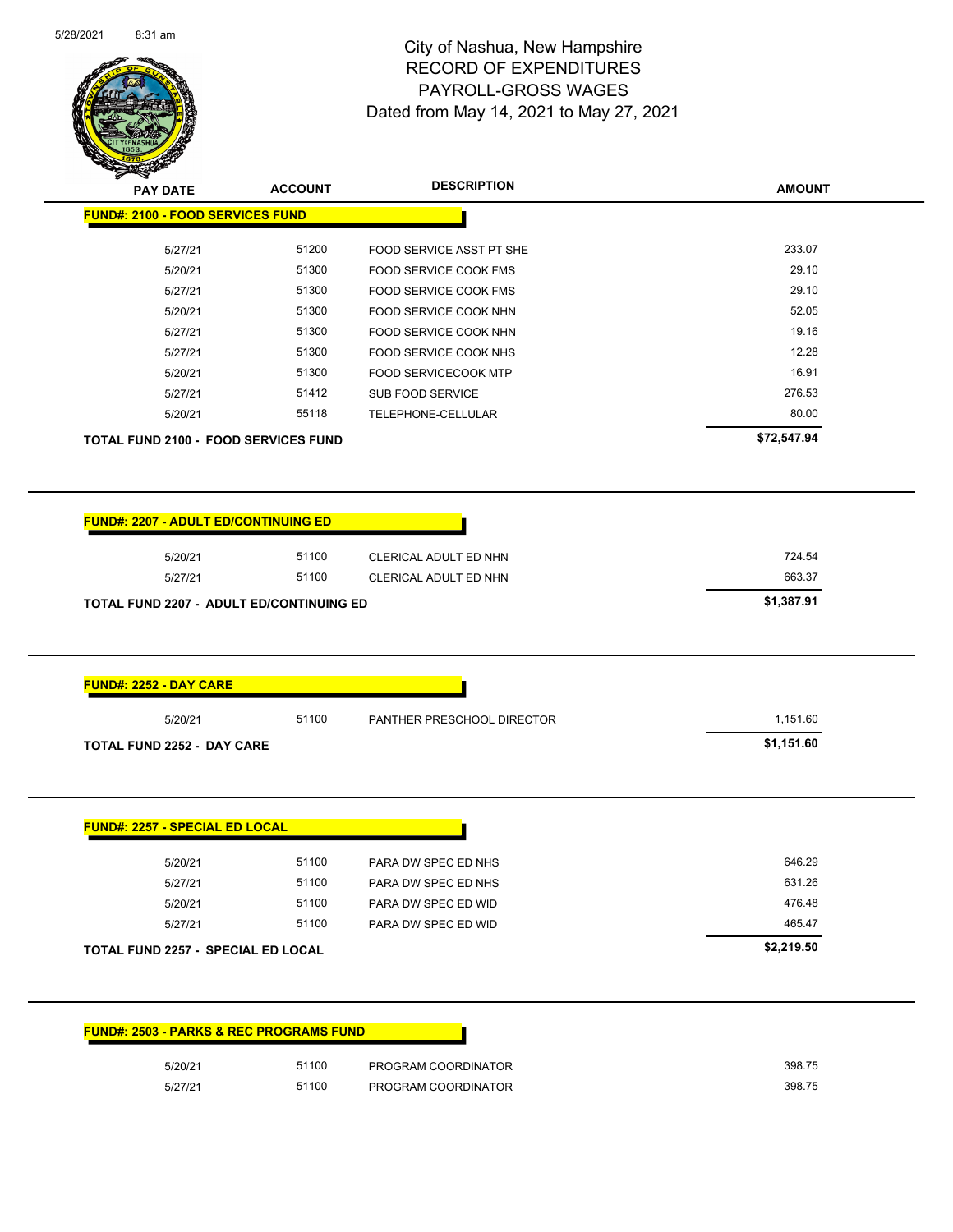

| <b>FUND#: 3050 - POLICE GRANTS FUND</b> |       |                                     |          |
|-----------------------------------------|-------|-------------------------------------|----------|
| 5/20/21                                 | 51100 | DOMESTIC VIOLENCE ADVOCATE          | 1.019.25 |
| 5/27/21                                 | 51100 | DOMESTIC VIOLENCE ADVOCATE          | 1.019.25 |
| 5/20/21                                 | 51100 | PATROLMAN ALL RANKS                 | 1.558.55 |
| 5/27/21                                 | 51100 | PATROLMAN ALL RANKS                 | 1,558.55 |
| 5/27/21                                 | 51300 | <b>1ST YEAR OFFICERS</b>            | 89.43    |
| 5/20/21                                 | 51300 | 1ST YR OFFICERS CERTIFIED SPEC      | 387.53   |
| 5/27/21                                 | 51300 | 1ST YR OFFICERS CERTIFIED SPEC      | 775.06   |
| 5/20/21                                 | 51300 | 1st YR SPECIAL OFFICER CERTIFIED II | 387.53   |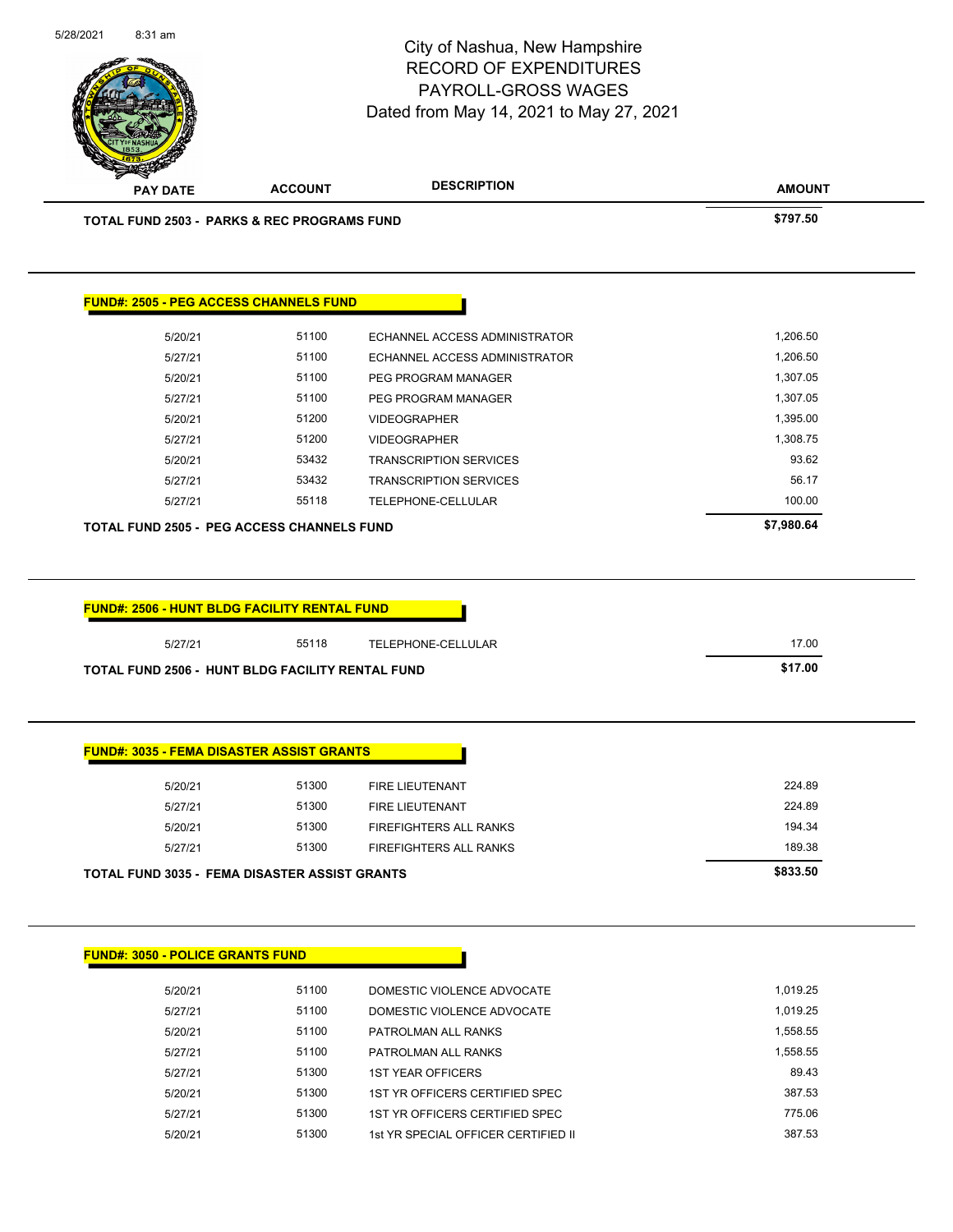

| $\boldsymbol{\nu}$<br>$\sim$<br><b>PAY DATE</b> | <b>ACCOUNT</b> | <b>DESCRIPTION</b>                  | <b>AMOUNT</b> |
|-------------------------------------------------|----------------|-------------------------------------|---------------|
| <b>FUND#: 3050 - POLICE GRANTS FUND</b>         |                |                                     |               |
| 5/27/21                                         | 51300          | 1st YR SPECIAL OFFICER CERTIFIED II | 775.06        |
| 5/20/21                                         | 51300          | PATROLMAN ALL RANKS                 | 3,630.23      |
| 5/27/21                                         | 51300          | PATROLMAN ALL RANKS                 | 3,530.58      |
| 5/20/21                                         | 51300          | <b>SERGEANT</b>                     | 1,162.59      |
| 5/27/21                                         | 51300          | <b>SERGEANT</b>                     | 775.06        |
| <b>TOTAL FUND 3050 - POLICE GRANTS FUND</b>     |                |                                     | \$16,668.67   |

#### **FUND#: 3060 - FIRE GRANTS FUND**

| \$35,582.55                                |       | TOTAL FUND 3060 - FIRE GRANTS FUND |  |
|--------------------------------------------|-------|------------------------------------|--|
| 906.09<br>SUPERINTENDENT FIRE FLEET        | 51300 | 5/27/21                            |  |
| 5,837.49                                   | 51300 | 5/27/21                            |  |
| 6,866.30                                   | 51300 | 5/20/21                            |  |
| 8,836.07                                   | 51300 | 5/27/21                            |  |
| 8,662.15                                   | 51300 | 5/20/21                            |  |
| 222.48                                     | 51300 | 5/27/21                            |  |
| 2,067.57                                   | 51300 | 5/27/21                            |  |
| 402.72                                     | 51300 | 5/20/21                            |  |
| 1,781.68<br>ASST SUPERINTENDENT PREVENTION | 51300 | 5/20/21                            |  |
|                                            |       |                                    |  |

#### **FUND#: 3068 - COMMUNITY SERVICES GRANTS FUND**

| 5/20/21 | 51100 | BILINGUAL BICULTURAL COMMUNITY HEALTH WORKER    | 4.069.24 |
|---------|-------|-------------------------------------------------|----------|
| 5/27/21 | 51100 | BILINGUAL BICULTURAL COMMUNITY HEALTH WORKER    | 3,304.99 |
| 5/20/21 | 51100 | BILINGUAL COMM HEALTH WORKER                    | 82.65    |
| 5/27/21 | 51100 | BILINGUAL COMM HEALTH WORKER                    | 82.65    |
| 5/20/21 | 51100 | COMMUNITY SERVICES PROGRAM ADMINISTRATIVE ASSIS | 840.20   |
| 5/27/21 | 51100 | COMMUNITY SERVICES PROGRAM ADMINISTRATIVE ASSIS | 840.20   |
| 5/20/21 | 51100 | <b>EPIDEMIOLOGIST</b>                           | 164.00   |
| 5/27/21 | 51100 | <b>EPIDEMIOLOGIST</b>                           | 164.00   |
| 5/20/21 | 51100 | PROGRAM ASSISTANT COMMUNITY HEALTH              | 118.50   |
| 5/27/21 | 51100 | PROGRAM ASSISTANT COMMUNITY HEALTH              | 118.51   |
| 5/20/21 | 51100 | PUB HEALTH NET SVS COORD                        | 1,418.95 |
| 5/27/21 | 51100 | PUB HEALTH NET SVS COORD                        | 1,418.95 |
| 5/20/21 | 51100 | PUBLIC HEALTH STRATEGIST                        | 1,208.35 |
| 5/27/21 | 51100 | PUBLIC HEALTH STRATEGIST                        | 1,208.35 |
| 5/20/21 | 51100 | SMP PROGRAM COORDINATOR                         | 1,091.80 |
| 5/27/21 | 51100 | SMP PROGRAM COORDINATOR                         | 1,091.80 |
| 5/20/21 | 51300 | BILINGUAL BICULTURAL COMMUNITY HEALTH WORKER    | 232.37   |
| 5/27/21 | 51300 | BILINGUAL BICULTURAL COMMUNITY HEALTH WORKER    | 247.87   |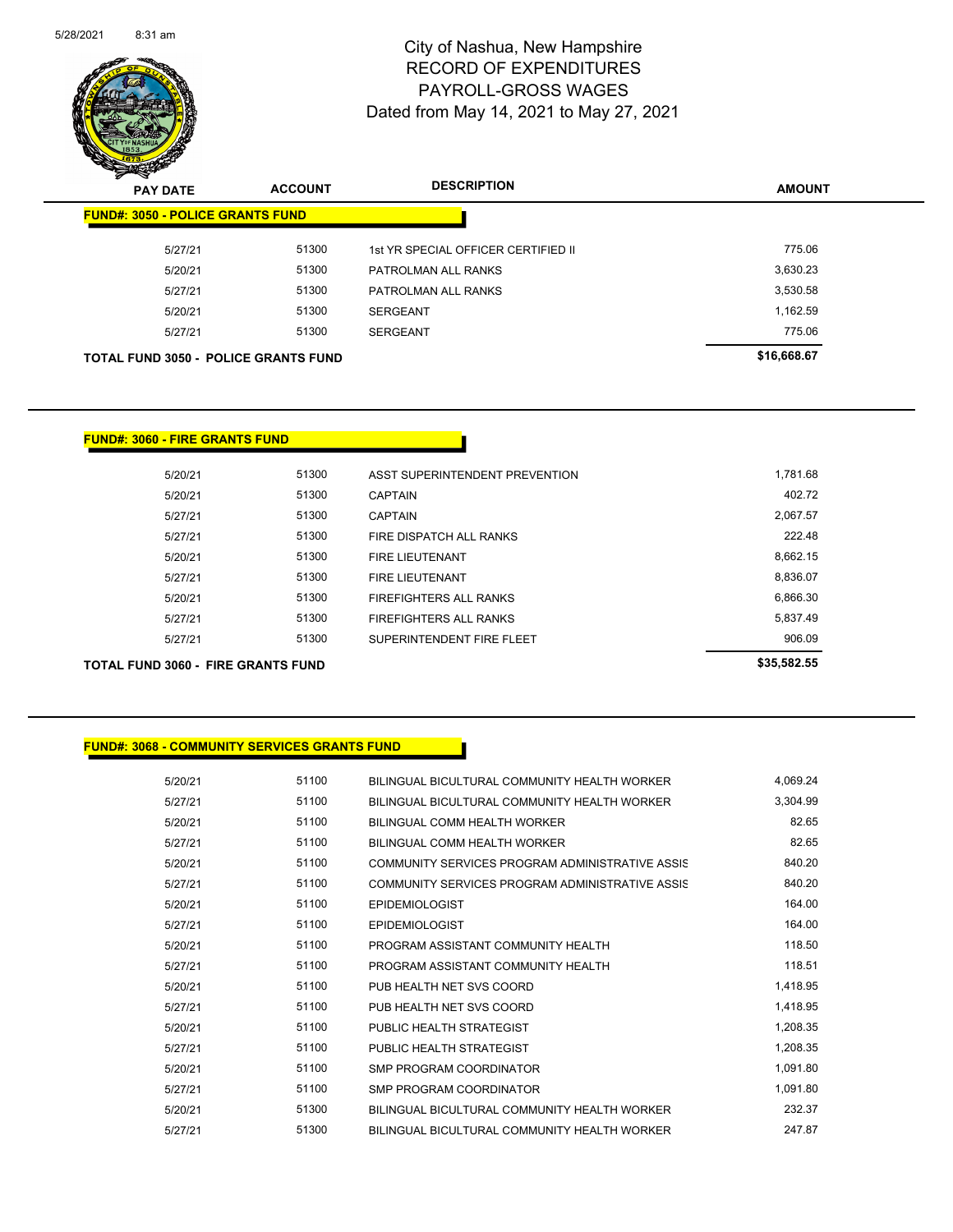

| <b>PAY DATE</b>                                         | <b>ACCOUNT</b> | <b>DESCRIPTION</b>                              | <b>AMOUNT</b> |
|---------------------------------------------------------|----------------|-------------------------------------------------|---------------|
| <b>FUND#: 3068 - COMMUNITY SERVICES GRANTS FUND</b>     |                |                                                 |               |
| 5/27/21                                                 | 51300          | COMMUNITY SERVICES PROGRAM ADMINISTRATIVE ASSIS | 7.88          |
| 5/20/21                                                 | 51412          | COM SVS COVID-19 VACCINE RESPONSE SUPPORT       | 741.50        |
| 5/27/21                                                 | 51412          | COM SVS COVID-19 VACCINE RESPONSE SUPPORT       | 615.82        |
| 5/20/21                                                 | 51412          | COMMUNITY SERVICES ELC COVID-19 RESPONSE SUPPOF | 1,039.38      |
| 5/27/21                                                 | 51412          | COMMUNITY SERVICES ELC COVID-19 RESPONSE SUPPOF | 397.41        |
| 5/20/21                                                 | 51412          | NURSE PER DIEM                                  | 1,773.08      |
| 5/27/21                                                 | 51412          | NURSE PER DIEM                                  | 810.13        |
| 5/20/21                                                 | 51412          | NURSE PER DIEM (PRACTIONER)                     | 668.47        |
| 5/27/21                                                 | 55118          | TELEPHONE-CELLULAR                              | 100.00        |
| <b>TOTAL FUND 3068 - COMMUNITY SERVICES GRANTS FUND</b> |                |                                                 | \$23.857.05   |

#### **FUND#: 3070 - COMMUNITY HEALTH GRANTS FUND**

| TOTAL FUND 3070 - COMMUNITY HEALTH GRANTS FUND | \$5,750.84 |                                    |          |
|------------------------------------------------|------------|------------------------------------|----------|
| 5/27/21                                        | 51412      | <b>NURSE PER DIEM (PRACTIONER)</b> | 125.34   |
| 5/27/21                                        | 51100      | PUB HEALTH NURSE                   | 1.239.35 |
| 5/20/21                                        | 51100      | PUB HEALTH NURSE                   | 1.239.35 |
| 5/27/21                                        | 51100      | PROGRAM ASSISTANT COMMUNITY HEALTH | 829.80   |
| 5/20/21                                        | 51100      | PROGRAM ASSISTANT COMMUNITY HEALTH | 829.80   |
| 5/27/21                                        | 51100      | BILINGUAL COMM HEALTH WORKER       | 743.60   |
| 5/20/21                                        | 51100      | BILINGUAL COMM HEALTH WORKER       | 743.60   |
|                                                |            |                                    |          |

#### **FUND#: 3090 - URBAN PROGRAM GRANTS FUND**

| 5/20/21 | 51100 | CODE ENFORCEMENT OFFICER II    | 498.95   |
|---------|-------|--------------------------------|----------|
| 5/27/21 | 51100 | CODE ENFORCEMENT OFFICER II    | 498.95   |
| 5/20/21 | 51100 | <b>GRANT MGMT SPECIALIST</b>   | 1,125.70 |
| 5/27/21 | 51100 | <b>GRANT MGMT SPECIALIST</b>   | 1,125.70 |
| 5/20/21 | 51100 | <b>MANAGER URBAN PROGRAMS</b>  | 1,709.25 |
| 5/27/21 | 51100 | <b>MANAGER URBAN PROGRAMS</b>  | 1.709.24 |
| 5/20/21 | 51100 | PROGRAM COORDINATOR LP&HH      | 1.308.00 |
| 5/27/21 | 51100 | PROGRAM COORDINATOR LP&HH      | 1.308.00 |
| 5/20/21 | 51100 | PROJECT ADMINISTRATOR LP&HH    | 1.282.35 |
| 5/27/21 | 51100 | PROJECT ADMINISTRATOR LP&HH    | 1,282.35 |
| 5/20/21 | 51100 | PROJECT SPECIALIST URBAN PROGR | 1.220.25 |
| 5/27/21 | 51100 | PROJECT SPECIALIST URBAN PROGR | 1.220.25 |
| 5/27/21 | 55118 | TELEPHONE-CELLULAR             | 208.50   |
|         |       |                                |          |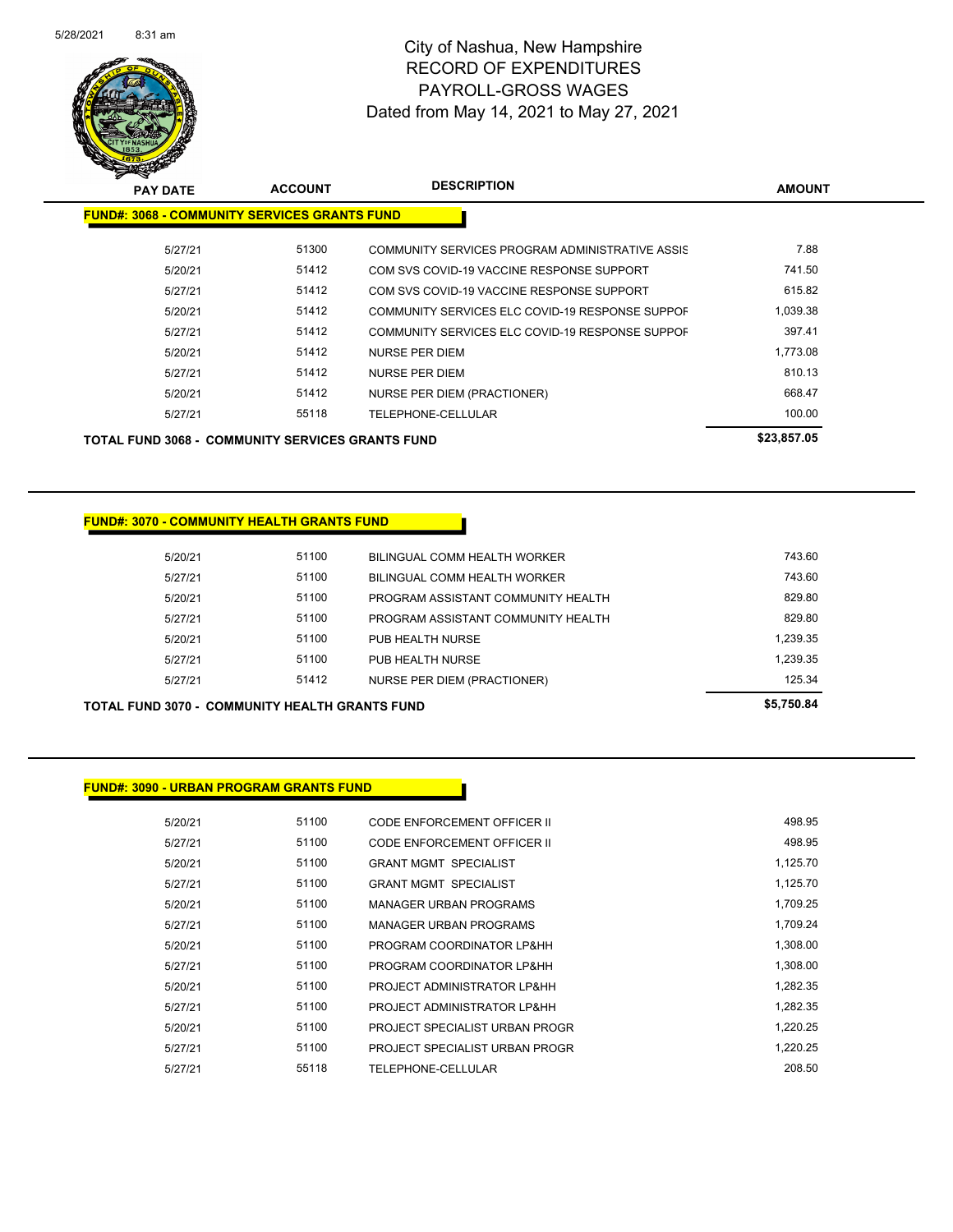

| <b>PAY DATE</b>                                    | <b>ACCOUNT</b> | <b>DESCRIPTION</b> | <b>AMOUNT</b> |
|----------------------------------------------------|----------------|--------------------|---------------|
| <b>TOTAL FUND 3090 - URBAN PROGRAM GRANTS FUND</b> |                |                    | \$14,497.49   |
|                                                    |                |                    |               |

#### **FUND#: 3120 - TRANSIT GRANTS FUND**

| 5/20/21 | 51100 | <b>COMMUNICATION SPEC</b>             | 1,147.95 |
|---------|-------|---------------------------------------|----------|
| 5/27/21 | 51100 | <b>COMMUNICATION SPEC</b>             | 1,147.95 |
| 5/20/21 | 51100 | <b>TRANSIT ADMINISTRATOR</b>          | 1,809.80 |
| 5/27/21 | 51100 | <b>TRANSIT ADMINISTRATOR</b>          | 1,809.80 |
| 5/20/21 | 51100 | <b>TRANSIT FINANCE COORDINATOR</b>    | 1,867.81 |
| 5/27/21 | 51100 | <b>TRANSIT FINANCE COORDINATOR</b>    | 1,067.32 |
| 5/20/21 | 51100 | <b>TRANSIT FLEET FACILITIES SUPV</b>  | 1,125.70 |
| 5/27/21 | 51100 | <b>TRANSIT FLEET FACILITIES SUPV</b>  | 1,125.70 |
| 5/20/21 | 51100 | <b>TRANSIT MECHANICS</b>              | 2,067.70 |
| 5/27/21 | 51100 | <b>TRANSIT MECHANICS</b>              | 2,067.70 |
| 5/20/21 | 51100 | <b>TRANSIT MOBILITY MANAGER</b>       | 1,032.75 |
| 5/27/21 | 51100 | <b>TRANSIT MOBILITY MANAGER</b>       | 1,032.75 |
| 5/20/21 | 51100 | <b>TRANSIT OPERATIONS COORDINATOR</b> | 1,082.50 |
| 5/27/21 | 51100 | <b>TRANSIT OPERATIONS COORDINATOR</b> | 1,082.50 |
| 5/20/21 | 51100 | <b>TRANSIT UTILITY SERVICE WORKER</b> | 1,503.10 |
| 5/27/21 | 51100 | <b>TRANSIT UTILITY SERVICE WORKER</b> | 1,503.10 |
| 5/20/21 | 51300 | <b>TRANSIT MECHANICS</b>              | 303.22   |
| 5/27/21 | 51300 | <b>TRANSIT MECHANICS</b>              | 341.88   |
| 5/20/21 | 51300 | TRANSIT OPERATIONS COORDINATOR        | 10.15    |
| 5/20/21 | 51300 | <b>TRANSIT UTILITY SERVICE WORKER</b> | 85.50    |
| 5/27/21 | 51300 | <b>TRANSIT UTILITY SERVICE WORKER</b> | 42.75    |
| 5/27/21 | 55118 | <b>TELEPHONE-CELLULAR</b>             | 67.00    |
|         |       |                                       |          |

#### **TOTAL FUND 3120 - TRANSIT GRANTS FUND \$23,324.63**

#### **FUND#: 3800 - SCHOOL GRANTS FUND**

| 5/20/21 | 51100 | 21 CENTURY ASST COORDINATOR    | 2,244.38 |
|---------|-------|--------------------------------|----------|
| 5/20/21 | 51100 | 21 CENTURY ELEM MFAM RES COORD | 6,803.20 |
| 5/20/21 | 51100 | ASSISTANT PRINCIPAL AMH        | 1,605.80 |
| 5/20/21 | 51100 | ASSISTANT PRINCIPAL BIR        | 1.533.70 |
| 5/20/21 | 51100 | ASSISTANT PRINCIPAL DR CRSP    | 1.437.50 |
| 5/20/21 | 51100 | ASSISTANT PRINCIPAL MTP        | 1,461.60 |
| 5/20/21 | 51100 | ASSISTANT PRINCIPAL SHE        | 1,485.60 |
| 5/20/21 | 51100 | <b>CLERICAL 21 CENTURY</b>     | 1,222.56 |
| 5/27/21 | 51100 | <b>CLERICAL 21 CENTURY</b>     | 1,156.91 |
| 5/20/21 | 51100 | DIRECTOR TITLE 1               | 3,379.30 |
| 5/25/21 | 51100 | ELL OUTREACH WORKER HOURLY     | 2.320.61 |
| 5/20/21 | 51100 | <b>HOMELESS LIASION</b>        | 1.482.55 |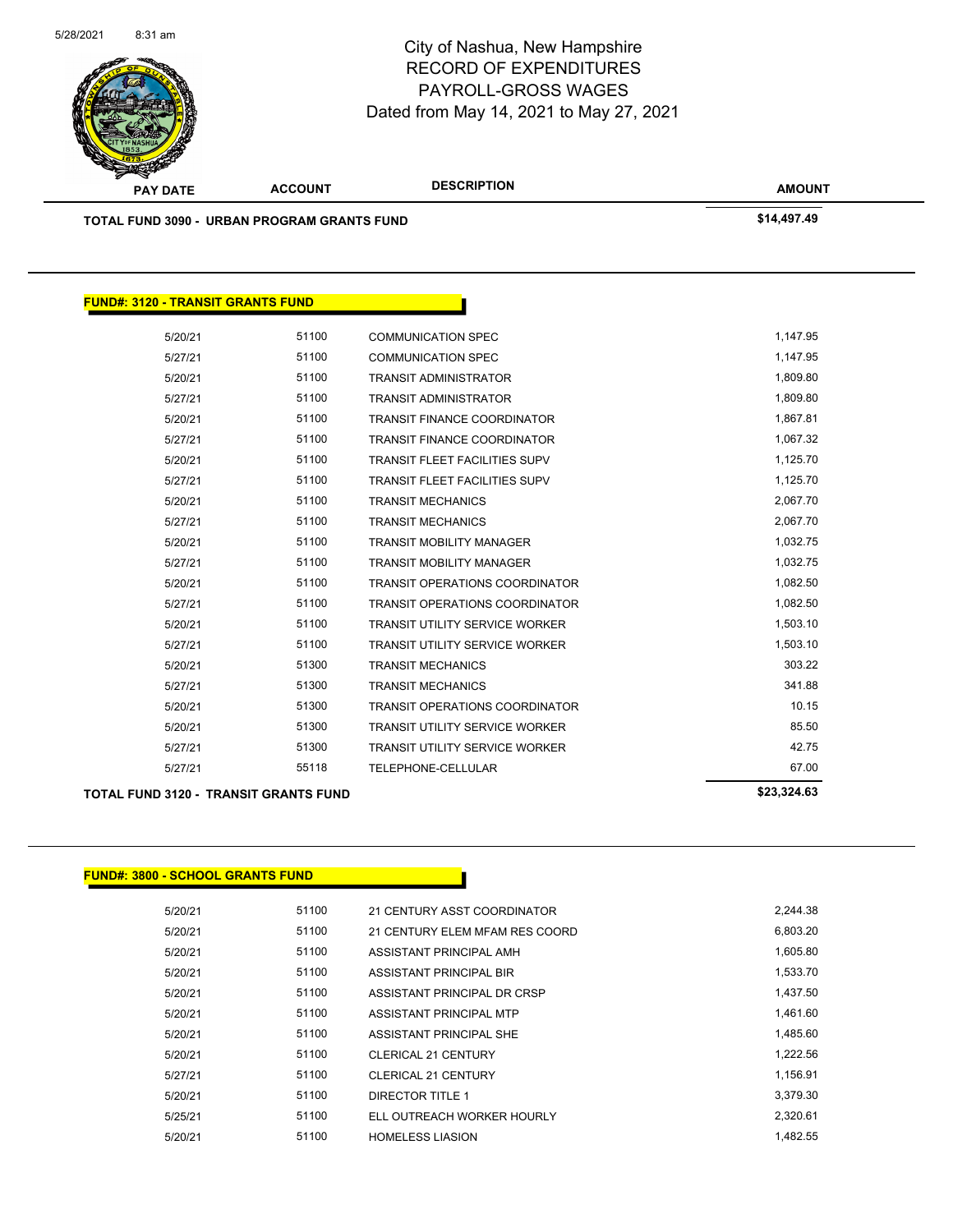

| <b>PAY DATE</b>                          | <b>ACCOUNT</b> | <b>DESCRIPTION</b>               | AMOUNT    |
|------------------------------------------|----------------|----------------------------------|-----------|
| <u> FUND#: 3800 - SCHOOL GRANTS FUND</u> |                |                                  |           |
| 5/27/21                                  | 51100          | <b>HOMELESS LIASION</b>          | 1,482.55  |
| 5/20/21                                  | 51100          | OFFICE MANAGER TITLE 1           | 1,607.60  |
| 5/20/21                                  | 51100          | PARA INST LDG                    | 578.10    |
| 5/27/21                                  | 51100          | PARA INST LDG                    | 346.86    |
| 5/20/21                                  | 51100          | PARA INST SHE                    | 473.20    |
| 5/27/21                                  | 51100          | PARA INST SHE                    | 473.20    |
| 5/20/21                                  | 51100          | PARA TTI AMH                     | 862.60    |
| 5/27/21                                  | 51100          | PARA TTI AMH                     | 869.99    |
| 5/20/21                                  | 51100          | PARA TTI LDG                     | 2,870.94  |
| 5/27/21                                  | 51100          | PARA TTI LDG                     | 2,981.59  |
| 5/20/21                                  | 51100          | PARA TTI MTP                     | 1,714.45  |
| 5/27/21                                  | 51100          | PARA TTI MTP                     | 1,784.50  |
| 5/20/21                                  | 51100          | PARA TTI NURSERY                 | 328.95    |
| 5/27/21                                  | 51100          | PARA TTI NURSERY                 | 339.33    |
| 5/20/21                                  | 51100          | PEER COACH                       | 15,969.77 |
| 5/20/21                                  | 51100          | SIGN LANGUAGE INTERPRETER        | 1,189.00  |
| 5/27/21                                  | 51100          | SIGN LANGUAGE INTERPRETER        | 1,197.20  |
| 5/20/21                                  | 51100          | SOCIAL WORKER                    | 9,554.60  |
| 5/20/21                                  | 51100          | <b>TEACHER BEHAVIOR SPEC WID</b> | 2,979.50  |
| 5/20/21                                  | 51100          | <b>TEACHER DWSE BRO</b>          | 1,888.80  |
| 5/20/21                                  | 51100          | <b>TEACHER DWSE CHA</b>          | 3,932.50  |
| 5/20/21                                  | 51100          | <b>TEACHER DWSE ELM</b>          | 1,971.59  |
| 5/20/21                                  | 51100          | TEACHER DWSE MDE                 | 2,022.10  |
| 5/20/21                                  | 51100          | <b>TEACHER DWSE NHS</b>          | 5,110.40  |
| 5/20/21                                  | 51100          | TEACHER ELL LDG                  | 3,586.70  |
| 5/20/21                                  | 51100          | TEACHER PRESCHOOL NHS            | 2,283.60  |
| 5/20/21                                  | 51100          | <b>TEACHER SPED AMH</b>          | 1,744.90  |
| 5/20/21                                  | 51100          | TEACHER SPED BIC                 | 2,168.60  |
| 5/20/21                                  | 51100          | <b>TEACHER SPED BRO</b>          | 1,792.60  |
| 5/20/21                                  | 51100          | TEACHER SPED DRC                 | 1,899.90  |
| 5/20/21                                  | 51100          | <b>TEACHER SPED ELM</b>          | 3,622.90  |
| 5/20/21                                  | 51100          | <b>TEACHER SPED FES</b>          | 3,420.20  |
| 5/20/21                                  | 51100          | <b>TEACHER SPED LDG</b>          | 1,605.20  |
| 5/20/21                                  | 51100          | TEACHER SPED MDE                 | 2,168.60  |
| 5/20/21                                  | 51100          | <b>TEACHER SPED NHN</b>          | 9,767.30  |
| 5/20/21                                  | 51100          | <b>TEACHER SPED NHS</b>          | 6,601.00  |
| 5/20/21                                  | 51100          | <b>TEACHER SPED NSE</b>          | 6,624.70  |
| 5/20/21                                  | 51100          | <b>TEACHER SPED PMS</b>          | 3,662.20  |
| 5/20/21                                  | 51100          | <b>TEACHER TTI LDG</b>           | 1,712.60  |
| 5/20/21                                  | 51100          | TITLE ONE PARA FES               | 1,540.76  |
| 5/27/21                                  | 51100          | TITLE ONE PARA FES               | 1,616.11  |
| 5/20/21                                  | 51200          | 21 CENTURY PROGRAM ASSISTANT     | 898.60    |
| 5/27/21                                  | 51200          | 21 CENTURY PROGRAM ASSISTANT     | 1,066.20  |
| 5/20/21                                  | 51200          | ELL OUTREACH WORKER HOURLY       | 1,156.25  |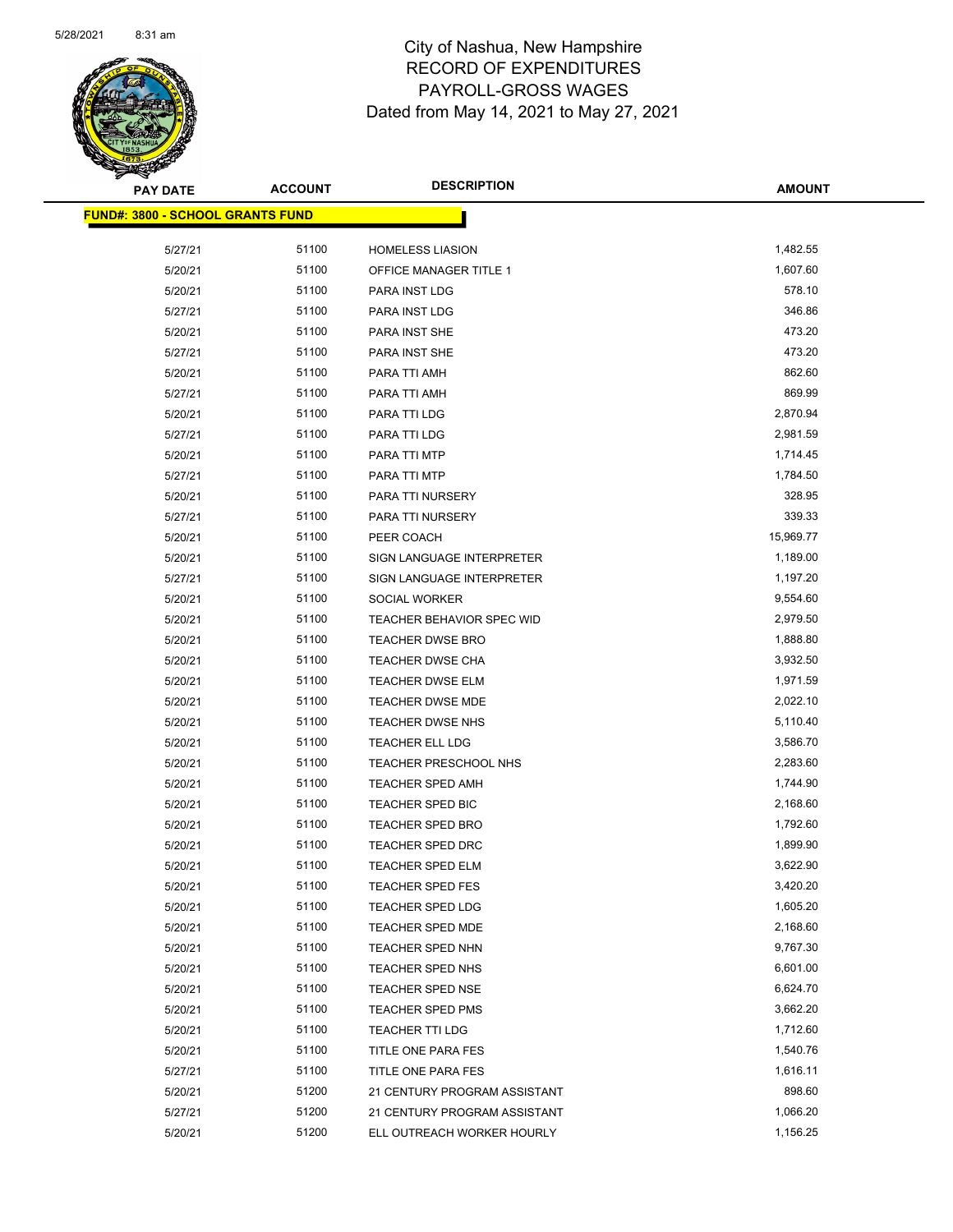

| <b>PAY DATE</b>                         | <b>ACCOUNT</b> | <b>DESCRIPTION</b>            | <b>AMOUNT</b> |
|-----------------------------------------|----------------|-------------------------------|---------------|
| <b>FUND#: 3800 - SCHOOL GRANTS FUND</b> |                |                               |               |
|                                         |                |                               |               |
| 5/25/21                                 | 51200          | ELL OUTREACH WORKER HOURLY    | (1, 183.11)   |
| 5/20/21                                 | 51200          | HOME SCHOOL CORD TTI          | 5,398.86      |
| 5/27/21                                 | 51200          | HOME SCHOOL CORD TTI          | 5,367.00      |
| 5/20/21                                 | 51200          | PARA ELL DRC                  | 168.75        |
| 5/27/21                                 | 51200          | PARA ELL DRC                  | 79.32         |
| 5/20/21                                 | 51200          | PARA INST FES                 | 125.00        |
| 5/27/21                                 | 51200          | <b>PARA INST FES</b>          | 99.15         |
| 5/20/21                                 | 51200          | SUB TEACHER LONG TERM         | 491.75        |
| 5/20/21                                 | 51200          | TEACHER ELL DRC               | 575.00        |
| 5/20/21                                 | 51200          | <b>TEACHER ELL FES</b>        | 125.00        |
| 5/20/21                                 | 51200          | TEACHER ENGLISH NHN           | 162.50        |
| 5/20/21                                 | 51200          | <b>TEACHER GR2 DRC</b>        | 287.50        |
| 5/20/21                                 | 51200          | <b>TEACHER GR3 DRC</b>        | 287.50        |
| 5/20/21                                 | 51200          | TEACHER GR3 SHE               | 175.00        |
| 5/20/21                                 | 51200          | <b>TEACHER GR4 DRC</b>        | 887.50        |
| 5/20/21                                 | 51200          | <b>TEACHER GR4 FES</b>        | 671.00        |
| 5/20/21                                 | 51200          | <b>TEACHER GR5 SHE</b>        | 576.75        |
| 5/20/21                                 | 51200          | <b>TEACHER KIND LDG</b>       | 173.75        |
| 5/20/21                                 | 51200          | TEACHER PE FES                | 221.00        |
| 5/20/21                                 | 51200          | TEACHER SOCIAL STUDIES NHN    | 250.00        |
| 5/20/21                                 | 51200          | <b>TEACHER SPED FES</b>       | 196.00        |
| 5/20/21                                 | 51200          | TEACHER TTI AMH               | 8,889.81      |
| 5/20/21                                 | 51200          | <b>TEACHER TTI BIR</b>        | 2,457.29      |
| 5/20/21                                 | 51200          | <b>TEACHER TTI FES</b>        | 1,908.58      |
| 5/20/21                                 | 51200          | <b>TEACHER TTI LDG</b>        | 8,914.71      |
| 5/20/21                                 | 51200          | <b>TEACHER TTI MTP</b>        | 8,429.10      |
| 5/20/21                                 | 51200          | <b>TEACHER TTI NURSERY</b>    | 6,340.30      |
| 5/20/21                                 | 51200          | <b>TEACHER TTI SHE</b>        | 2,383.59      |
| 5/20/21                                 | 51200          | <b>TEACHER TTIDRC</b>         | 3,533.10      |
| 5/20/21                                 | 51200          | <b>TECHNOLOGY SUMMER HELP</b> | 337.50        |
| 5/27/21                                 | 51200          | <b>TECHNOLOGY SUMMER HELP</b> | 540.00        |
| 5/20/21                                 | 51200          | TITLE ONE TUTOR               | 475.00        |
| 5/27/21                                 | 51200          | TITLE ONE TUTOR               | 500.00        |
| 5/20/21                                 | 51650          | ASSISTANT PRINCIPAL NHS       | 100.00        |
| 5/20/21                                 | 51650          | GUIDANCE COUNSELOR NHS        | 100.00        |
| 5/20/21                                 | 51650          | HOME SCHOOL CORD TTI          | 25.00         |
| 5/27/21                                 | 51650          | HOME SCHOOL CORD TTI          | 25.00         |
| 5/27/21                                 | 51650          | <b>INTERPRETER</b>            | 36.25         |
| 5/20/21                                 | 51650          | LUNCH MONITOR NHN             | 193.75        |
| 5/27/21                                 | 51650          | LUNCH MONITOR NHN             | 312.50        |
| 5/20/21                                 | 51650          | SPEECH LANG PATHOLOGIST WID   | 309.60        |
| 5/20/21                                 | 51650          | <b>TEACHER ART NHN</b>        | 100.00        |
|                                         | 51650          |                               | 100.00        |
| 5/20/21                                 | 51650          | TEACHER COMPUTER NHN          | 725.00        |
| 5/20/21                                 |                | TEACHER ELL NHS               |               |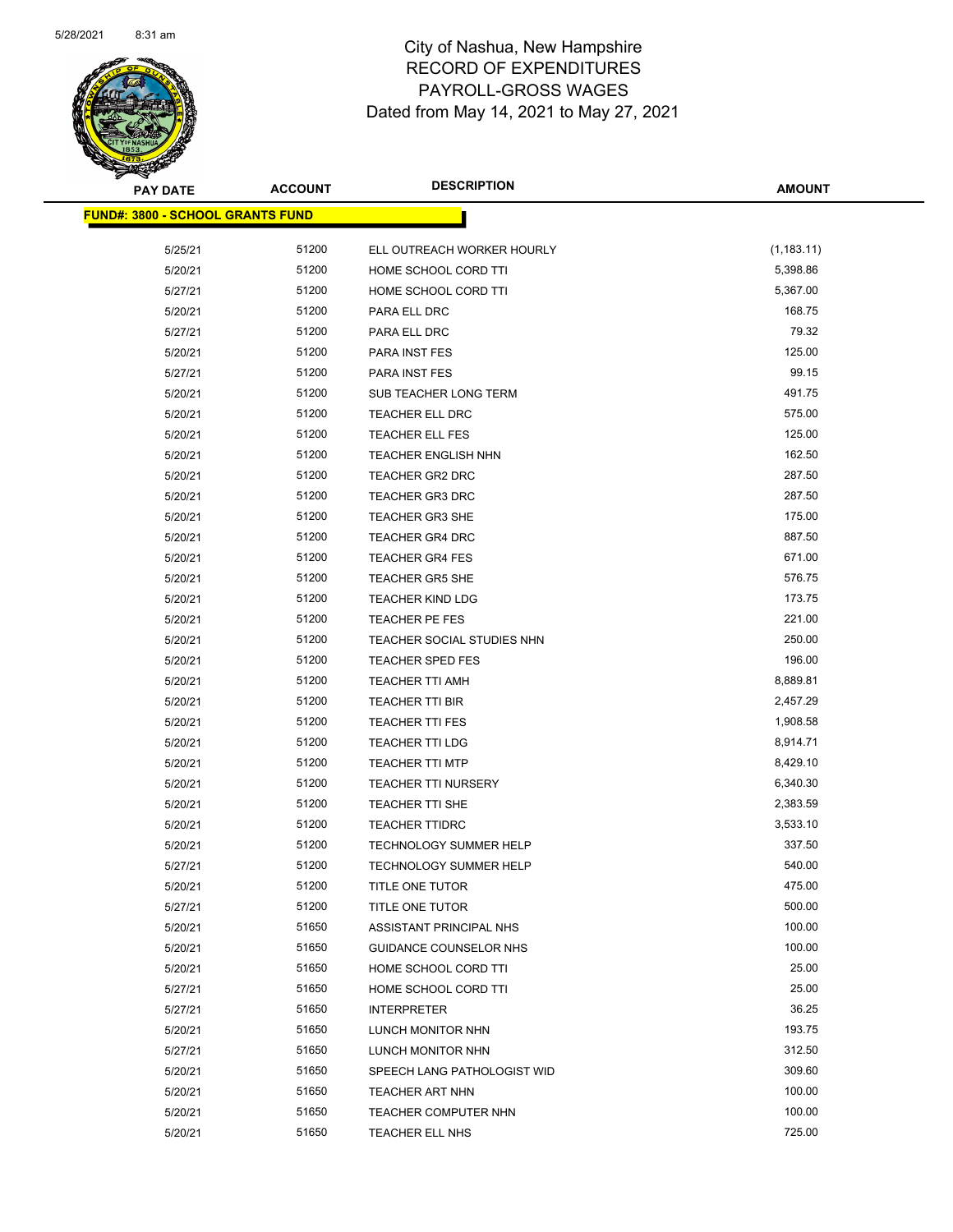

| <b>PAY DATE</b>                           | <b>ACCOUNT</b> | <b>DESCRIPTION</b>         | <b>AMOUNT</b>       |
|-------------------------------------------|----------------|----------------------------|---------------------|
| <b>FUND#: 3800 - SCHOOL GRANTS FUND</b>   |                |                            |                     |
| 5/20/21                                   | 51650          | <b>TEACHER ENGLISH NHS</b> | 300.00              |
| 5/20/21                                   | 51650          | <b>TEACHER GR5 BIC</b>     | 75.00               |
| 5/20/21                                   | 51650          | <b>TEACHER MATH NHN</b>    | 100.00              |
| 5/20/21                                   | 51650          | <b>TEACHER MATH NHS</b>    | 300.00              |
| 5/20/21                                   | 51650          | <b>TEACHER SCIENCE ELM</b> | 100.00              |
| 5/20/21                                   | 51650          | <b>TEACHER SCIENCE NHN</b> | 100.00              |
| 5/20/21                                   | 51650          | TEACHER SOCIAL STUDIES NHN | 100.00              |
| 5/20/21                                   | 51650          | TEACHER SOCIAL STUDIES NHS | 225.00              |
| 5/20/21                                   | 51650          | <b>TEACHER SPED FMS</b>    | 250.00              |
| 5/20/21                                   | 51650          | <b>TEACHER SPED NHN</b>    | 200.00              |
| 5/20/21                                   | 51650          | <b>TEACHER SPED NHS</b>    | 300.00              |
| 5/20/21                                   | 51650          | <b>TEACHER TTI LDG</b>     | 125.00              |
| 5/20/21                                   | 51650          | TEACHER TV PROD NHS        | 1,000.00            |
| <b>TOTAL FUND 2000 COUOOL COANTS FUND</b> |                |                            | <b>\$212 648 25</b> |

**TOTAL FUND 3800 - SCHOOL GRANTS FUND \$212,648.25** 

| 5/20/21 | 51650 | FOOD SERVICE ASST PT AMH        | 102.23 |
|---------|-------|---------------------------------|--------|
| 5/27/21 | 51650 | FOOD SERVICE ASST PT AMH        | 102.23 |
| 5/20/21 | 51650 | <b>FOOD SERVICE ASST PT BIR</b> | 63.00  |
| 5/27/21 | 51650 | <b>FOOD SERVICE ASST PT BIR</b> | 63.00  |
| 5/20/21 | 51650 | FOOD SERVICE ASST PT BRO        | 66.30  |
| 5/27/21 | 51650 | FOOD SERVICE ASST PT BRO        | 66.30  |
| 5/20/21 | 51650 | FOOD SERVICE ASST PT LDG        | 32.83  |
| 5/27/21 | 51650 | FOOD SERVICE ASST PT LDG        | 32.83  |
| 5/20/21 | 51650 | FOOD SERVICE ASST PT MTP        | 100.80 |
| 5/27/21 | 51650 | FOOD SERVICE ASST PT MTP        | 126.00 |
| 5/20/21 | 51650 | FOOD SERVICE ASST PT NHN        | 66.30  |
| 5/27/21 | 51650 | FOOD SERVICE ASST PT NHN        | 66.30  |
| 5/20/21 | 51650 | FOOD SERVICE ASST PT NHS        | 65.65  |
| 5/27/21 | 51650 | FOOD SERVICE ASST PT NHS        | 65.65  |
| 5/20/21 | 51650 | FOOD SERVICE ASST PT SHE        | 65.65  |
| 5/27/21 | 51650 | FOOD SERVICE ASST PT SHE        | 52.52  |

| <b>FUND#: 4010 - MOTOR VEHICLE ADMIN FUND</b> |       |                    |  |
|-----------------------------------------------|-------|--------------------|--|
| 5/20/21                                       | 51100 | <b>MVR CLERK I</b> |  |
| 5/27/21                                       | 51100 | <b>MVR CLERK I</b> |  |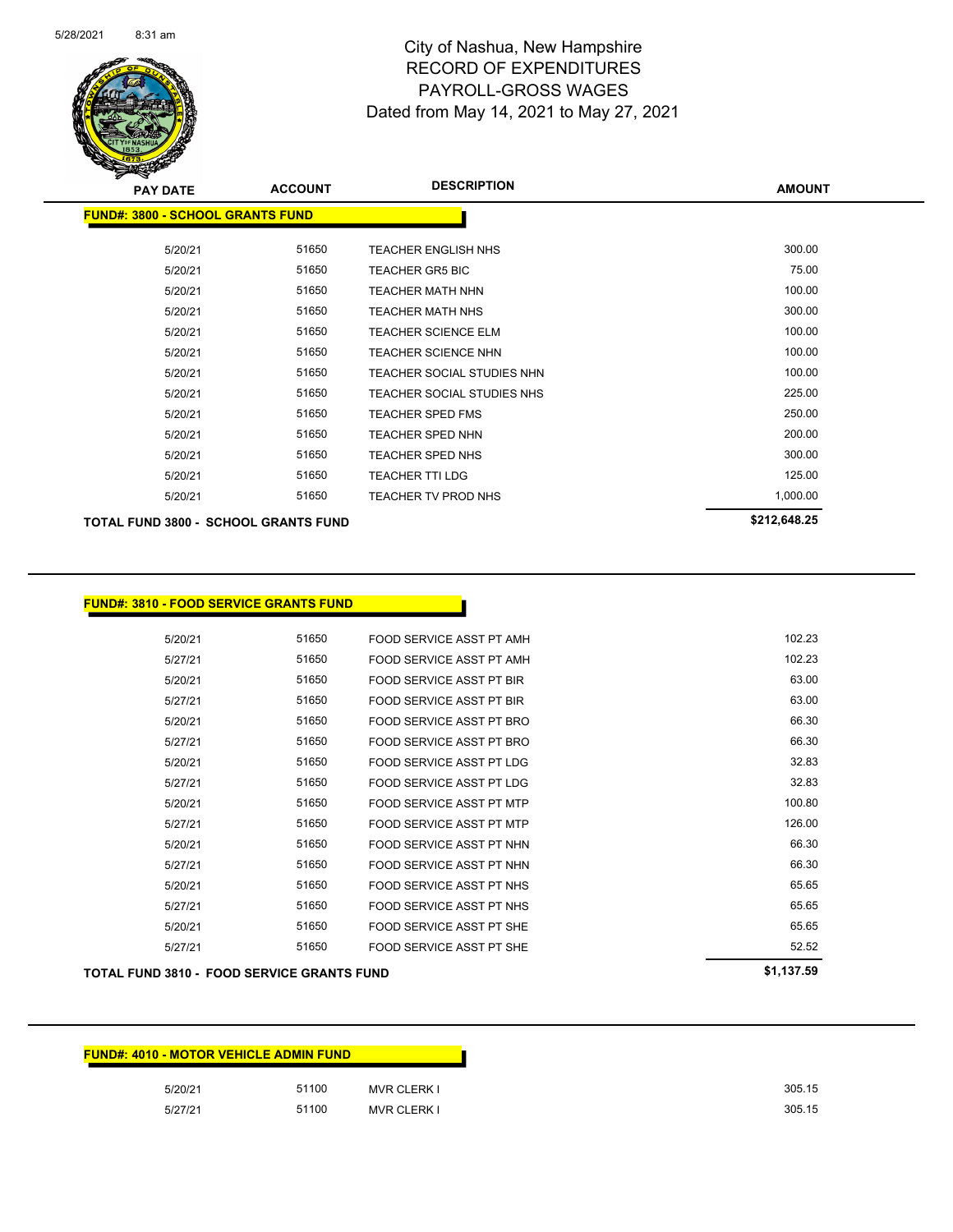|                                        |                                                      | <b>RECORD OF EXPENDITURES</b><br>PAYROLL-GROSS WAGES<br>Dated from May 14, 2021 to May 27, 2021 |               |
|----------------------------------------|------------------------------------------------------|-------------------------------------------------------------------------------------------------|---------------|
| <b>PAY DATE</b>                        | <b>ACCOUNT</b>                                       | <b>DESCRIPTION</b>                                                                              | <b>AMOUNT</b> |
|                                        | <b>TOTAL FUND 4010 - MOTOR VEHICLE ADMIN FUND</b>    |                                                                                                 | \$610.30      |
|                                        | <b>FUND#: 4030 - POLICE SPECIAL DETAILS FUND</b>     |                                                                                                 |               |
| 5/20/21                                | 51710                                                | <b>1ST YEAR OFFICERS</b>                                                                        | 251.16        |
| 5/27/21                                | 51710                                                | <b>1ST YEAR OFFICERS</b>                                                                        | 470.93        |
| 5/20/21                                | 51710                                                | 1ST YR OFFICERS CERTIFIED SPEC                                                                  | 313.95        |
| 5/27/21                                | 51710                                                | 1ST YR OFFICERS CERTIFIED SPEC                                                                  | 502.32        |
| 5/20/21                                | 51710                                                | 1st YR SPECIAL OFFICER CERTIFIED II                                                             | 941.85        |
| 5/27/21                                | 51710                                                | 1st YR SPECIAL OFFICER CERTIFIED II                                                             | 1,946.49      |
| 5/20/21                                | 51710                                                | PATROLMAN ALL RANKS                                                                             | 8,648.43      |
| 5/27/21                                | 51710                                                | PATROLMAN ALL RANKS                                                                             | 7,911.56      |
| 5/27/21                                | 51712                                                | LIEUTENANT                                                                                      | 311.34        |
| 5/20/21                                | 51712                                                | PATROLMAN ALL RANKS                                                                             | 611.13        |
| 5/27/21                                | 51712                                                | PATROLMAN ALL RANKS                                                                             | 506.90        |
| 5/20/21                                | 51712                                                | <b>SERGEANT</b>                                                                                 | 1,026.69      |
| 5/27/21                                | 51712                                                | <b>SERGEANT</b>                                                                                 | 391.12        |
|                                        | <b>TOTAL FUND 4030 - POLICE SPECIAL DETAILS FUND</b> |                                                                                                 | \$23,833.87   |
|                                        | <b>FUND#: 4035 - POLICE OVERTIME BILLING FUND</b>    |                                                                                                 |               |
| 5/20/21                                | 51300                                                | DISPATCHERS ALL DESIGNATIONS                                                                    | 212.02        |
| 5/20/21                                | 51300                                                | PATROLMAN ALL RANKS                                                                             | 2,382.48      |
|                                        |                                                      |                                                                                                 |               |
|                                        | 51300                                                |                                                                                                 | 2,634.91      |
| 5/27/21                                | TOTAL FUND 4035 - POLICE OVERTIME BILLING FUND       | PATROLMAN ALL RANKS                                                                             | \$5,229.41    |
|                                        |                                                      |                                                                                                 |               |
| <b>FUND#: 4601 - EDA CARES ACT RLF</b> |                                                      |                                                                                                 |               |
| 5/20/21                                | 51200                                                | REVOLVING LOAN FUND COORDINATOR                                                                 | 65.36         |
| 5/27/21                                | 51200                                                | REVOLVING LOAN FUND COORDINATOR                                                                 | 65.36         |
|                                        |                                                      |                                                                                                 | \$130.72      |
|                                        | <b>TOTAL FUND 4601 - EDA CARES ACT RLF</b>           |                                                                                                 |               |
|                                        | <b>FUND#: 4610 - ECON DEV-BROWNFIELDS RLF</b>        |                                                                                                 |               |
| 5/20/21                                | 51200                                                | REVOLVING LOAN FUND COORDINATOR                                                                 | 65.35         |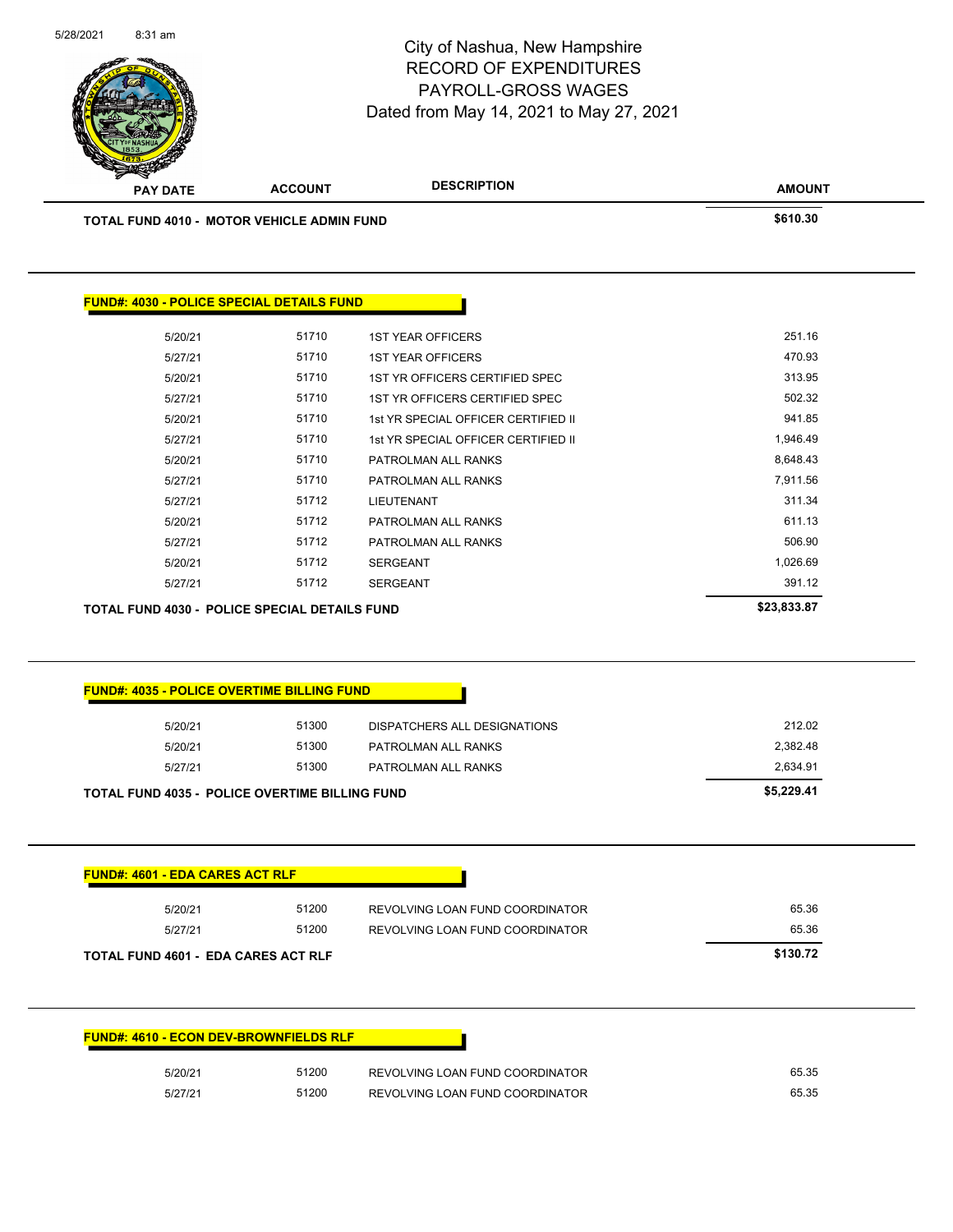

| <b>PAY DATE</b>                            | <b>ACCOUNT</b> | <b>DESCRIPTION</b>                   | <b>AMOUNT</b> |
|--------------------------------------------|----------------|--------------------------------------|---------------|
| TOTAL FUND 4610 - ECON DEV-BROWNFIELDS RLF | \$130.70       |                                      |               |
|                                            |                |                                      |               |
|                                            |                |                                      |               |
|                                            |                |                                      |               |
| <b>FUND#: 6000 - SOLID WASTE FUND</b>      |                |                                      |               |
| 5/20/21                                    | 51100          | ADMINISTRATIVE ASSISTANT II          | 1,670.30      |
| 5/27/21                                    | 51100          | ADMINISTRATIVE ASSISTANT II          | 1,670.30      |
| 5/20/21                                    | 51100          | ASSISTANT DIRECTOR OF PUBLIC WORKS   | 225.20        |
| 5/27/21                                    | 51100          | ASSISTANT DIRECTOR OF PUBLIC WORKS   | 225.20        |
| 5/20/21                                    | 51100          | AUTOMATED TRASH COLLECTION OPR       | 5,198.00      |
| 5/27/21                                    | 51100          | AUTOMATED TRASH COLLECTION OPR       | 5,198.00      |
| 5/20/21                                    | 51100          | <b>CITY ENGINEER</b>                 | 371.20        |
| 5/27/21                                    | 51100          | <b>CITY ENGINEER</b>                 | 371.20        |
| 5/20/21                                    | 51100          | <b>COLLECTION EQUIP OPR</b>          | 8,910.00      |
| 5/27/21                                    | 51100          | <b>COLLECTION EQUIP OPR</b>          | 8,910.00      |
| 5/20/21                                    | 51100          | COLLECTION EQUIP OPR LANDFILL        | 2,060.00      |
| 5/27/21                                    | 51100          | <b>COLLECTION EQUIP OPR LANDFILL</b> | 2,060.00      |
| 5/20/21                                    | 51100          | <b>DEPUTY CITY ENGINEER</b>          | 90.50         |
| 5/27/21                                    | 51100          | DEPUTY CITY ENGINEER                 | 90.50         |
| 5/20/21                                    | 51100          | <b>DIRECTOR PUBLIC WORKS</b>         | 281.55        |
| 5/27/21                                    | 51100          | DIRECTOR PUBLIC WORKS                | 281.55        |
| 5/20/21                                    | 51100          | DPW BILLING ACCOUNTANT               | 520.00        |
| 5/27/21                                    | 51100          | DPW BILLING ACCOUNTANT               | 520.00        |
| 5/20/21                                    | 51100          | DPW COLLECTIONS SPEC III             | 696.23        |
| 5/27/21                                    | 51100          | DPW COLLECTIONS SPEC III             | 661.86        |
| 5/20/21                                    | 51100          | DPW CONTRACT ADMINISTRATOR           | 126.80        |
| 5/27/21                                    | 51100          | DPW CONTRACT ADMINISTRATOR           | 126.80        |
| 5/20/21                                    | 51100          | <b>ENVIRONMENTAL ENGINEER</b>        | 1,608.70      |
| 5/27/21                                    | 51100          | <b>ENVIRONMENTAL ENGINEER</b>        | 1,608.70      |
| 5/20/21                                    | 51100          | EQUIPMENT OPR LANDFILL               | 4,190.40      |
| 5/27/21                                    | 51100          | EQUIPMENT OPR LANDFILL               | 4,190.40      |
| 5/20/21                                    | 51100          | <b>EXECUTIVE ASSISTANT</b>           | 177.05        |
| 5/27/21                                    | 51100          | <b>EXECUTIVE ASSISTANT</b>           | 177.06        |
| 5/20/21                                    | 51100          | FINANCE AND ADMIN MANAGER            | 452.45        |
| 5/27/21                                    | 51100          | FINANCE AND ADMIN MANAGER            | 452.45        |
| 5/20/21                                    | 51100          | FLEET MANAGER STREET DEPT            | 358.96        |
| 5/27/21                                    | 51100          | FLEET MANAGER STREET DEPT            | 358.95        |
| 5/20/21                                    | 51100          | LICENSED SCALE OPERATOR              | 1,795.95      |
| 5/27/21                                    | 51100          | LICENSED SCALE OPERATOR              | 1,795.95      |
| 5/20/21                                    | 51100          | PUBLIC RELATIONS ADMINISTRATOR       | 181.00        |
| 5/27/21                                    | 51100          | PUBLIC RELATIONS ADMINISTRATOR       | 181.00        |
| 5/20/21                                    | 51100          | RECYCLING COORDINATOR                | 1,242.85      |
| 5/27/21                                    | 51100          | RECYCLING COORDINATOR                | 1,242.85      |
|                                            |                |                                      |               |

5/20/21 51100 SENIOR STAFF ENGINEER 160.85 5/27/21 51100 SENIOR STAFF ENGINEER 160.85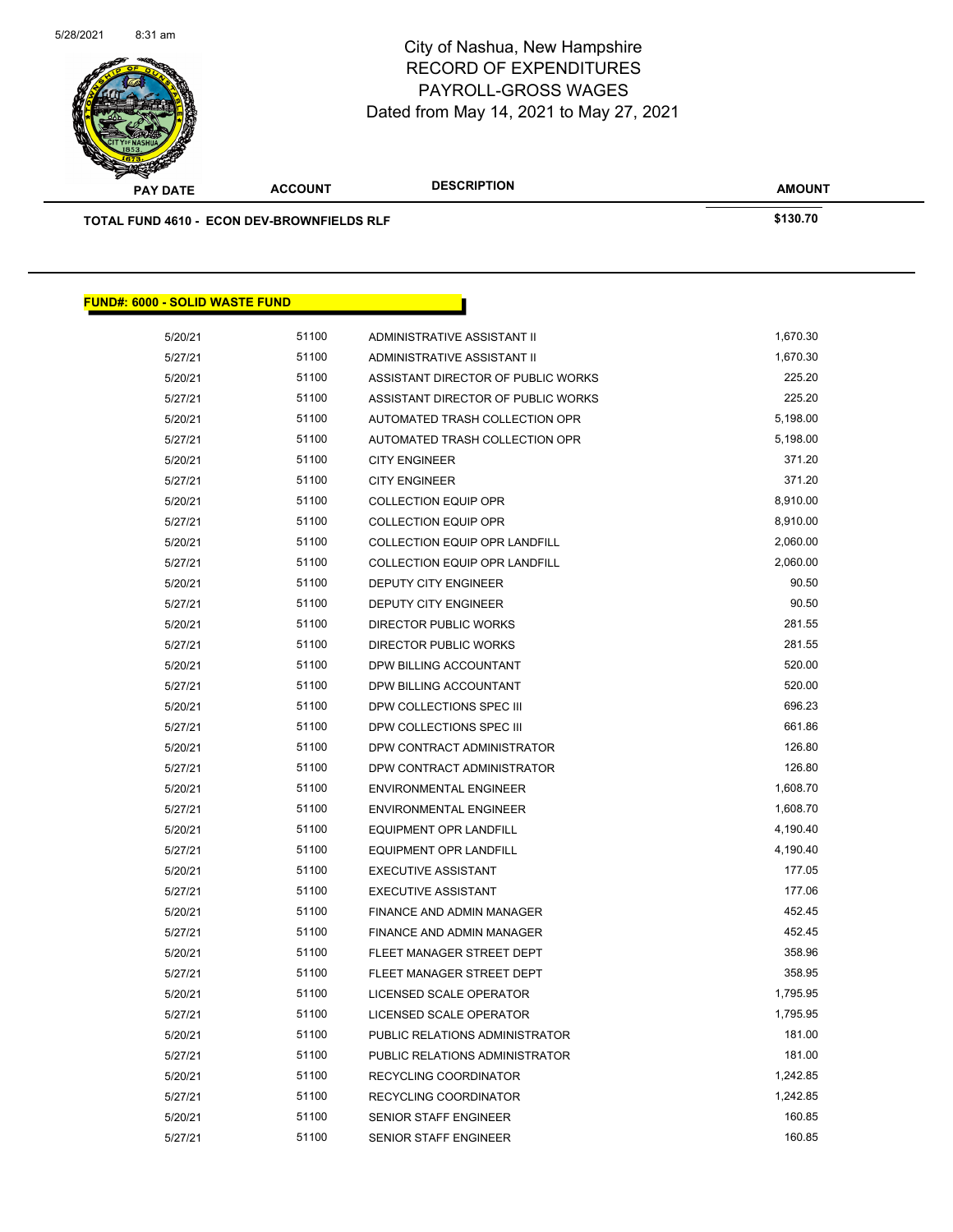

| <b>PAY DATE</b>                           | <b>ACCOUNT</b> | <b>DESCRIPTION</b>                   | <b>AMOUNT</b> |
|-------------------------------------------|----------------|--------------------------------------|---------------|
| <b>FUND#: 6000 - SOLID WASTE FUND</b>     |                |                                      |               |
| 5/20/21                                   | 51100          | <b>SOLID WASTE FOREMAN</b>           | 2,702.18      |
| 5/27/21                                   | 51100          | SOLID WASTE FOREMAN                  | 2,702.20      |
| 5/20/21                                   | 51100          | SOLID WASTE TECHNICIAN               | 1,206.50      |
| 5/27/21                                   | 51100          | SOLID WASTE TECHNICIAN               | 1,206.50      |
| 5/20/21                                   | 51100          | SR MGR ACCT FIN REPORTING            | 201.05        |
| 5/27/21                                   | 51100          | SR MGR ACCT FIN REPORTING            | 201.05        |
| 5/20/21                                   | 51100          | SUPERINTENDENT OF SOLID WASTE        | 2,010.85      |
| 5/27/21                                   | 51100          | SUPERINTENDENT OF SOLID WASTE        | 2,010.85      |
| 5/27/21                                   | 51100          | TRUCK DRIVER STREET REPAIR           | 104.47        |
| 5/20/21                                   | 51300          | ADMINISTRATIVE ASSISTANT II          | 100.68        |
| 5/20/21                                   | 51300          | AUTO MECH 2ND CLASS NIGHTS           | 315.48        |
| 5/20/21                                   | 51300          | AUTOMATED TRASH COLLECTION OPR       | 437.14        |
| 5/27/21                                   | 51300          | AUTOMATED TRASH COLLECTION OPR       | 377.50        |
| 5/20/21                                   | 51300          | <b>COLLECTION EQUIP OPR</b>          | 563.85        |
| 5/27/21                                   | 51300          | <b>COLLECTION EQUIP OPR</b>          | 1,539.35      |
| 5/20/21                                   | 51300          | <b>COLLECTION EQUIP OPR LANDFILL</b> | 197.48        |
| 5/27/21                                   | 51300          | <b>COLLECTION EQUIP OPR LANDFILL</b> | 197.48        |
| 5/20/21                                   | 51300          | DPW COLLECTIONS SPEC III             | 39.67         |
| 5/20/21                                   | 51300          | <b>EQUIPMENT OPR LANDFILL</b>        | 943.11        |
| 5/27/21                                   | 51300          | EQUIPMENT OPR LANDFILL               | 902.55        |
| 5/20/21                                   | 51300          | LICENSED SCALE OPERATOR              | 217.39        |
| 5/27/21                                   | 51300          | LICENSED SCALE OPERATOR              | 212.54        |
| 5/20/21                                   | 51300          | <b>SIGN MAINTENANCE</b>              | 300.36        |
| 5/27/21                                   | 51300          | <b>SIGN MAINTENANCE</b>              | 347.30        |
| 5/20/21                                   | 51300          | SOLID WASTE FOREMAN                  | 455.98        |
| 5/27/21                                   | 51300          | SOLID WASTE FOREMAN                  | 645.99        |
| 5/20/21                                   | 51300          | TRUCK DRIVER STREET REPAIR           | 294.96        |
| 5/27/21                                   | 51300          | TRUCK DRIVER STREET REPAIR           | 470.10        |
| 5/27/21                                   | 51300          | <b>WASTEWATER ASSISTANT</b>          | 151.60        |
| 5/27/21                                   | 51400          | <b>INTERN</b>                        | 221.00        |
| 5/20/21                                   | 51400          | TEMPORARY RUBBISH COLLECTOR          | 3,803.75      |
| 5/27/21                                   | 51400          | TEMPORARY RUBBISH COLLECTOR          | 4,330.75      |
| 5/27/21                                   | 51600          | AUTOMATED TRASH COLLECTION OPR       | 1,000.00      |
| 5/27/21                                   | 55118          | TELEPHONE-CELLULAR                   | 135.50        |
| <b>TOTAL FUND 6000 - SOLID WASTE FUND</b> |                |                                      | \$91,148.77   |

#### **FUND#: 6200 - WASTEWATER FUND**

| 775.40                                                     |
|------------------------------------------------------------|
| 775.40                                                     |
| 863.25                                                     |
| 863.25                                                     |
| ADMINISTRATIVE ASSISTANT II<br>ADMINISTRATIVE ASSISTANT II |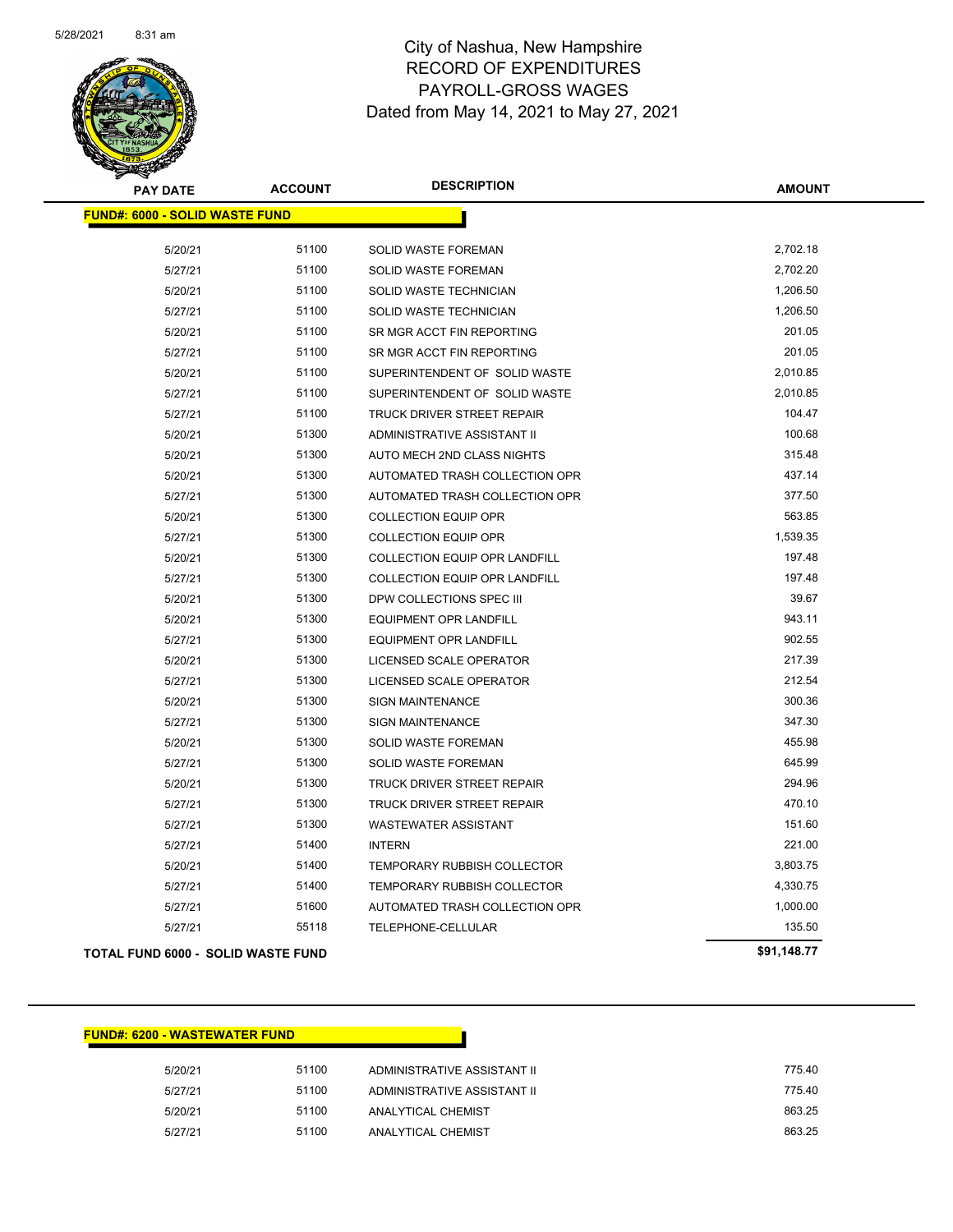

| <b>PAY DATE</b>                       | <b>ACCOUNT</b> | <b>DESCRIPTION</b>                          | <b>AMOUNT</b> |  |
|---------------------------------------|----------------|---------------------------------------------|---------------|--|
| <u> FUND#: 6200 - WASTEWATER FUND</u> |                |                                             |               |  |
| 5/20/21                               | 51100          | ASSISTANT DIRECTOR OF PUBLIC WORKS          | 225.25        |  |
| 5/27/21                               | 51100          | ASSISTANT DIRECTOR OF PUBLIC WORKS          | 225.25        |  |
| 5/20/21                               | 51100          | <b>CITY ENGINEER</b>                        | 866.20        |  |
| 5/27/21                               | 51100          | <b>CITY ENGINEER</b>                        | 866.20        |  |
| 5/20/21                               | 51100          | <b>COLLECTION SYSTEMS OPERATOR</b>          | 3,134.09      |  |
| 5/27/21                               | 51100          | <b>COLLECTION SYSTEMS OPERATOR</b>          | 3,118.81      |  |
| 5/20/21                               | 51100          | <b>COLLECTION SYSTEMS TECHNICIAN</b>        | 2,232.01      |  |
| 5/27/21                               | 51100          | COLLECTION SYSTEMS TECHNICIAN               | 2,232.00      |  |
| 5/20/21                               | 51100          | <b>COLLECTIONS SPEC II</b>                  | 839.34        |  |
| 5/27/21                               | 51100          | <b>COLLECTIONS SPEC II</b>                  | 839.35        |  |
| 5/20/21                               | 51100          | DEPUTY CITY ENGINEER                        | 904.90        |  |
| 5/27/21                               | 51100          | DEPUTY CITY ENGINEER                        | 904.90        |  |
| 5/20/21                               | 51100          | <b>DIRECTOR PUBLIC WORKS</b>                | 563.00        |  |
| 5/27/21                               | 51100          | DIRECTOR PUBLIC WORKS                       | 563.00        |  |
| 5/20/21                               | 51100          | DPW BILLING ACCOUNTANT                      | 520.00        |  |
| 5/27/21                               | 51100          | DPW BILLING ACCOUNTANT                      | 520.00        |  |
| 5/20/21                               | 51100          | DPW COLLECTIONS SPEC III                    | 696.27        |  |
| 5/27/21                               | 51100          | DPW COLLECTIONS SPEC III                    | 661.88        |  |
| 5/20/21                               | 51100          | DPW CONTRACT ADMINISTRATOR                  | 760.60        |  |
| 5/27/21                               | 51100          | DPW CONTRACT ADMINISTRATOR                  | 760.60        |  |
| 5/20/21                               | 51100          | ELECTRICAL DIAGNOSTIC TECH I                | 2,800.00      |  |
| 5/27/21                               | 51100          | ELECTRICAL DIAGNOSTIC TECH I                | 2,800.00      |  |
| 5/20/21                               | 51100          | ENVIRONMENTAL PERMIT & PROGRAMS COORDINATOR | 1,388.00      |  |
| 5/27/21                               | 51100          | ENVIRONMENTAL PERMIT & PROGRAMS COORDINATOR | 1,388.00      |  |
| 5/20/21                               | 51100          | <b>EXECUTIVE ASSISTANT</b>                  | 177.05        |  |
| 5/27/21                               | 51100          | <b>EXECUTIVE ASSISTANT</b>                  | 177.05        |  |
| 5/20/21                               | 51100          | FINANCE AND ADMIN MANAGER                   | 452.45        |  |
| 5/27/21                               | 51100          | FINANCE AND ADMIN MANAGER                   | 452.45        |  |
| 5/20/21                               | 51100          | FLEET MANAGER STREET DEPT                   | 119.64        |  |
| 5/27/21                               | 51100          | FLEET MANAGER STREET DEPT                   | 119.65        |  |
| 5/20/21                               | 51100          | <b>GIS SPECIALIST</b>                       | 762.65        |  |
| 5/27/21                               | 51100          | <b>GIS SPECIALIST</b>                       | 762.65        |  |
| 5/20/21                               | 51100          | MECHANIC WWTP 1ST CLASS                     | 4,579.20      |  |
| 5/27/21                               | 51100          | MECHANIC WWTP 1ST CLASS                     | 4,273.99      |  |
| 5/20/21                               | 51100          | OPERATOR II WWTP 1st                        | 5,697.60      |  |
| 5/27/21                               | 51100          | OPERATOR II WWTP 1st                        | 5,737.20      |  |
| 5/20/21                               | 51100          | OPERATOR II WWTP 2nd                        | 1,152.40      |  |
| 5/27/21                               | 51100          | OPERATOR II WWTP 2nd                        | 1,152.40      |  |
| 5/20/21                               | 51100          | OPERATOR II WWTP 3rd                        | 2,312.80      |  |
| 5/27/21                               | 51100          | OPERATOR II WWTP 3rd                        | 2,312.40      |  |
| 5/20/21                               | 51100          | OPERATOR III WWTP 1st                       | 2,404.01      |  |
| 5/27/21                               | 51100          | OPERATOR III WWTP 1st                       | 2,464.76      |  |
| 5/20/21                               | 51100          | PLANT OPERATIONS SUPERVISOR                 | 1,554.70      |  |
| 5/27/21                               | 51100          | PLANT OPERATIONS SUPERVISOR                 | 1,554.70      |  |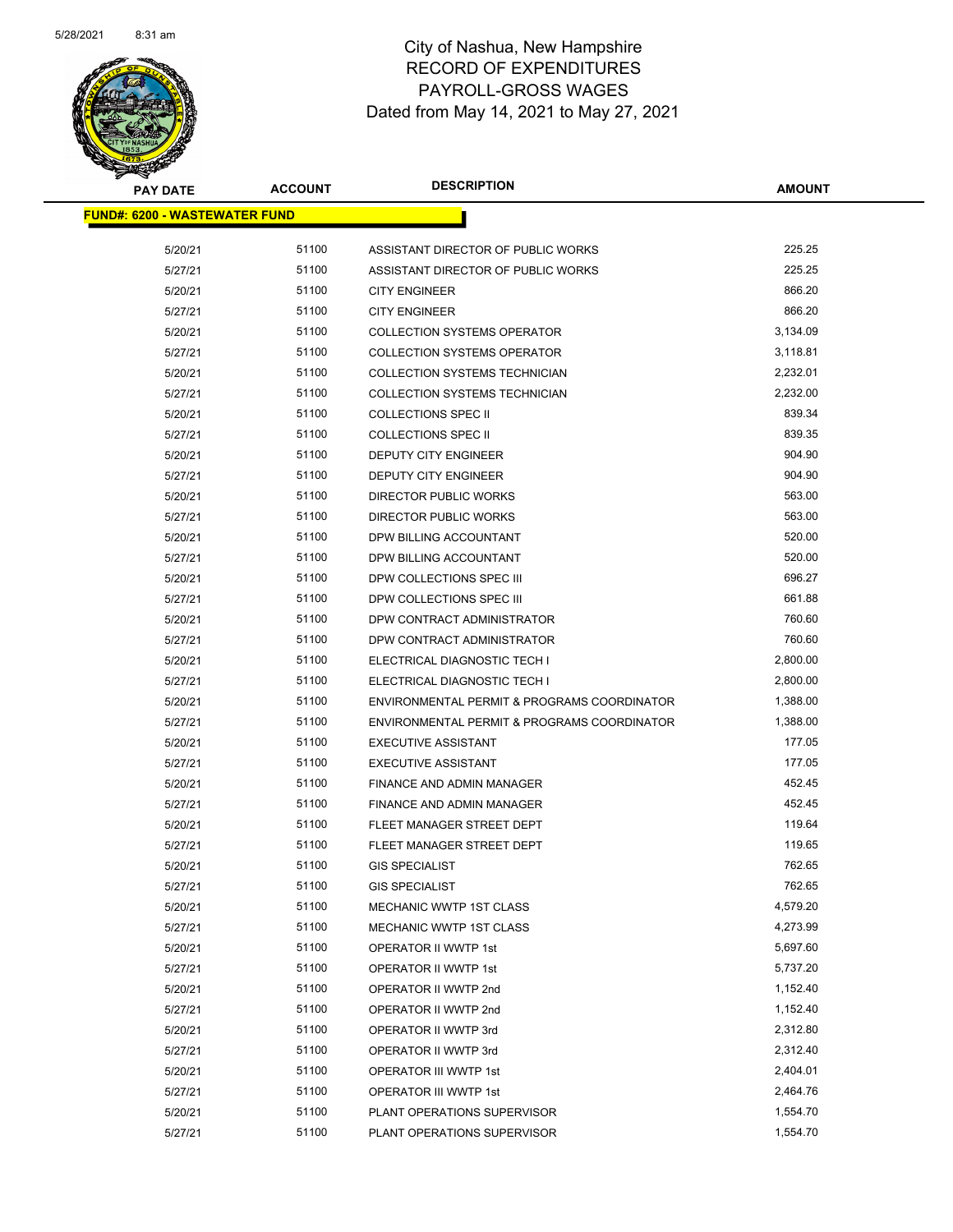

| <b>PAY DATE</b>                       | <b>ACCOUNT</b> | <b>DESCRIPTION</b>                   | <b>AMOUNT</b> |
|---------------------------------------|----------------|--------------------------------------|---------------|
| <u> FUND#: 6200 - WASTEWATER FUND</u> |                |                                      |               |
| 5/20/21                               | 51100          | PROCESS CHEMIST                      | 1,022.55      |
| 5/27/21                               | 51100          | PROCESS CHEMIST                      | 1,022.55      |
| 5/20/21                               | 51100          | PUBLIC RELATIONS ADMINISTRATOR       | 241.25        |
| 5/27/21                               | 51100          | PUBLIC RELATIONS ADMINISTRATOR       | 241.25        |
| 5/20/21                               | 51100          | SENIOR STAFF ENGINEER                | 2,521.95      |
| 5/27/21                               | 51100          | SENIOR STAFF ENGINEER                | 2,521.95      |
| 5/20/21                               | 51100          | SR MGR ACCT FIN REPORTING            | 402.20        |
| 5/27/21                               | 51100          | SR MGR ACCT FIN REPORTING            | 402.20        |
| 5/20/21                               | 51100          | <b>STAFF ENGINEER</b>                | 1,190.91      |
| 5/27/21                               | 51100          | <b>STAFF ENGINEER</b>                | 1,190.90      |
| 5/20/21                               | 51100          | SUPERINTENDENT OF WASTEWATER         | 2,115.95      |
| 5/27/21                               | 51100          | SUPERINTENDENT OF WASTEWATER         | 2,115.95      |
| 5/20/21                               | 51100          | <b>SUPV LABORATORY</b>               | 1,262.35      |
| 5/27/21                               | 51100          | <b>SUPV LABORATORY</b>               | 1,262.35      |
| 5/20/21                               | 51100          | TRUCK DRIVER STREET REPAIR           | 997.20        |
| 5/27/21                               | 51100          | TRUCK DRIVER STREET REPAIR           | 991.20        |
| 5/20/21                               | 51100          | <b>WASTEWATER ASSISTANT</b>          | 1,902.40      |
| 5/27/21                               | 51100          | <b>WASTEWATER ASSISTANT</b>          | 1,902.40      |
| 5/20/21                               | 51100          | WASTEWATER ASSISTANT 2ND SHIFT       | 963.20        |
| 5/27/21                               | 51100          | WASTEWATER ASSISTANT 2ND SHIFT       | 963.20        |
| 5/20/21                               | 51100          | <b>WASTEWATER FOREMAN</b>            | 2,702.20      |
| 5/27/21                               | 51100          | <b>WASTEWATER FOREMAN</b>            | 2,702.20      |
| 5/20/21                               | 51100          | <b>WASTEWATER PROJECT ENGINEER</b>   | 1,608.70      |
| 5/27/21                               | 51100          | WASTEWATER PROJECT ENGINEER          | 1,608.70      |
| 5/20/21                               | 51300          | <b>COLLECTION EQUIP OPR LANDFILL</b> | 166.58        |
| 5/20/21                               | 51300          | <b>COLLECTION SYSTEMS OPERATOR</b>   | 235.62        |
| 5/20/21                               | 51300          | DPW COLLECTIONS SPEC III             | 39.68         |
| 5/20/21                               | 51300          | <b>MECHANIC WWTP 1ST CLASS</b>       | 821.09        |
| 5/27/21                               | 51300          | MECHANIC WWTP 1ST CLASS              | 432.16        |
| 5/20/21                               | 51300          | <b>OPERATOR II WWTP 1st</b>          | 342.12        |
| 5/27/21                               | 51300          | OPERATOR II WWTP 1st                 | 320.74        |
| 5/20/21                               | 51300          | OPERATOR II WWTP 3rd                 | 696.12        |
| 5/27/21                               | 51300          | OPERATOR II WWTP 3rd                 | 652.47        |
| 5/20/21                               | 51300          | OPERATOR III WWTP 1st                | 194.06        |
| 5/27/21                               | 51300          | OPERATOR III WWTP 1st                | 741.96        |
| 5/20/21                               | 51300          | <b>WASTEWATER ASSISTANT</b>          | 107.01        |
| 5/27/21                               | 51300          | <b>WASTEWATER ASSISTANT</b>          | 107.01        |
| 5/20/21                               | 51300          | <b>WASTEWATER FOREMAN</b>            | 405.30        |
| 5/27/21                               | 51300          | <b>WASTEWATER FOREMAN</b>            | 531.96        |
| 5/27/21                               | 51400          | SEASONAL                             | 544.00        |
| 5/20/21                               | 51400          | TEMPORARY LAB ASSISTANT              | 600.00        |
| 5/27/21                               | 51400          | TEMPORARY LAB ASSISTANT              | 600.00        |
| 5/27/21                               | 55118          | TELEPHONE-CELLULAR                   | 325.05        |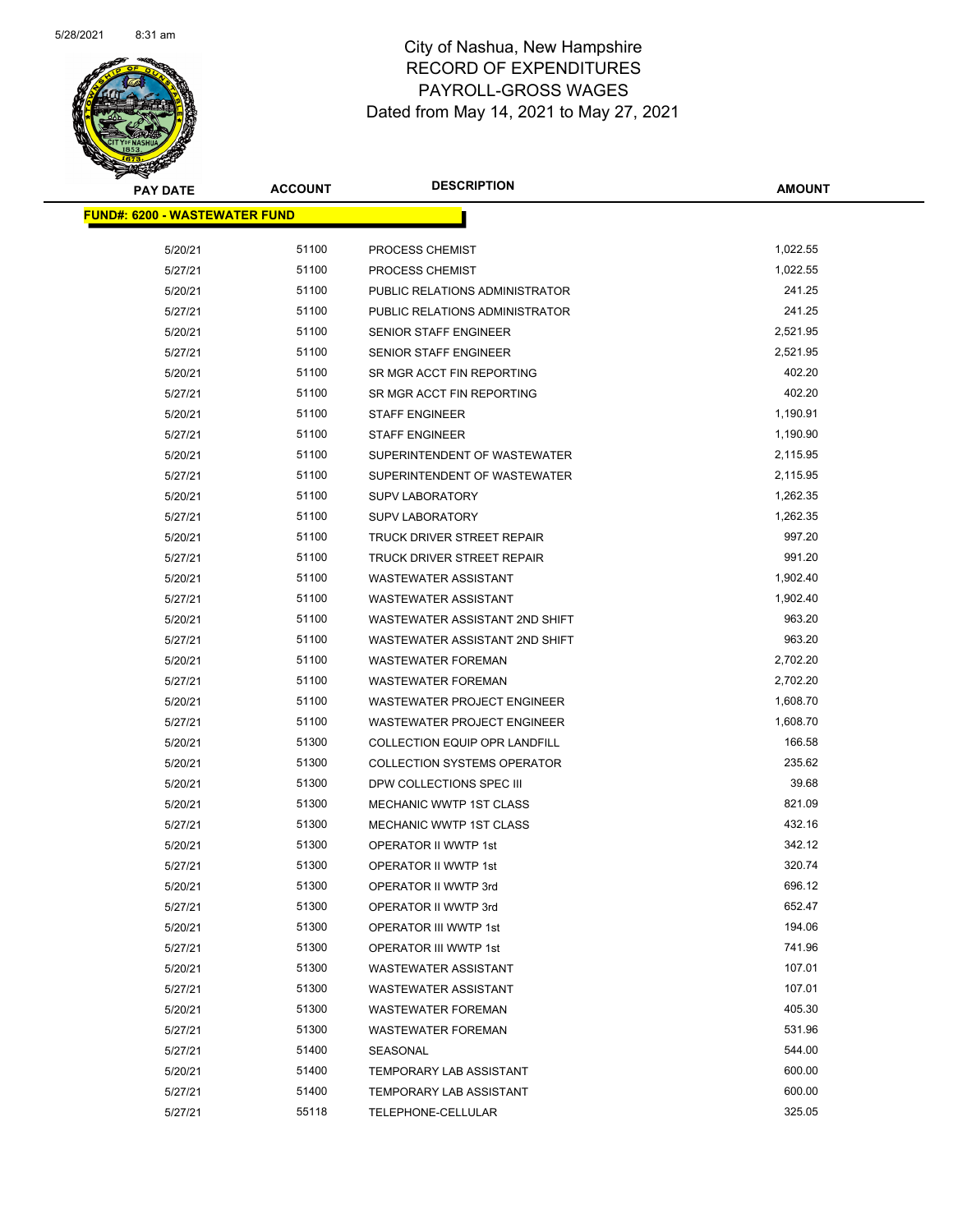| <b>FUND#: 7050 - HOLMAN STADIUM IMPROVEMNTS ETF</b> |       |                 |
|-----------------------------------------------------|-------|-----------------|
| 5/20/21                                             | 51400 | SEASONAL        |
| 5/27/21                                             | 51400 | <b>SEASONAL</b> |

|         |       |                                    | \$7,367.76                                      |
|---------|-------|------------------------------------|-------------------------------------------------|
| 5/27/21 | 51300 | <b>EMPLOYEE BENEFITS SPEC</b>      | 65.34                                           |
| 5/20/21 | 51300 | <b>EMPLOYEE BENEFITS SPEC</b>      | 98.02                                           |
| 5/27/21 | 51300 | EMPLOYEE BENEFITS ASSISTANT        | 30.61                                           |
| 5/27/21 | 51100 | <b>EMPLOYEE BENEFITS SPEC</b>      | 1.161.85                                        |
| 5/20/21 | 51100 | <b>EMPLOYEE BENEFITS SPEC</b>      | 1.161.84                                        |
| 5/27/21 | 51100 | <b>EMPLOYEE BENEFITS MANAGER</b>   | 1.608.70                                        |
| 5/20/21 | 51100 | EMPLOYEE BENEFITS MANAGER          | 1.608.70                                        |
| 5/27/21 | 51100 | <b>EMPLOYEE BENEFITS ASSISTANT</b> | 816.35                                          |
| 5/20/21 | 51100 | <b>EMPLOYEE BENEFITS ASSISTANT</b> | 816.35                                          |
|         |       |                                    | TOTAL FUND 6600 -  BENEFITS SELF INSURANCE FUND |

| <u> IIND#' 6600 - BENEFITS SELE INSURANCE FUND</u> |  |
|----------------------------------------------------|--|

| TOTAL FUND 6500 -  PROPERTY & CASUALTY FUND |       |                                    | \$42,569.21 |
|---------------------------------------------|-------|------------------------------------|-------------|
|                                             |       |                                    |             |
| FUND#: 6600 - BENEFITS SELF INSURANCE FUND. |       |                                    |             |
| 5/20/21                                     | 51100 | <b>EMPLOYEE BENEFITS ASSISTANT</b> | 816.35      |
| 5/27/21                                     | 51100 | <b>EMPLOYEE BENEFITS ASSISTANT</b> | 816.35      |
| 5/20/21                                     | 51100 | EMPLOYEE BENEFITS MANAGER          | 1,608.70    |
| 5/27/21                                     | 51100 | EMPLOYEE BENEFITS MANAGER          | 1,608.70    |

| ND 6500 -  PROPERTY & CASUALTY FUND |       |                                | \$42,569.21 |
|-------------------------------------|-------|--------------------------------|-------------|
| 5/27/21                             | 59290 | LONG TERM DISABILITY CLAIMS    | 692.31      |
| 5/20/21                             | 59290 | LONG TERM DISABILITY CLAIMS    | 692.31      |
| 5/27/21                             | 59207 | WORKERS COMPENSATION CLAIMS    | 13,890.90   |
| 5/20/21                             | 59207 | WORKERS COMPENSATION CLAIMS    | 11,702.89   |
| 5/27/21                             | 55118 | TELEPHONE-CELLULAR             | 100.00      |
| 5/27/21                             | 51100 | <b>RISK MANAGER</b>            | 2,010.85    |
| 5/20/21                             | 51100 | <b>RISK MANAGER</b>            | 2,010.85    |
| 5/27/21                             | 51100 | PROPERTY AND CASUALTY ADJUSTER | 1,307.05    |
| 5/20/21                             | 51100 | PROPERTY AND CASUALTY ADJUSTER | 1,307.05    |
| 5/27/21                             | 51100 | PROGRAM SUPV                   | 1,508.15    |
| 5/20/21                             | 51100 | PROGRAM SUPV                   | 1.508.15    |
| 5/27/21                             | 51100 | LOSS & ADA SPECIALIST          | 1,400.05    |

**TOTAL FUND 6200 - WASTEWATER FUND \$113,025.34** 

5/20/21 51100 DEPUTY RISK MANAGER 1,519.30 5/27/21 51100 DEPUTY RISK MANAGER 1,519.30 5/20/21 51100 LOSS & ADA SPECIALIST 1,400.05

**FUND#: 6500 - PROPERTY & CASUALTY FUND**

# **PAY DATE ACCOUNT DESCRIPTION**

5/28/2021 8:31 am

#### City of Nashua, New Hampshire RECORD OF EXPENDITURES PAYROLL-GROSS WAGES Dated from May 14, 2021 to May 27, 2021

Page 101 of 102

**AMOUNT**